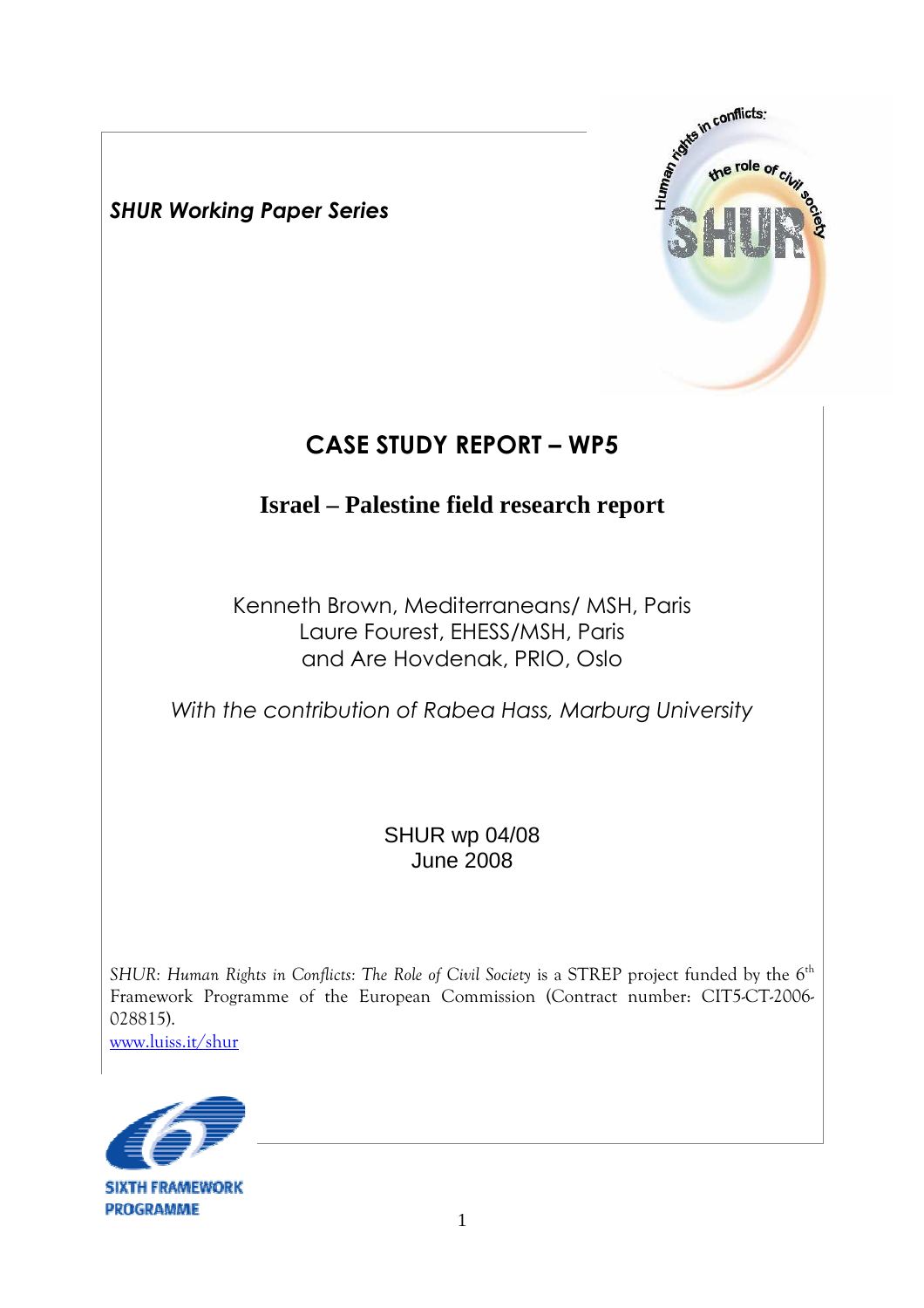# **Table of contents**

| a)                                                                         |  |
|----------------------------------------------------------------------------|--|
| b)                                                                         |  |
| $\mathbf{c})$                                                              |  |
| d)                                                                         |  |
| e)                                                                         |  |
| f)                                                                         |  |
| I)                                                                         |  |
| 1.                                                                         |  |
| a)                                                                         |  |
| b)                                                                         |  |
| $\mathbf{c})$                                                              |  |
| A Fragmented Civil Society and the Nature of the State of Israel 10<br>2.  |  |
| a)                                                                         |  |
| b)                                                                         |  |
| $\mathfrak{Z}$ .                                                           |  |
| The impact of the Israeli occupation on Palestinian civil society 14<br>a) |  |
| b)                                                                         |  |
| $\mathbf{c})$                                                              |  |
| $\mathbf{d}$                                                               |  |
| e)                                                                         |  |
| II                                                                         |  |
| 1.                                                                         |  |
| a)                                                                         |  |
| b)                                                                         |  |
| 2.                                                                         |  |
| $\mathfrak{Z}$ .                                                           |  |
| $\overline{4}$ .                                                           |  |
| a)                                                                         |  |
| b)                                                                         |  |
| 5.                                                                         |  |
| 6.                                                                         |  |
| 7.                                                                         |  |
| a)                                                                         |  |
| b)                                                                         |  |
| $\mathbf{c})$                                                              |  |
| 8.                                                                         |  |
| 9.                                                                         |  |
| THE ROLE OF THE EU: STOCK-TAKING AND<br><b>CONCLUSION:</b>                 |  |
|                                                                            |  |
|                                                                            |  |
|                                                                            |  |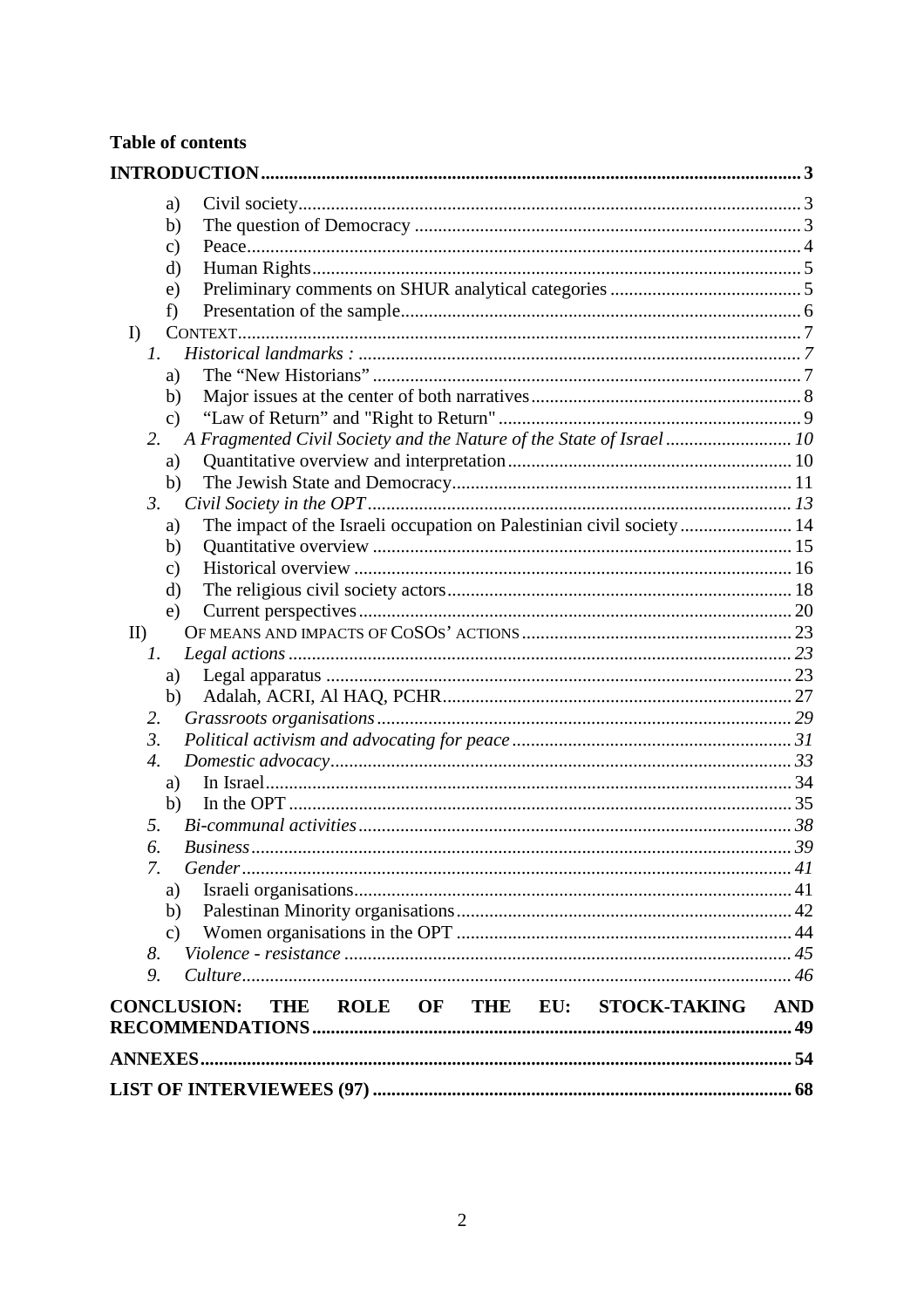### **Introduction**

Since this report is meant to be included in a comparative study, it is important to emphasize the unique character of the Israeli and Palestinian context, the fundamental asymmetry of the parties involved. Given the voluminous written material devoted to the conflict, it will suffice to briefly mention here the major asymmetries: geopolitically (Palestinians living under Israeli occupation); militarily (Israel as heretofore the only nuclear power in the Middle-East); politically (Palestinians having no State, thus, no sovereignty): economically (glaring gaps in GDP), and in terms of international support (Palestinians conditionally supported financially, Israel unconditionally supported politically by the Western states). These asymmetries and, additionally, the large number of actors with different conflicting interests account for the varying definitions of concepts with which we are concerned. Thus, by way of introduction, we present here a brief overview of the questions raised by core concepts of the SHUR study, on the interrelationship between civil society, democracy, peace and human rights.

#### *a) Civil society*

Within the framework of the SHUR program, civil society is characterized by "the deployment of non-institutional/ non-conventional means and tools to achieve political aims", "non-institutional" being understood here as distinct from the State. This appears to delineate a clear field in Israel, but not in the Occupied Palestinian Territories (OPT), where grass roots organisations and NGOs have filled the role of a non-existent State prior to the Oslo Agreements and, in some cases, continue to provide services not provided by the Palestinian Authority. Here, the limit between institutional and non-institutional seems quite blurred, given that the staff and board members of a significant number of "modern" NGOs are more or less connected to the PA.

While keeping this in mind, it may be argued that there is a vibrant civil society in the OPT: NGOs, social movements, charities, political groups, intellectuals, HR lawyers, media.

Voluntarism has receded since the First Intifada, partly as a consequence of the professionalisation of actors in the public sphere after Oslo, it may be argued that what should be the task of civil society, i.e., civic and voluntary involvement, has disappeared in favour of more interested concerns. Charles Shammas, from the Mattin Group, Ramallah, puts it as follow:

"The root of civil society should be voluntarism: 'we have a common interest, so let's work together to achieve it'. But NGOs today are working on instrumental and interested ground which repels passionate persons from getting involved in these structures."<sup>1</sup>

### **b)** *The question of Democracy*

 $\overline{a}$ 

Notions of democracy differ significantly in Israel and in the OPT due to their radically different political structures. In Israel, the debate is both theoretical and legal: theoretically, it mainly revolves around the definition of the nature of the State. Israel defines itself as a Jewish and democratic state, and this seems an at least apparent contradiction. Legally, this

<sup>&</sup>lt;sup>1</sup> Interview with Charles Shammas, Mattin Group, Ramallah, March 5<sup>th,</sup> 2008; the same view was expressed in the interview with Rita Giacaman, Institute for Community and Public Health, Ramallah, March 6<sup>th,</sup> 2008.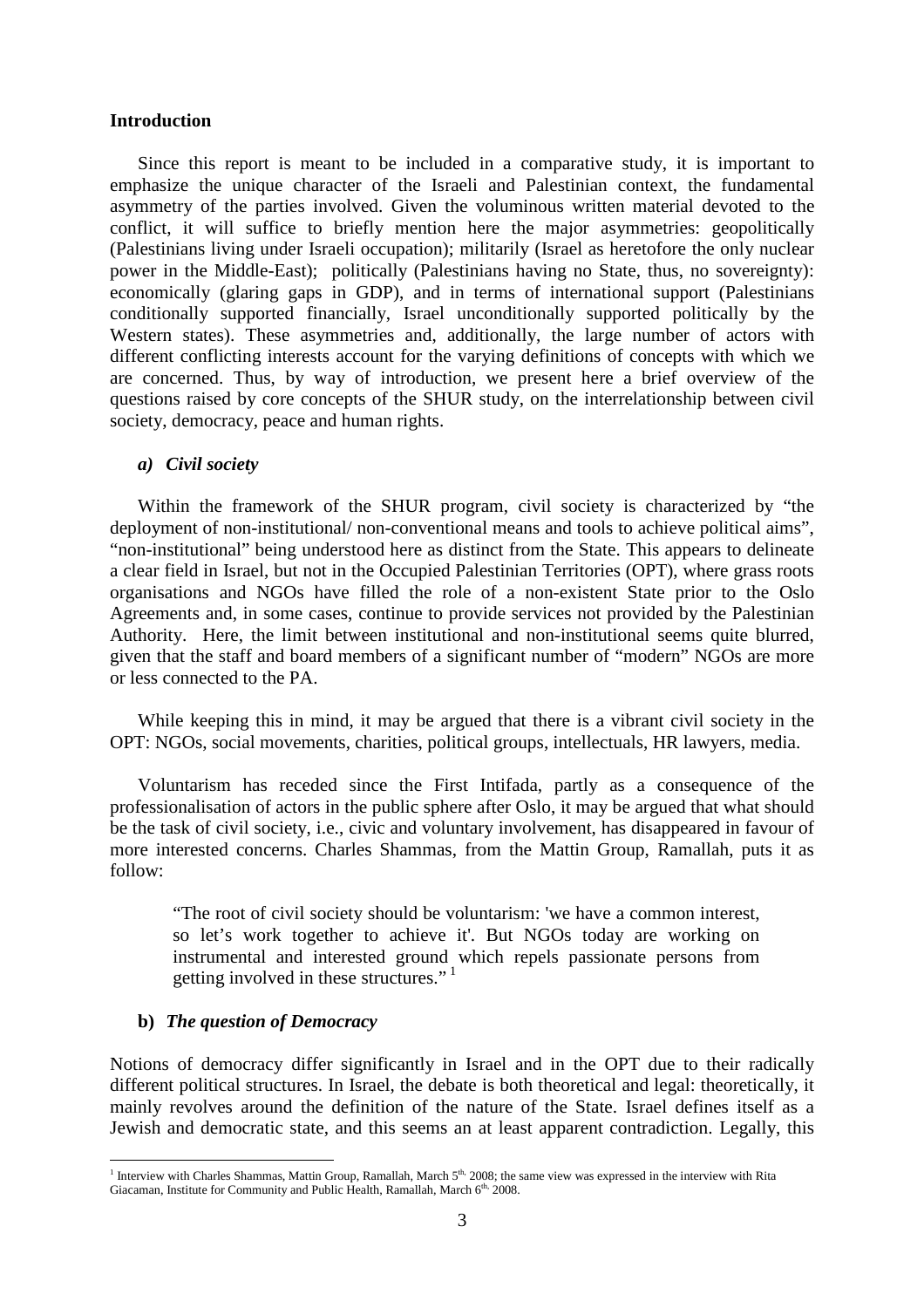raises issues concerning the status and rights of minorities in Israel, mainly the non-Jewish minorities. The law courts are inundated by cases concerning discrimination of the Palestinian Arab citizens of the state. Legal action in Israel is one of the main means used by human and civil rights NGOs and movements in actions in support of equality and justice.

The question of democracy in the OPT has been posed in terms of on-going processes, in a context in which it may be argued that formal democracy has preceded internalized democracy, socially, culturally and politically. After Oslo, most of the actors of Palestinian civil society believed that, through the establishment of the Palestinian Authority (PA), a process of state building would take place. As a consequence, many invested their efforts in programs related to democratizing the Palestinian institutions and structures. In so doing, grassroots, community oriented projects were neglected, and popular support was weakened. $2$ . Civil society actors became aware of this evolution during the second Intifada, which appeared to confirm the failure of the Oslo Agreements. Today, a number of NGOs, e.g. MUWATIN, the RAMALLAH CENTER FOR HUMAN RIGHTS STUDIES, as well as many others are attempting to reorient their programs towards education for democracy. They do so mostly by targeting the youth and lobbying the PA to further implement the dynamics of democratization.

Formal democracy, as understood in the minimalist definition of pluralism and free and fair elections, does undoubtedly exist in the OPT. This has been demonstrated by the municipal elections of 2004-2005 and the legislative elections of January  $2006<sup>3</sup>$  which brought Hamas to power. The reaction of the international community to the outcome of these elections has demonstrated the luck of concern with the practice of democracy.

By adopting a 'double standard' strategy and denying legitimacy to the democratically elected Hamas government and assembly, the US and the EU have contributed to the discrediting in the eyes of the population of initiatives taken by NGOs in the name of democracy. Today, the prevailing feeling among human rights actors is that the debate on democracy, however fundamental, will not bear fruit before a basic amelioration of the political situation. The precondition, declared by all of our interlocutors, must be the end of the occupation. In their words, "the occupation and the sieges deny the 'right to live', the right to satisfy one's basic needs". Before addressing the question of the nature of the Palestinian state, they argue, it is necessary to define the prerequisites of a state.

### *c) Peace*

The definition of peace is first and foremost a political issue in any ethno-political conflict. The conflict between Arabs and Jews in Palestine, almost a century of confrontation, has seen countless options and propositions of resolution. These 'solutions' have reflected various stages of the history of the region, each expressing a particular definition of peace. At present, political perspectives are extremely blurred, and there are numerous definitions of 'peaceful resolutions of the conflict': these include one, two or even sometimes three state solutions. Most all of those interviewed categorically dismissed as unrealistic any of these alternatives, although many, Palestinians and Israelis, argued that matters were moving relentlessly towards a single state of apartheid.

<sup>&</sup>lt;sup>2</sup> Bisan Abu Ruqti, MIFTAH, Ramallah roundtable, April 5<sup>th,</sup> 2008.

<sup>&</sup>lt;sup>3</sup> See the important research of Jean-François Legrain on the 1996 and 2004-2006 elections in the OPT.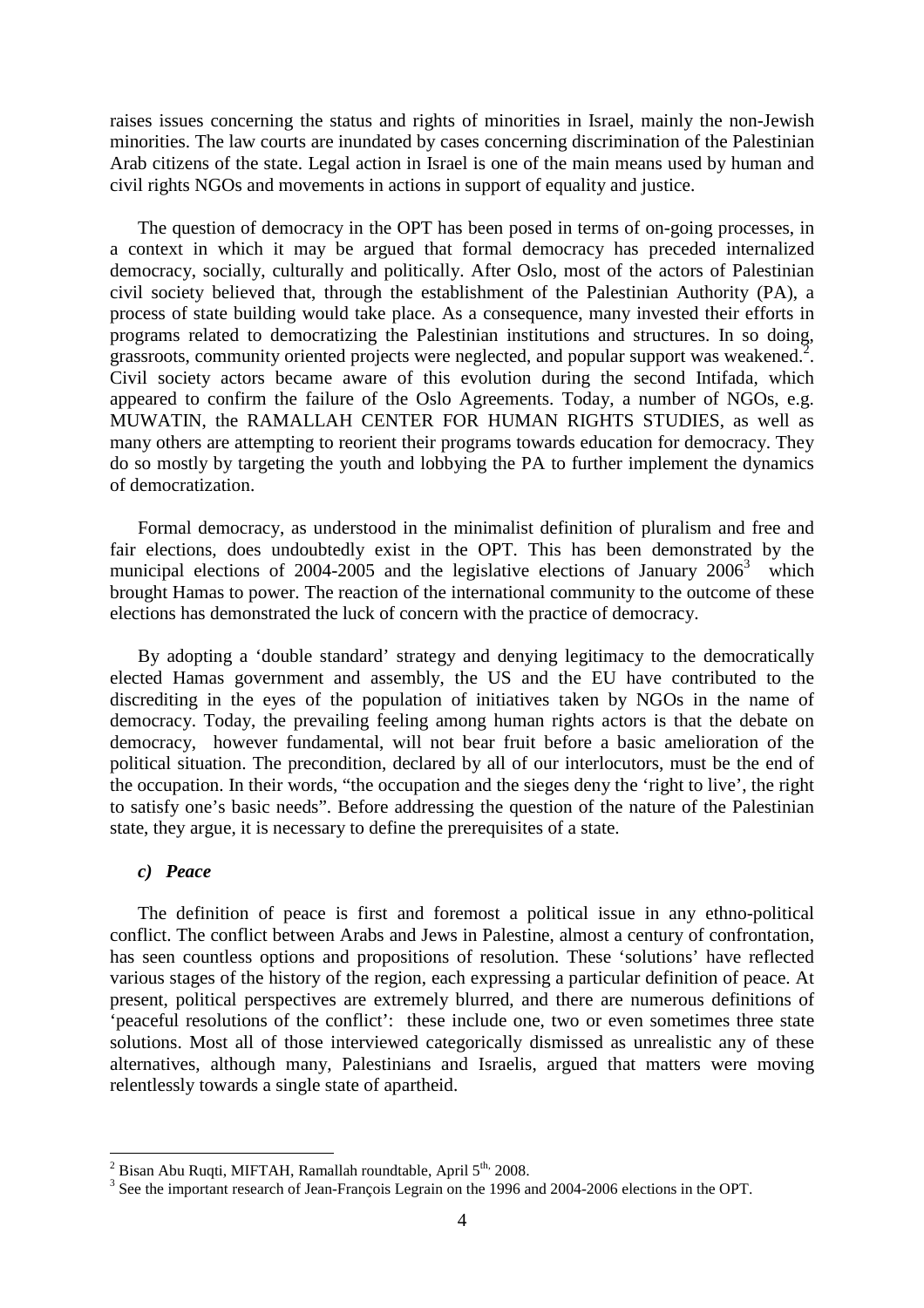Differences of perspective are manifest in regard to the sense of urgency to see movement towards a "just and equitable peace". The majority of Israelis seem fairly satisfied with what they consider the present-day successful 'conflict management' process which appears to them to ensure their security and well-being.

### *d) Human Rights*

Human rights are usually understood in reference to the same corpus of references, i.e., the Universal Declaration of Human Rights and the Geneva Conventions. The Universal Declaration and Geneva do serve as a major reference for Palestinians and among antioccupation and legal activists in Israel. In the Israeli public sphere, within the Israeli-Jewish (Zionist) narrative, the focus is on the Jewish people as historical victim whose rights have been continually violated through persecution. In this context, international definitions of human rights are rarely referred to. As for religious groups, Jewish and Muslim, they tend to include human rights within the framework of religious references, be it the Verse of the Cow in the Quran, or the invocation of the basic humanistic values in scriptural Judaism.

In recent years, the human rights discourse appears to have been weakened in the eyes of many Palestinians consequent to the failure of the Oslo process, the multiplication of "suspect NGOs" working in the sector of human rights with no visible impact, and, more recently, the boycott by the international community of the elections of 2006.

The principle of human rights, nonetheless, remains a reference for Palestinian activists who generally continue to formulate their struggle in accordance with international declarations. Yet the constant denial in practice of these rights by Israel and by the international community leads to a search for other possibly more effective frameworks of reference, for example in religious beliefs and/or political activism.

### *e) Preliminary comments on SHUR analytical categories*

Before proceeding to the core of the report, we would like to comment on the terminology applied by SHUR to the Israeli-Palestinian context, as well as to the other conflicts under consideration.

We have already commented on the difficulties faced in applying the categories formulated to evaluate the impact of actors on the conflict. However, for heuristic and comparative reasons, we will seek to apply them, while pointing out that most of the interviewees fit into many or even most of the categories.

The second comment concerns the political identities of actors. We classified our interviewees in terms of their favoured solution: one-state or the two-states. Despite the commonplace view of the conflict as being over "one land for two peoples", the historical record indicates a conflict between two historically and culturally separate societies, the Palestinians, and the Israelis. As a consequence, reference to a "multicultural political identity" seems misplaced. What is the geographical and political frame of reference for a "one state" or "two state solution" perspective? Will a Palestinian NGO be considered "multicultural" if it advocates recognition of separate but equal cultural identities accompanying the creation of a Palestinian State within the borders of 1967? Or within a single common state? Is "multiculturalism" the

<sup>&</sup>lt;sup>4</sup> Persons involved in such NGOs are ironically referred to as "powerpoint people".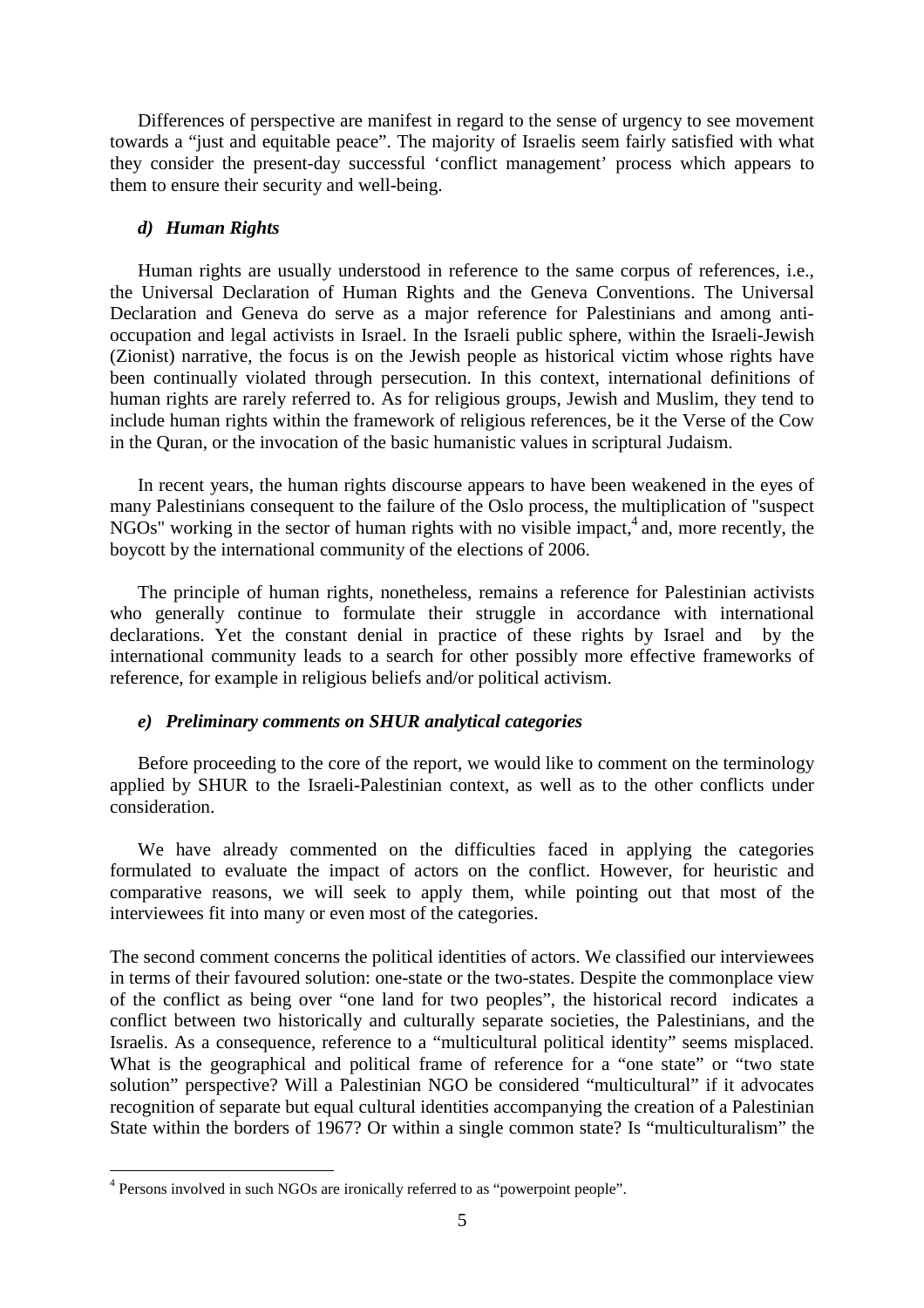best way to designate the coexistence of Christians and Muslims, or of Palestinians and Israelis, or Arabs and Jews? Is it a question of "culture" or of recognizing religious communities? "Multicultural, post-national and assimilationist" identities define principles of coexistence of different communities within a single political entity. Actors who advocate a two-state solution apparently do not fall into any of the provided categories.

# *f) Presentation of the sample*

Over the five weeks of fieldwork, we met around 70 persons from CoSOs and individuals concerned with HR. Although we do not claim representativeness in any statistical sense, the selection represents a broad range of relevant actors from various segments of Palestinian and Israeli civil societies.

Not all of these are of equal importance in terms of visibility, but for the sake of diversifying our sample we have chosen to include small grassroots organisations whose actions have an impact on a localised level, such as Al Finiq Center in Dheisheh Camp, created by the popular committee of the camp as a space for education, culture and social life; or Reut-Sadaka, based in Jaffa, which works on bi-communal activities with some 150 Arab and Jewish children and teenagers.

 Our sample includes: lawyers and legal advisers, trade unions and corporations, individual citizens, university professors, research centres, think tanks, political activists, human rights activists, lobby groups, grassroots associations, religious figures and associations, political representatives, and media operators. NGOs, in their diversity, form a major part of our sample for various reasons: in the OPT, they shape the public sphere and are active, however unequal in size and number in all fields. In Israel, NGOs seem to be the most common framework of action for people concerned either with the conflict, or with minority issues.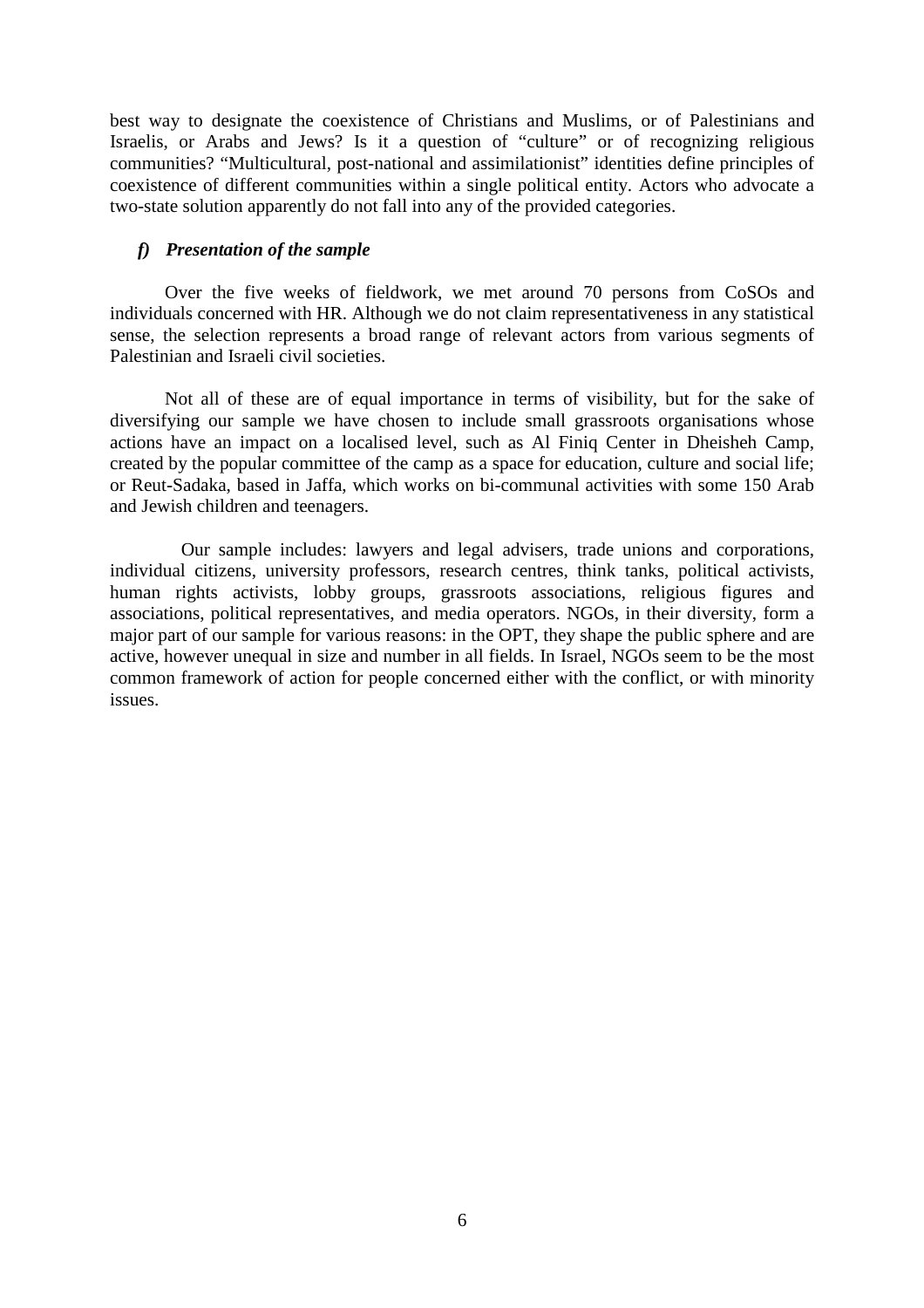### **I) Context**

### **1. Historical landmarks :**

In this section, we will not focus on the chronology of the Palestinian-Israeli issue since 1948: such chronological description is easily accessible, whether in books or in in-depths articles, regularly published in quality publications such as Le Monde Diplomatique<sup>5</sup>. However, for the sake of precision, a brief chronology of the main stages of the conflict is available at the end of the report (Annex 1). The aim of this section is to give an overview of the different narratives of history presented by the different parties involved: these divergent narratives have had a dramatic influence on past and present practical developments of the conflict. Simply put, we will present first the "new historians"' research on the establishment of the State of Israel that is today increasingly acknowledged by the international community as the most valid reference. Then we will consider the major issues that are at the heart of the Israeli and Palestinian narratives.

### *a) The "New Historians"<sup>6</sup>*

 $\overline{a}$ 

In 1978, archives were declassified in Israel, thus becoming accessible to academic and public scrutiny. Among the historians who worked on these archives, some of them became known as the "new historians", offering a revised version of the historical narrative of the, until then, dominant view of Israel's victory over its enemies. Avi Shlaim in his latest book entitled *The Iron Wall*, briefly presents the official Zionist version of the 1948 war. Shlaim claims that the new born Jewish State engaged in a desperate battle, heroic and finally victorious, against overwhelming forces. In this war, he says, hundreds of thousands of Palestinians sought shelter in neighbouring Arab states, mainly following their leaders' orders and awaiting a triumphal return. At the end of the war, the Israeli leaders strove for peace but could not find any interlocutor to talk to. $<sup>7</sup>$ </sup>

Avi Shlaim and other new historians such as Ilan Pappe, Tom Segev and Benny Morris present quite a different narrative, according to which the expulsion of the Palestinians that took place in 1948–49 was pre-planned by the Zionist leaders and implemented through a series of military offensives against Arab towns and villages in the weeks preceding the establishment of the Jewish state. David Ben Gurion, who proclaimed the State of Israel on May 14<sup>th</sup> 1948, refused to comply with the borders as defined by the 1947 UN Partition Plan. He sought to expand the territory allocated to the Jewish state and also to secure a minimum 80% Jewish population. This implied a military strategy of driving out about 800 000 Arabs from their towns and cities. On May  $15<sup>th</sup>$ , war was declared by neighbouring Arab states opposing the Partition Plan. Contrary to the accepted Israeli narrative, the armed forces of the surrounding Arab States were on an equal footing only in the first three weeks of the war; Israeli troops gained superiority quite rapidly. The New Historians' studies have been highly controversial in Israel, although their individual political positions vary significantly<sup>8</sup>. The

<sup>5</sup> In-depth issues on http://www.mondediplo.com in English, and http://www.monde-diplomatique.fr in French. See also : *Histoires d'Israël1948 2008*, Manières de Voir n.98, Avril-mai 2008.

<sup>6</sup> See: *Israel faces up to its past*, Eric Rouleau, in Le Monde Diplomatique English edition, May 2008

<sup>7</sup> Shlaim, Avi*, The Iron Wall: Israel and the Arab World*, W. W. Norton and Company, New York and London, 2000.

 $8 \text{ In } 2004$ , Benny Morris publicly declared that in his view the 1948-49 expulsion of the Palestinians was a necessary evil and he could not exclude the possibility of Israel resorting to such a strategy again in the future. On the other hand, Ilan Pappe advocates the integral right of return of Palestinian refugees and a democratic bi-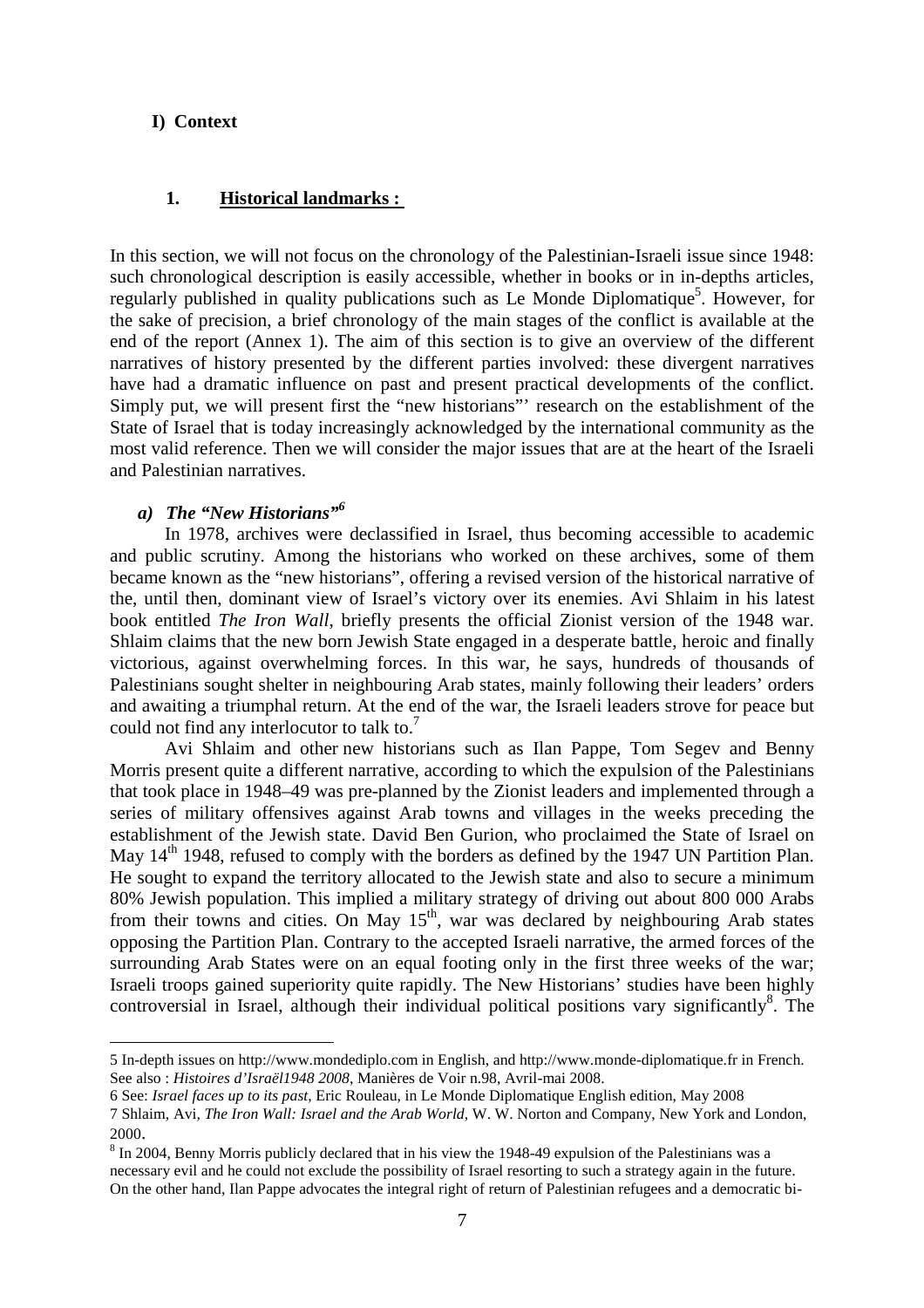practical impact of their work on Israel public opinion is difficult to evaluate. However, their work can be considered as a major milestone for Israel, insofar as we admit that peace may only come once historical injustices are acknowledged.

A handful of persons in Israel have been working for some years to bring about an Israeli acknowledgement of the Palestinian narrative of the *nakba*, the catastrophe that befell the Palestinians in 1948: ZOCHROT is one of the oldest and most respected one. According to Eitan Bronstein, "we believe that knowing this narrative is essential in order to acknowledge the loss imposed on the Palestinians by Israeli Jews, and this recognition is an essential step for any future reconciliation. Even if we have a peace agreement tomorrow, real reconciliation between the two peoples will not happen until the Israelis recognise the Palestinian loss."<sup>9</sup>

#### *b) Major issues at the center of both narratives*

The major issues of the Palestinian narrative are well known and at the core of Palestinian demands: the refugees, Jerusalem, recognition of the *nakba*, and an end to Israeli settlements in territories occupied since 1967. The Palestinian narrative contradicts the early Zionist motto that Palestine was a "land without a people", and therefore belonged to that "people without a land" who claimed that they had been the original settlers and were returning to the holy land promised to them by God. The *nakba* has become symbolic of the identity of the Palestinian people with the land. Cities like Haifa and Jaffa, centres of Palestinian culture and economy, were emptied of the great majority of their Arab population in a few days.

"The majority of Palestinian refugees and internally displaced persons were displaced during armed conflict and the first Israeli-Arab war in Palestine. More than 750,000 Palestinians were displaced or expelled between late 1947 and the first half of 1949. Of the roughly 150,000 Palestinians who remained in that part of Palestine that became the state of Israel on 15 May 1948 several tens of thousands were internally displaced.

Approximately 400,000 Palestinians were displaced, half for a second time, during the 1967 Israeli-Arab war. A smaller number of Palestinians were internally displaced during the war, including Palestinians expelled from the Old City of Jerusalem. Subsequent displacement and expulsion of refugees has continued since 1967 in occupied Palestine and in various countries of exile. Today it is estimated that threequarters of the Palestinian people are displaced. More than half are displaced outside the borders of their historic homeland."<sup>10</sup>

The city of Jerusalem is one of the central claims of the Palestinians, not only for religious reasons (Jerusalem being the third holiest city for Muslims), but because Jerusalem has been part of Palestinian history for centuries. The city is an extremely powerful symbol, nationally and religiously. The Palestinian position in the Oslo peace process was to claim sovereignty over East Jerusalem as the capital in the future Palestinian state, while conceding claims to the Western part of the city which Israel conquered in 1948.

Finally, the rallying cry of Palestinians since at least 1967 has been resistance to the occupation, as an internationally recognised right. The means of resistance, violent or peaceful, depend on the choice of actors, the degree of oppression and the circumstances.

<u>.</u>

national State. See also the article by Uri Avnery regarding the 1948 war on http://zope.gush-

shalom.org/home/en/channels/avnery/1210454063/ OR [if you don't want the specific page] http://gushshalom.org/ (10/05/08).

<sup>&</sup>lt;sup>9</sup> Interview with Eitan Bronstein, Zochrot, Tel Aviv, March  $17<sup>th</sup>$ , 2008.

 $10$  http://www.badil.org/Refugees/refugees.htm, last visited May  $5<sup>th</sup>$ , 2008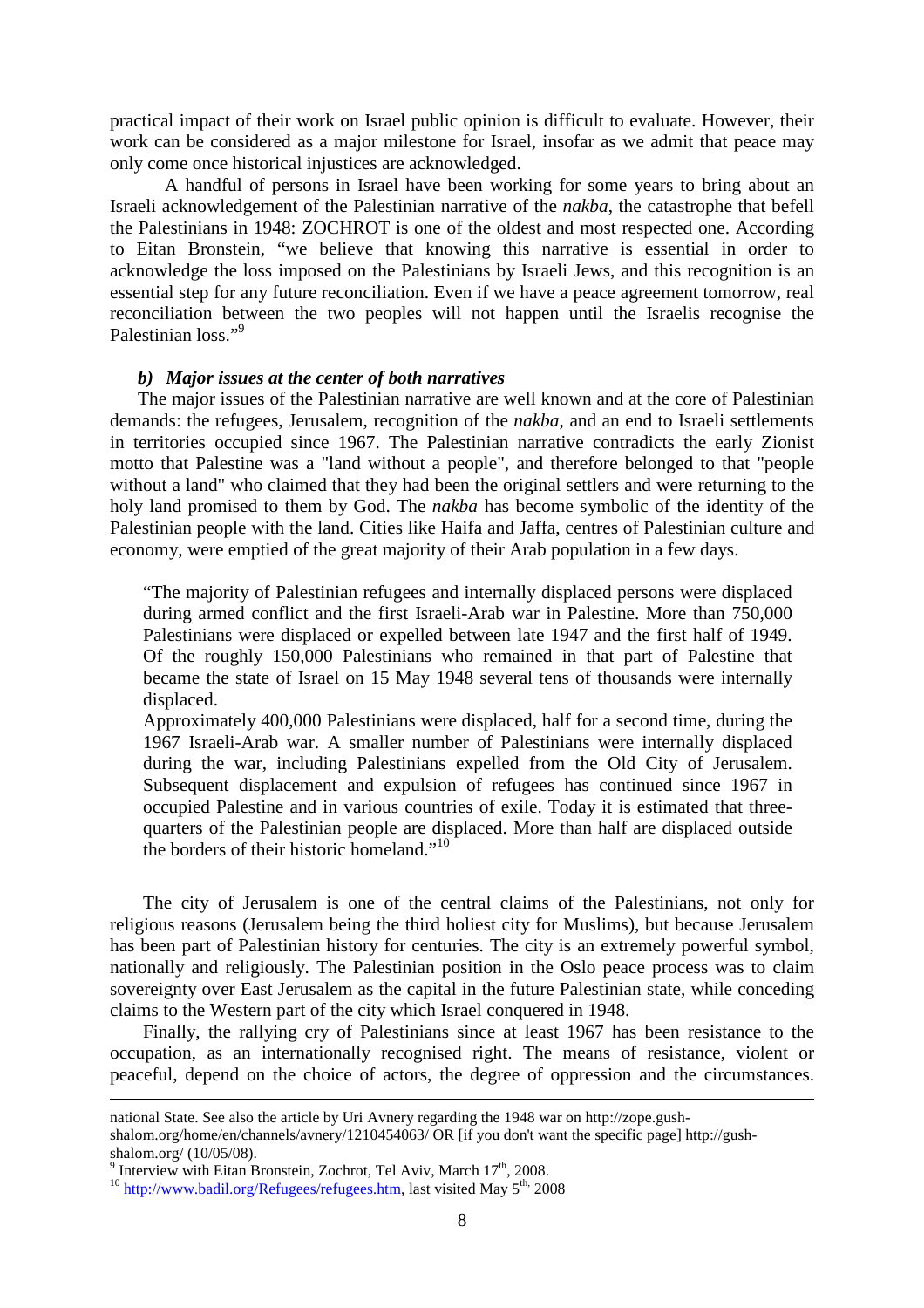Hamas, and in the seventies and eighties the Palestinian leftist armed groups, have been considered as "terrorists" by many in the international community. Without justifying their actions, it is important to understand that they regard themselves as participants in the struggle of an oppressed and colonized people fighting for self-determination. As one interviewee put it, "we have a sense of citizenship that is rooted in a land; nationality can express itself anywhere, but not citizenship."<sup>11</sup>

On the Israeli side the Second World War Holocaust of the Jewish people is central to the national narrative. This has not always been the case: it required the succession of a number of dramatic events for the Holocaust to acquire its central position: the 1959 "Martyrs' and Heroes' Remembrance Day Law"; the impact of the trial of Adolf Eichman which took place in Jerusalem in 1961; and the 1967 and 1973 wars, when Israelis felt threatened for their existence.

The Zionist narrative, on the whole, has its roots at the end of the  $19<sup>th</sup>$  century. The movement called for a Jewish national home in Palestine, through Jewish colonisation of the land. Nowadays, the definitions of Zionism vary significantly, according to the different actors of Israeli society. The least common denominator of these definitions boils down to assessing the right of Israel to exist as a Jewish state; but this definition remains quite vague as an indicator of political identity.

Both peoples share common symbols to support their claims, though reading into them quite different meanings. Symbols such as Jerusalem, the Land, the fate of being repeatedly historical victims, the right to return from exile are among the most frequently used in the discourses of both sides, and found in both narratives. Most interviewees pointed out that Israel has turned security into an ultimate value to which other values, including human rights, must be sacrificed. Under the guise of security, the Israeli government, Parliament, courts and the army have violated international conventions and laws.

### *c) "Law of Return" and "Right to Return"*

An example of a major issue of contention is Israel's "Law of Return". The Israeli state and some of the non-governmental groups we have studied consider "The Land of Israel" (Eretz Yisrael) (whether its boundaries be 'greater' or 'within the green line') a "Jewish state" and a "national homeland" for the Jewish people who have lived in exile. Israel, like Canada and New Zealand, has no written constitution, but it has a number of "Basic Laws", e.g. "Basic Law: Jerusalem, Capital of Israel" (1980); or "Basic Law: Human Dignity and Liberty" (1992) determines that "Fundamental human rights in Israel […] shall be upheld in the spirit of the principles set forth in the Declaration of the Establishment of the State of Israel". That Declaration establishes that "The State of Israel will be open for Jewish immigration and for the Ingathering of the Exiles" and appeals "to the Jewish people throughout the Diaspora to rally round the Jews of Eretz-Israel in the tasks of immigration and upbuilding".<sup>12</sup> Law of Return (1950) ensures that "every Jew" automatically receives Israeli citizenship. Ideas concerning the historical "rights" of the Jewish People to the Promised Land, to the holy places, lend religious and nationalist dimensions to these claims, as does the ever-present memory of the Holocaust.

For Palestinians, the "right of return" refers to the rights of exiled refugees of the war of 1948 as reconised by "the United Nations General Assembly Resolution 194" (1948): "that

<sup>&</sup>lt;sup>11</sup> Interview with Rita Giacaman.

 $12 \text{ http://www.knesset.gov.i/docs/eng/megilat-eng.htm}$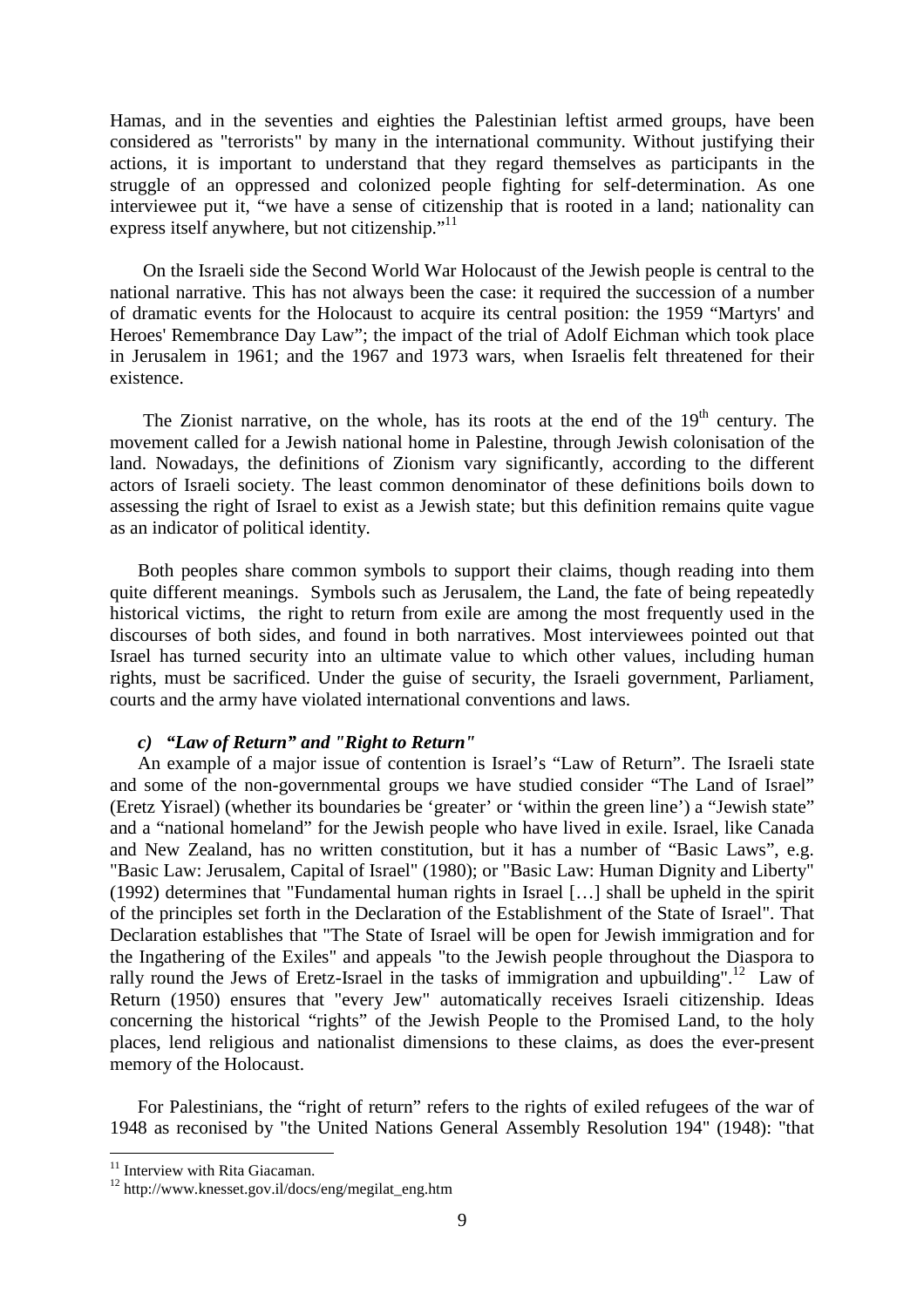the refugees wishing to return to their homes and live at peace with their neighbours should be permitted to do so at the earliest practicable date, and that compensation should be paid for the property of those choosing not to return and for loss of or damage to property which, under principles of international law or in equity, should be made good by the Governments or authorities responsible" (article 11).

These asymmetrical claims to the concept of return are arguably fundamental to the conflict of "two people and one land". In the long-run reconciliation and solutions may well depend on some degree of recognition of these very different perceptions and on dialogue and compromises linked to those recognitions.

### **2. A Fragmented Civil Society and the Nature of the State of Israel**

#### *a) Quantitative overview and interpretation*

 In Israel the ratio between civil society actors and the population is very high. Available data is on the website SHATIL. An offspring of the New Israeli Fund<sup>13</sup>, Shatil defines itself as a capacity-building organisation that has been successfully supporting and empowering the Israeli NGO sector since its establishment in 1982. In 1998, there were a total of 29,047 Third Sector Organisations in Israel, of which 23,528 were civil society organisations, 6,030 of which were considered "active", i.e. transactions had been recorded on their accounts recently. Out of these 6,030 organisations, only 6% were involved in advocacy, and only a portion of these were directly concerned with the conflict. The conclusion drawn is that only a small portion of Israeli organizations are human rights advocacy organizations, and few of these deal specifically with the conflict. However, since we are concerned in this research with conflict and civil society organizations, most of our interviewees fall within this small group: they are either concerned with issues concerning the Palestinian minority within Israel, or with OPT-Israel issues.

The fact that such a small proportion of Israel's civil society focuses on issues related to the conflict, and the relative lack of visibility of the conflict on the domestic level (according to our interviewees) would appear to reflect a general attitude among Israelis: a readiness to ignore the conflict and a desire to separate themselves from the Palestinians. It was interesting to learn that the project of the separation wall, first planned by the Labour Party in the early 1990s, was supported by a grassroots organization called FENCE FOR LIFE, founded in 2001, which was devoted for lobbing the government to build this wall. Israeli public opinion seems to favour the strategy of conflict management by hiding the conflict behind the separation wall.

The multiplicity of actors in Israel reveals the fragmentation lines within society: groups and subgroups, defined by ethnicity, identity, religion, ideology or political conviction, are represented in one or more civil society bodies in order to defend conflicting claims and identities. The fault lines are complex, and oppose, among others, Jews to non-Jews, religious to secular, secular Zionists to religious Zionists to non-Zionists, ethnic minorities to the Jewish majority. These are analysed in depths in *L'Etat d'Israel*<sup>14</sup>, edited by Alain Dieckhoff, which includes articles dealing with most aspects of contemporary Israeli society. The book shows the fragmenting impact of changing economic and political factors: the dismantlement

 $13$  «The NIF was founded in 1979 by American Jews [...] Thanks to considerable fund raisings, the NIF has become one of the major agents of social change in Israel. Since its establishment, it provided 800 groups with more than \$200 millions on the national or community level". *Les nouveaux mouvements sociaux*, Michael M. Laskier, in Dieckhoff 2008. Translation by L.F. [In its Hebrew site they speak only on \$140 millions since its establishment]

<sup>14</sup> Alain Dieckhoff (dir.), *L'Etat d'Israel,* Fayard, 2008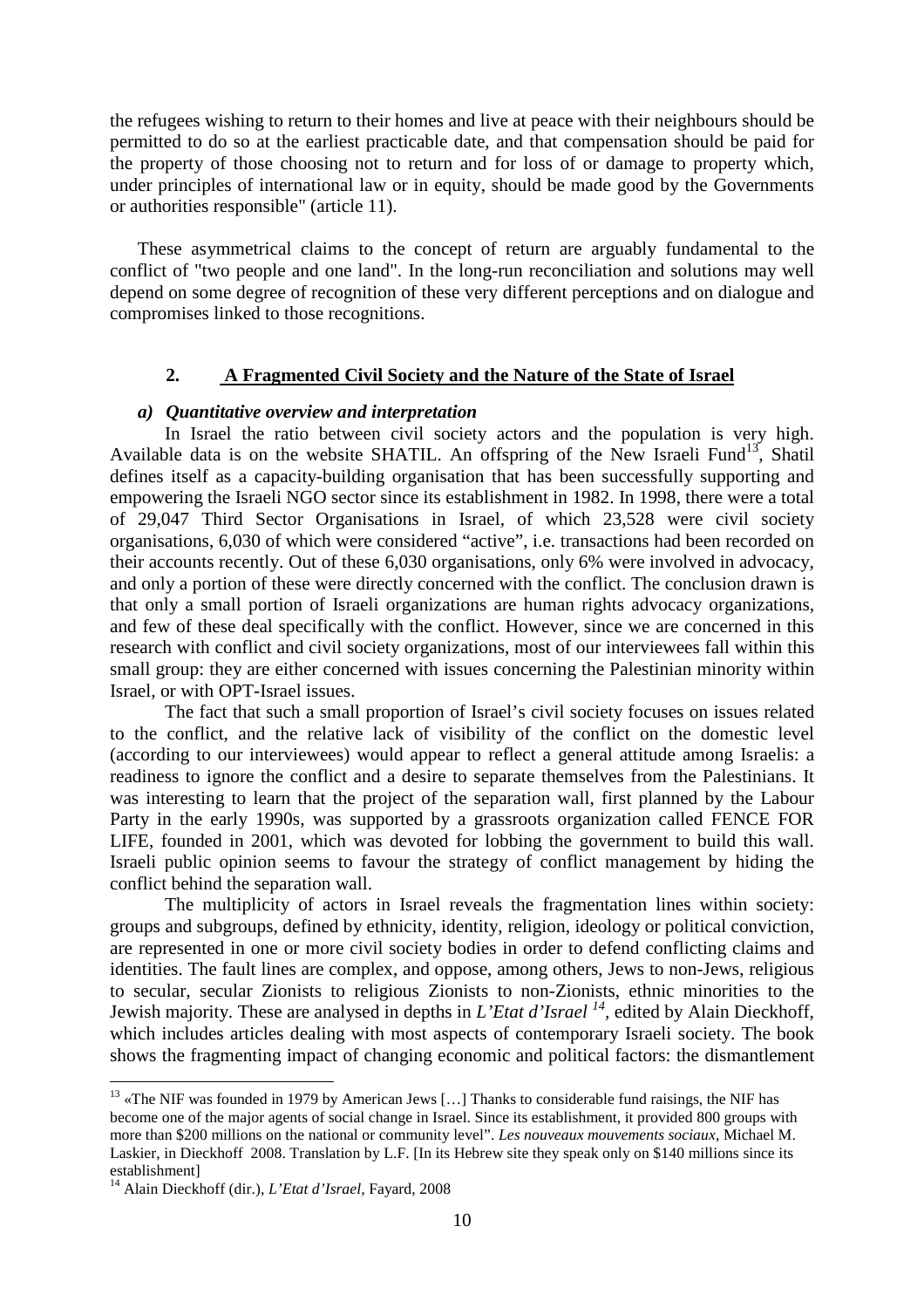of the welfare state combined with the failure of the Oslo peace process led to a shift to the right wing of the political spectrum, as also noted by most of our Israeli interviewees<sup>15</sup>.

ADALAH (The Legal Center for the Arab Minority in Israel) made it clear that this shift has taken place not only in public opinion, but also at the political, and the legislative levels:

"You see more racist legislation passed by Parliament. The first change is the fact that it's the government that is bringing racist bills to the Parliament where before it was the extreme right wing. Now the right proposes a bill, it goes to the government which then adopts it and then back to the Parliament which accepts it. What were racist policies have become racist laws proposed by the government, enacted by the Parliament, and accepted by the courts."<sup>16</sup>

The Second Intifada partly accounts for the shift to the right in public opinion and the policies undertaken by the government, along with the spectre of terrorism that haunts Israeli national consciousness. At the same time the Jewish-Israeli anti-occupation Left lost most of its followers.

### *b) The Jewish State and Democracy*

Much has been written on the apparent contradiction in the fact that Israel defines itself both as Jewish and democratic: how can it be both defined by ethnic/religious specificity and claim to be democratic? What does ´Jewish´ means in this context? Does it refer to a religion? To a culture? The state of Israel was established on this duality since its beginnings. The 1948 Declaration of Independence bases the State both on the particular (Jewish) and the universal (democratic):

 "it [the State of Israel] will ensure complete equality of social and political rights to all its inhabitants irrespective of religion, race or sex; it will guarantee freedom of religion, conscience, language, education and culture; it will safeguard the Holy Places of all religions; and it will be faithful to the principles of the Charter of the United Nations." […]

 "WE APPEAL to the Jewish people throughout the Diaspora to rally round the Jews of Eretz-Israel in the tasks of immigration and upbuilding and to stand by them in the great struggle for the realization of the age-old dream - the redemption of Israel."<sup>17</sup>

A debate in Israel since the 1980s regarding the nature of Israeli democracy addresses issues raised by the amalgam of religion and politics, adding a third element: ethnicity. Zionism in Israel is mainly secular, and it would seem that the ´Jewish´ State refers more to the cultural aspects of "Jewishness" (identities, values) than to "Judaism" (religious faith and practise). However, in the current state of affairs, theologians and rabbis have gained in

<sup>15</sup> See also: Roger I. Zakheim, *Israel in the Human Rights Era, Finding a Moral Justification for the Jewish* 

*State*, 36 N.Y.U. J. INT'L L. & POL. 1005 (2004). Zakheims notes the "recent fundamental political shift of the Israeli electorate and Israeli's political right."

http://www.law.nyu.edu/ecm\_dlv3/groups/public/@nyu\_law\_website\_\_journals\_\_journal\_of\_international\_law\_ and\_politics/documents/documents/ecm\_pro\_059605.pdf

<sup>&</sup>lt;sup>16</sup> Interview with Orna Kohn, Adalah, Shafr Amr, March  $20^{th}$ ,  $2008$ .

<sup>&</sup>lt;sup>17</sup> www.mfa.gov.il: MFA  $\rightarrow$  Peace Process  $\rightarrow$  Guide  $\rightarrow$  Declaration of Establishment of State of Israel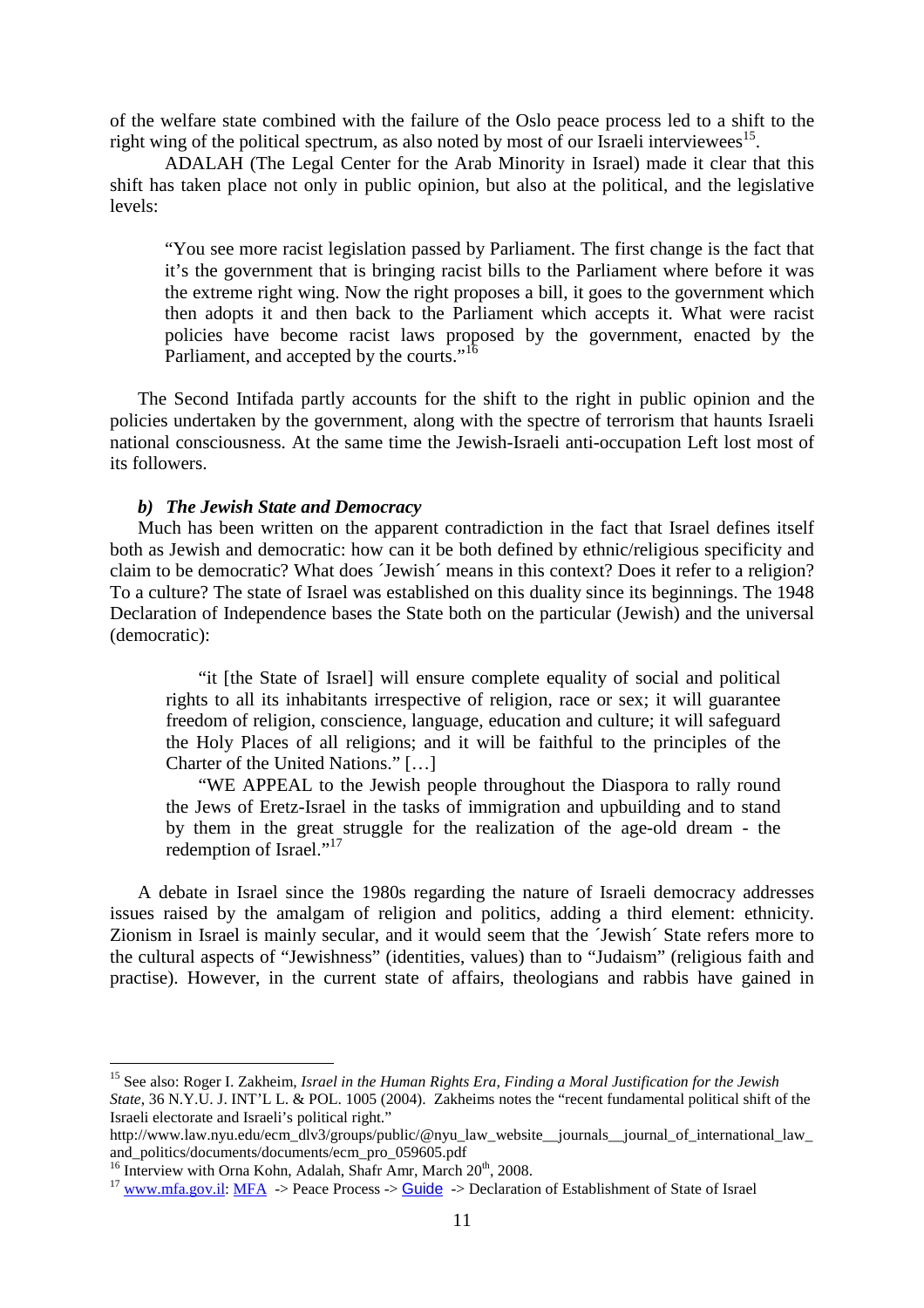importance in the educational system, and, particularly, in regard to personal status issues which, for example, officially prevent inter-faith marriages<sup>18</sup>.

On the Israeli intellectual scene, the debate and its implications have been lively:

"The question [of the status of Israel's Palestinian citizens] has occupied the center stage of the debate over Israeli democracy since the publication of Sammy Smooha's seminal article, ' Minority Status in an Ethnic Democracy: The Status of the Arab Minority in Israel' (Smooha 1990). Smooha […] argues that what he called 'ethnic democracy' still qualified as a democracy, albeit of an inferior kind. The model of ethnic democracy was adopted, with some modifications, by Peled (1992) and by Gavizon (1998), but was criticized, among others, by Yiftachel (1997; forthcoming), who claimed Israel should be called an 'ethnocracy, ' by Sa'di (2002), and Peleg (2004) who prefers 'illiberal democracy, ' and by Navot (2002), who argued that Israel is not a democratic state but merely a 'majoritarian' one."<sup>19</sup>

Yoav Peled and Doron Navot see the history of the state of Israel as divided into four periods:

1948-1966: the period of the military administration, when the political order could indeed be characterized as ethnocratic [the rule of the Jewish *ethnos* and not of the *demos*; along with "a major drive to « Judaize » the space"]

1966-1992: ethnic democracy [end of military administration.]

1992-2000: liberalization [along with economic liberalization and Oslo Accords; 2000 Qaadan decision by the Supreme Court, determining that "it was illegal for the state to discriminate between its Jewish and Arab citizens in the allocation of land; […] The ethno-national Zionist interest in "Judaizing" various regions of the country, Barak ruled, could not overcome the liberal principle of equality".<sup>20</sup>]

2000- : setback and possible transition to a majoritarian political order: […]when a majority group acts consistently to deprive the minority of the full and equal enjoyment of its citizenship rights, and when the majority is not only a permanent one, but also makes the maintenance of its own majority status the highest ideal of the state." $^{21}$ 

Depriving minory rights is at the very center of the legal actions undertaken by important Israeli civil society organizations, foremost Adalah and ACRI.

At the other end of the political spectrum, settlers such as Israel Harel, who has been the head of the Yesha Council (the representative body of all settlements) for 15 years, and now heads the Institute for Zionist Strategies, consider democracy from quite a different angle. The IZS website's home page reads as follow:

"The State of Israel is challenged from within as well as from without. While the immediate military and terror threats are very real and the international

<sup>18</sup> See more details in *Un Etat juif et démocratique*, Alain Dieckhoff, in *L'Etat d'Israel,* dir. A. Dieckhoff Fayard, 2008, pp. 25-38.

<sup>19</sup> *Ethnic Democracy Revisited: On the State of Democracy in the Jewish State*, Y. Peled and D. Navot, *Israel Studies Forum,* 20:1, 2005, pp. 3-27

 $20$  Idem p. 16

 $^{21}$  Idem p. 33-34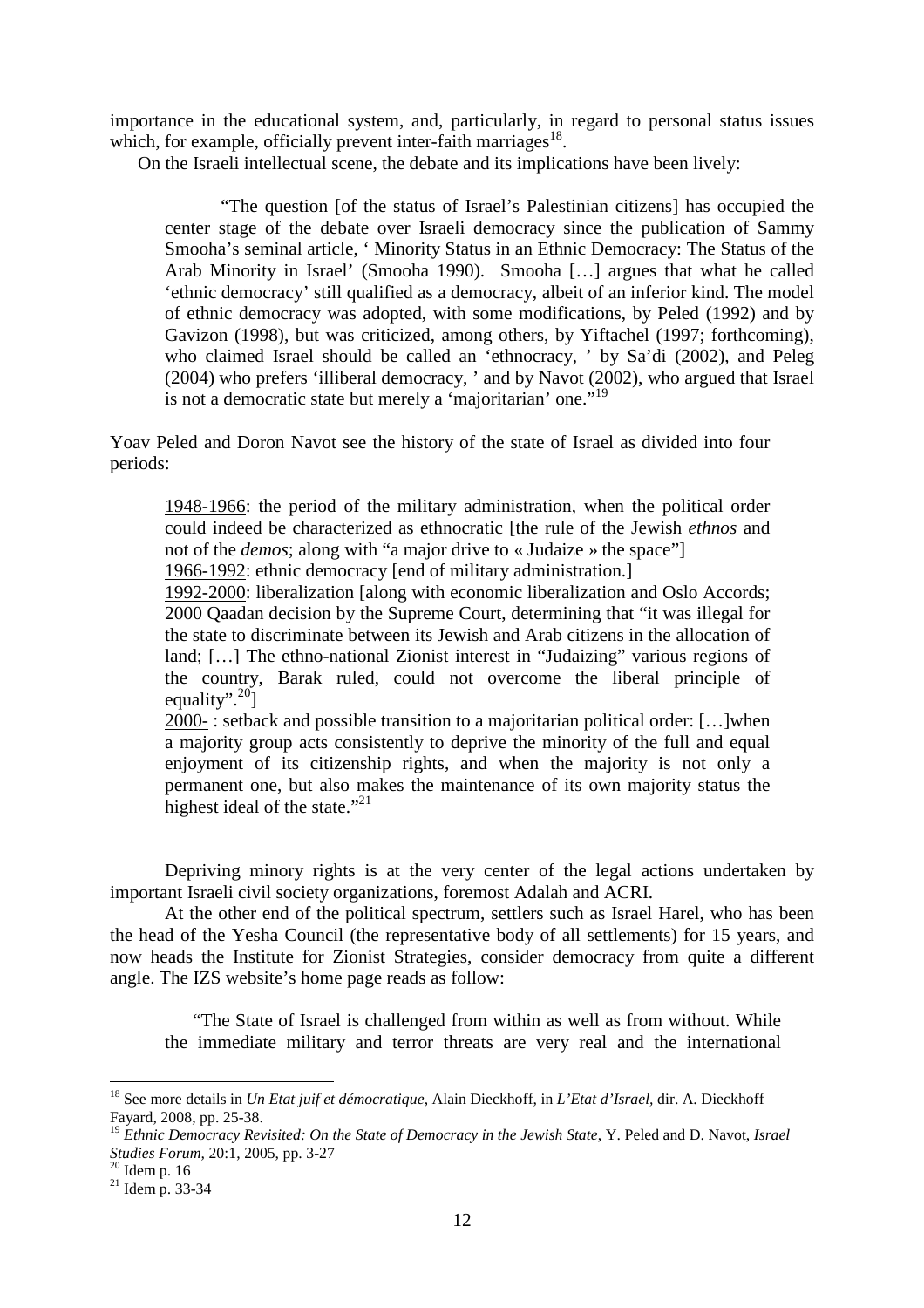political pressures are substantial, the most ominous challenge to the security of our future may be the internal attrition of strength and wavering of determination that seems to plague us of late. Successive Israeli governments are leading the country on a path that ignores their responsibility to promote a Jewish future for the State and Nation of Israel. Not only are the government and the other entrenched centres of power (courts, media, academia and top security echelon) failing to strengthen our Jewish identity, many of them undermine it daily.<sup> $22$ </sup>

 This statement has two pre-assumptions: first, that security is paramount in times of existential threat; Israel has been living under a state of emergency since its creation, and security should take precedence over all human rights and democratic values, however essential they may be<sup>23</sup>. Second, that the reinforcement of Jewish identity is needed in such times.. In this context, the Palestinian minority is considered as an internal threat, and should not be granted rights that would allow them to undermine Jewish identity.

Thus, human rights and democracy are not a factor; When we asked him about Human Rights, Harel spoke about "the point of view of a society which is not accepted by its neighbours and always threatened by terrorism..., always on the suffering side. I'm against human rights when used against the security of the people<sup>"24</sup>. Harel assumes that his positions are shared by a majority of Israelis. That security stands as a major concern for the population is undeniable. Although the majority of Israelis define themselves as Zionists, we doubt that Harel's position is representative of that majority.

# **3. Civil Society in the OPT**

 Palestinian civil society can be divided into three main segments, according to their political orientation: the first is the liberal, leftist-oriented organisations that dominate the Palestinian Non-Governmental Organisation Network (PNGO). These organisations are respected among many Western donors and foreign solidarity movements. However, as we shall see, they seem to lack deep roots in their domestic and local environment. A second segment is the traditional, national mass-movements affiliated with Fatah, including professional and workers' unions that have long been affiliated to the PLO. This category has traditionally enjoyed a privileged status through its close relations with, and loyalty to, the Fatah/PLO leadership. The third segment of the Palestinian civil society is represented by the Islamic organisations and charities across the OPT. The latter group seems to be the one with deepest roots in the local society; well respected for the quality of the services offered, conducted by dedicated, to a large extent voluntary, activists. The Islamic organisations offer, furthermore, their services as part of a package which includes a clear religious message and a clear political message. According to a prominent human rights figure in Gaza, psychiatrist Eyad Sarraj, the liberal segment has failed by distancing itself from the people: "We have to be self-critical; the liberal civil society organisations have never grown roots in the society."<sup>25</sup>

 $^{22}$  www.izs.org.il -> About us

<sup>&</sup>lt;sup>23</sup> The question raised by many in Israel, human rights activists, as well as university professors and lawyers, is whether Israel, endowed with the most powerful army in the Middle East, including the only arsenal of nuclear arms in the region, and inconditionnaly supported by the most powerful country in the world, is under military threat, or does it not rather represent a threat to its neighbors and, in fact, be the cause of its own insecurity. According to Shlomo Swirski, ADVA, the US gives Israel \$3 milliard a year, which goes to the military.

<sup>24</sup> Interview with Israel Harel, Insitute for Zionist Strategies, March 30<sup>th</sup>, 2008.

<sup>&</sup>lt;sup>25</sup> Interview with Eyad Sarraj, Gaza Community Mental Health Programme, Gaza, March 28<sup>th,</sup> 2008.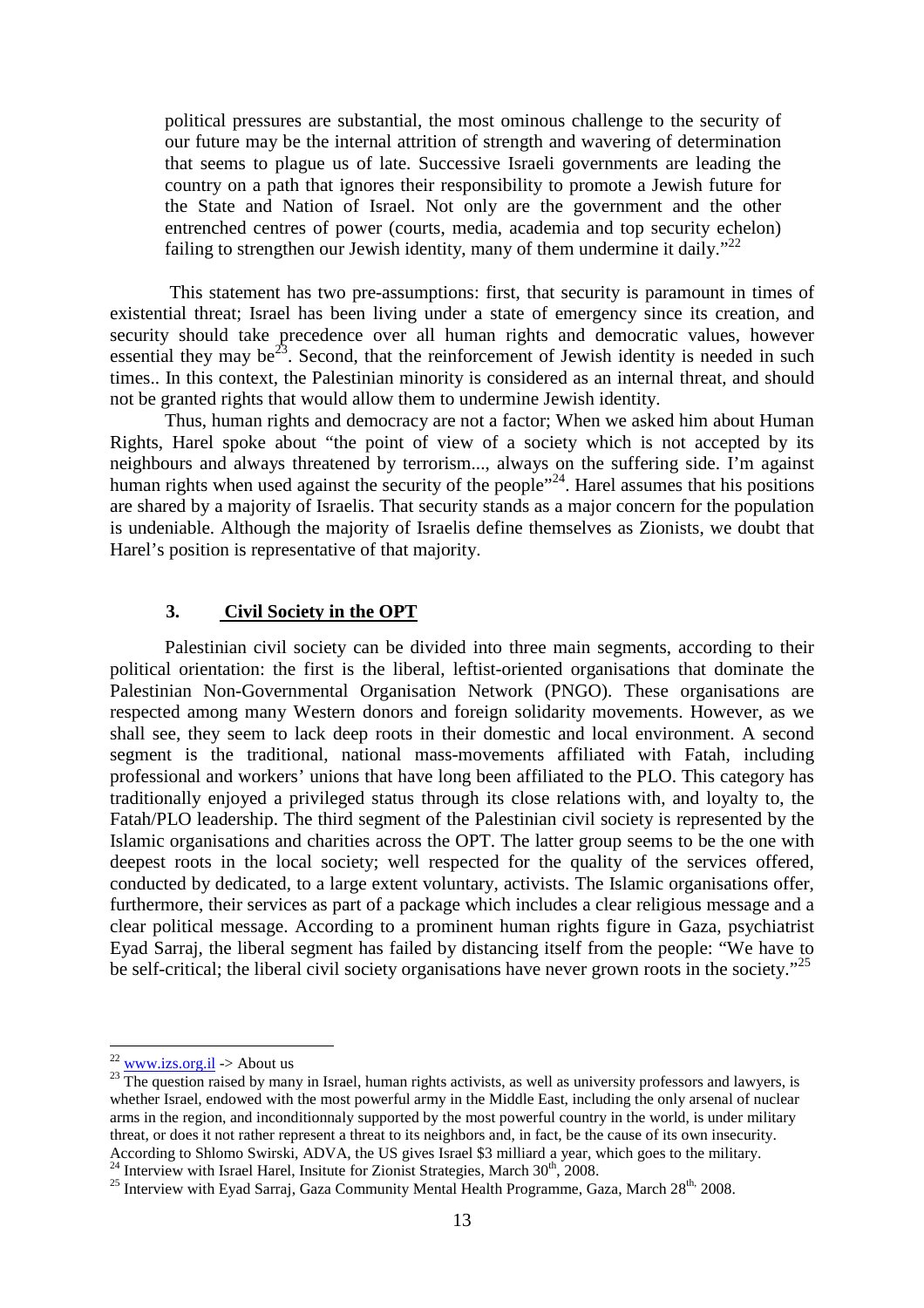#### *a) The impact of the Israeli occupation on Palestinian civil society*

In the absence of a state, civil society actors in the OPT perform many of the tasks a state would normally carry out.

 The PA initially tried to take control over the NGO sector when it was created, but soon realised that it did not have the means to manage without them. Although major internal weaknesses partly account for this inability, the main reason is the Israeli occupation and the fact that it considered itself free from the obligations of an occupying power, and assumed that the PA had to take over the administration of many civil issues in the OPT. It should be added that NGOs also have had an important role in structuring the daily resistance to occupation: "To illustrate the importance of NGOs as a means of resisting occupation, it is enough to state that 47,5% of NGOs active in 2001 were created between 1968 and 1993 $^{326}$ , that is before and during the first Intifada.

 The occupation and its direct or indirect effects are the major concerns of Palestinian civil society actors. Two factors are closely related: a military factor (in terms of a legal apparatus and massive presence on the grounds) and the presence of the settlements. According to B'Tselem, the number of settlers has grown from  $140,684$  in  $1996^{27}$  to  $285,800$ in 2008; these figures do not include East Jerusalem settlements, which number 193,700 settlers. "By the end of 2008, the number of settlers in the West Bank stood at 479,500", B'Tselem concludes.<sup>28</sup> Israel's excessive settlement expansion during the peace process clearly undermined the Palestinian confidence in Israel's intentions with the negotiations.100% of the settlements, large or small, are considered illegal under international law and treaties. The presence of settlers in the OPT is considered by the Israeli government as the reason for maintaining a high degree of security in the occupied territories. The settlement issue stands as a, or the, major obstacle to any resolution of the conflict.<sup>29</sup>

 The occupation deprives the Palestinians living in the OPT of freedom of movements through checkpoints and road blocks – more than 622 of which were reported in April  $2007^{30}$  – and a complex network of roads meant only for settlers. Circulation is impeded both within the West Bank, and out of the OPT. The impact on the economy, on social life and individual psychology is immeasurable. Most of our interviewees considered that the occupation first and foremost denies the Palestinians the "right to live". Economically, "the World Bank and MAS study […] put the combined cost of work permit restrictions and border closure policies at about \$850 million in 1995. These figures are triple the amount of international aid received by the PA<sup>"31</sup>. These figures apply to a period when Palestinian workers were still largely allowed to enter Israel. However, since the second Intifada, the closure policies have been significantly strengthened, which implies that these costs are now much higher.

Interviewees consider the Israeli occupation a denial of the Palestinian people's most fundamental freedoms and a violation of their basic human rights, because of its impact on every aspect of daily life in the OPT<sup>32</sup>. Political activists as well as intellectuals have formulated new analytical models to refer to the situation in the OPT. Many refer to the South

<sup>&</sup>lt;sup>26</sup> The Power to Promote and to Exclude : External Support for Palestinian Civil Society, Benoît Challand, PhD dissertation, European University Institute, 2005, p. 131.

<sup>&</sup>lt;sup>27</sup> http://www.btselem.org/English/Settlements/ Settlements population XLS document.

<sup>&</sup>lt;sup>28</sup> http://www.btselem.org/english/Settlements/Statistics.asp

<sup>&</sup>lt;sup>29</sup> See *West Bank Access and Closure, April 2008*, map published by the UN Office for the Coordination of

Humanitarian Affairs – OPT. www.ochaopt.org -> Map Center -> West Bank Closure Map April 2008. <sup>30</sup> Source: OCHA, April 2007.

<sup>31</sup> *Problematizing Democracy in Palestine*, Jamil Hilal, in *Comparative Studies of South Asia, Africa and the Middle-East*, 23:1&2, 2003. p. 171.

 $32$  This is not to say that all HR violations are committed by the Israel army or settlers: many NGOs are also working on holding the PA accountable for the violations committed by its security forces.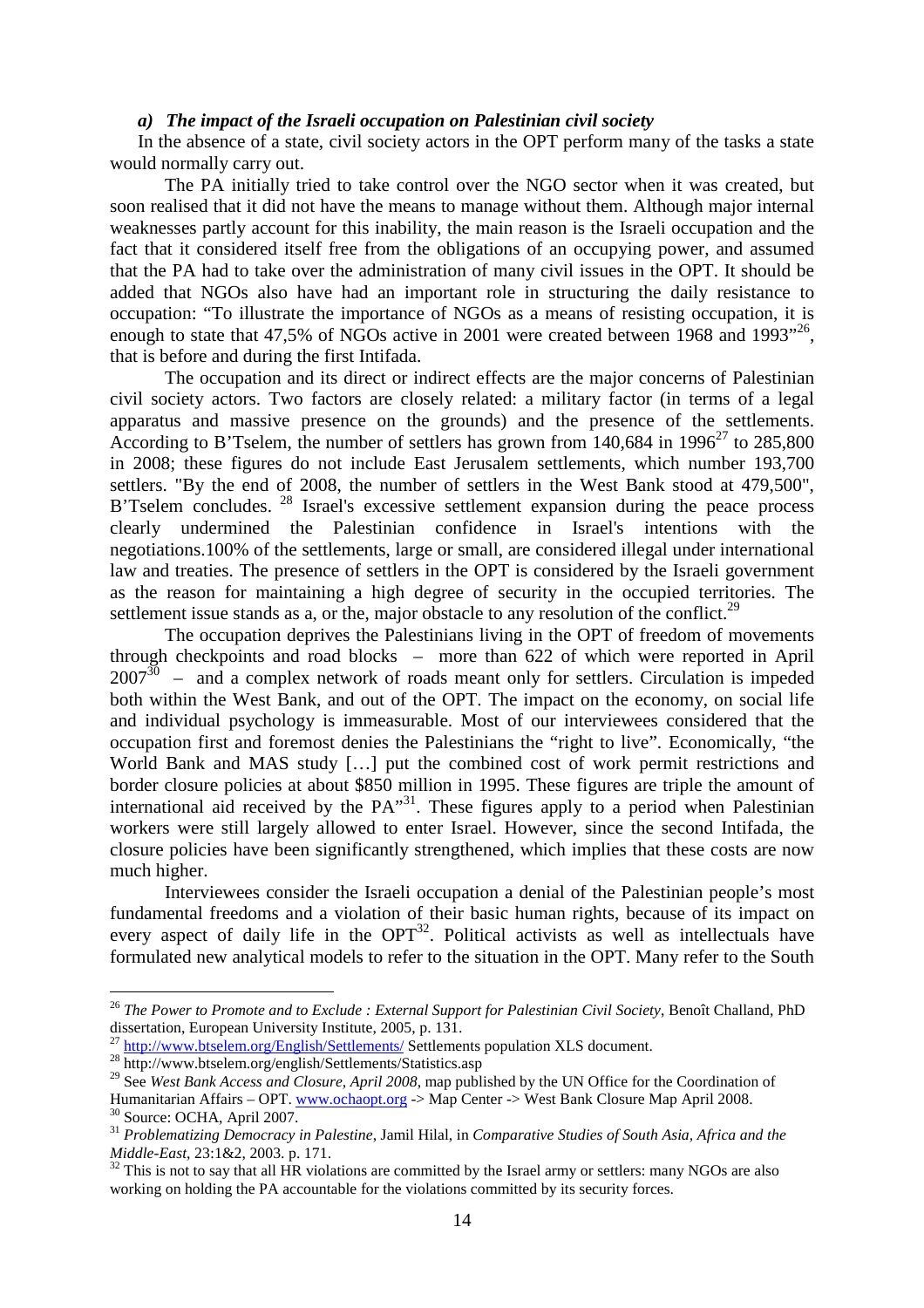Africa apartheid regime, both in Israel and in the OPT. However, Saleh Abdel Jawad, a professor of political science, criticizes this comparison on the grounds that it hides more than it reveals. The comparison may be instructive in reference to the status of the Palestinian minority within Israel, but Israeli strategies in the OPT are in his view a form of "**sociocide**", that is not only separation of and discrimination against part of a population, but a systematic undermining of all social, economic, political and cultural structures:

"The perpetrators of genocide use mainly and essentially war, direct and massive violence […]. Sociocide however is a long-term process in which arsenals of silent infrastructural economic and bureaucratic measures are used. Political and civil rights are simply denied in a systematic manner. Each aspect of life, including mobility […], are subject to obstacles and humiliation. The essential part of the policy is designed to stagnate or/and paralyze the development of the society, leading to its decomposition as an ultimate goal."<sup>33</sup>

An Israeli political scientist, Baruch Kimmerling, referred to the "**politicide**" of the Palestinians:

"Politicide is a process that covers a wide range of social, political and military activities whose goal is to destroy the political and national viability of a whole community of people, and thus deny it the possibility of genuine selfdetermination. Murders, localized massacres, the elimination of leadership and elite groups, the physical destruction of public institutions and infrastructure, land colonization, starvation, social and political isolation are the major tools used to achieve this goal."<sup>34</sup>

These concepts are complementary: the strategies mutually reinforce each other; without political and national viability, no society can develop normally; constant attacks on social infrastructures serve to destabilise and discredit the Authority that is supposed to protect its population.

### *b) Quantitative overview*

 The number of NGOs in Palestine varies from one source to another, and, according to Benoît Challand, who doctoral work deals with this question, "it is difficult to have official figures from the Commission of NGO Affairs, and therefore virtually impossible to decide which source is more accurate." He estimates the number of NGOs in the OPT to be between 800 and  $1000^{35}$ , including religious charitable associations. Significantly, the total budget of Palestinian NGOs is far superior to the budget of the PA.<sup>36</sup>

During the second Intifada, international donors are believed to have subsidised the OPT by \$300 to \$400 million a year.<sup>37</sup> Since the 2006 elections and the decision of the international community to boycott the Hamas government, the EU has set up a "Temporary International Mechanism" aims at funding the NGOs sector as well as the PA Presidency without interference by the Hamas-controlled government. The EU gave 455 million euro in this way of a total of 616 million euro.

<sup>&</sup>lt;sup>33</sup> Sociocide: the Israeli policy toward the Palestinian people since 1967, Saleh Abdel Jawad, p.1, (paper).

<sup>&</sup>lt;sup>34</sup> Politicide, the real legacy of Ariel Sharon, Baruch Kimmerling, Verso – New Left Books, UK/USA, 2006 (2<sup>nd</sup>) edition), p.3.

<sup>&</sup>lt;sup>35</sup> "There are 888 NGOs, to which should be added about 100 charitable organisations from the northern governorates." In Challand, B., 2005, p.140 $\frac{36}{36}$  S.

<sup>&</sup>lt;sup>6</sup> See interview with Shlomo Swirski, ADVA, March 19<sup>th</sup>, 2008: "The total budget of NGOs in Israel is nothing compared to the government budget. It's the exact opposite in the OPT."

 $37$  Challand, p.318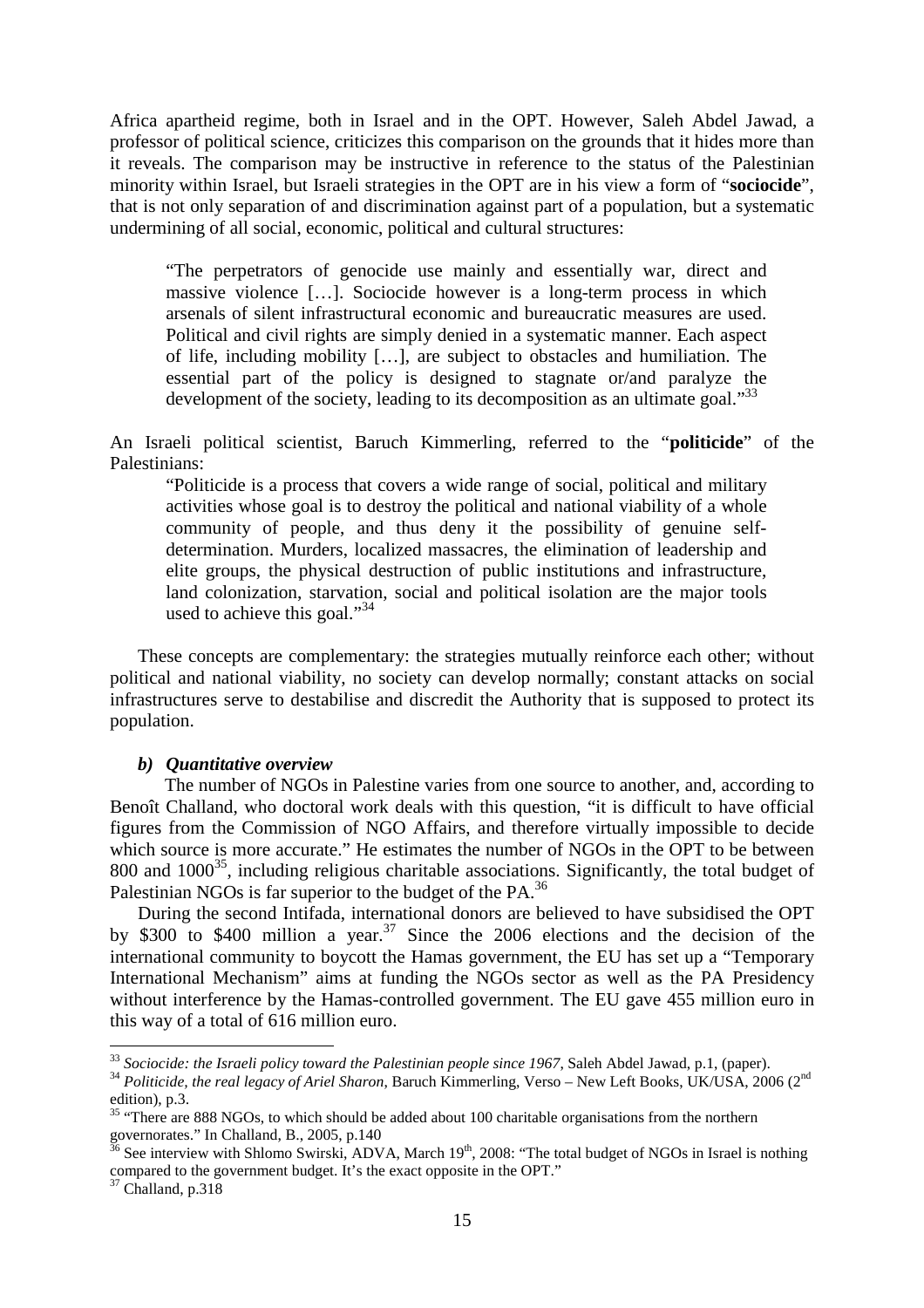#### *c) Historical overview*

Following the 1967 war, three main periods may be distinguished: Until the beginning of the 1990s and the end of the first Intifada, the number of NGOs increased to around 2000. These NGOs were mostly related to political parties aimed at reinforcing their grassroots support through the services and activities they offered. Most of our interviewees remember this era with nostalgia. According to them, this was a time when people felt personally involved in organizations on the basis of voluntarism. Rita Giacaman, from the Institute for Community and Public Health, recalls:

"Before 1987, social mobilisation was very important: there were women, youth, health groups… The whole social infrastructure was ready for the Intifada: the United Leadership of the Uprising ran the country well, it benefited from this infrastructure, where all the different parts of the population were represented; everybody had a role and felt he had something to do (contrary to the Second Intifada, which was much more militarized and unless you had a gun, you were considered useless). These dynamics truly democratized us, because it stemmed from us. There were lots of human rights violations, but a lot of hope also! We had this energy, the power of the people."

After the Oslo Accords, international donors redirected their funds to the new-born PA at the expense of the NGO sector. Tensions between the PA and the NGOs arose quickly. Arafat drafted a law aiming at creating a Ministry of NGO Affairs, to gain control of the activities and funds of this sector. As early as 1993, a group of 100 NGOs joined forces and founded PNGO (Palestinian NGOs) which, in 1996-97 intensively lobbied the PA in order to decrease the prerogatives of the Ministry of NGO Affairs. "The registration procedures offer the possibility to the Ministry of the Interior to refuse the establishment of a new association, thereby negating the freedom of association. […] The registration has been practically put on hold since early 2002, because the PA prefers to revive non-active but already existing NGOs rather than establishing new NGOs."<sup>38</sup> In 2002, the Ministry was changed into the Commission for Human Rights and NGO Affairs, in order to better react to the emergency situation provoked by the second Intifada and the subsequent re-occupation of Zone A by the Israeli army.

The number of NGOs significantly decreased in that period, to about 1400 in 1994 and around 1000 in 2000. Simultaneously, "a new form of NGO appeared in this period: that of advocacy and research. By advocacy, one should understand NGOs active in the fields of human rights, democracy and peace promotion. Although some organisations were founded before the 1990s (Al-Haq, the pioneer in human rights, was established already in 1979), the majority of these advocacy NGOs is a by-product of the Oslo years. The most recent advocacy NGOs are research centres on democracy, politics and public opinion, with a last strand of organisations dedicated to peace promotion and/or people-to-people programmes."<sup>39</sup>

 The human rights section of PNGO was seriously weakened as a result of the disagreements over how to deal with the NGO law requiring NGOs to register with the Ministry of Interior. While PNGO accepted the demand, some of the most prominent human rights organisations, including the Palestinian Centre for Human Rights and al-Mizan in Gaza, refused to register with the Ministry of Interior and had thus to leave PNGO.<sup>40</sup>

<sup>38</sup> Challand p. 135-136

 $39$  Idem, p.139

 $40$  Interview with Amjad Shawa, PNGO coordinator in Gaza, March  $29<sup>th</sup>$ , 2008.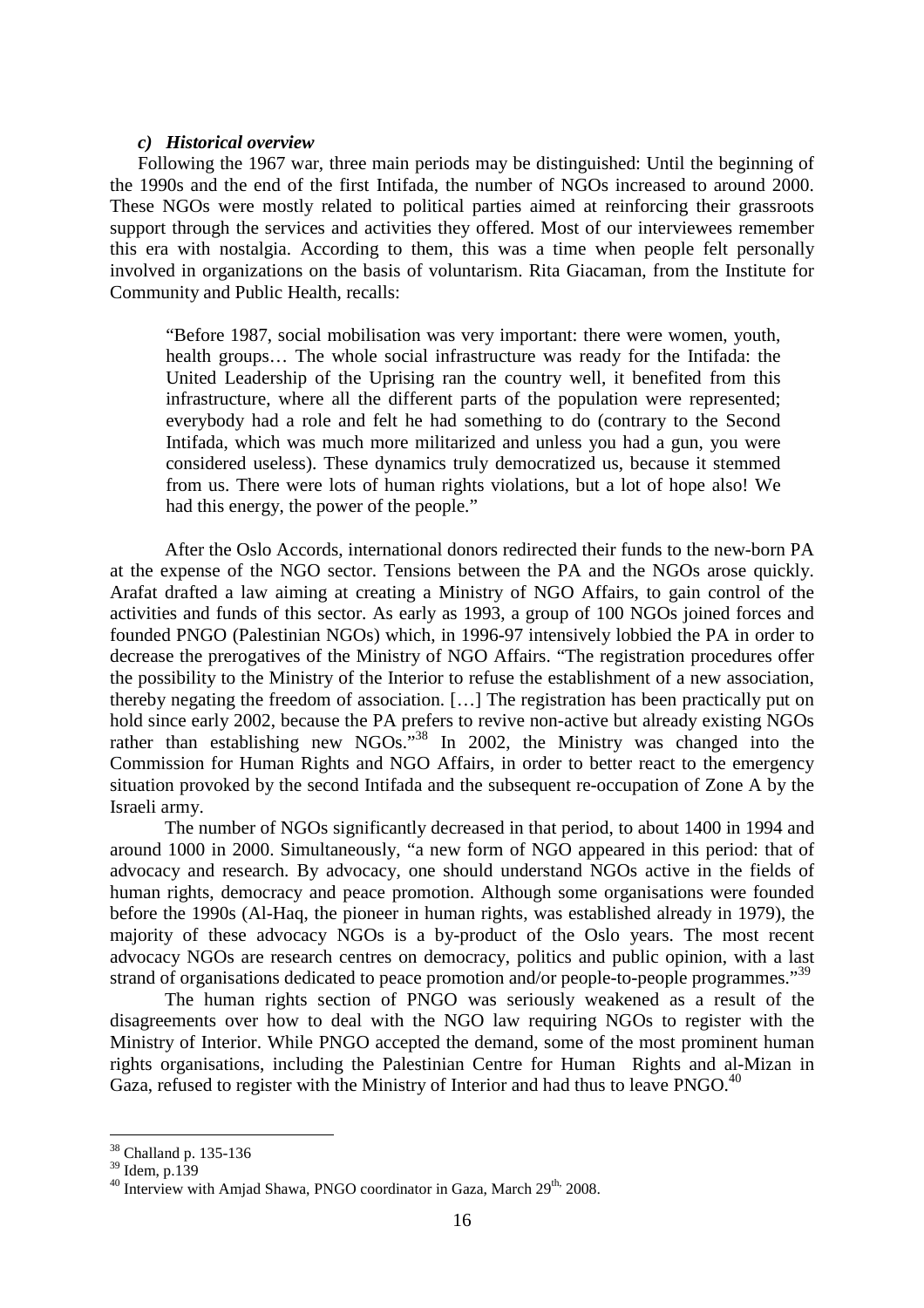The **People-to-People ("P2P")** programs were created during the negotiations of the Oslo accords. Promoted by international donors, they were based on the assumption that a better way to achieve peace was to encourage bi-communal projects; that they should come from the people themselves, rather than only from the upper spheres of decision. Enormous amounts of money have been spent on those programs, but soon major discrepancies arose and led to the failure of the whole enterprise. People from both sides appeared to be more concerned about fulfilling their donors' agendas rather than focusing on the stakes of those bicommunal activities; structural inequalities, due to the occupation and the economic hardships in the OPT, were not taken into account in the funding and organisation of the events; and most important, Israelis and Palestinians disagreed on the nature of these events: Palestinians tended to use them as political platforms, while Israeli activists were motivated by social and cultural concerns, thus avoiding political questions. In the end, the progressive failure of the Oslo process fuelled growing distrust, especially on the Palestinian side:

"In the end, it became so difficult to recruit participants that some schemes had to pay Palestinians to join certain projects. The pervading feeling among Palestinians was that P2P activities would do little to change the political situation, especially in the light of the fact that Israel had no commitment to implementing most of the Oslo agreement and most official negotiations had collapsed." $\frac{1}{4}$ 

The outburst of the second Intifada put a definite end to the P2P programs. Now, it is claimed, many donors, including European countries, refuse projects submitted by Israeli and/or Palestinian NGOs when they look too similar to the P2P programs.

 The second Intifada entailed major changes in the activities of many NGOs; indeed, during the 1990s, some secular NGOs gradually abandoned service-providing activities, e.g., in the case of women's organizations, and some of the health and education NGOs. In the latter cases, even if their message (aiming at enhancing the level of democracy within the OPT) was an important one, the abandonment of some service-delivery activities at the expense of very abstract concepts backfired, as the peace process failed to deliver. "It was as if priority was about strengthening […] abstract concepts, before having a firm ground. On the other end, the success of Islamist organisations was due to the quality of their services, but also to the popularity of religious messages."<sup>42</sup> The Islamic charities are apparently well aware of their advantage in this regard. In the words of a representative of the Islamic Mujamma Association in Gaza: "We, the Islamic associations, deal with the main needs of the people, while the secular organisations focus on cultural programs."<sup>43</sup> Our interviewee from MIFTAH (The Palestinian Initiative for the Promotion of Global Dialogue and Democracy) admits that:

"After Oslo, for 3 or 4 years, NGOs forgot about the occupation, just as the PA did. We thought we were an independent state, that we had to start building our state, so we focused on the top level of PA to lobby decision makers… so a gap between the community and organizations started widening, because we were working on making our political system pluralist, democratic, through dialogue, lobbying, big concepts, slogans… And in the same time, Islamists kept working on relief, in all fields. Then

<sup>41</sup> *Post-Oslo Dialogue: An Evaluation, The achievements and failures of People-to-People viewed from the Palestinian side*, Nadia Nasser-Najjab, Palestine-Israel Journal, vol. 12, n.4 and vol. 13, n.1.  $42$  Challand, p. 320.

 $^{43}$  Interview with Abu Islam in Mujamma Association, Gaza, March  $27<sup>th</sup>$ , 2008.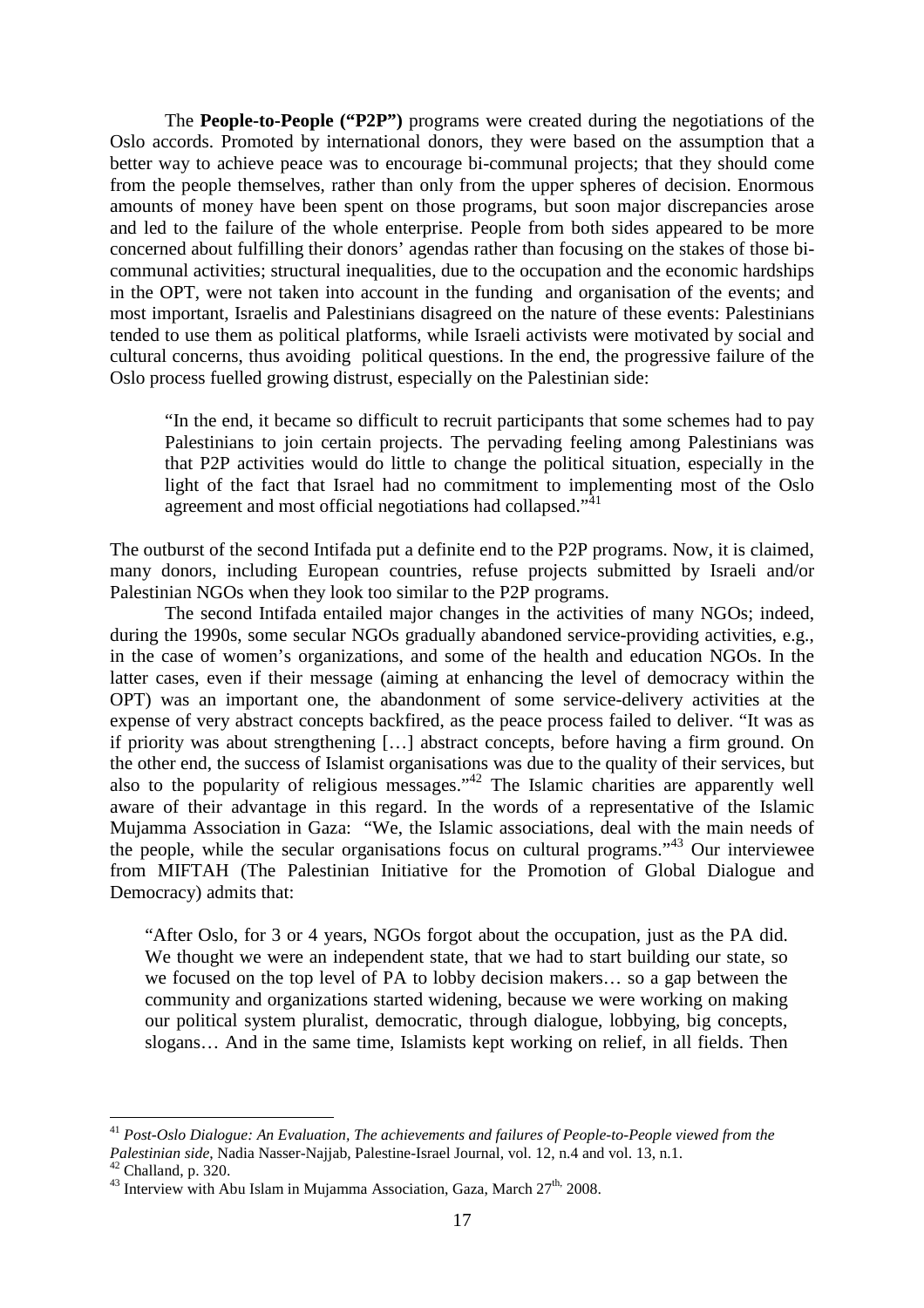during the second Intifada, we remembered we were under occupation, so now we have to work on both fronts [advocacy and providing service]."<sup>44</sup>

As a consequence, some secular NGOs reoriented part of their activities towards emergency relief and service-providing, during the second Intifada.

### *d) The religious civil society actors*

In 2005, according to Challand, "the religious-based organizations […] represent 400 NGOs (29%). They can be either Christian or Muslim organizations, with a [quite] overtly political agenda. Hamas, through a vast network of mosques, schools and medical clinics, controls the largest chunk of this subtype. Their beneficiaries mostly receive its services free of charge. The Islamic Jihad also controlled dozens of these"<sup>45</sup>.

Here, we will focus on the Islamic organisations. Most of them were born in the 1970s and gained wide support over the 1980s, especially since the first Intifada. Two main blocks opposed the Oslo Accords: the leftist groups, and the Islamic groups. However, being far better organised and financially independent, the Islamic groups soon represented the only credible alternative for those among the Palestinians who did not accept the terms of Oslo. The success of the Islamic block, which led to the electoral victory of Hamas in the municipal and legislative elections of 2005 and 2006, may also be explained by its reputation of probity and honesty and by its organic links with the community.

It is important to distinguish Islamic from Islamist associations: "By Islamic NGO, one should understand an NGO basing its general *Weltanschauung* on Muslim principles, as a Christian organisation would do, with no further claims on the public importance of religion. On the other side, an Islamist NGO is one that serves the purpose or belongs to the galaxy of militant Muslim organisations, which make Islam the central political claim of their activity and openly challenge the current political order".<sup>46</sup> It is quite difficult today to clearly identify associations as one or the other, given that the degrees of affiliation to Islamist activist movements vary significantly. What seems safe to assess, nonetheless, is that most of the associations are working apart from militant groups.

Hamas was founded in 1987 by members of the Muslim Brothers who settled in Palestine in the 1940s. Through the 1990s, Islamic associations increasingly filled the vacuum left by the withdrawal of international aid from the NGO sector in favour of the PA, and the orientation of some secular NGOs towards advocacy and human rights activities. Hamas is believed to run on a budget of \$70 millions a year<sup> $47$ </sup>, 90% of which is dedicated to social actions<sup>48</sup>.

Much of the sector of Islamic NGOs is not directly related to Hamas, but to the traditional social and religious structure that has always existed in Palestinian society. They are charitable societies. A good example of this is the existence of the *ZAKAT* committees:

Zakat means almsgiving and is one of the five pillars of Islam. According to the guidelines, Muslims are obliged to pay 2.5 percent of their wealth a year, when their properties exceed a minimum level, called *nisab,* which today equals approximately \$ 2000. The *zakat*  committees, which are monitored by the Ministry of Religious Endowments (*Awqaf*), collect and redistribute the alms to "the poor and needy", i.e. those not able to fend themselves

 $44$  ??, Ramallah Roundtable, April  $5<sup>th</sup>$ , 2008.

 $45$  Challand, p. 141

 $46$  Challand, p. 145

<sup>47</sup> Aude Signoles, *Le Hamas au pouvoir, et après?* Toulouse : Ed Milan, 2006, p.56.

<sup>48</sup> Challand p. 145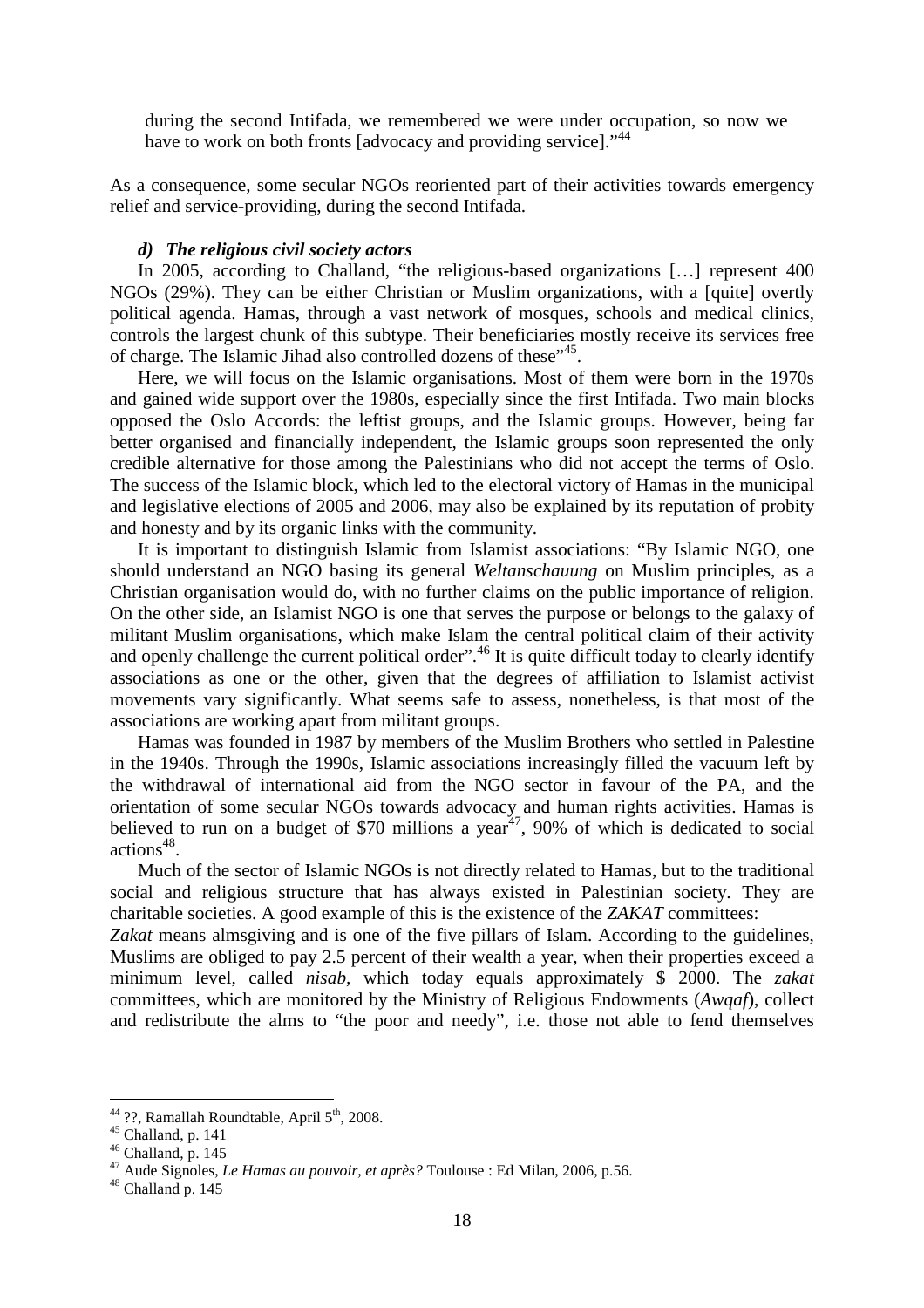through working, such as widows, orphans and the disabled.<sup>49</sup> Although the new legal framework concerning NGOs and the absence of leadership have led to a sharp decrease in the number of Zakat committees, from 62 in 1998 to 30 in 2001 (with 16 active in Gaza), they still distribute actively and should be considered as key actors in Palestinian civil society.

The *zakat* committees have been perceived by the PA as affiliated to Hamas and have been among the targets for the crack-down on Islamic charities that followed in the aftermath of Hamas's takeover of Gaza. In a coordinated move in October-September 2007 the PA replaced most of the leaders of the *zakat* committees with Fatah loyalists. Vice president of the *Zakat* Committee in the village of al-Dura outside Hebron, Khaled al-Amayreh, was one of the evicted leaders. He recalls that:

"We received a formal letter from the Ministry of *Awqaf* informing us that the PA would take over and run the *zakat* committee. The decision was met with silent protest locally; people stopped paying their *zakat,* and Hamas found alternative channels for continuing their voluntary charity efforts – like individual doctors working for free for the needy. In this way, some of the activities of the original *zakat* committees continued unofficially, although the number of users has decreased."<sup>50</sup>

Amayreh, who also works as a journalist, claims that this was clearly an authoritarian and unjustified move by the Ramallah government in that the *zakat* committees and the other more than one hundred Islamic associations that were closed down were registered with the Ministry of Interior and delivered their financial reports as required.

Islamic associations, and particularly those which were believed to have close connections with Hamas and Islamic Jihad, have been regularly repressed by the PA and targeted by the Israeli army: "a real crackdown on their charitable associations took place as Hamas waged revenge suicide attacks in 1994 [following the massacre committed by a settler of 29 Palestinians in the Ibrahimi Mosque of Hebron] and even more in 1996. […] The PNA simply shut down dozens of Hamas-affiliated NGOs (especially in 1996 and 1997, and again later in 2001)"<sup>51</sup> The Hamas-related persons we met in the West Bank complained bitterly that the boycott of the Hamas government that began in the aftermath of the elections undermined the Islamic NGO sector severely.

What clearly provokes people is the way the PA and the Israeli army work in concert against the Islamic NGOs; some are targeted by the PA, others by the Israelis. One example of the latter was the ISLAMIC CHARITY SOCIETY (ICS), which runs a number of orphanages and schools in the Hebron area. Ghassan Mohammed, working as a clerk in the organisation guided us on a tour of one of the orphanages that had been raided by Israeli soldiers on 26 February, confiscating the computers in the offices. A week later, soldiers came back and raided the inventory department and the bakery of the organisation, which was closed off and sealed. According to Mohammed, "the soldiers came at night, waking up the children who were terrified, then they confiscated everything, including clothes, shoes, and even the refrigerator from the kitchen." The ICS received a military order to close down each of the buildings, including the orphanage, but this order was – at the time of our visit – pending a petition that the ICS had presented to the Israeli court. Muhammed dismissed any links between the ICS and Hamas, referring to the fact that their organisation was funded in

<sup>49</sup> Gro Hasselknippe and Marianne Tveit, *Against the Odds. How Palestinians Cope through Fiscal Crisis, Closures and Boycott*, Oslo: Fafo, 2007, p.72.

<sup>&</sup>lt;sup>50</sup> Interview with Khaled al-Amayreh, vice president of al-Dura *Zakat* Committee, Dura, April 6<sup>th</sup>, 2008.

<sup>51</sup> Challand, p. 134-135.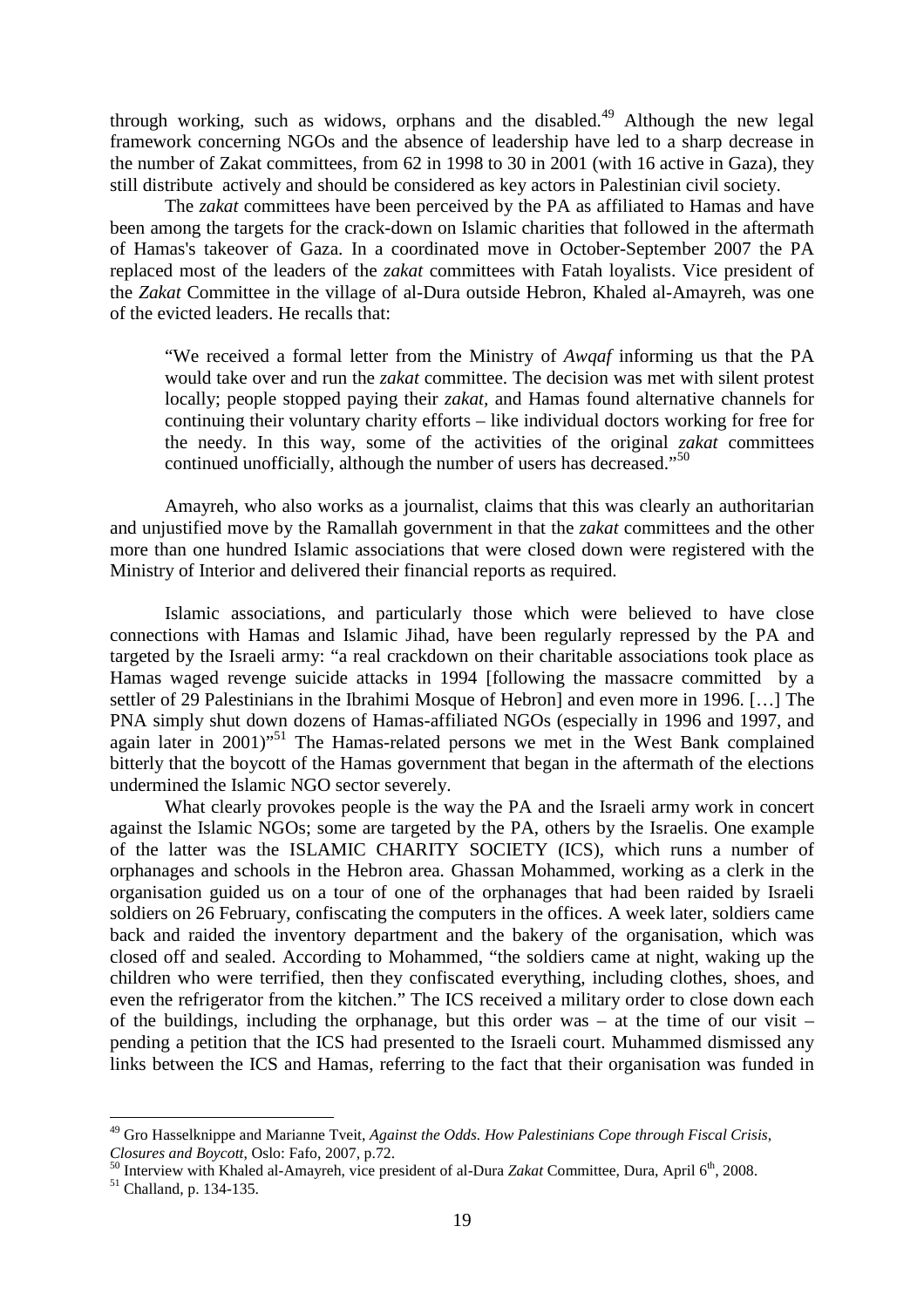1962 and preceded Hamas by  $25$  years.<sup>52</sup> The case of the ICS in Hebron has been well documented in an article by the Israeli journalist Gideon Levy of Ha'aretz.<sup>53</sup>

 The conflict between Hamas and Fatah has had an important impact on Palestinian civil society, both in Gaza and in the West Bank. In the West Bank, the situation is doublefaced: Fatah is in power, but a large number of municipalities are Hamas. Thus, in Jenin, the Hamas municipality has significantly cut funds that were dedicated to the secular SHAREK YOUTH CENTER, part of the Sharek youth forum, a network of youth clubs present in many OPT towns and cities. Fatah tends to tighten its control over Islamic associations. Thus, an Imam-Khatib who gives the Friday sermon in mosques of the Ramallah district was imprisoned for one year for being too radical in his sermons. He explained that until then the imams were free to write their own sermons, unlike the case in other Muslim countries. However, voices are now being heard in Palestine for abolishing this freedom.

 In Gaza Hamas has absolute power following a military conflict with Fatah forces. It claims to represent all legitimate authority through the continued rule of its elected government. Fatah-affiliated NGOs and activists have been intimidated by the Hamas authority. However, the Islamic organisations did not feel they could operate more freely now than before: In their view, the Hamas government monitors their activities more closely than the previous Fatah governments did.

### *e) Current perspectives*

In the OPT, the situation has steadily deteriorated. After more than 40 years of Israeli occupation, the conflict between Hamas and Fatah has deprived the Palestinian population of hope for a viable political perspective in the foreseeable future. The NGO sector seems more disoriented than ever. The geographical divisions of Palestinian society as a result of the policies and practices of the Israeli occupation has led to fragmentation, at once political, but also social and psychological. This view was widespread among interviewees, and is probably the most dramatic factor among civil society actors, especially since the political split in the OPT in June 2007 (Fatah ruling over the West Bank, Hamas over the Gaza Strip). Haifa based ITTIJAH, a platform of Palestinian NGOs in Israel, has made the matter of fragmentation its priority. Founded in 1995, Ittijah's primary goals are advocacy for the recognition of the special status of the Palestinian minority in Israel, capacity-building and networking, in order to strengthen Palestinian civil society in Israel. However, since the second Intifada, in addition to these projects, Ittijah started working on advocacy for "defragmenting" the Palestinian people; it tries to reach out to all Palestinian communities in the diasporas, in the Arab countries, in the OPT and in Israel, to try and rebuild a sense of Palestinian national unity. $54$ 

Civil society reflects the fragmentation of Palestinian society. At the same time, secular NGOs, whether local or international enjoy a poor reputation among the population, suspected or accused of being profit oriented and focusing on useless abstract concepts. Islah Jad, a professor of Gender and Development at Bir Zeit University, refers to these issues while presenting a critical overview of the current NGO sector in Palestine through a study of the evolution of feminist movements since the 1980s. She sheds light on several processes that have deeply affected the landscape of civil society in Palestine since the early 90s: the professionalization of NGOs, the introduction of the "project-logic" by Western donors, and a growing dependency on the funds they provide. To her mind, the "project logic" has tended to cut-off NGOs from their bases, since it

 $52$  Interview with Ghassan Mohammed, clerk in the Islamic Charitable Society, Hebron, April  $6<sup>th</sup>$ , 2008.

<sup>&</sup>lt;sup>53</sup> See Levy's article in Annex 2.

 $54$  Interview with Ameer Makhoul, Ittijah, Haifa, March  $20^{th}$ , 2008.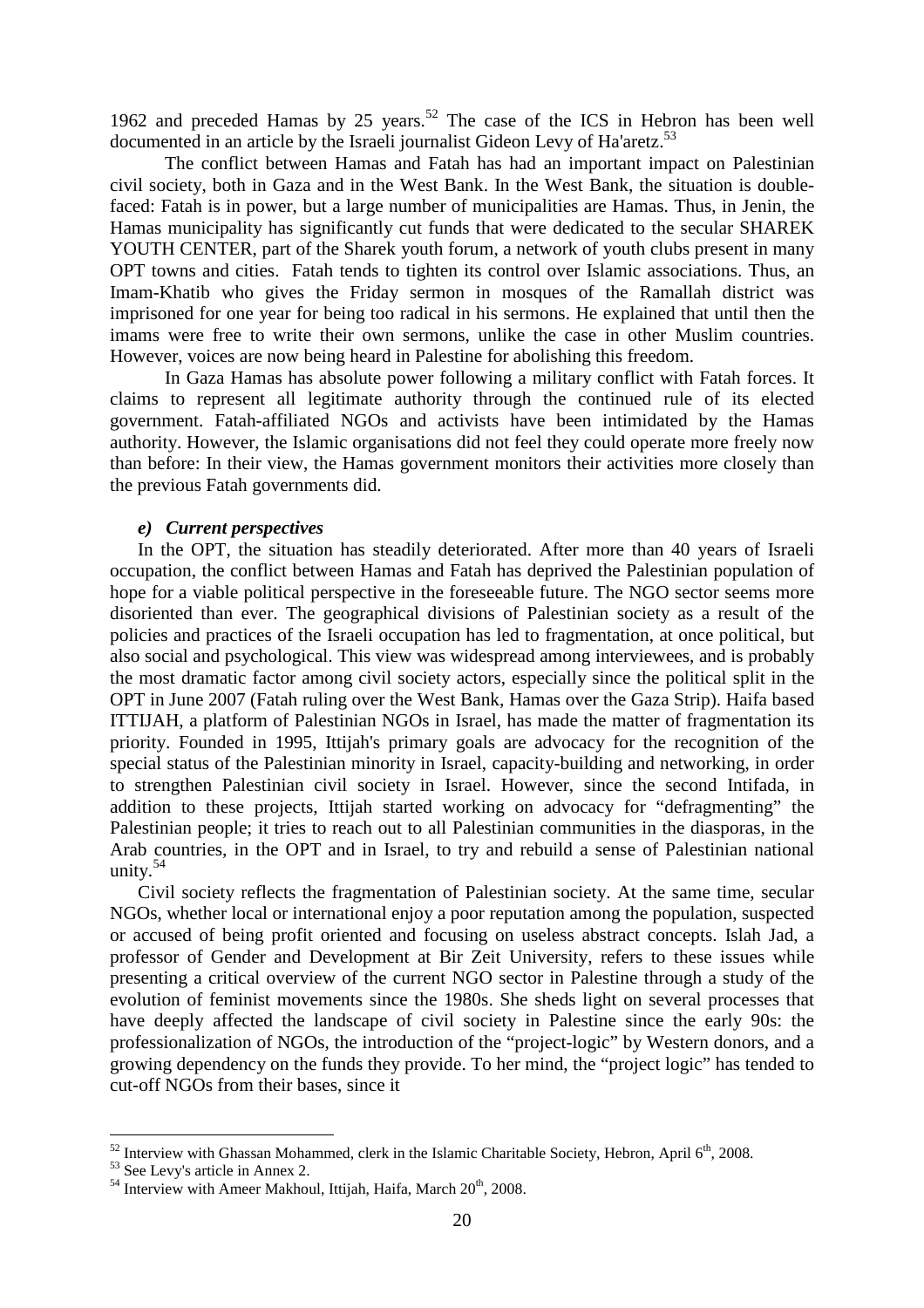"pushes towards upward vertical participation [i.e., bureaucratization] and not to downward horizontal participation: […] it might lead to further concentration of power in the hands of administrators. **NGOisation** pushes the NGO structure to be more exclusive rather than inclusive [grassroots activists being excluded from NGOs for not having the required skills: speaking proper English and writing a proposal for fundraising]. It leads to the transformation of a cause for social change into a project with a plan, timetable, and a limited budget which is 'owed' for reporting and used for the purposes of accountability vis-à-vis the funders".<sup>55</sup>

She argues that "NGOisation" has led to further fragmentation of a civil society which suffers from harsh competition for funds, lack of coordination and cooperation, and standardized discourses blurring the lines between competent and incompetent civil society actors. In order to get funds, NGO actors have taken up the vocabulary used by donors; this often hides different agendas (on this point everybody present in the field agrees, whether NGOs themselves, researchers or international actors working in the OPT):

"I believe the women's NGOs and the new discourses they brought to the public sphere in relative isolation from the overall social, economic and political context might have inadvertently acted to dis-empower, de-legitimise and fragment civil society secular actors and their movements. […] The NGO discourse was used to forge a space in the public arena at the expense of old mass-based organizations."<sup>56</sup>

"The old feminist discourse produced by the Palestinian Federation of Women's Action Committees and other groups, did not rely on the application of universal agendas for enforcing women's rights and empowerment. Rather, the organisation expanded its membership as a result of hard work and daily contact with women whose concerns informed the agenda for women's empowerment."<sup>57</sup>

Since the non-recognition of the outcome of the 2006 elections by the international community, advocacy NGOs have seen their reputation even more tarnished; they had built their legitimacy on concepts that the Western world had just denied.

Simultaneously, the failure of the Oslo process and the People-to-People programs, the reinforcement of occupation and the continual extension of settlements have led Palestinians to develop a strong sense of **anti-normalization**. The term "normalization" refers to the P2P programs, among others, that assume symmetry between the occupier and the occupied. By treating them as equal, while trying to build structures that ignore the occupation, many believe that it serves to reinforce it.

Most Palestinians are now extremely suspicious of bi-communal activities and projects involving Israelis and/or internationals concerned with issues such as peace-building or conflict-resolution: they have seen too many of them, there have been too many conferences and roundtables; and the situation has never been worse than today. As a consequence, some people are now reluctant to take any interest in or cooperate with projects such as SHUR. This

<sup>55</sup> *Women at the Cross-Roads: The Palestinian Women's Movement between Nationalism, Secularism and Islamism,* Islah Jad, Department of Developmental Studies, School of Oriental and African Studies, University of London, Oct 2004. p 197

<sup>56</sup> Idem p. 198.

<sup>57</sup> Idem p. 197.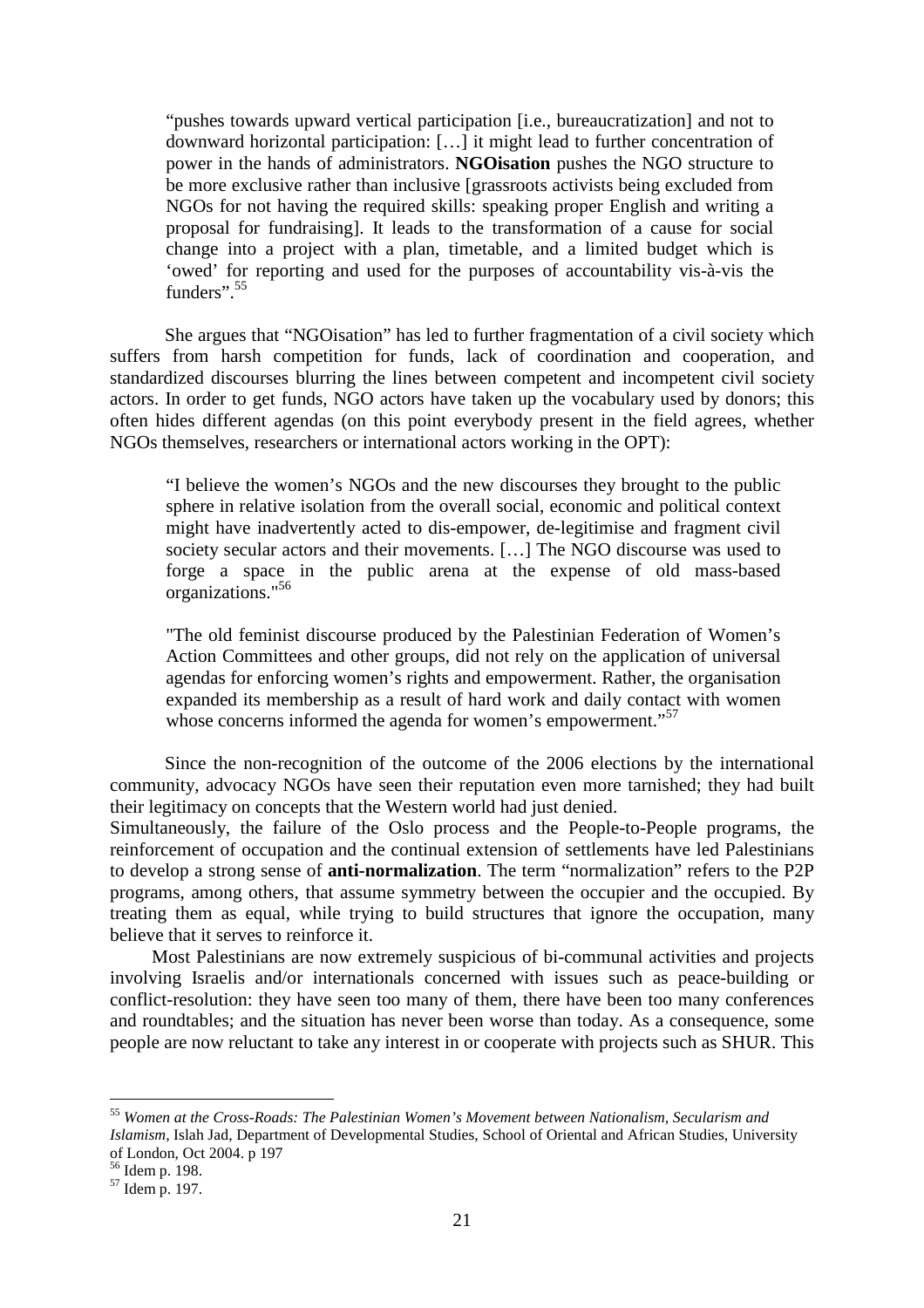accounts for the relatively limited participation in the roundtables the SHUR team organised in Jerusalem and Ramallah.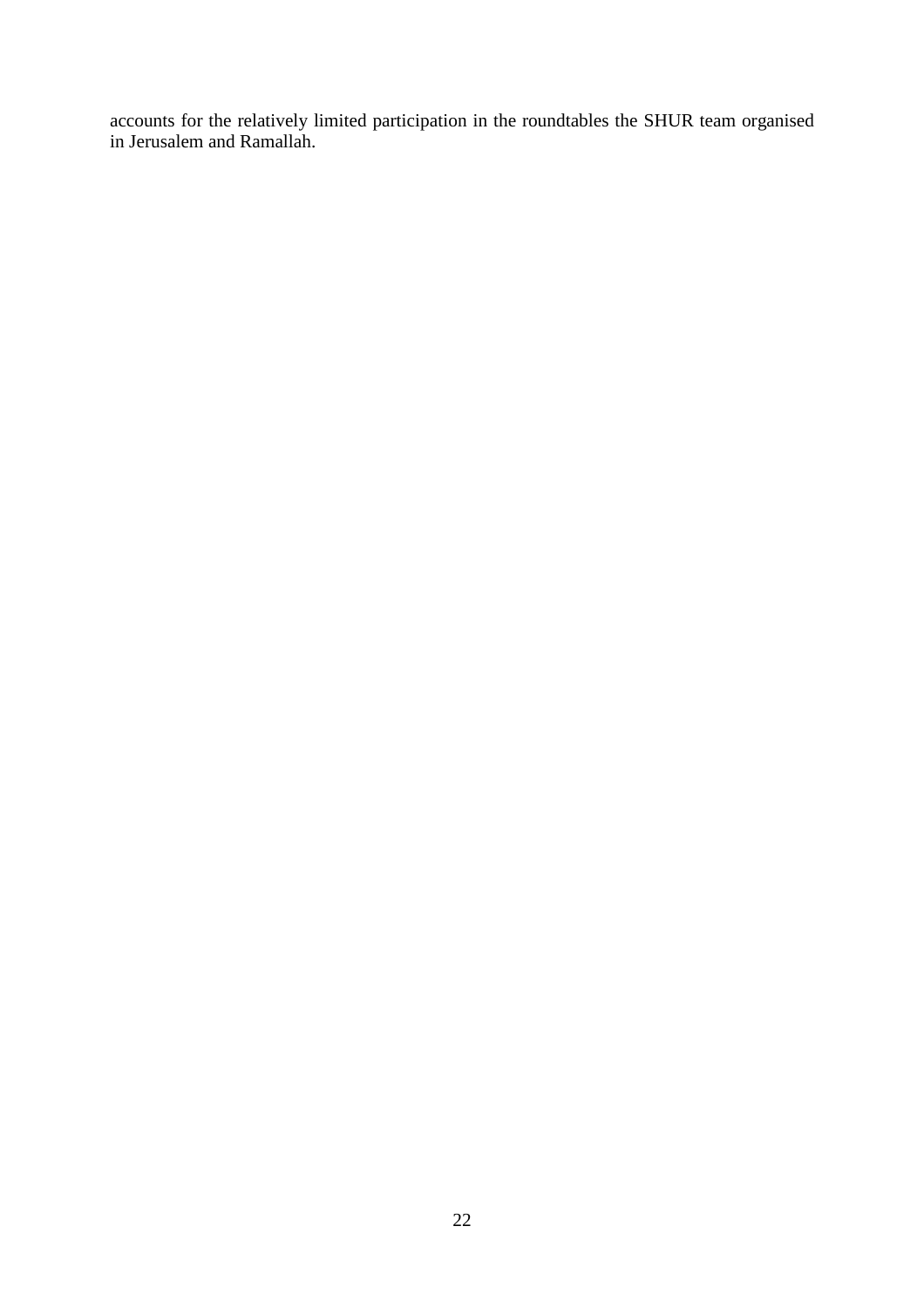## **II)Of means and impacts of CoSOs' actions**

Given the complexity and diversity of positions on both sides of the conflict and among actors within each community, most actions initiated within civil society have 'securitizing' effects, whether they aim to or not<sup>58</sup>. This makes SHUR's main categories, which seek to determine the securitizing/non-securitizing/de-securitizing impact of CoSOs, quite difficult to use. As a consequence, and for the sake of precision, we will refrain from categorizing our interviewees along those lines, and we shall refer to the means they choose to have an impact on different aspects of the conflict. Moreover, the complexity of the conflict led us to interview far more than the 25 advised by SHUR. However, this section does not present all of them, rather it has selected significant examples.

### **1. Legal actions**

### *a) Legal apparatus*

The most impressive discourse heard was that of lawyers and those engaged in legal actions to defend civic and human rights; they were dealing with the legal apparatus used by the Israeli State to justify both the occupation and the status of the Palestinian minority in Israel. Through specific example, they demonstrated that the democratic nature of Israel is questionable: that some legislation is implemented on the basis of racial criteria and prejudice, and that other legislation is prejudicial in respect to groups of Israeli citizens on ethnic grounds.

# *Examples of prejudice by means of law and practise:*

### • **Land**

 $\overline{a}$ 

Land is a central concern and symbol in the conflict that opposes Israelis and Palestinians. By means of legislation regarding land ownership Israel discriminates against the Palestinian population within the state. According to a study published by Adalah in July 2007, *Land Controlled by Jewish National Fund for Jews Only*:

"Since 1948, Israeli laws have led to the systematic confiscation and transfer of Palestinian-owned land to the state and Zionist institutions, including the World Zionist Organization and the Jewish National Fund [JNF], for the exclusive use by Jews, be they citizens of Israel or not. Under Israeli law, this land cannot be sold to any individuals; rather, the ILA, a governmental agency, administers leases of JNF lands exclusively to Jews. State land, or "Israel lands", amounts to 93% of all land in Israel, including land controlled by the JNF, and is managed by the ILA.

The JNF currently owns a total of just over 2.5 million dunams of land in Israel, equating to 13% of state land, the majority of which was obtained from Palestinian refugees and internally displaced persons. The JNF claims to have used donations from Jews around the world to purchase 1.25 million dunams of land from the state immediately after its establishment. However, the JNF acquired around 78% of its land from the state in 1949 and 1953, when the latter transferred to it approximately two million dunams of state land. State land,

<sup>58</sup> "In the discipline of Security Studies, the so-called "Copenhagen School" has suggested the concept of "securitisattion" (Wæver, 1995; Buzan, et al. 1998; see Huysmans, 1998). A "securitising move" is a speech act that constructs an Other as an existential threat to a particular group (the "referent object"), calling for urgent measures to combat the threat (Buzan et al, 1998: 21, 24)." See: http://www.luiss.it/shur/wpcontent/uploads/2008/10/shurwp01-07.pdf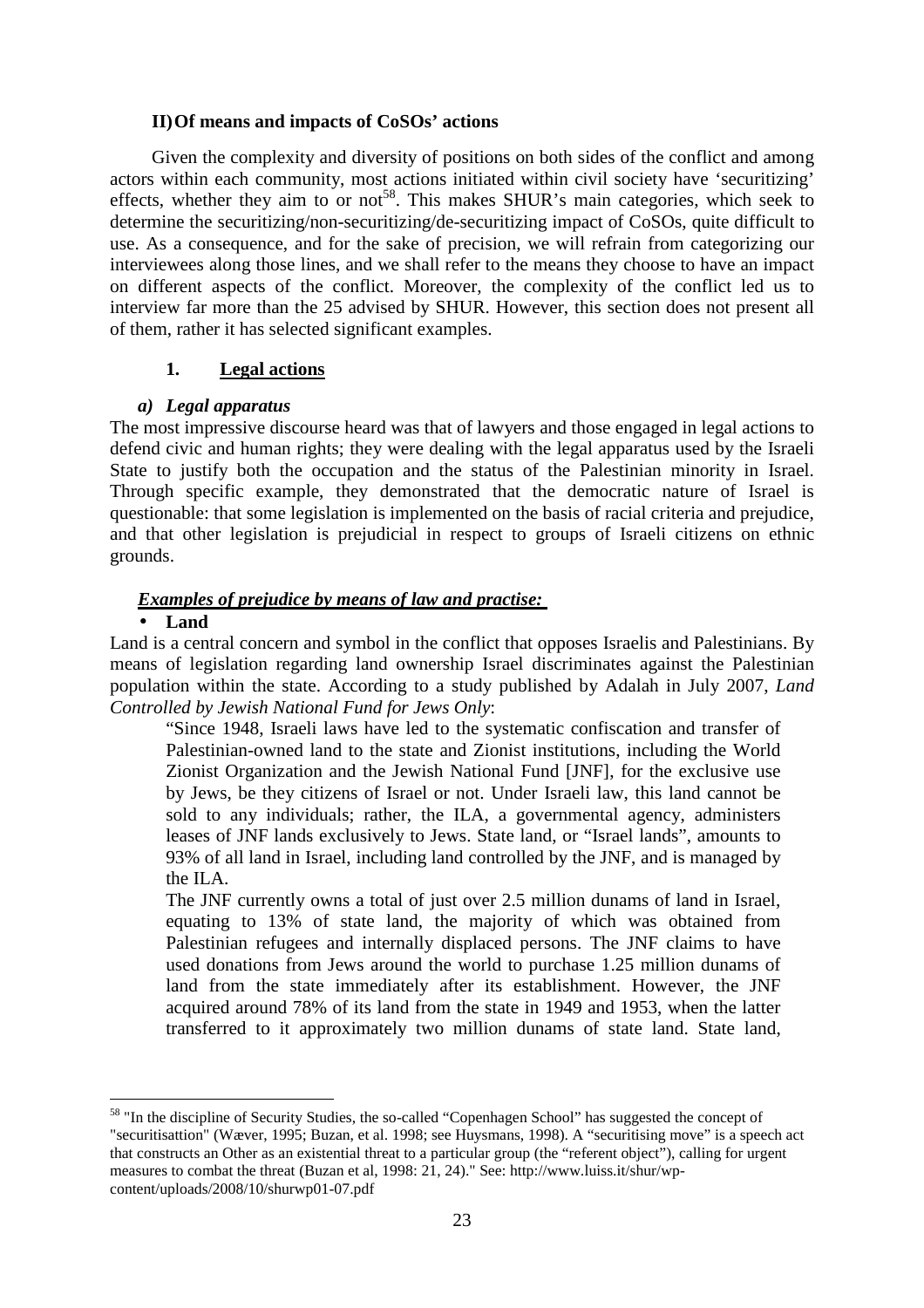however, cannot be transferred to an entity like the JNF that does not respect the fundamental human rights of citizens and international law."<sup>59</sup>

# • **2002: prohibition for Palestinians to drive on Road 443.**

Road 443 was built during the eighties to reduce traffic on the main highway from Jerusalem to Tel Aviv. Part of it goes through the West Bank on lands confiscated from Palestinians. In the view of Attorney Dan Yakir, Chief Legal Counsel of ACRI, "the official position of the government was that this road is constructed for the well-being of the Palestinians of the West Bank; thus, the Supreme Court accepted it. But in 2002, stones and Molotov cocktails were thrown onto the road, and since then, it has been forbidden for Palestinians to drive on it."<sup>60</sup>

# • **2003: The Nationality and Entry into Israel Law (Temporary Order), known as the ¨Citizenship and Family Unification Law¨**

"On July 31, 2003, the Knesset confirmed the Nationality and Entry into Israel Law (Temporary Order), known as the Citizenship and Family Unification Law for a period of one year, with the right to extend it indefinitely for a maximum of one year at a time. The law denies Israeli citizenship or residency status to the spouses of Israeli citizens who are residents of the West Bank or Gaza. It virtually froze the family reunification procedure for Israeli and Palestinian couples and prohibited new mixed couples from applying for the right of the Palestinian to live with his or her Israeli spouse inside Israel. Later, the law was modified to allow Palestinian men older than 35 and women over 25 to begin the application

process and also eased up on other restrictions. However, the law prevents children of mixed marriages older than 14 who were not born in Israel and do not have citizenship from living with their Israeli parent inside Israel."<sup>61</sup>

# • **2005: The Civil Wrongs (Liability of the State) Law – 1952 (also known as the "Intifada Law")**

This Law was voted in the Knesset in July 2005. It denies Palestinians living in the OPT the right to compensation for wrongs committed by the Israeli army, including death, injuries, and property damages.<sup>62</sup> After a petition submitted by Palestinians and Israeli human rights NGOs, led by Adalah, the Israeli Supreme Court cancelled this law in December 2006.

# • **2006: The Policy of visa denial by the government for Palestinians holding foreign passports**

"In March 2006, the Israeli government initiated a policy of visa denial to individuals of Palestinian descent having foreign passports, many of whom Israel has arbitrarily denied residency rights to in the Occupied Palestinian Territory (OPT). Many of these persons have lived in the OPT for years without succeeding to obtain residency rights even though they made Palestine their primary residence and place of employment/business, married local Palestinians, and had children who were born in Palestine. […] The Ministry of Interior now [Dec 2006] refuses to process visa extensions at all. As a result of this 'entry-

 $\overline{a}$  $^{59}$  Adalah, News Update, July 29<sup>th,</sup> 2007, Land Controlled by Jewish National Fund for Jews Only. http://www.adalah.org/eng/pressreleases/pr.php?file=07\_07\_29

Interview with Dan Yakir, ACRI, Tel Aviv, March 17<sup>th</sup>, 2008

<sup>61</sup> *Human Rights of the Israeli-Palestinians*, Raphael Cohen-Almagor, Center for Democratic Studies, University of Haifa, 2006. p. 6-7.

<sup>62</sup> *Briefing to the Committee on the Elimination of Racial Discrimination*, Amnesty International, Jan 2006.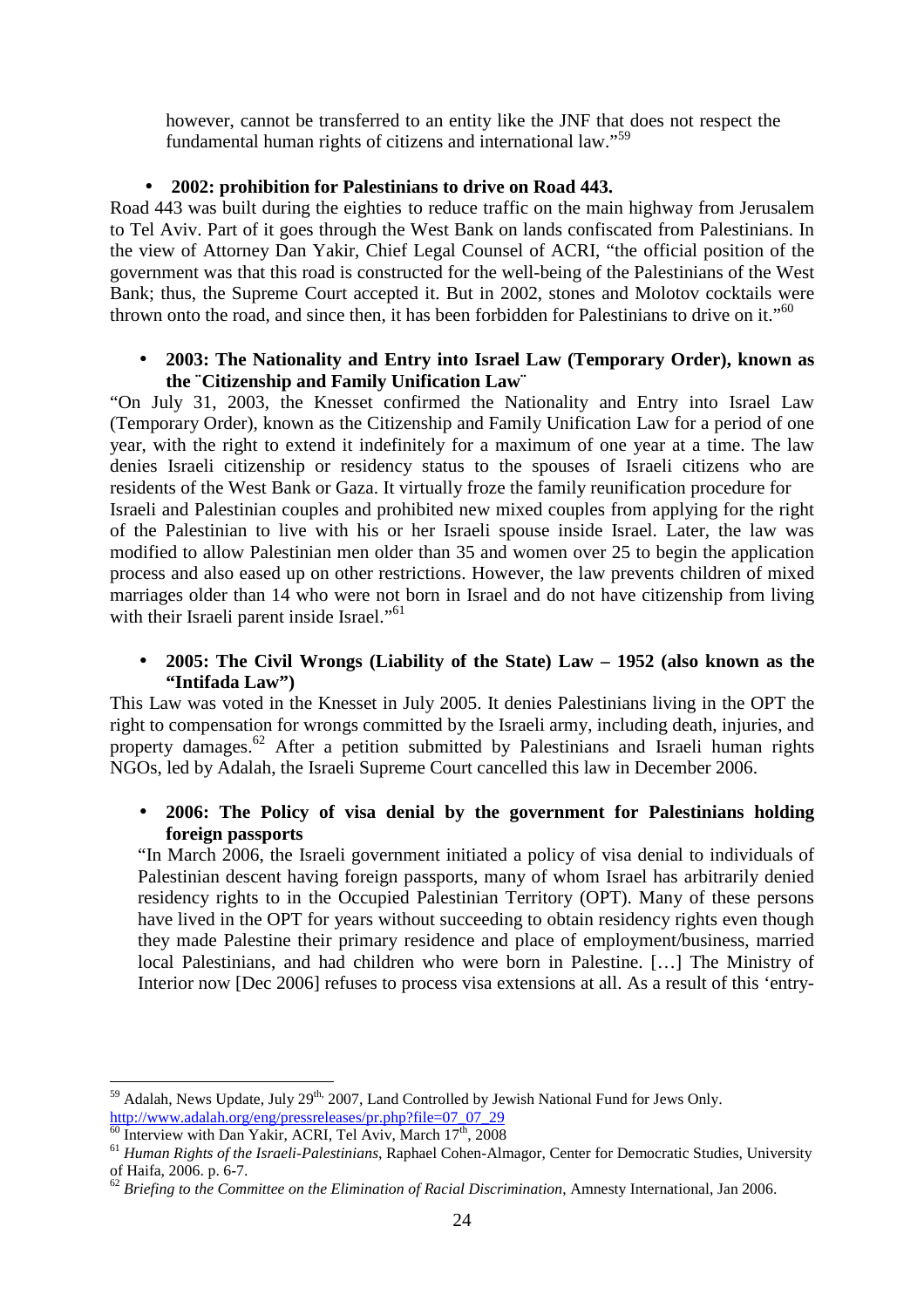denied' policy, families are torn apart, schooling for the children is disrupted, and economic disasters follow."<sup>63</sup>

Numerous policies discriminate against the Palestinian minority in Israel. An example of these policies is the zoning plan of towns and cities. This provides a way for Israeli officials to try to legally prevent the growth of Palestinian population. In East Jerusalem, the zoning plan is not adequate for the natural growth of the Palestinian population which is forbidden to build houses or extensions to their own houses in most areas. The Israeli government orders dozens of house demolitions every month on the basis of claims that they have been illegally built. $64$ 

# *Limited successes of the human rights community in Israel-Palestine<sup>65</sup> :*

Adalah's board member Hala Khoury-Bisharat pointed out that "from the several hundred petitions that have been submitted to the court pertaining to breaches of IHL by the Israeli military in the OPT, only very few substantial cases have been accepted.":<sup>66</sup>

- **1999**: **"The Torture case":** after years of legitimizing the torture of Palestinian detainees and prisoners by the Israeli military, the Supreme Court ruled that torture is prohibited as a means of interrogation [however, according to many reports, torture is still used by the Israelis];
- *June 2004*: **The Beit Surik case:** the court decided that the route of the Wall should be changed near Beit Surik because it impinged disproportionately upon the lives of local residents, thus recognizing the humanitarian impact of the Wall on the population of Beit Surik, and highlighting the need to balance security concerns with the rights of local inhabitants [however, a similar decision in the village of Bil'in was never implemented];
- *October 2005***: The Human Shields case:** the Supreme Court banned the use of Palestinians as human shields by Israeli military; however, our interviewees from BREAKING THE SILENCE $^{67}$  claimed that such practices still are taking place.

Although the human rights community working in the legal field in Israel is striving to democratize the Israeli legal system, it may be argued that their actions have 'securitizing' consequences. In 2006, Chief Justice Aharon Barak left office – the cancellation of the "Civil Wrongs Law" was one of his last judgments. Few months later Prof. Daniel Friedmann was appointed as the Israeli Minister of Justice. Friedmann was opposed to the cancellation of the law, and made a public call for limiting the powers of the Supreme Court:

 $\overline{a}$ <sup>63</sup> Press Report from the Israeli Committee for the Right to Residency (ICRR), http://www.flwi.ugent.be/cie/Palestina/palestina312.htm. See also, False Dichotomy website: http://falsedichotomies.com/2006/10/26/launch-of-israeli-committee-for-residency-rights/

 $\frac{64}{64}$  Dan Yakir, ACRI; see also the Israeli Committee against House Demolition.

<sup>65</sup> *Israel and the culture of impunity*, Hala Khoury-Bisharat, Adalah Newsletter, Volume 37, June 2007, http://www.adalah.org/newsletter/eng/jun07/ar1.pdf

<sup>66</sup> Idem, p. 3.

<sup>&</sup>lt;sup>67</sup> "**Breaking the Silence** is an organization of veteran Israeli soldiers that collects testimonies of soldiers who served in the Occupied Territories during the Second Intifadah. Soldiers who serve in the Territories are witnesses to, and participate in military actions which change them immensely. Cases of abuse towards Palestinians, looting, and destruction of property have been the norm for years, but are still excused as military necessities, or explained as extreme and unique cases. Testimonies portray a grim picture of questionable orders in many areas regarding Palestinian civilians. " http://www.breakingthesilence.org.il/about\_e.asp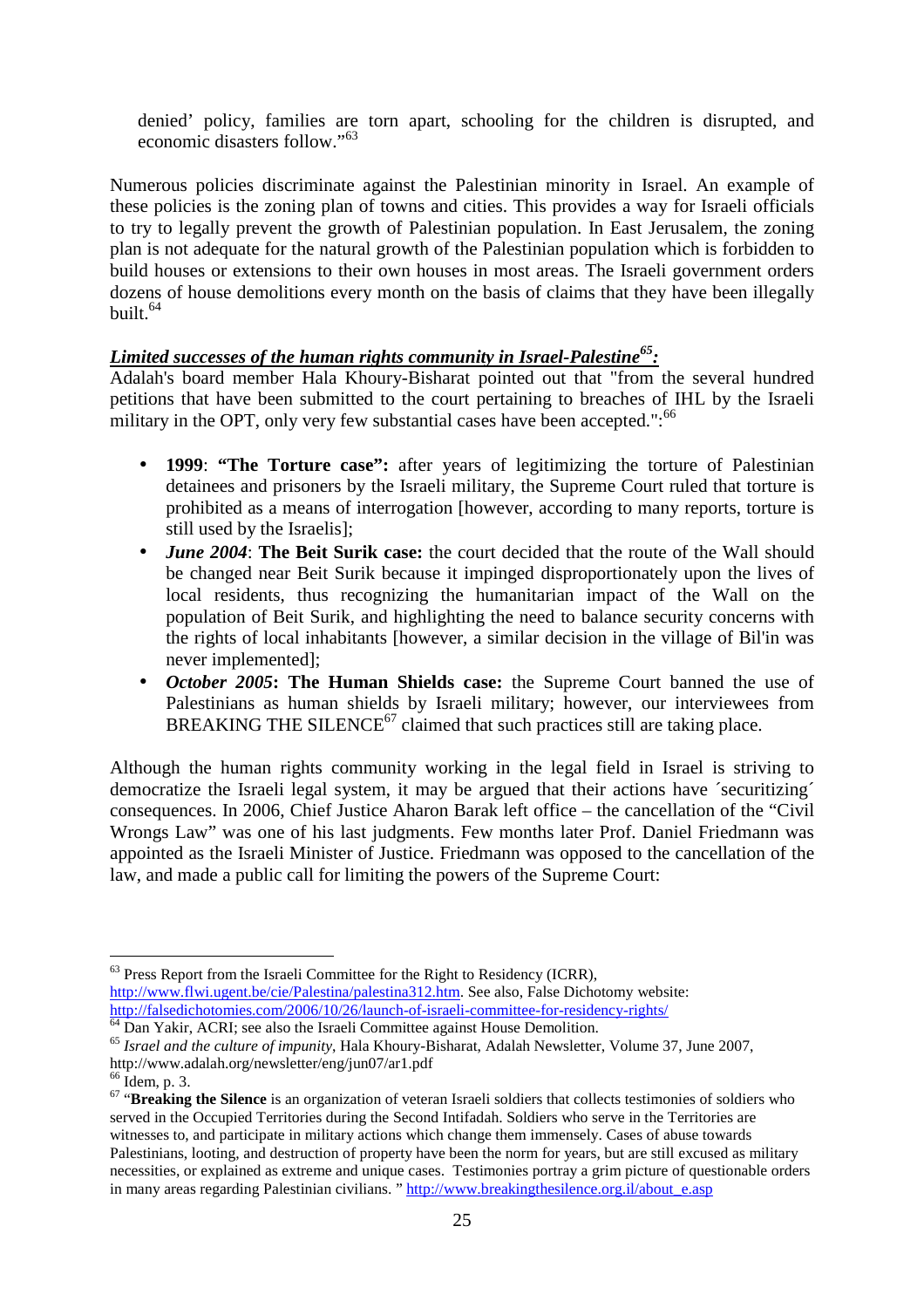"The Court itself is becoming weaker. It is constrained by tensions with the executive and legislative powers: there are calls in the Parliament and even in the Ministry of Justice for limiting the Court's power, and to prevent it from dealing with security issues, or cancelling laws"<sup>68</sup>

Adalah's lawyer Orna Kohn claims that of all the State's institutions the Supreme Court is the only one that still has some commitment to defend the rights of the Palestinian minority in Israel and the Palestinians from the OPT, as long as these do not contravene "security requirements" even if its definitions of 'security' are narrower than those of other institutions:

"Israel has the reputation of having a very professional and courageous legal system, and it's true on some issues, e.g., concerning gender, homosexuality... but as soon as it concerns matters related to the Arab minority, you find the courts more reluctant to act as human rights defenders. Many would argue that security determines these limits, others would call it ethnicity, i.e. racism."<sup>69</sup>

This is not to argue that the human rights community in Israel is responsible for what Kohn refers to as "mainstream violations that are becoming more and more serious". On the contrary, they oppose the trend in Israel which accepts discriminatory legislation in the name of security. As Dan Yakir from ACRI puts it, "the Law and the Courts are all we have against violations of human rights". This accounts for the fundamental importance of the work of association such as Adalah, ACRI and others. Nonetheless, their persistent resort to the courts increases the suspicion of the Israeli establishment towards the courts and threatens to limit the jurisdictions of the courts.

# *Other legal means:*

- **International advocacy**: Palestinian NGOs promoting human rights mostly target international bodies such as the International Court of Justice, the International Criminal Court, The European Court of Justice… but also the UN, the EU and foreign states.

- **Third--party responsibility**: some groups and NGOs working on legal issues strive to engage third party responsibility in the conflict. This consists of lobbying targeted foreign governments to reconsider bilateral agreements they have with Israel which support directly or indirectly the occupation. This is MATTIN's main activity today: it is not an NGO but a kind of consulting agency based in Ramallah; it encourages qualified NGOs, such as Al HAQ, to challenge foreign states responsibility.

- **Universal Jurisdiction**: this procedure was used after the Second World War to pursue Nazi criminals. Individual officials responsible for crimes can be apprehended, judged and sentenced according to the law of a country best suited to handle the case. The person condemned is arrested and serves his sentence – if he ever enters the country where he has been tried. AL HAQ, one of the most important legal NGOs working in the OPT, regularly resorts to the universal jurisdiction doctrine.

Since 2000, three cases may be cited:

- **2001**: suit in Belgium against Ariel Sharon under the Belgian Act Concerning the Punishment of Grave Breaches of International Humanitarian Law – 1999
- **Sept 2005**: arrest warrant issued in the UK against General Doron Almog, under the Geneva Conventions Act 1957

<sup>68</sup> Orna Kohn, Adalah.

<sup>69</sup> Idem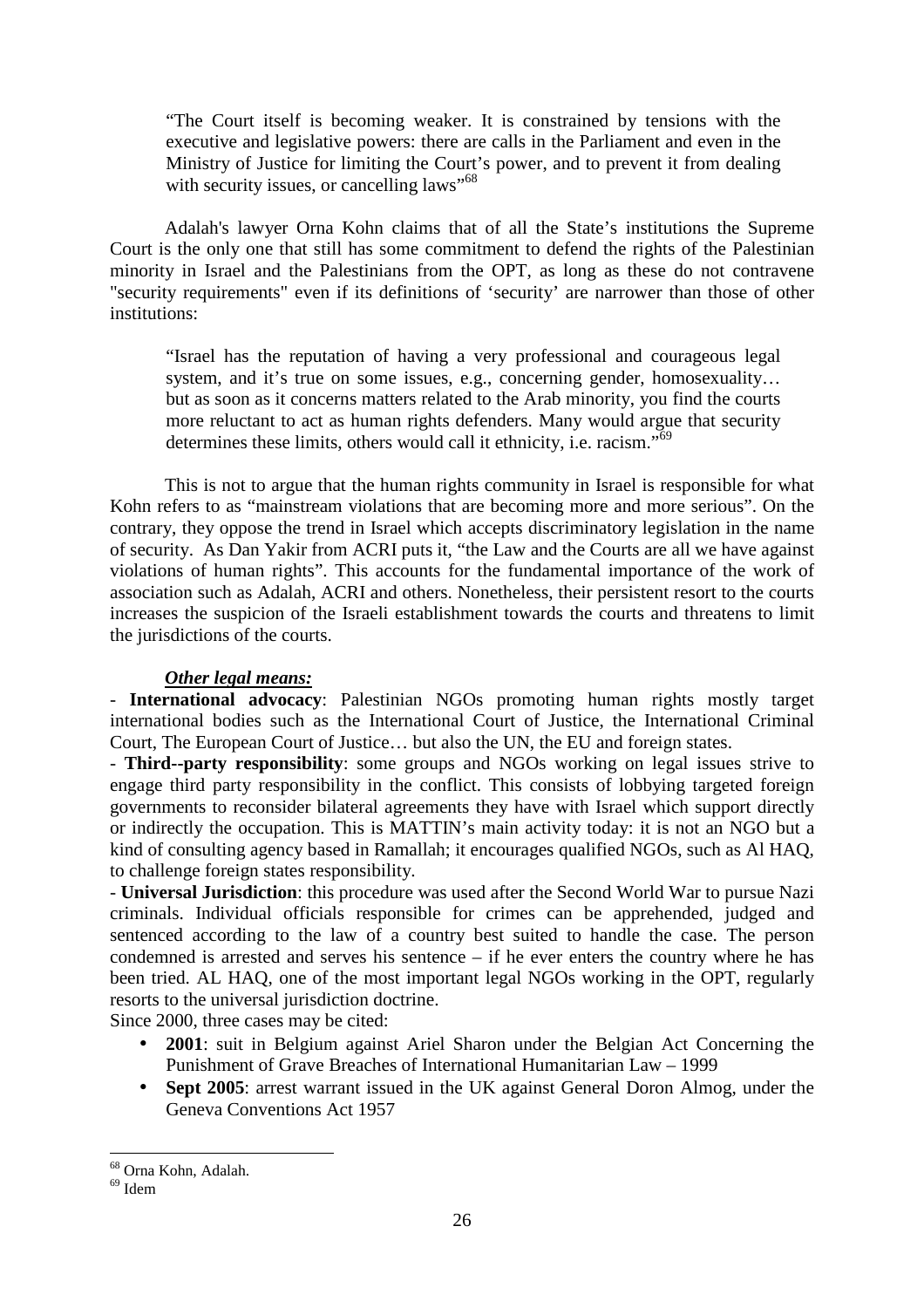• **Nov 2006**: arrest warrant issued in New Zealand against General Moshe Ya'alon under the Geneva Conventions Act 1958 and International Crimes and International Criminal Court Act 2000 <sup>70</sup>

# *b) Adalah, ACRI, Al HAQ, PCHR*

**ADALAH, the Legal Center for Arab Minority Rights in Israel**, founded in 1996, is dedicated to the defence of the human and civil rights of the Palestinian minority in Israel:

"Adalah tried to create a different kind of human rights discourse, by bringing issues related to the human rights' situation of Palestinian citizens of Israel to court, not only to the level of their right to integrate, but of their right for equality, right to be given separate services to their community, to keep their identity with the option to choose differently."<sup>71</sup>

Adalah pursues cases that have a legal basis under Israeli law, and sometimes also under international law. These cases, based either on individual or collective requests, always have a collective dimension. It works closely with the Palestinian community and other grassroots civil society organizations.

The issue of the Palestinian minority in Israel has been treated in the past in terms of assimilation and integration. However, Adalah considers this approach to be a denial of the right of the Palestinian community to assert its specific identity and to benefit from equal services and the recognition of its collective rights.

Adalah's main fields of advocacy:

- Land and planning rights, the major means through which Israel discriminates against the Arab minority;
- civil and political rights;
- education rights:
- economic and social rights;
- religious rights;
- prisoners' rights;
- situations within the OPT.

Adalah petitions different levels of the judicial system: planning committees; magistrates' courts; district courts; and the Supreme Court. As of April 2008, Adalah had 37 cases pending, including 25 submitted to the Supreme Court.<sup>72</sup> Here is an example of activities from an interview with Orna Kohn, an Adalah lawyer:

"Adalah's first case was the mother-child clinics for unrecognised Bedouins villages. There are such clinics even in the smallest Jewish communities in the area. But not in unrecognised villages: in the past there were only mobile clinics run by the Galilee Society, and the Ministry of Health was giving money for that, but it suddenly stopped. So we petitioned, not to get the mobile clinics back on the road, but to open local clinics. Among Bedouins, the mortality rate among children is almost the same as in African countries. So we went to court on behalf of the 124 petitioners, the Galilee Society and other organizations, but also individual women and children. A dynamic of empowerment was created with them. We won this case: in the end, ten local clinics were created."

<sup>70</sup> Hala Khoury-Bisharat, 2007.

<sup>71</sup> Orna Kohn, Adalah.

 $72$  See Annex 3, and http://www.adalah.org/newsletter/eng/apr08/2.pdf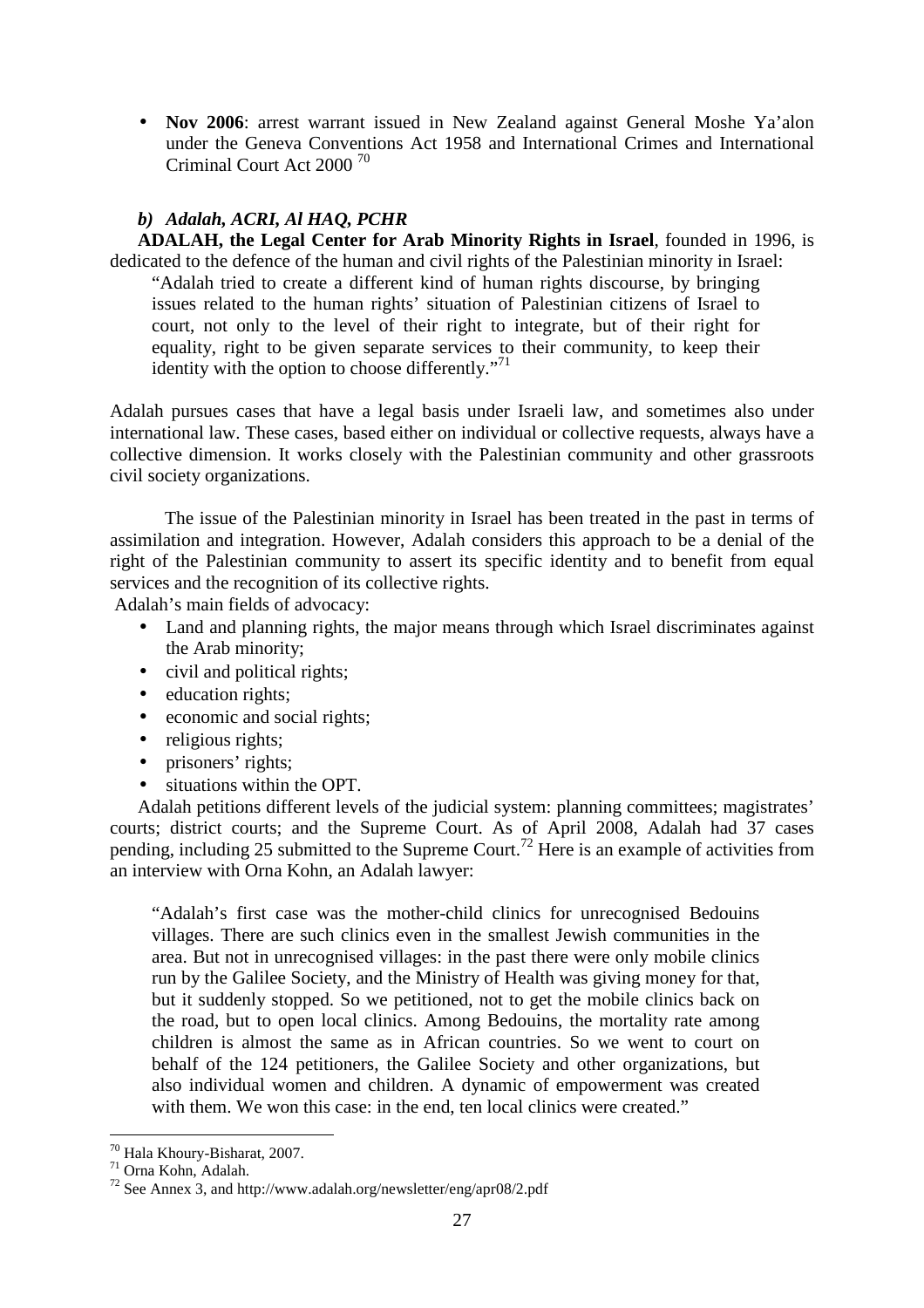She concluded as follows:

"The really frightening thing is that now it [the Courts' ruling and the legislation] goes far beyond what are called security cases: if you'd bring the case of motherchildren clinics to court now, the ten clinics wouldn't have been built.

We are fighting to get drinking water into houses in unrecognised villages; we're not challenging the wall or those kind of things! So yes, I'm more frightened than ten years ago."

**ACRI, the Association for Civil Rights in Israel**, founded in 1972, is the oldest association for human and civil rights in Israel. It deals with infringements upon civil rights within Israel and the Occupied Territories. ACRI has three departments: a Legal Department that deals mostly with "individual cases that can bring change in policy or legislation"<sup>73</sup>; an Education Department that promotes human rights in schools, among police staff and prison guards etc; and a Public Outreach Department.

ACRI is well respected and heard respectfully in Knesset committees, by the government and the courts. It cooperates on a regular basis with other organisations such as ADALAH and HAMOKED, and exchanges information with organisations in the OPT, such as AL HAQ and the MANDELA INSTITUTE.

**AL HAQ** is a key actor in Palestinian civil society in legal advocacy. It reports systematically on violations committed in the OPT both by the PA and by the Israeli army. Its priorities for 2008 are:

- the application of the rule of law within the PA
- enhanced advocacy to the EU and the US to turn their declarations into political action
- accountability of individual war criminals before national and/or international courts and of the State of Israel before the UN institutions, referring to the Universal Jurisdiction Doctrine.

•

Al Haq enjoys core funding, in addition to project-based funds.They participate in many campaigns, sometimes joining forces with Israeli organisations, (against, for example, collective punishment, house demolition, torture, in support of family unification…). For them, a precondition for peace is the respect of human rights on both sides.<sup>74</sup>

**PALESTINIAN CENTRE FOR HUMAN RIGHTS,** established in Gaza in 1985, concentrates on two main issues: Israeli human rights violations on the one hand, and PA violations on the other (regardless of whether Fatah or Hamas is in power). The main human rights concerns regarding Israeli include the prolonged occupation, continued assassinations, destruction of houses and farms, denial of access to medication and to travel, the economic and social suffocation caused by the siege and closure.

On the Palestinian side, PCHR is concerned with the security issue, misuse of weapons, misadministration, illegal decrees, illegal steps taken by the security apparatus – illegal arrests, torture, right of assembly, targeting journalists. A main concern, according to deputy director Jaber Wishah, is the destructive impact of this on democratic life and the internal political conflict that led to the split between the West Bank and the Gaza Strip.

 $\overline{a}$ <sup>73</sup> Dan Yakir, ACRI.

 $74$  Interview with Shawan Jabarin, Al Haq, Ramallah, March  $4<sup>th</sup>$ , 2008.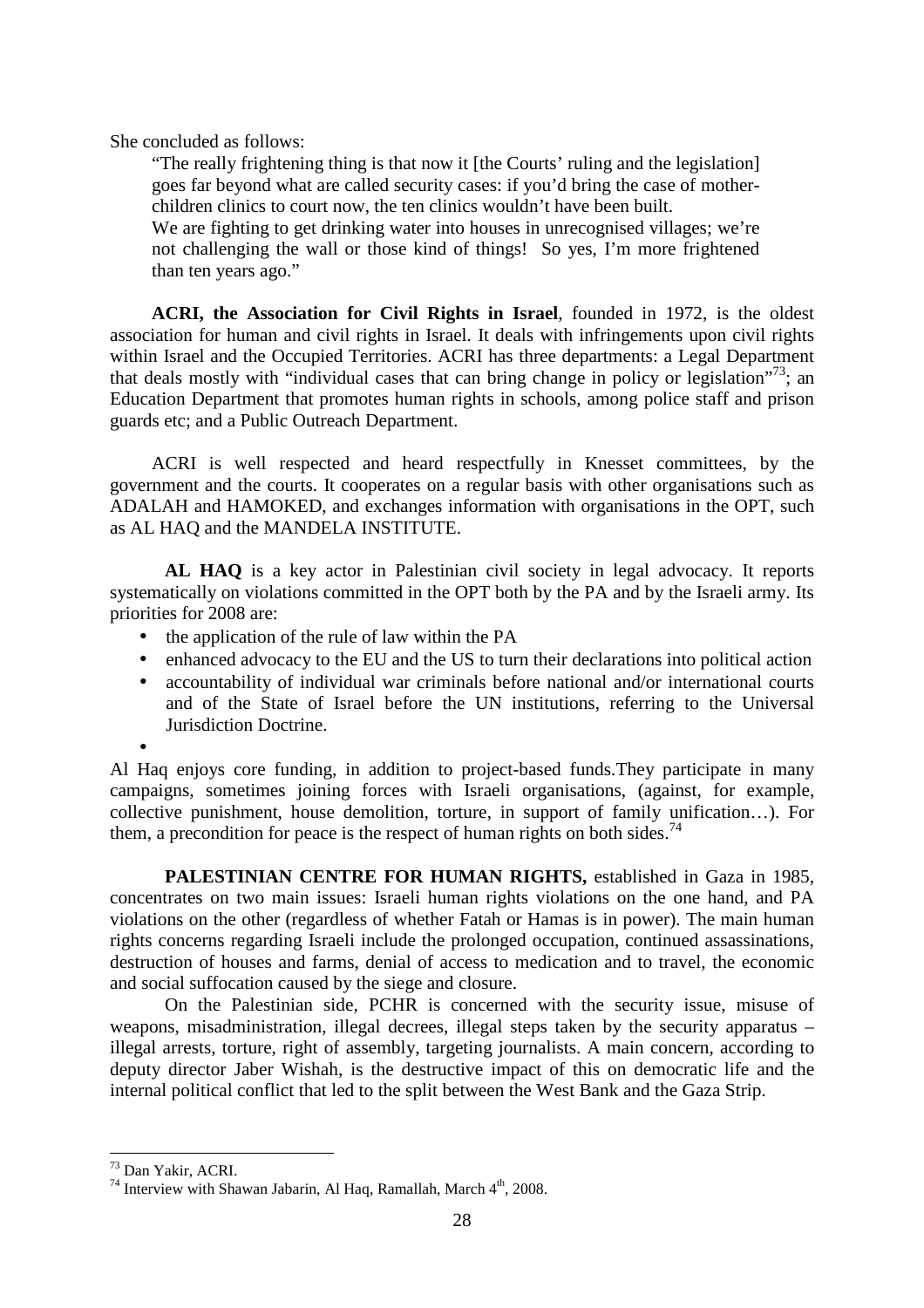PCHR is divided into different units, including: a Legal Unit, the Democratic Development Unit, and a Fieldwork Unit, with several sub-units. The main methods and outcome of PCHR work include monitoring, reporting, documenting, and intervening on behalf of offended individuals. With the current crisis, the focus is directed towards the immediate needs and concerns of a people under siege, such as the problem of Israeli refusal of patients for travel abroad for treatment. The PCHR follows up these cases closely, sometimes to the Israeli high court of justice. "When we manage to save lives with our intervention these are big successes for us," says Wishah.

# **2. Grassroots organisations**

Grassroots organisations work in close contact with the community on a local level. Their main effect is to sustain or create local social dynamics and empower community members. Grassroots organisations vary in size and exist both in Israel and in the OPT. Their actions are central to the life of the community.

Many of these community-building, grassroots organisations may be said to have a peace-building impact since they emphasize non-violence and education. However, they generally use resistance to the occupation as a motto, resistance by strengthening Palestinian identity and culture. This implies educating people regarding the Nakba narrative, the loss of the land, and the heritage and traditions of Palestinian culture, thereby implicitly having a "securitizing" impact. The different activities of one single organisation may, in other words, have contradictory impacts with regard to securitizing vs. peace-building.

In the OPT, we met representatives of three groups: Al Finiq center, in Dheisheh camp (in the neighbourhood of Bethlehem), the Sharek Youth Center, in Jenin and al-Salah Islamic Society in Gaza. We will add to this section a presentation of the GOLAN FOR DEVELOPMENT group, to include the issue of Syrian Arabs in the occupied Golan Heights.

**AL FINIQ Center** is unusual in the prominence it gives to social activities. The centre was created by the Popular Committee of Dheisheh camp which was created in 1949 for refugees from 46 villages around Jerusalem. Refugee camps are managed by the UNRWA, the UN agency for Palestinian refugees. The PA has avoided taking over the administration of the camps in order to emphasise the international responsibility for the refugees until this issue is solved as part of a comprehensive peace agreement with Israel. People in the camps have organised themselves and formed popular committees to make up for the shortcomings of UNRWA's management, to voice their concerns to UNRWA representatives. Al Finiq centre has greater guarantees of sustainability than other such initiatives. It offers various social and cultural activities: children and youth activities (theatre, drawing classes, summer camps…), sociability space for families and neighbours, two halls for rent for weddings at a price people can afford. Their planned projects include a public library, a guest house and fitness courses for women. Their social work includes help for the poorer families, mediation in conflict among neighbours, and psychological support.

**SHAREK YOUTH Center,** part of the Sharek Youth Network, has branches in each governorate in the West Bank and in Gaza. The branch located in Jenin, suffers from budget cuts by the Hamas municipality, elected in 2006. Sharek's mandate targets children and youth from kindergarten to age 18. It provides them with safe spaces to play and learn about their rights and duties. It has established four kindergartens in Jenin supported by UNICEF, and works in close cooperation with several remarkable, secular women organisations.

**AL-SALAH ISLAMIC SOCIETY**, based in Deir el-Balah, is the largest Islamic charity organisation in the Gaza Strip. Its different branches are deeply connected in the local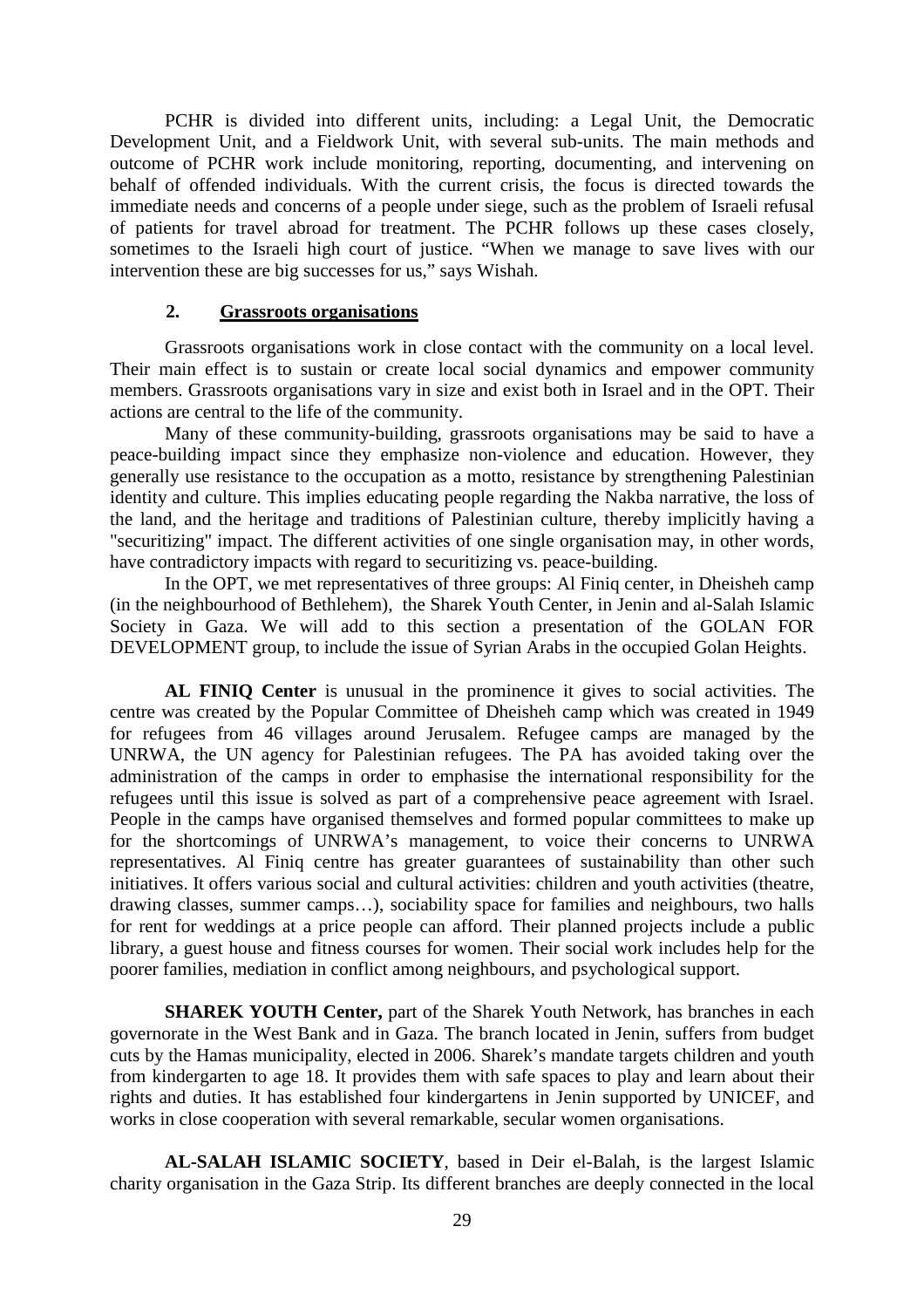environment, running schools, kindergartens, medical clinics, youth clubs and women centres. Like many of the other NGOs in Gaza, during the past few years its activities have been centred around the most immediate needs and concerns related to the siege of Gaza. In addition, al-Salah also runs programs for training women and youth about the importance of democratic participation. Project manager Alia Shaheen stresses that an important goal for al-Salah is to secure a decent life for anybody in need. She says she is very frustrated by the policy of Western countries in preventing aid following allegations from the US and Israel about links between al-Salah and terrorist activities. "The EU people used to tell us that they considered al-Salah one of the best organisations in Palestine, and suddenly, after the elections, they stopped supporting us for purely political reasons. The Swiss even broke off a newly signed contract with us without justification. Apparently, the EU wants us to forget that we are Palestinians and to stop fighting for our rights," complained Shaheen.

**The GOLAN FOR DEVELOPMENT association** (GFD) is impressive. Although not part of historic Palestine, nor inhabited by Palestinians, it is part of the territories occupied by Israel in 1967 and deserves at least passing reference as an example within the territories of civil society at work. The GFD is, says one of its activists, "the government of the occupied Syrians". In 1967, when occupied by Israel, the Golan Heights numbered 139 villages. After the war, only five remained, all in the northern area. Today, these five villages include 18 000 Druze Arabs, which equals the number of Israeli Jewish settlers in the Golan:

"We (Syrians in the occupied Golan) understood very soon that we shouldn't wait for the UN to come and help, so we began to organise within the community.

Our organisation started with the political idea of creating systems to provide services to the people to free them from Israeli pressure. In 1993, we started a clinic open 24 hours a day when the Israelis provided one clinic in one village for 13 000 people, working a couple of hours a day. We registered as a NGO.

"In 1981 some of us, all political activists, established the Golan Academic Association, fixing streets, bringing doctors from inside the West Bank, agriculture projects, kindergartens … 300 academics and non-academics were mobilised. We got money from the people… very grassroots: we'd say we're going to fix a street on Friday and Saturday, and 1000s of people would come from all over the Golan. An example is the way we did the sewage system: we started it, but the police put people in jail; so we would work at night, and that's how we built the sewage system.

"In the late 1980s we realized that we should prepare ourselves for long term occupation. The Israelis started forcing people to pay taxes to the municipalities, but we don't have elected municipalities: these people are collaborators appointed by the Israeli government, and some of them even came from Israel. The person managing the 5 villages is from Israel: the first one was collaborating with Israel before 1967 and was a prisoner in Syria convicted as a spying agent for the Israelis. This system of governance is totally controlled by Israel. And if you want anything, you have to go through these people.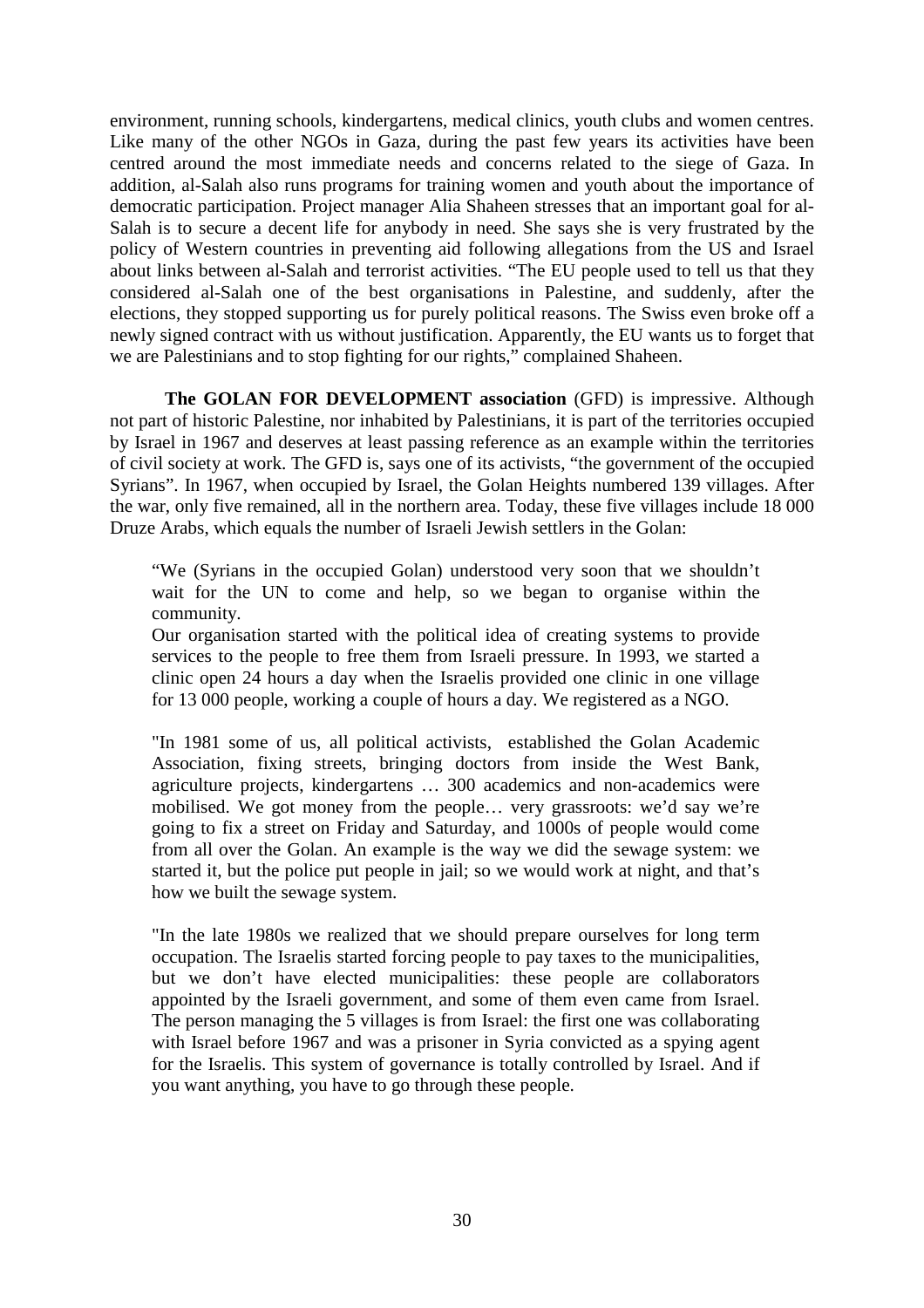"Last year, around 10,000 trees were uprooted by Israeli. We don't go to court because it's a lost case. When that happens, the next morning, hundreds of people come back and plant new trees. "<sup>75</sup>

The **Health Sector** is particularly active in the OPT. Given the nature of the services provided, all forms of initiatives, be they grassroots associations, NGOs or private or public hospitals, interact directly with the community. They cover all fields of the sector, from hygiene education to psychological support and medical care insofar as equipment and medication are available. Dr. Mohammed Abu Ghali runs **Jenin Hospital**, which continuously lacks basic facilities in one of the most tense areas of the West Bank, where Israeli army raids occur on a quasi-daily basis.

In Ramallah, Rita Giacaman created the **Institute for Community and Public Health**. It offers psycho-social non-medicalised support, especially to the youth, through group activities.

"We help youth coping with high level of distress, through inclusion and participation in activities such as visiting elderly persons, visiting university campuses… Through these activities, the youth begin to help each other, and to rebuild a dynamic of solidarity and collective support while constantly threatened by the Israeli occupation. The main causes of psychological sufferings are social, so the answer has to be social and not medical! A bio-medical model does not fit here"<sup>76</sup>.

Similarly, Dr Eyad Sarraj has founded a clinic for psychological support in Gaza: the **Gaza Community Mental Health Programme (GCMHP).** This clinic has branches in six localities of the Gaza Strip and offers services in an area where most of the population, and especially children suffer from traumatism related to the constant violence. Sarraj and his institution have been doing pioneering work with regard to mental health services in a society that traditionally has treated mental illness and psychological problems as a taboo that should be hidden from the public because it is shameful for the family of the patient. GCMHP has also in its programs contributed to increased awareness on the psychological long-term impact of war-related traumas for victims of violence, torture, and physical insecurity, including the impact on domestic violence.

# **3. Political activism and advocating for peace**

Political activism does not have the same form, targets or impact in Israel and in the OPT. In Israel self-proclaimed anti-occupation political activists are few, and have more visibility abroad than within the country. Although Israeli activists promoting peace, reconciliation or human rights are presumably having a peace-building effect, their marginalised position in Israeli politics renders their influence largely invisible. Their impact on the conflict is localised (action and not advocacy oriented movements) and international, mainly through their links with international solidarity networks.

Palestinian activist groups have a common framework of action: conflict resolution respectful of the internationally recognised rights of both peoples, resistance to the occupation, the right of refugees to return, and the struggle for self-determination. Their actions aim at building peace by restoring justice in reference to international laws. However,

<sup>&</sup>lt;sup>75</sup> Interview with Tayseer Maray, Golan for Development, Majd el-Shams, March  $24<sup>th</sup>$ , 2008.

<sup>76</sup> Interview with Rita Giacaman, ICPH.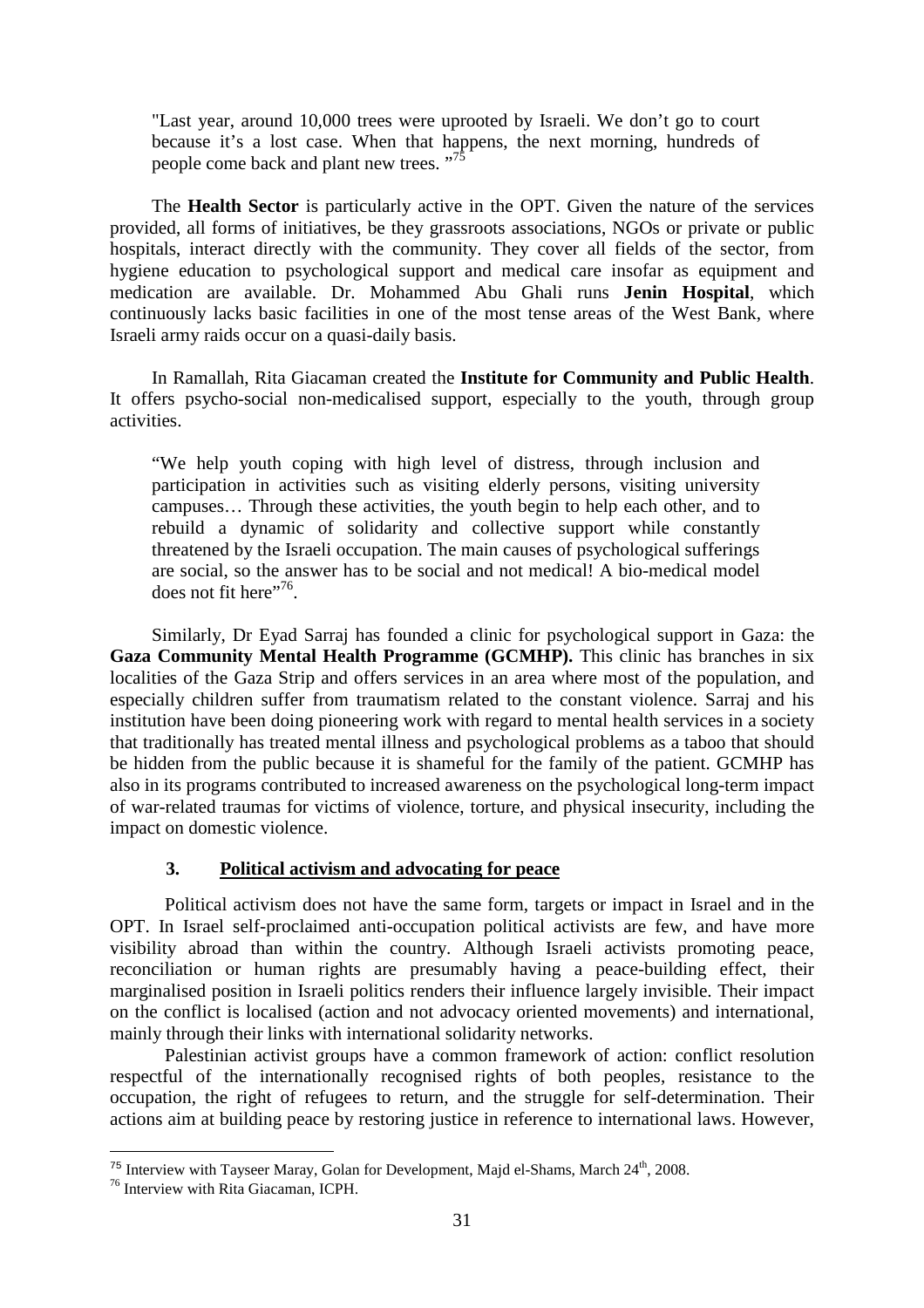their impact may also fuel the conflict by provoking counteraction and mobilisation among those in Israel who support the policies of the Israeli government in the OPT, and in regard to Israeli Palestinians.

**The Israeli Committee Against House Demolition** (ICAHD), headed by Dr. Jeff Halper, defines itself as a political organisation belonging to the human rights community and the peace camp in Israel. Founded in 1997, its aim was to have practical consequences on the ground, the strategy being to rebuild Palestinian houses demolished by the Israeli army, mostly in the area of Jerusalem. Halper is well aware that their actions are on a symbolic political level: "Palestinians let us build their houses because these are political acts of resistance", and not humanitarian action. Since 1967, more than18,000 houses have been demolished by the Israeli army; Halper is critical concerning many human rights association in Israel because in his view they dissociate human rights from politics. For him, this is "selfserving":

"Most human rights people here are Zionists who want to get rid of the OPT in a favourable way for the Jewish State. Violations of human rights for them only concern the occupation; and occupation has to stop because it compromises the Jewish state. They use human rights in the service of Zionism. All issues that threaten Zionism are considered political, not human rights.

[...] We don't have a particular solution because we think the Palestinians should have the prerogative. They have the right to define where they're going. So we say there is no one solution: any solution has to conform to a human rights model namely:

- national expression for both peoples, as nations and not ethnic groups.
- Economic viability
- Conformity with HR international law
- Refugees: right of return not dependent on Israel
- Regional approach
- Issues of security"<sup>77</sup>

The ICAHD is considered a radical leftist peace organisation in Israel. Its impact is mostly international, through international advocacy and tours in the area of Jerusalem, including the major settlements of East Jerusalem. It aims to demonstrate "the matrix of control that Israel has laid down throughout the OPT in order to make the occupation permanent".<sup>78</sup> These tours, done in many languages, are mostly demanded by international activists, and seldom by Israelis: of 250 tours a year, only 30 are done in Hebrew. The ICAHD can be considered as both peace-building, and fuelling the conflict: peace-building because it represents an Israeli vision of coexistence; fuelling because its actions which contravene the major political trends in Israel encourage the right and extreme-right in their positions.

**Anarchists against the Wall**, as implied by the name, are neither an organisation nor an association. Its followers define themselves as anti-Zionists on specific issues and anticapitalist. They are action-oriented: e.g., their participation in weekly demonstrations against the Wall in Bil'in, and various recurrent civil disobedience actions. Our interviewee analysed the political discourse relating to the conflict: for him, most expressions are shallow, used as if everybody agreed on their actual content when, in fact, no one agrees on any definition:

 $\overline{a}$  $^{77}$  Interview with Jeff Halper, ICAHD, Jerusalem, March  $26<sup>th</sup>$ , 2008

<sup>&</sup>lt;sup>78</sup> See Jeff Halper's article "Matrix of control", http://www.icahd.org/eng/articles.asp?menu=6&submenu=3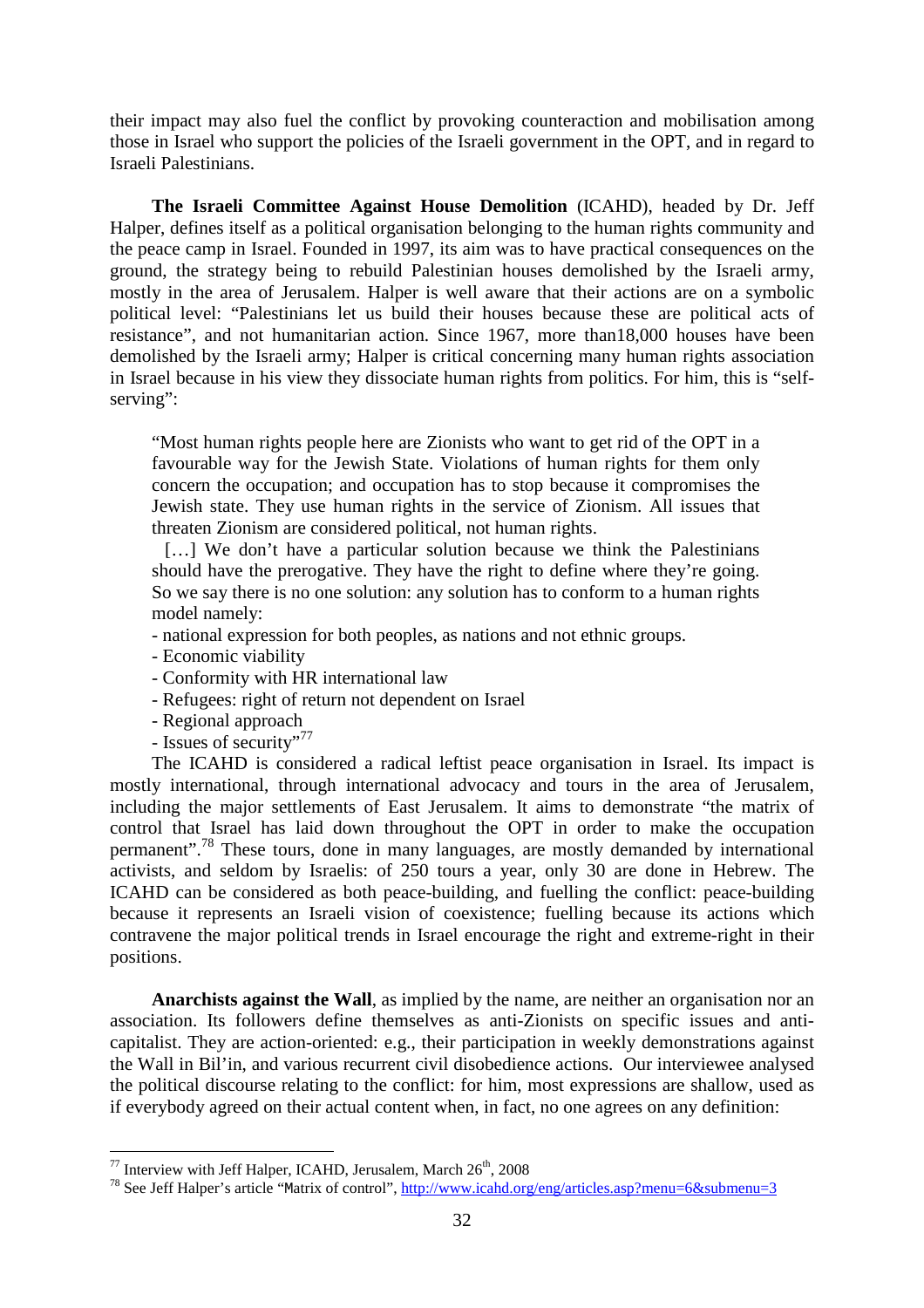"'End the occupation': that claim doesn't indicate a clear path. 'One man one vote' would be more goal inclusive. What is a two state solution? What's the content?" $^{79}$ 

**Ittijah** is a platform of Palestinian NGOs in Israel. It is the only Palestinian organisation to our knowledge which extends its activities into practical political activism aimed at all Palestinians in order to oppose fragmentation and reformulate a common Palestinian national identity. Its impact is limited today, but it has organised a conference in Cyprus in 2000 with representatives from the OPT, the Palestinian Diaspora in Lebanon and Palestinans from Israel.

**The One State Solution Initiative** is a gathering of Palestinian and Israeli intellectuals advocating a one state solution. Omar Barghouti is one of the prominent Palestinian figures of the movement, and has supported this claim for 20 years. For him, the establishment of a democratic state would be the moral solution, because it would redress the main injustices committed by Zionism upon the Palestinians. It would avoid the transfer of population and territorial disputes due to the presence of settlements in the OPT, and transfer of the Palestinian minority in Israel. Given the current territorial, political, economic and social fragmentation of the OPT, a two state solution would be unethical and, anyway, impossible, because a so-called Palestinian state cannot in any way be viable.<sup>80</sup>

Two studies conducted in 2007, one by Bir Zeit University, and another by Near-East Consulting, reached the same conclusions: two thirds of the Palestinian population in the OPT would support the idea of a bi-national state, though most of the interviewees felt it is unrealistic. In 2007, conferences were organised in Madrid and in London; they issued "The One-State Declaration" (cf., Annex 4) after months of consultation among Israelis, Palestinians, Americans, British and other Europeans. In this declaration, that speaks about the need of "justice and peace for the Palestinian and Israeli Jewish peoples", it is stated that the land "belongs to all who live in it".

 The numerous discussions we have had with civil society actors and individuals showed that both solutions (one state or two states) seem equally unrealistic given the political impasse. However, if the one state solution has some echoes in the OPT, such an alternative remains unthinkable for the massive majority of Israelis, whose main fear is the demographic growth of the Arabs, and the renouncement of a Jewish definition of the state of Israel.

 The idea of a one-state solution addresses the root causes of the conflict by challenging the nationalist program of both the Israeli and Palestinian mainstream camps and offers an alternative vision based on equality for the inhabitants of the disputed territory of Israel/Palestine. The One Solution Initiative constitutes therefore one of the very few actors having a conflict transformation impact.

### **4. Domestic advocacy**

 $\overline{a}$ 

This section includes persons and organisations trying to change their own society, whether in Israel or in the OPT, in regard to issues that are not always related to the conflict. Some of these initiatives, such as Zochrot in Israel, are conflict transformation oriented, but they are – like the One State Solution Initiative – an exception. Most, especially in the OPT,

<sup>&</sup>lt;sup>79</sup> Interview with Jonathan Pollak, Anarchists agaisnt the Wall, Jaffa, March  $17<sup>th</sup>$ , 2008

 $80$  Interview with Omar Barghouti, Ramallah, March  $8<sup>th</sup>$ , 2008.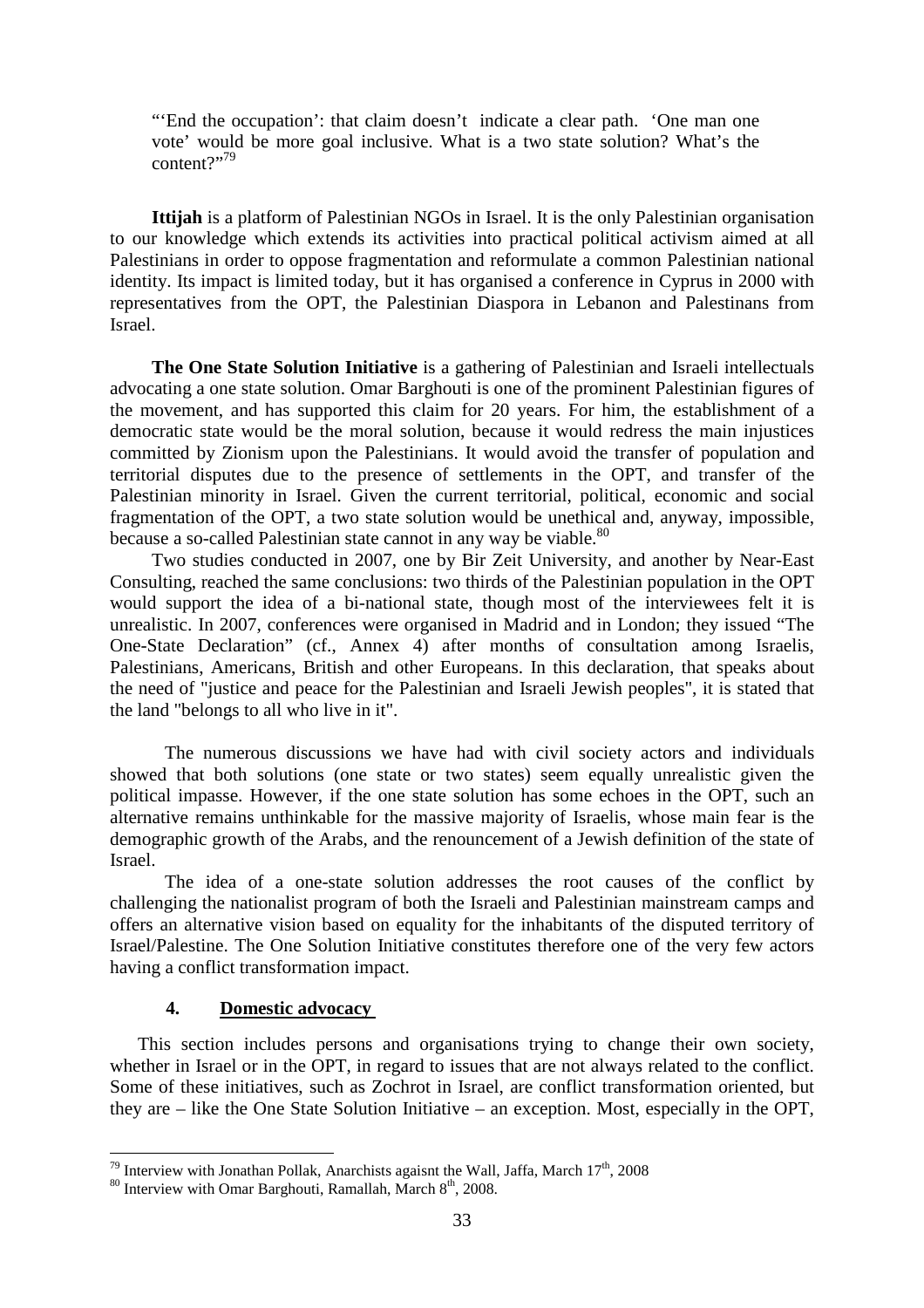develop analysis aimed at resolving the conflict, but their daily work seeks to transform society and the political system thereby preparing for times to come after the resolution.

# *a) In Israel*

**ZOCHROT**'s main concerns consist in promoting the recognition of the *nakba* within Israeli national consciousness as the only possible path towards peace; and the recognition of the right of the Palestinian refugees from 1948 and 1967 to return, and the concrete implementation of that right. Advocacy for the recognition of the *nakba* is developed through different research and publication programs, but also through on-the-ground campaigns like the geographical recognition of the villages that have been destroyed in 1948. Six years ago, Zochrot started a campaign targeting Canada Park, an Israeli park, planted with Canadian dollars on the location of two Palestinian villages that were destroyed in 1967. In this park, signs were posted to explain the historical background of different places, with reference to the times of the Bible, the Roman Empire or the Byzantine Empire, but not a word appeared about the destroyed villages. After a long struggle which also led through the courts, signs will now mention the existence of these villages. Zochrot is working on extending this project to other parks in Israel.

Zochrot's advocacy for the recognition of the Palestinian refugees' right to return is based on research, publication and communication programs; it includes a unique investigation of the practical conditions in which refugees could indeed return to their lands. The research shows that practically speaking, there would be enough space in Israel for all refugees to return.

"We're not dealing only with the "right" to return, but also how to deal with it. So we'll launch a call for a paper for a conference on the right to return we are organising in June. We call for people to make suggestions on how to implement it. One of the problems we have on both sides is that there is almost no concrete thinking about it, no concrete definition of this right to return. We try to see possibilities on the ground: some villages can be reconstructed on the site itself, others near it. They will not necessarily return to their original place."<sup>81</sup>

Of course, such a proposal raises major questions as to the nature of the state of Israel, but interestingly proves that the claim that the practical return of refugees would be impossible to implement is ideological and, as such, should be questioned. Zochrot's efforts to alter the mentalities of Israelis about the conflict aim at conflict transformation, while indirectly, they may cause securitizing moves by other Israeli actors.

**Adva Center: Information on Equality and Social Justice in Israel** is an independent research institute focusing on Israeli social and economic structure, and monitoring social inequalities. Its main aim is to have an impact on policies and policy-making processes. According to its academic director, Shlomo Swirski, "the guidelines (equality and social justice) we use are much more demanding than those that you normally find in human rights organisations. He defines Adva's mission as follows:

"We're advocacy-, not action-, oriented, which includes research and the preparation of position papers and studies, and disseminating them to decision makers, NGOs and media, and in some cases, doing active advocacy, meeting

<sup>&</sup>lt;sup>81</sup> Interview with Eitan Bronstein, Zochrot.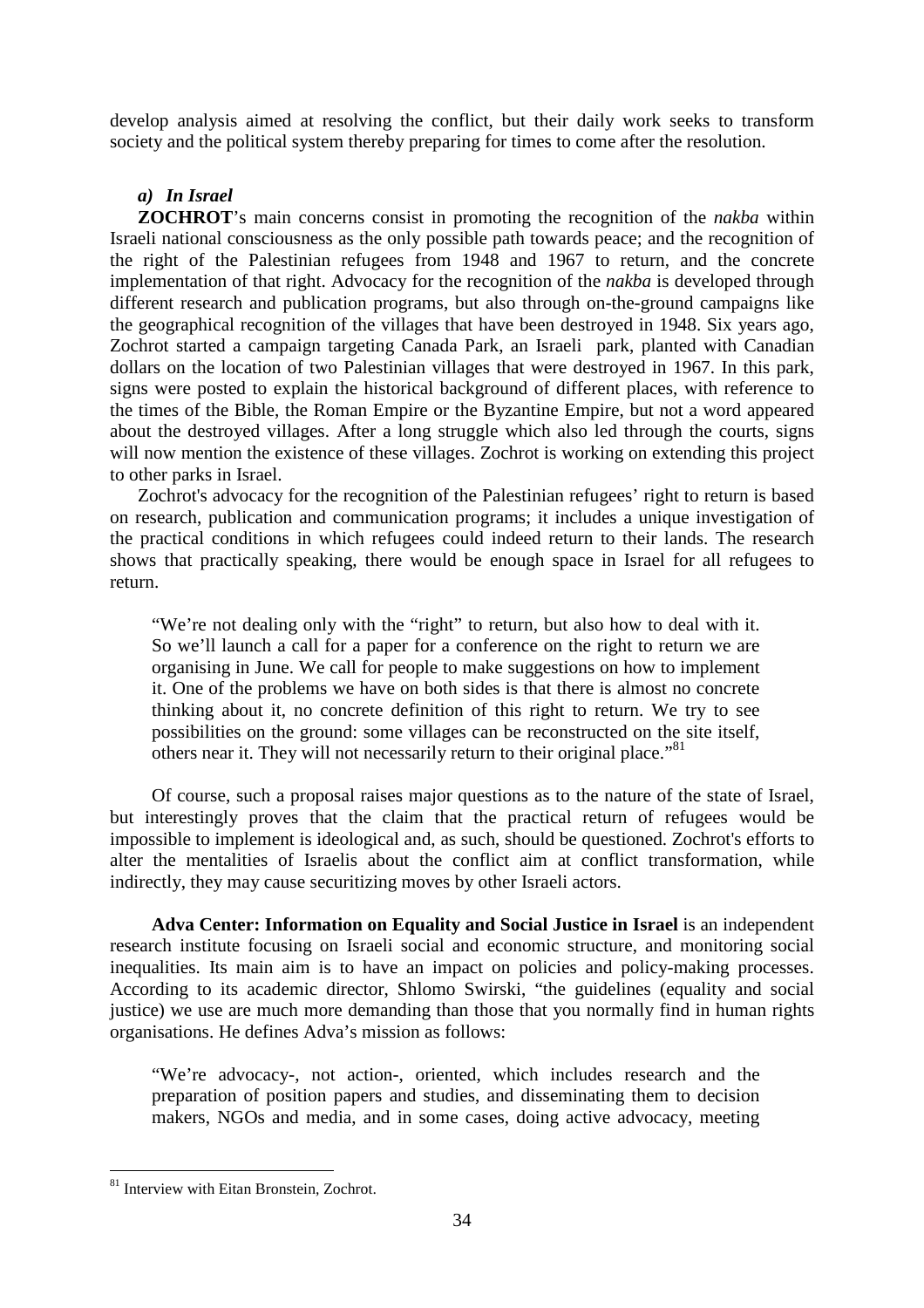with people in the government and various ministries and member of Parliaments."<sup>82</sup>

Adva encompasses Israeli society as a whole: Oriental Jews, Palestinian citizens of Israel, Philippinos, Thais, Ethiopians, Sudanese…

"We provide people with tools to fight for their interests. We would like to hope that we can bring people of all these origins and diverging interests together. For instance, we provide information on the right to education and the discrimination endured by Arabs or Ethiopians in Israel. It is important for them to identify these problems, but let them be aware that they're sharing them with other segments of the society.

Given our size and our resources, our impact is much greater than you would expect. On the whole, we are considered as a respectable source of information and analysis, people know our positions on the most basic issues, and are willing to listen, even if they disagree. That goes for a great variety of people in this country: government officials, legislators, academics in universities, NGOs, political parties… They're our audience and the users of our information."

Adva has recently been particularly active in the issue of national budget, willing to provide legislators and citizens with independent analysis:

" The Defence budget is totally secret. No one knows, not even the Knesset. We know the overall share of the defence budget in the total, but that's all. We proceed to an overall analysis of the economy as a whole. For instance, in 2005, we put out a report on the connection between economy and the occupation, entitled *The Cost of occupation*."

At the other end of the political spectrum, is **the NGO Monitor**. Its mandate consists in monitoring what they term "so-called" human rights NGOs both Israeli and Palestinian. It issues in-depth reports, e.g., in April 2008, *Europe's Hidden Hand, EU funding for Political NGOs in the Arab-Israeli Conflict: Analyzing Processes and Impact*: under the guise of providing critical analysis of this sector, NGO Monitor vehemently denounces all organisations pursuing so-called "anti-Israeli" goals. Here, "anti-Israeli" means opposed to the policies of the Israeli government concerning the occupation or the Palestinian minority in Israel. Organisations such as Adalah, ICAHD, HaMoked, Machsom Watch, the Arab Association for Human Rights, Mossawa, Miftah, and many others, appear as dangerous anti-Israeli ideological organisations which should not be granted funds by the EU, given that they have a political agenda. By portraying human rights promotion and criticism of occupation as constituting a threat to Israel, the NGO Monitor has clearly a "securitizing impact".

# *b) In the OPT*

 $\overline{a}$ 

In the OPT, domestic advocacy organisations are countless, whether they deal with human rights, or democratisation of the PA power mechanisms, or education for democracy. Most people in the OPT still believe in democracy as the appropriate regime for the future state. Democratizing institutions and mentalities is a long-term process: Ali Sartawi, professor of Law at Al-Najah University, and ex-Minister of Justice in the unity government, expresses his view of the state of democracy in Palestine:

 $82$  Interview, with Shlomo Swirski, ADVA, Tel Aviv, March  $19<sup>th</sup>$ , 2008.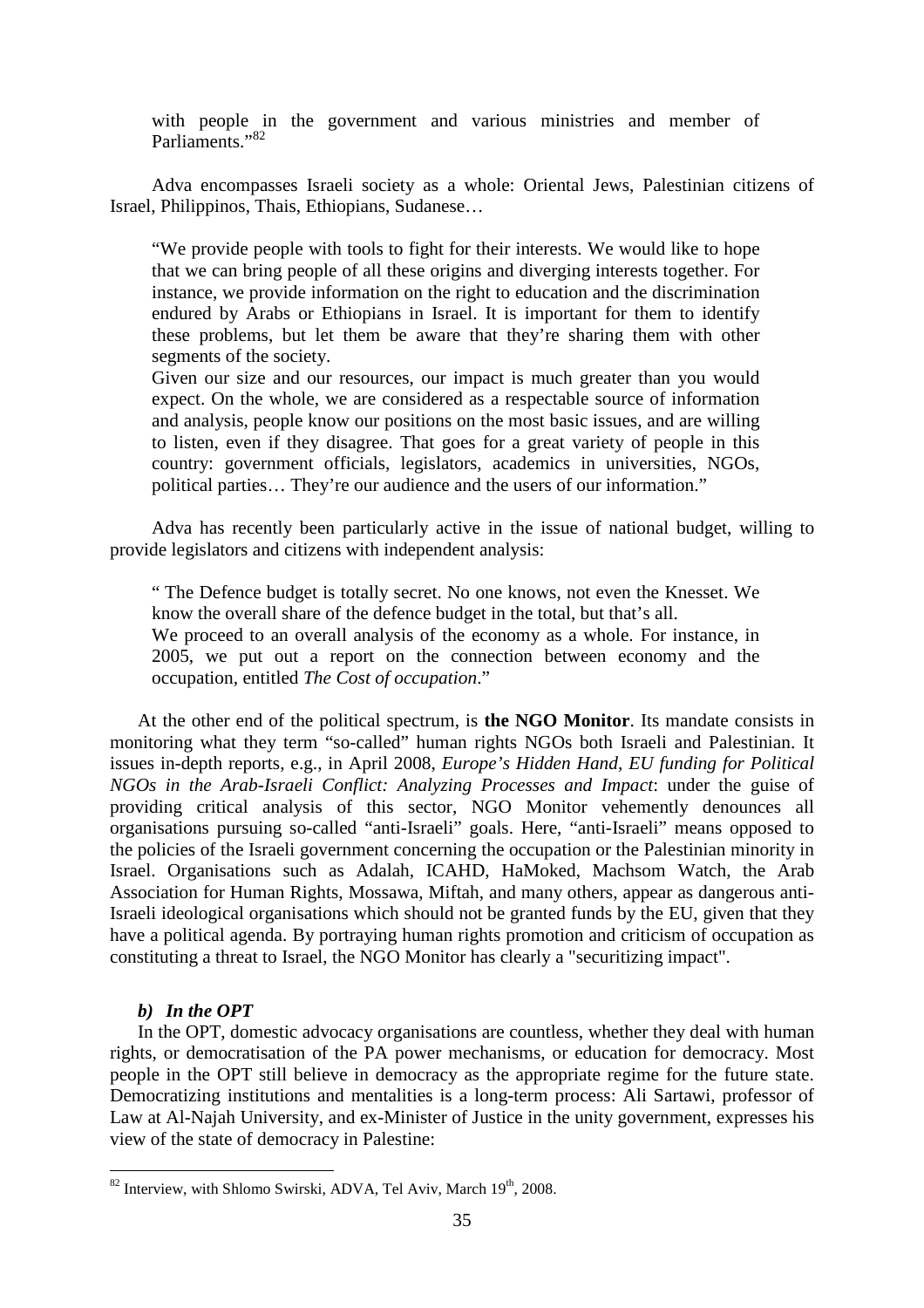"We have very serious internal problems which are not a result of the occupation, and for which civil society has an important role to play. Democracy should be in the mind, not only in the act of elections. People have no comprehension of what is democracy here which only comes through education, starting in schools and on the family level."<sup>83</sup>

We have already mentioned the debate on democracy in the OPT at the beginning of this report. Here, we will directly mention two interesting NGOs working on democratisation and citizenship in the OPT: Muwatin, and the Ramallah Center for Human Rights Studies.

**MUWATIN** (*Citizens*), **the Palestinian Institute for the Study of Democracy**, was founded in 1992 by a group of scholars and academics. Muwatin works to contribute to the process of democratic transformation in the Palestinian territories; it seeks to achieve its aims through networking and activism, research and publication, preparation of educational material and its dissemination to schools and the general public, training workshops, symposia, seminars, and conferences. Muwatin is both a think-tank and a lobbying organization proposing reforms to the PA as well as an educational and research center targeting youth, and especially university students.

Founded in 1998, the **Ramallah Center for Human Rights Studies** is a research centre whose aim is to have a concrete impact on mentalities in the OPT:

"We work on bringing Palestinian culture closer to human rights concepts and democracy, through three main topics:

- Tolerance and religion: the right to be and think differently and how political Islam deals with democracy and human rights issues;

- The right to education and, especially, to academic freedom;

- Democratisation

We try to make reports on the situation of freedoms in Palestine. We mainly work with youth, students at the university, and sometimes schools and youth clubs, especially in villages."<sup>84</sup>

The interaction of religion and politics, and issues such as secularism, has been one of their main focuses for some years: they started with the issue of religious education, and the place of religion in the university, before expanding their field of research and action to the mosques, studying religious discourse in the public sphere. They published a book on human rights in Friday sermons. They are now working more specifically on religion and politics in the OPT:

"There is a difference between the politicians of the Hamas and the religious scholars (*ulema*). Politicians of Hamas are more pragmatic, to some extent, than Fatah politicians. You can find some liberalism in their ethics and thoughts. On the contrary, the scholars, the Ulema, are more fundamentalist, preaching the Quran as a unique reference. Sheikh Yassin (who was an English professor) was the only one who was both scholar and politician: when the Israelis killed him,

 $83$  Interview with Ali Sartawi, Nablus, March  $9<sup>th</sup>$ , 2008.

<sup>&</sup>lt;sup>84</sup> Interview with Iyad Barghouti, Ramallah Center for Human Rights Studies, Ramallah, March 11<sup>th</sup>, 2008.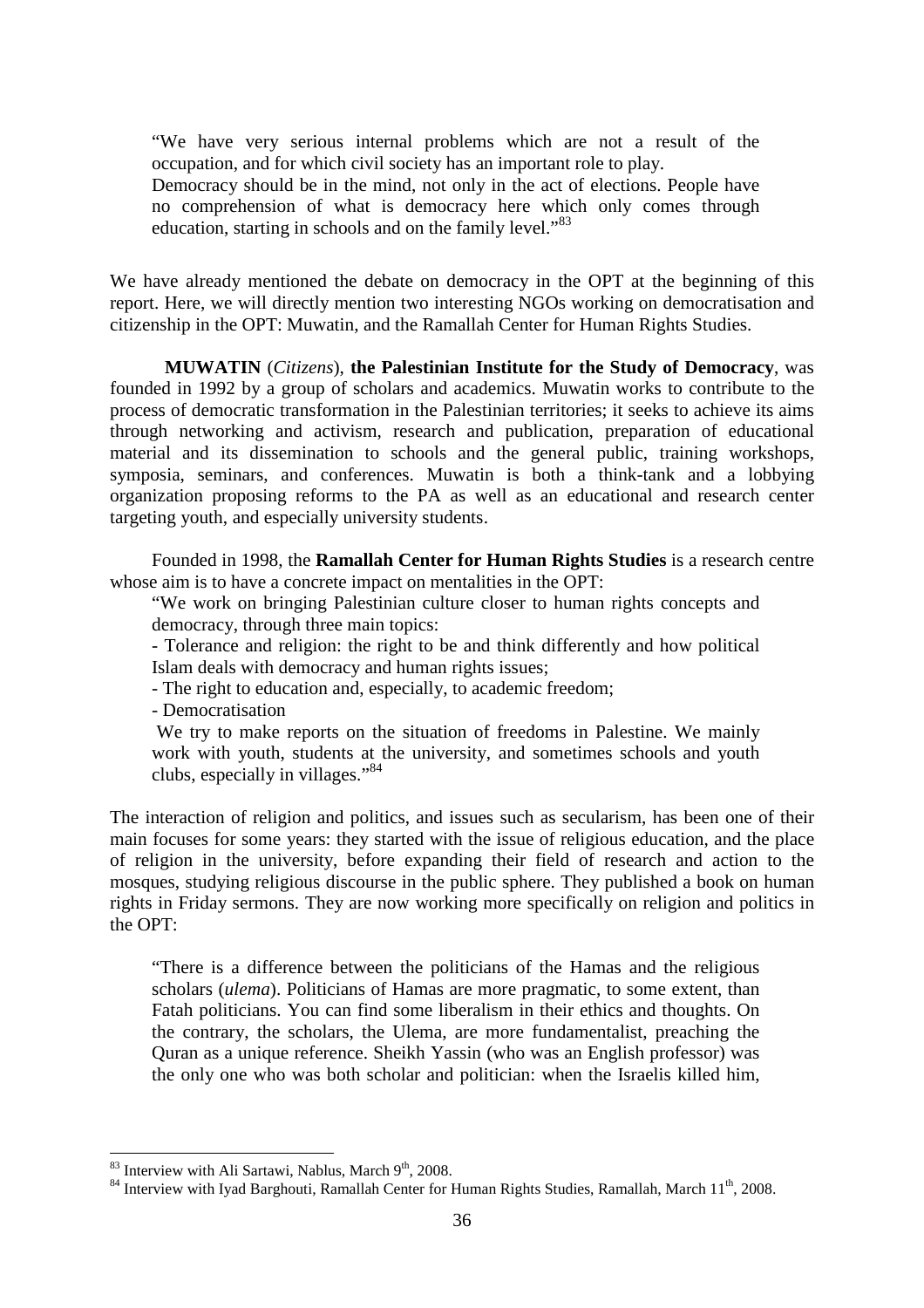the loss was great, because he was the only one who could make links with Fatah."<sup>85</sup>

The RCHRS's work is unique, insofar as it is the only one to focus comprehensively on religion.

The Ulema have not only an ideological and political role, but also play an important social role, by solving conflicts between families and promoting conciliation between perpetrators and victims of violence or other crimes. When the court system in Gaza was paralysed due to the strife between the Gaza government and the Ramallah government, the Ulema took on a major role in entering into cases that normally would have gone to court.

The head of the Ulema in Gaza, Marwan Abu Ras explained that the Ulema work at two levels to solve conflicts and problems among people. First, they establish a reconciliation – *sulha* – committee with representatives from both sides in a conflict and try to reach agreement for a solution, which could include a statement of apology and/or compensation paid by the perpetrator's family to the victim. If there is no agreement, the case will be taken to a council of sheikhs in order to propose a solution.

Although the Ulema are formally independent of any political party, Abu Ras is a prominent Hamas parliamentarian, leading the Human Rights Committee in the PLC. He is critical of the role of the human rights establishment in Palestine:

"I am in contact with the human rights associations. Unfortunately, they are not serving the people. They are funded by foreign sources and have a hidden agenda, collecting statistical data for the national camp [Fatah]. The difference between them and us is that we are not monitoring rights, as they do; we are providing rights for the people – we give back the right to the person who owns  $\overline{\text{it}}$ .  $\overline{\text{}}$  86

The Ulema have traditionally adopted a hard-line position on the issue of peace negotiations. In the early 1990s, the Ulema issued a number of fatwas forbidding "truce with the Jews" or "normalisation with the enemy"<sup>87</sup> – clearly playing a securitizing role in the early stage of peace negotiations. However, the Ulema seem to have softened their position on the matter in line with Hamas's signs of moderation until the boycott of their government in 2006. Abu Ras emphasised that it is not a problem of dialogue with Israel from the religious point of view. The problem lies in the political context: "Do you think Ahmed Qureia or Mahmoud Abbas is in a position to represent the Palestinians in a dialogue with Israel? I am not against negotiations, but the present Palestinian team is very weak, so they cannot defend our rights," argued Abu Ras, stressing that the issue of negotiations must not be linked to the question of recognising Israel. Such statements from an authoritative religious scholar are of crucial importance in the Palestinian political discourse, because they may, when the time is ripe, help in securing necessary support for renewed negotiations from the Palestinian Islamist camp.

<sup>85</sup> Idem

 $86$  Interview with Marwan Abu Ras, Gaza, March  $30<sup>th</sup>$ , 2008.

<sup>87</sup> *Hamas. Political Thought and Practice*, Hroub, Khaled, Washington DC: Institute for Palestine Studies, 2000, p.186.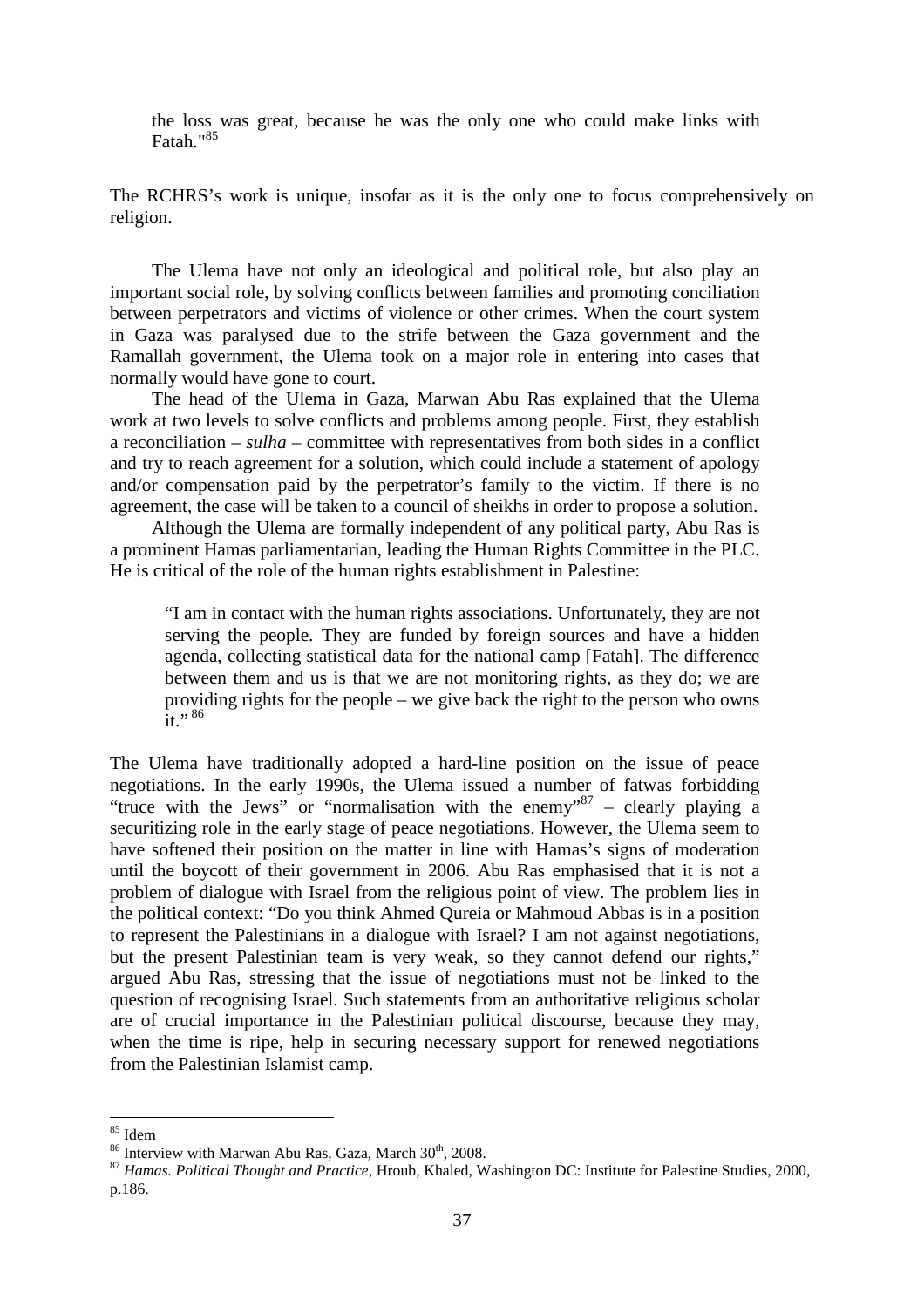# **5. Bi-communal activities**

We have previously mentioned that bi-communal activities have dramatically decreased since the failure of the P2P programs and the second Intifada; today their programs and activities have a bad reputation both in the eyes of Palestinians and Israelis. Whereas in other SHUR case studies bi-communal initiatives play a major role in resolving conflict, the asymmetries existing between both parties have been too important to allow direct forms of dialogue to bear political fruit. Most of our interlocutors believe that a resolution can be achieved only by courageous political decisions. Georges Giacaman presents his position regarding dialogue with Israelis as follows:

"Muwatin abides by the generally accepted but often infringed understanding of two aspects:

- supports cooperation with Israeli institutions who have clear positions towards the occupation and the rights of the Palestinians.

- opposes normalisation with Israeli institutions which do not have a clear position on the occupation.

The core issue will not dissolve with dialogue between Israeli and Palestinian NGOs, it's not a matter of psychotherapy. No conflict was ever solved by counselling."<sup>88</sup>

He explains the strong feeling of anti-normalization that prevails today in the OPT:

"Dialogue is seen as a synonym of normalisation, while normalisation should come at the end of the peace process, not at the beginning."

Nonetheless, some initiatives for dialogue still exist, though their impact is quite limited. The two we met, **Neve Shalom***/***Wahat as-Salam** and **Reut-Sadaka**, work within the 67 borders, among Palestinian citizens of Israel and Israeli Jews.

**Neve Shalom***/***Wahat as-Salam** *(Oasis of Peace)* is a cooperative village where Palestinian citizens of Israel and Israeli Jews live together. It was founded in 1970 on land rented from the Latroun Monastery, equally distant from Jerusalem, Ramallah and Tel Aviv. The first families settled in the village in 1970. Today, the village counts 150 inhabitants, including 40 families with 70 children. Such initiatives may bring hope, demonstrating that daily cohabitation is possible. However, their present impact on Israeli public opinion is almost null, and they are hardly known on the Palestinian side.

**Reut-Sadaka (***Friendship)* is a more classical cultural and educational initiative. Its mandate consists of providing Jewish and Arab children and youth with an open space where they can meet and learn to know each other through diverse activities. Given the high degree of segregation in the educational system (with schools for Arabs and others for Jews), children have rare occasions to meet. Reut-Sadaka has existed since 1983, but since 2002 the association has undergone major changes and boosted its activities. Coordinators and facilitators animate ten groups a year, a total of approximately 150 youths, mostly under 18. They are recruited in local public schools and meet weekly for at least a year. It is interesting to note, that for every 100 Arab children willing to take part in these groups, only five Jewish children show interest. Thus, the association mainly focuses its advocacy on Jewish schools. In the first year, the main activities consist in exposing children to the different historical

 $88$  Interview with Georges Giacaman, Muwatin, Ramallah, March  $8<sup>th</sup>$ , 2008.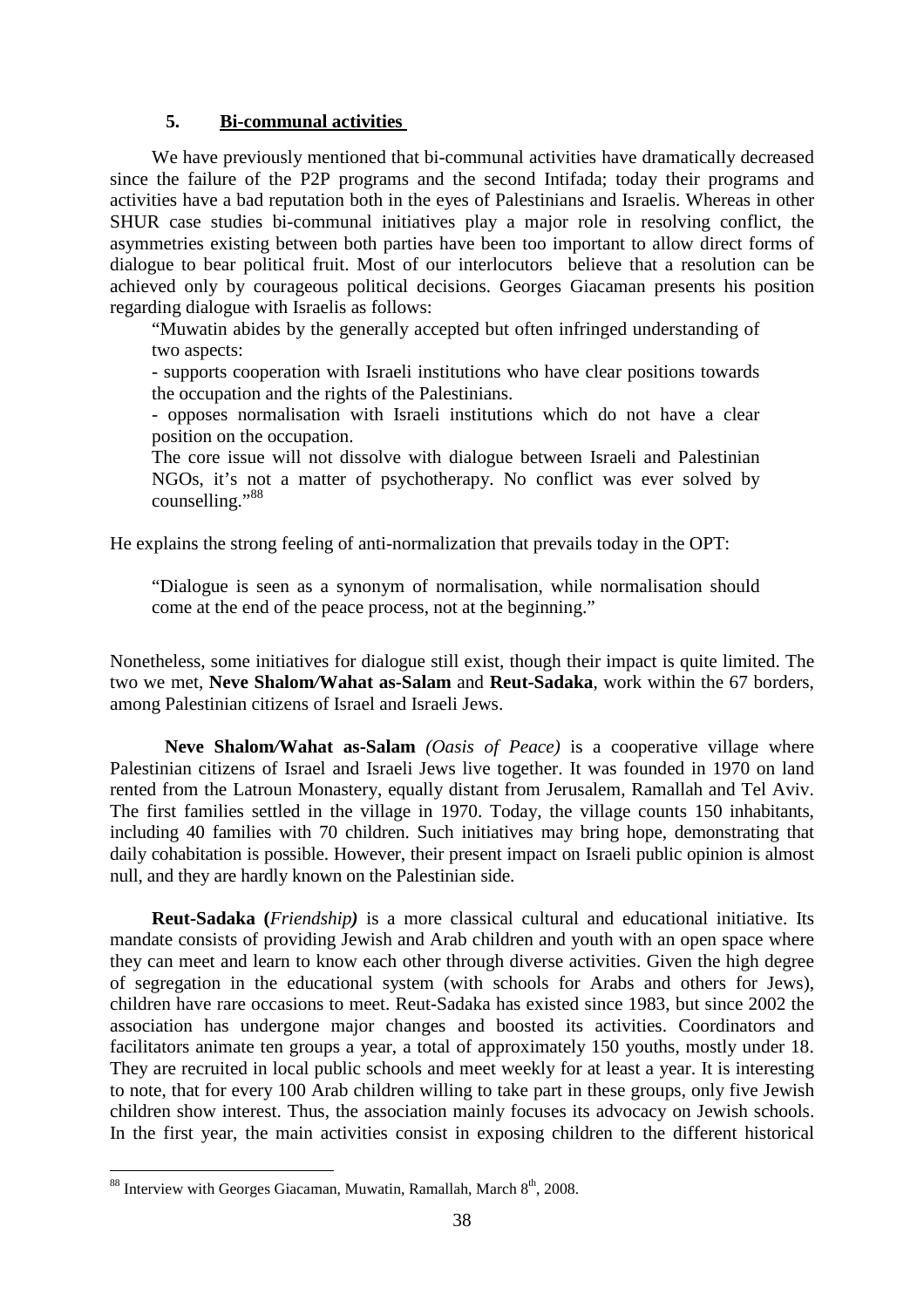narratives and issues specific to each community. The association's aim is to "build an alternative bi-national movement", thus "turning young people into active agents of change." The second stage consists in getting them involved in activism:

"Last summer, we participated in a big campaign against house demolition in Jaffa, where 500 demolition orders are pending today. One of the actions we organised was distributing fake eviction orders to rich (now Jewish) neighbourhoods of Jaffa.

Human rights are general values, but they need to be translated into realities here.

We have started working with schools on narratives, and now we have much more demand than we can handle. We have to build our presentation in a nonthreatening way: talking about the *nakba* in Jewish schools is a taboo. So we come and we build 5 to 6 workshops a year for each class. We start the program talking about multicultural societies and Arab-Jewish relationships, the different perception of coexistence, etc. Then we start talking about collective memory, through a theatre play in which the children play the Palestinians and the Jews, with a third group playing a witness group. It works very well!"

Reut-Sadaka's impact can be measured by the pressure that has recently been imposed upon them:

"The municipality granted us this building for the centre, because we are working for the community. But since the campaign against house demolition, they have tried to take it back. We went to Court and finally won, thankfully!"<sup>89</sup>

We may consider that Reut-Sadaka definitely works in a conflict transformation philosophy; it does not have an official position as to which political solution would be best; where the borders should be, or whether there should be any borders at all. It is working at a deeper level, trying to create suitable conditions in the communities for a solution to arise.

# **6. Business**

 $\overline{a}$ 

According to political economist Sara Roy, the Palestinian economy under Israeli occupation is characterised not only by underdevelopment but also by what she labels "dedevelopment", resulting from the Israeli policy of expropriation and dispossession<sup>90</sup>.

The Palestinian economy was transformed through Israeli regulations applied from the beginning of the occupation. Israel restricted Palestinian export of agricultural produce overseas and imposed export taxes on Palestinian produce to the Israeli market, while there were no tariffs on Israeli export to the Palestinian territories<sup>91</sup>. In this way, Palestinian trade was redirected to Israel while the Palestinian territories were turned into open markets for Israeli products. Employment of Palestinian workers in Israel contributed to economic growth in the West Bank and Gaza but was yet another factor cementing the Palestinian economic dependency on Israel.

<sup>89</sup> Interview with Fadi Shbeita, Reut Sadaka, Jaffa, March 18th, 2008.

<sup>90</sup> *The Gaza Strip. The Political Economy of De-development,* Sara Roy, Washington, DC: Institute for Palestine Studies, 1995, p.117.

<sup>91&</sup>lt;sup>,</sup> Economic Aspects of the Palestinian-Israeli Conflict: The Collapse of the Oslo Accord", Fadle M. Naqib, *Journal of International Development,* vol. 15 (2003), . 505.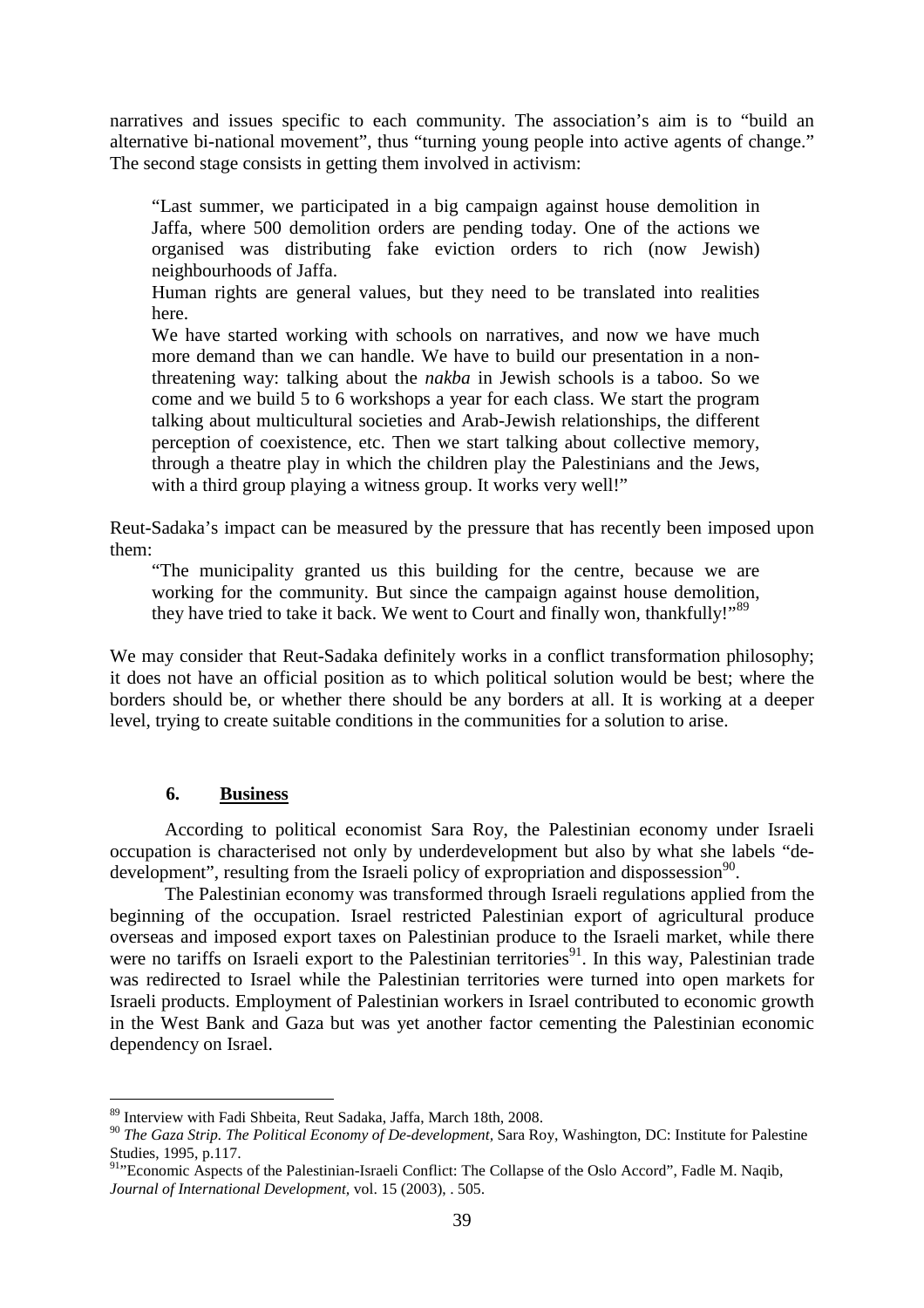Contrary to the expectations of most Palestinians, the peace process that followed the 1993 Oslo Agreement failed to improve the economic life in the OPT. In spite of the unprecedented level of international aid that was disbursed – \$195 per person per year throughout the years of the peace process (Roy 2007:252) – the per capita GDP decreased during most of the peace years due to Israel's application of two new forms of control: closure and territorial fragmentation (by land confiscations, settlement expansion, bypass roads and erection of military checkpoints).

Following the outbreak of the second intifada in 2000, Israel tightened the closure policy further both externally (border crossings) and internally (between Palestinian cities and villages). The Palestinian territories were turned into isolated islands surrounded by the army, dislocating the local economy seriously. Most of the estimated 120 000 Palestinians who previously used to work in Israel were denied entry permits, causing the Palestinian economy to plummet. The closures also limited the movement of goods and thus badly affected trade and commerce activities. The per capita GDP fell 40% from 1999 to 2006 according to the World Bank, which reported that the already-fragile economy was altered "from one driven by investment and private sector productivity, to one sustained by government and private consumption, and donor aid." <sup>92</sup>

The deterioration continued further, first by the international boycott of the Hamas government that was established following the 2006 elections. The endpoint of this row of economic descent seems to have been reached by the near-full embargo which Israel applied on the Gaza Strip after Hamas's military takeover in June 2007. No raw material and goods except the most basic food items and medicines are allowed to pass through the Israeli border crossings.

The managing director of the **CHAMBER OF COMMERCE** in Gaza, Bassam S. Mortaja, claimed that the Palestinian economy during four decades of occupation never experienced such a catastrophic state of affairs as today. Lack of raw material has, according to Mortaja, paralysed the whole industrial sector in Gaza; the lack of cement alone has caused the loss of 30 types of jobs. Of the 3900 registered factories, 3700 have been obliged to close down due to lack of materials and resources, while the rest run on reduced capacity. In total, 75,000 workers in Gaza's private sector have lost their jobs due to the blockade. "Our 12,000 members used to be the providers of employment for other people. Today, the embargo has turned previously wealthy businessmen into humiliated aid receivers, dependent on food packages from UNRWA or private charities because their businesses are bankrupt," Mortaja complained.

Mortaja is personally affected by the embargo as his family-run company had building material stuck in the seaport of Ashdod in June 2007. After having been refused to import the goods to Gaza he managed to redirect it to the West Bank, only to learn that the heat and delay had damaged silicon valued at  $$30,000.<sup>93</sup>$ 

The Gaza Chamber of Commerce has taken legal steps to address the issue by filing a petition in the Israeli court on behalf of one hundred Gaza merchants who have their goods stuck at the Ashdod seaport. Israel withheld 1500 containers of foreign imports to Gaza at a value of \$ 50 million between June 2007 and March 2008, according to Mortaja, who emphasised that "Our demand is not compensation. What we want is that Israel complies with

1166525851073/ParisconferencepaperDec17.pdf

 $92$  World Bank, "Investing in Palestinian Economic Reform and Development", Report for the Pledging Conference, Paris, December 17th, 2007. Available online at: http://siteresources.worldbank.org/INTWESTBANKGAZA/Resources/294264-

 $93$  According to the figures of the Chamber of Commerce, SHUR interview with Bassam Mortaja, Gaza March 31st, 2008.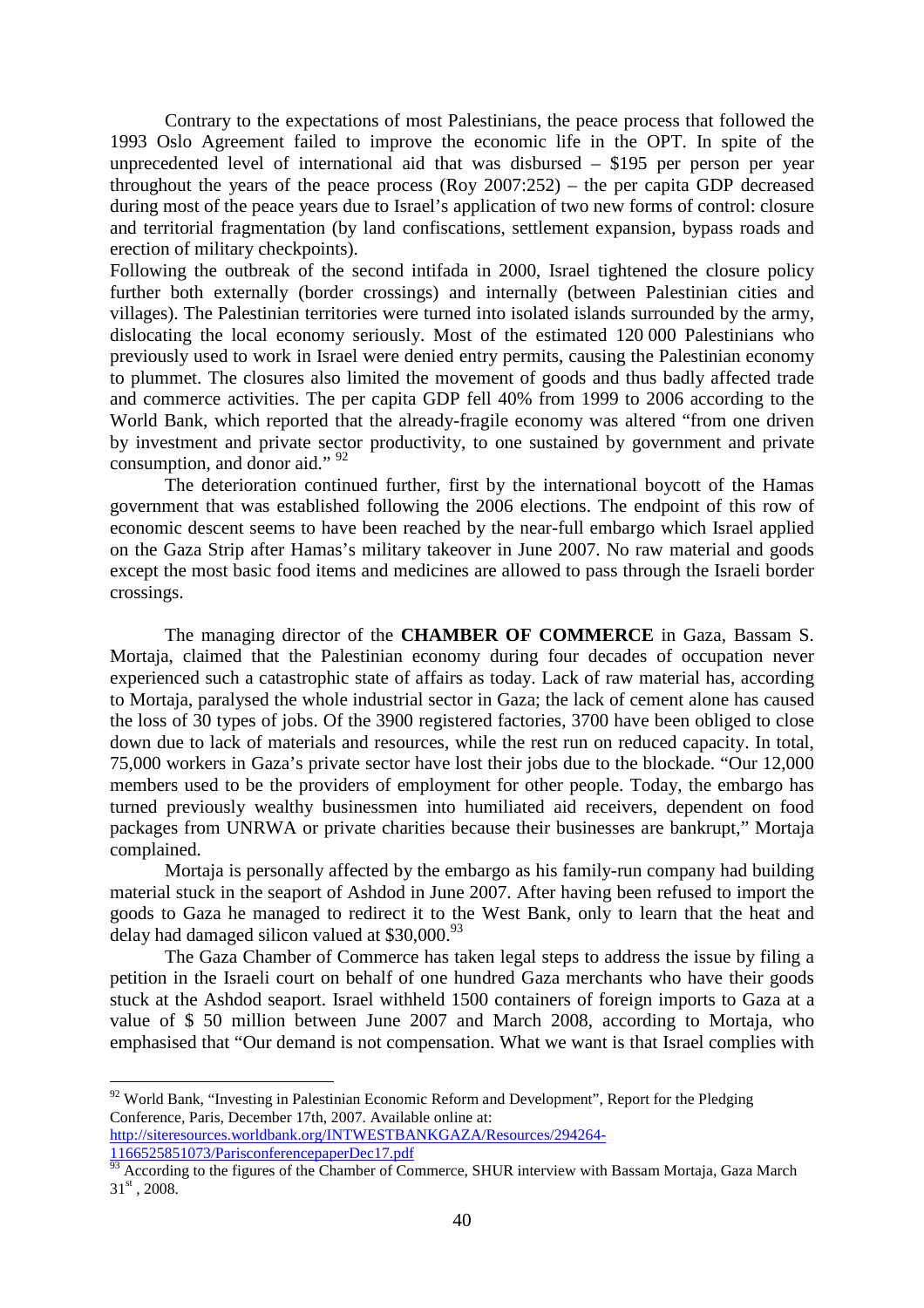the existing agreements on economy and trade which Israel has signed. We demand that all goods which don't represent a security concern for Israel must be released."<sup>94</sup>

Palestinian merchants have traditionally been a pragmatic oriented group, accustomed to cooperate with various rulers in Palestine. They have experienced how badly the economy is affected by political tension and violent conflict. According to the liberal peace theory<sup>95</sup> – which postulate that the "spirit of commerce" creates incentives for actors in conflict to promote peace – Palestinian merchants should be a peace-building force. Mortaja confirmed that he and other businessmen want and need peace. But he also stated that the Oslo process was a bad experience that made many businessmen lose illusions about the fruits of peace.

 "We used to dream that Gaza would be like Singapore – with its own seaport and airport. Instead, the Oslo Agreement was followed by restrictions on our relationship with the Israelis. And now we live in a big prison. When I compare the situation today with the situation before the first intifada, I must admit the situation was very nice. We used to live like neighbours. We went to their homes and they [the Israelis] visited me in my home."

Illustrating the general level of frustration directed at all main actors in the conflict, Mortaja blamed both "Israeli aggression" and "some extremists in Gaza," as well as "the people from Tunis who came with corruption" for today's catastrophic state of affairs.

A final point of concern for the Chamber of Commerce is the economic impact of emergency aid. Mortaja claimed it is problematic that all development oriented projects are suspended, while emergency aid has taken over. Furthermore, previously, donors used to buy as much as possible of food parcels locally in order to support local production. But due to the closure of raw materials, there are hardly any local products that the EU or other donors can buy in Gaza, which makes the aid dependency even more damaging for economic life.

# **7. Gender**

There are numerous women organisations both in Israel and in the OPT. We asked most of our interviewees whether the conflict affected gender relations and the status of women. When talking about gender issues related to the conflict, the discussion mainly applied to the Palestinian context. However, few important Israeli women organisations focus on the occupation, here are two examples:

### *a) Israeli organisations*

 $\overline{a}$ 

**Women in Black** is not an organisation but a grassroots movement. Their main activity consists in demonstrating every Friday in the center of the main Israeli cities for the end of the occupation in the OPT. In the beginning, in 1988, these demonstrations gathered impressive crowds; however, since the mid 1990s and especially since the second Intifada, they attract less notice.

**Machsom Watch** was founded in 2001 and has developed two main activities: they are the most well-known for their regular presence at checkpoints and road-blocks in the West

<sup>&</sup>lt;sup>94</sup> Interview with Bassam Mortaja, One key economic agreement that Mortaja referred to is the Paris Protocol that Israel and the PLO signed in 1994.

<sup>95</sup> On liberal peace theory, see: "Three Pillars of the Liberal Peace", Michael W. Doyle, *American Political Science Review,* Vol. 99, No. 3 August 2005.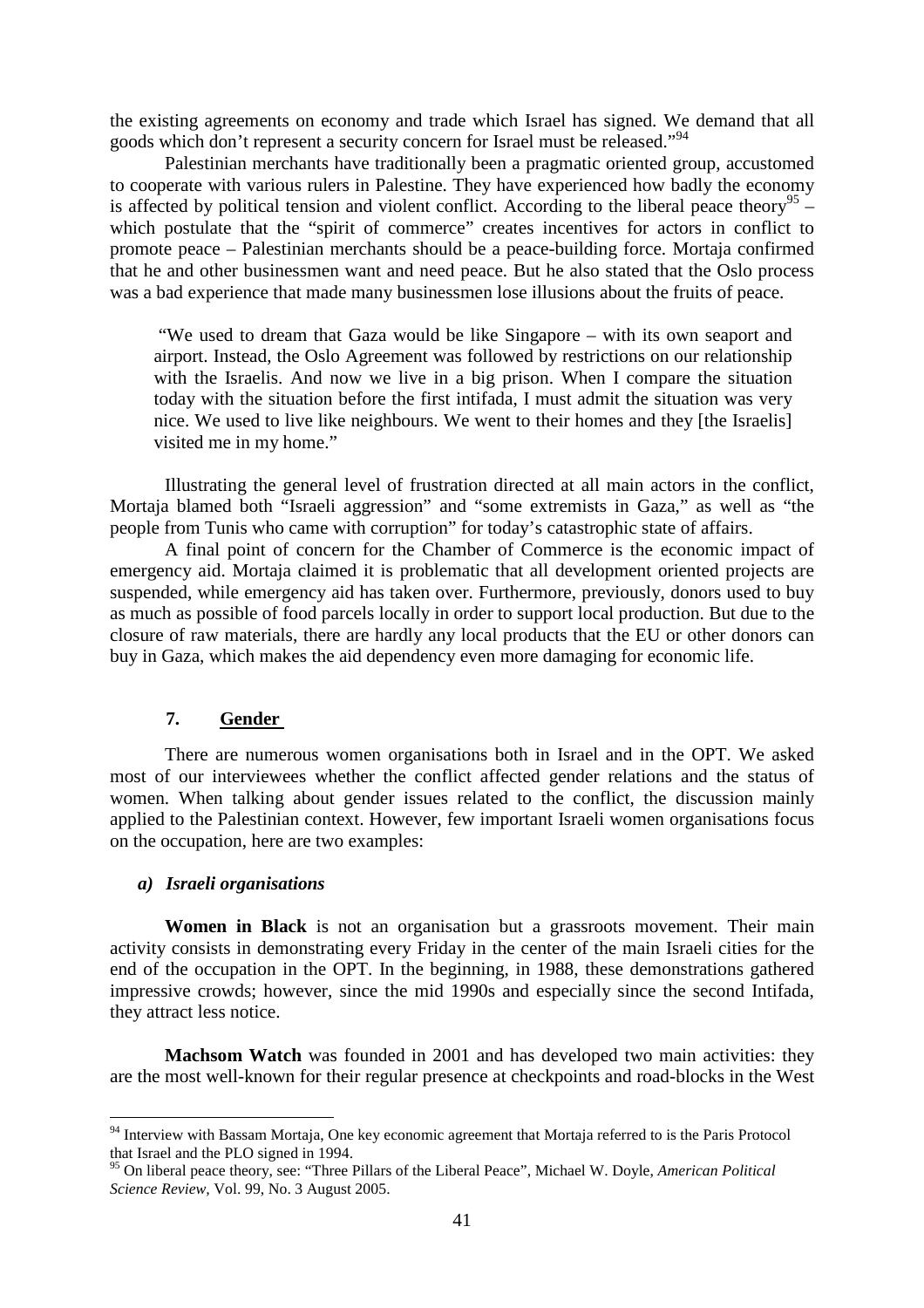Bank, trying to pressure Israeli soldiers to behave properly. This activity, however, has been criticized by some Palestinians who see it as a way for Israelis to "win their paradise"; they argue that what has to be won is not a "nice occupation", but the end of the occupation. Besides the check point watches, the organisation has developed since 2006 a legal branch aiming at monitoring military courts. Attorney Smadar Ben Natan, one of their legal advisers, explains the fate of Palestinian prisoners and the mechanism of military courts:

"We see military courts as part of the occupation. The military courts are officially open to the public, but no one ever attends them. Today, most Palestinians arrested in the West Bank are tried in one of the two military courts there: Salem and Ofer, where Palestinan lawyers can attend trials. However, decisions on detention time extensions are made in military courts within Israel to which Palestinian lawyers have no access. The cases are held in Hebrew; the accused have a translator, usually a soldier, someone who knows at best the basic vocabulary. There is a story about someone who was acquitted, and the soldiers who were translating for him didn't know the Arabic word for 'acquitted'! There was a military court in Erez, but it was cancelled after the disengagement. Now, all those who are arrested in Gaza are tried in Israeli courts. Southern courts are overloaded with cases: each time the army enters Gaza, they arrest 30- 40 people, i.e. 30 or 40 new files, and the lawyers cannot handle them."

The legal branch of MACHSOM WATCH is currently starting a new program in cooperation with NADI Al ASSIR, a Ramallah-based NGO devoted to the defence of prisoners' rights. This program aims at providing Palestinian lawyers with training sessions on Israeli criminal and military law, as well as international Law. According to Ben Natan:

Many Palestinian lawyers "don't even know that they have the right to ask for the security services' evidence on which an accusation is based. There are more lawyers than we can train within our budget.

We give out source books of Israeli military and criminal law, as well as international law, in Hebrew and Arabic. Part of the project is to create a corpus of legal texts in Arabic, accessible to the public. We're going to start working with Al Haq on that (The legal texts exist in Arabic, but most of them are hardly accessible). The lecturers are Israeli citizens, Arabs and Jews. We are very careful not to make it look like it's Jews teaching Arabs."

### *b) Palestinan Minority organisations*

Within the Palestinian minority in Israel, civil society seems mobilized largely around the issue of women. Three organizations have drawn our attention: two of them secular (Al Tufula and Women Against Violence) are headed by well-known Palestinian figures, Nabila Espanioly and Aida Touma-Sliman; and one with liberal Islamic orienatation (Nissa wa-Afaq). These associations are less concerned about the conflict than with issues concerning women within the Palestinian minority in Israel.

**Al Tufula** is headed by a staunch feminist activist. Located in Nazareth, a tall, wellequipped building welcomes every year 56 children into the nursery, and organizes numerous educational and care activities for children and women: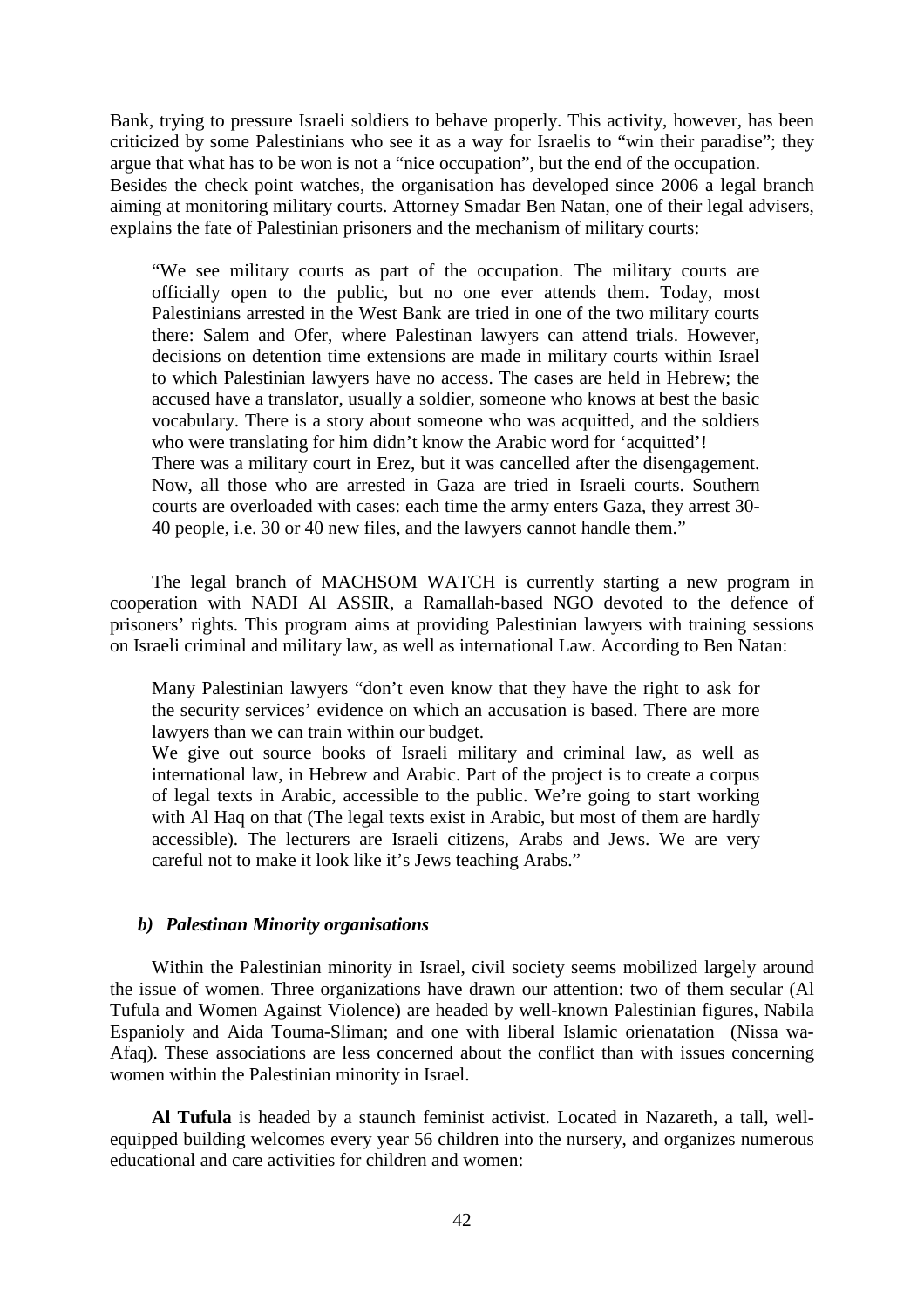"Al Tufula started in 1994 as a women's organisation which realized that the State discriminated against Arab working mothers by not providing them with child care services, as it does for Jewish working mothers.

Palestinian women are discriminated against in three ways, as members of:

- the Palestinian minority

- women inside Israel

- a conservative society in our own society

The conflict impacts directly on discrimination against Palestinian women: for instance the Citizenship and Family Unification Law has had dramatic consequences on family and women's lives since a citizen of Israel cannot marry someone from Gaza or the West Bank."<sup>96</sup>

In addition to local activities, their actions have multiple effects:

"For five years, we've been working with woman from unrecognised or recently recognised villages, trying to get women to organise themselves for their rights. At first, they would bring the men to tell the story of the village. But soon they went and collected oral histories… and at the end, they would tell the stories in their own words. After three years, the women decided to create clubs and centres for children. And we helped them. So we ended up changing the status of the women, introducing them into the public sphere. The women have opened centres in the villages, and run them on a volunteer basis for two years now. They control the issue now."

**Nissa wa Afaq** ("Women and Horizon") was created in 2002 and slowly developed its activities. The women leading this association are highly educated and combine in-depths knowledge of both historical and contemporary international feminist theories and islamic texts and traditions. The founder of Nissa wa Afaq, Saidah Mohsen-Byadsi, is currently completing her PhD at Bar Ilan University. They provide Palestinian women with alternative liberal interpretations of Islamic texts, proving that Islam is compatible with human rights and the emancipation of women. Remaining in the framework of Islam allows them to reach out to a far greater number of women.

"We're not working on family planning issues, for instance. Here the notion of liberal Islam is very new, so we're raising awareness; it's a long way to go before we bring these ideas. We'd love to talk about the hijab and polygamy, but it's a long way to go before that.

Last year, we organised a conference on inheritance rights, the rights for Muslim women to inherit: in the classical interpretation, women get half of what men receive, but in practice women receive nothing.

We have been giving lectures and courses around the country, since 2003. We collaborate with other organisations, from the Negev to the Golan. Our audiences range from five to 300 persons, mostly women.

We intend to propose a draft for a new personal status law to be applied in Sharia courts; the present law dates back to 1917. It was revolutionary at the time, but not anymore."<sup>97</sup>

<sup>&</sup>lt;sup>96</sup> Interview with Nabila Espanioly, Al Tufula, Nazareth, March 22d, 2008.

<sup>97</sup> Interview with Saidah Mohsen-Byadsi, Nissa wa Afaq, Baqa el Gharbiya, March 23d, 2008.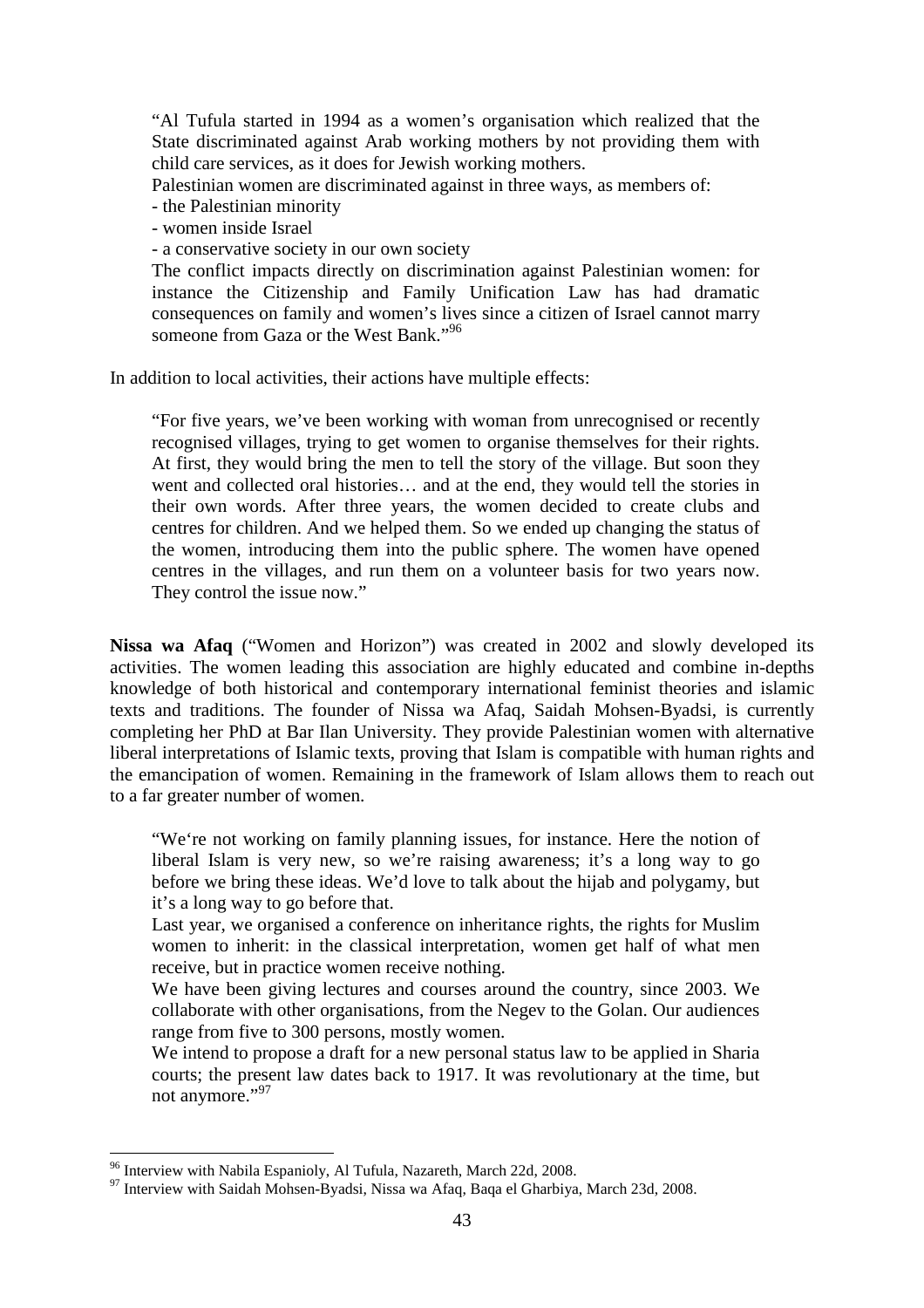Such initiatives are similar to the actions of feminist groups in Iran which have developed a liberal feminist discourse within the framework of Islam in an effective manner. Its impact on the political conflict can only be indirect, and it is too early to evaluate it.

# *c) Women organisations in the OPT*

 We met only one representative of a women's organisation in the OPT, Wafa Afif Zakarneh, who represents the **General Union of Palestinian Women** in Jenin. The Union has branches all over the OPT and its executive committee is composed of 13 members from different geographical origins and political affiliations, except Hamas. It is active on a grassroots level, providing political education to women, help and support to political prisoners and their families, and various activities to the community.

Women's associations gathered thousands of members in the 1970s and 1980s, at a time when women shared the public sphere in the national struggle. The combination of feminism and nationalism appeared to be a powerful means of emancipation for them. However, as has been the case with most of the grassroots movements, the turnout of members has sharply decreased since the Oslo Agreement.<sup>98</sup>

Thus, the conflict has a direct impact on the landscape of feminist mobilisation in the OPT. As to its impact on gender issues, according to Shawan Jabarin, Al Haq's director,

"the conflict severely affects the status of women, indirectly: because of the insecure situation (checkpoints…), some people are scared to send their daughters to school or to university. Moreover, families are split apart, the curfews and the economic hardships have undeniable consequences on families and couples' lives. We have noticed that the number of divorces has risen in the last years. People are more conservative today than in the 1970s and 80s."

Some of our interviewees analyzed the decline of the female sector as a partial consequence of donor funding policies. Rita Giacaman, the director of the Institute for Community and Public Health says men are the first ones to suffer from daily oppression from the Israeli soldiers, to be imprisoned, to be unemployed, etc.

"It seems that men's unemployment and exposure to severe violations translates into violence within the family, towards women and children. There is serious abandonment of men by programs because they are potential terrorists, whereas women are only victims within their homes. Such abandonment causes great concern, because we only tackle the consequences, and not the roots, of the problems.

"Thus, gender should be taken in its first and strict definition, which is about relations between sexes. The short sightedness of donors when they refer to gender in granting funds has contributed to the reshaping of the frameworks of actions of women's organisations, along with the ongoing process of NGOisation; this has weakened their message and turned men away from these issues instead of involving them. Dealing with human relationships, especially on the level of a society, takes time. This implies that a project-based strategy,

 $\overline{a}$ <sup>98</sup> See Islah Jad, 2004.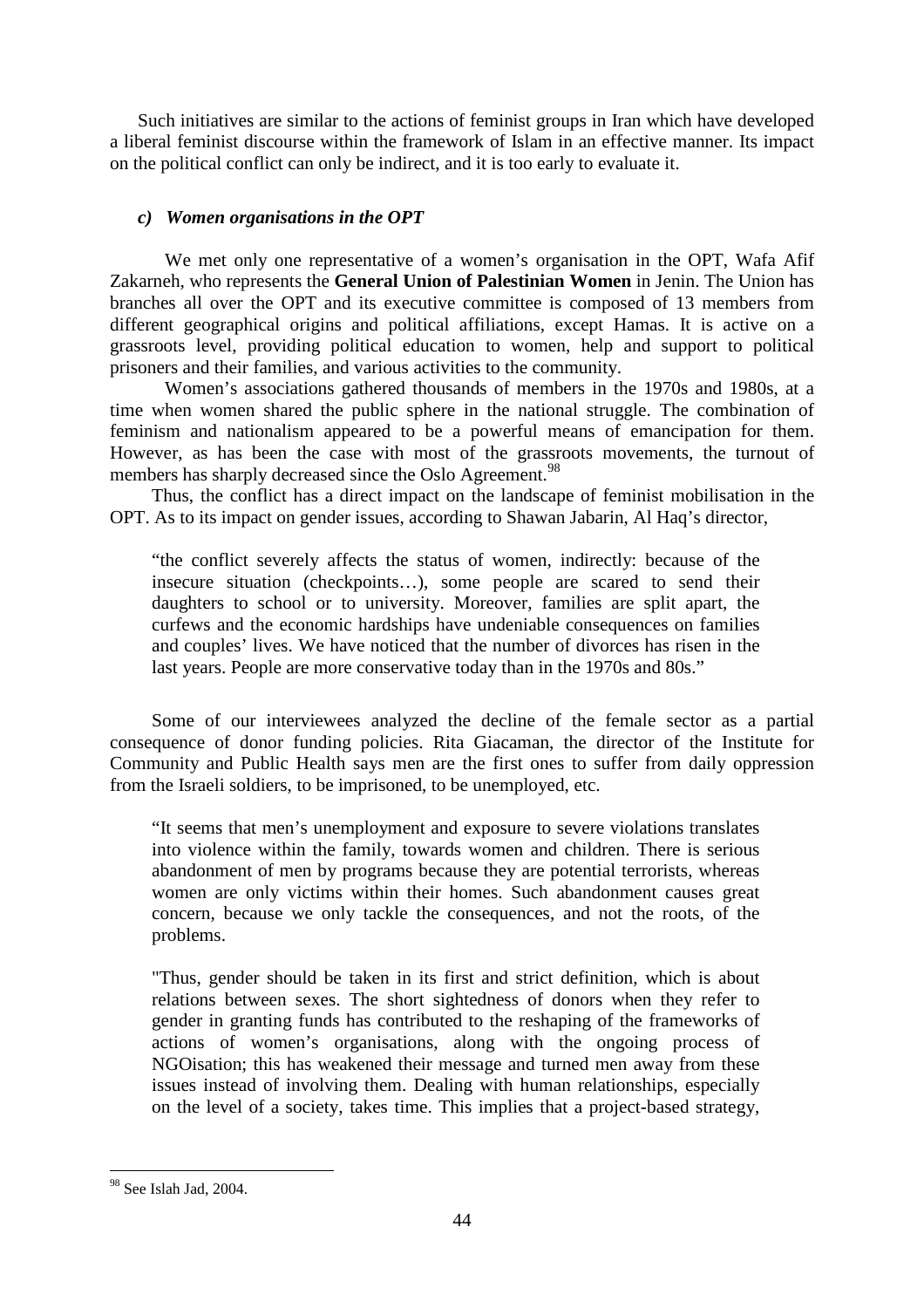which has been widely adopted by all donors and ranges from a few months to an average of three years, is inadequate<sup>"99</sup>

# **8. Violence - resistance**

After Hamas was elected in January 2006, some international donors such as USAID required their grantees to sign an "Anti-Terrorism Certification", which states that "the Recipient has not provided, and will take all reasonable steps to ensure that it does not and will not knowingly provide, material support or resources to any individual or entity that commits, attempts to commit, advocates, facilitates, or participates in terrorist acts, or has committed, attempted to commit, facilitated, or participated in terrorist acts." <sup>100</sup> This requirement was seen by most Palestinian civil society actors as patronizing and humiliating, and as proof of the lack of insight and understanding of the local and regional situation. As a consequence, very few agreed to sign this declaration, and many lost their subsidies. This epitomizes the problematic interaction of two concepts: violence and resistance. In a way, this interaction has become problematic because of the continuous pressure of the international community to stop violence in this part of the world. Its financial leverage enabled it to have an impact in the OPT whereas violence committed by Israel has only been verbally condemned, without effecting realities on the ground.

Rita Giacaman emphasised that "Our [the Palestinians] whole history is about nonviolent resistance: 99% of our actions aim at building institutions." And, as a matter of fact, the quasi-totality of the Palestinian civil society lives in a spirit of non-violence. Yet, the issue becomes more complicated when it comes to declaring whether one supports armed resistance. Some of our interviewees answered the question by asking whether French resistant fighters were to be condemned for their armed struggle or not? The comparison deserves serious reflection. As Al Haq's director puts it, "civil society is against violence but we understand it as another way to resist. Resistance is both a right and a duty: Article 51 of the UN Charter stipulates the right to legitimate self defence."

Though far from being representative of mainstream Israeli opinion, Jonathan Pollak's analysis (**Anarchists against the Wall**) is similar:

" For me to be a pacifist would be immoral towards Palestinians. My government is using violence against them, who am I to tell them not to use violence! I don't think a Gandhian position would be effective today, but that's arguable. Speaking of non-violence in the Palestinian context is somewhat racist. The Israelis cause massive property damage; is this not violence? There is much hypocrisy. We deal with ourselves with different standards than those we apply to our opponents. Israeli violence is legitimate and very effective. I think the Palestinian violence of the first Intifada was partly effective. The question is not violence *vs* non violence, but which and whose violence it is, how it is perceived and presented, and against whom it is practiced."

On both sides, violence is seen as a reaction to the other's violence. However, given the asymmetry of force in all domains, it seems unbalanced and out-of-place to require from the occupied to stop using violence, and to remain silent about the violence of ones occupier.

<sup>&</sup>lt;sup>99</sup> Interview with Rita Giacaman, IHCS.

<sup>100</sup> Certification Regarding Terrorist Financing Implementing, article 1. http://www.usaid.gov/wbg/misc/2004.Certification\_Regarding\_Terrorist\_Financing.pdf.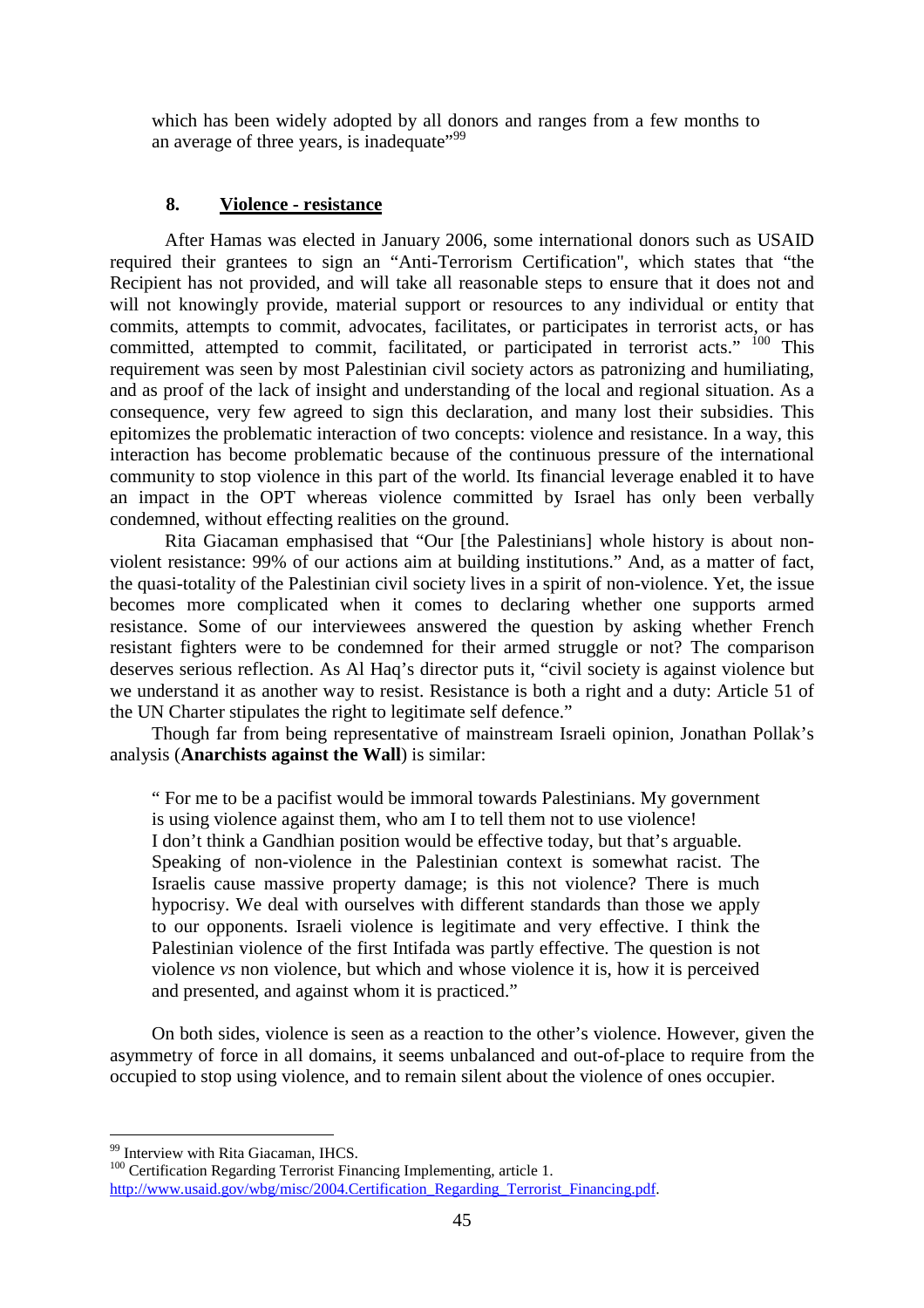# **9. Culture**

Cultural identity is a specific field of action in the conflict, mainly among the Palestinians in Israel and in the OPT.

 Among Palestinians, culture is understood both as tradition and identity, and as taking form in contemporary artistic productions. Sossie Andezian puts it as follows:

"The failure of the Oslo process, characterised by a territorial and social fragmentation, has led the Palestinian society to over-invest the cultural field, not only to resist an ever more threatened national unity, but also to define a new link to the political sphere."<sup>101</sup>

At the end of the 1990s, cultural centres appeared everywhere in the OPT, especially in the refugee camps where they were the most needed. Three kinds of initiatives are to be distinguished: grassroots local activities targeting the community, and especially the youth; initiatives aiming at promoting and protecting cultural heritage and traditions; and structures aiming at supporting and promoting contemporary cultural and artistic productions. These three branches nurture the cultural and social dynamics of Palestinian society. Groups like Al Rowwad Center and Laji Center in Aida camp, Ibda Center in Dheisheh camp, and the Diwan in Qarawa, a village north of Ramallah, are further examples to those mentioned earlier. All these centres have the same basic belief: that developing Palestinian cultural identity and the artistic talent of the youth is the best non-violent means of resistance to the occupation available today, because it has both historical depth and a sustainable impact on the future. Non-violent resistance through culture is their motto.

THE FACTORY in Acre and RIWAQ in Ramallah illustrate the second initiative:

**The FACTORY**, "Arab Centre for Arts and Culture, promoting cultural development among Palestinians in Israel," was established, in 2007 by a group of Palestinians citizens of Israel who are artists, journalists, writers, musicians, actors and civil society activists, in order to enhance the national cultural development of the Palestinians in Israel and protect the Palestinian cultural heritage. Ala Hlehel, a founding member of the Factory:

"Culture here is a discrimination issue. We found that we could never be part of Israeli culture, because of the language, but also because they don't want us to be part of it. They don't feel part of the Arab world, they don't speak Arabic and are not in touch with Arab culture. Israel has created a mosaic of ghettos: Arab and Russian ghettos... where Hebrew is never used; and Hebrew-Jewish ghetto."<sup>102</sup>

Some of the Factory's planned projects:

• the collection of a "Palestinian Cultural Archive and Research Center", for the promotion of the Palestinian historical narrative within Israel, and to counter the Zionist discourse which claims that "there was nothing here except desert and Arabs on camels<sup>"103</sup> before 1948. They aim at revisiting the landscape of the Palestinian culture that existed before 1948, showing how Palestinian culture was vibrant, especially in cities such as Jaffa and Haifa.

<sup>&</sup>lt;sup>101</sup> Seminar, EHESS, Paris. «L'échec du processus d'Oslo, caractérisé notamment par l'éclatement territorial et la fragmentation du corps social, a conduit la société palestinienne à surinvestir le champ culturel, non seulement pour créer une unité nationale de plus en plus menacée, mais pour définir un nouveau rapport au politique<sup>"</sup>

<sup>&</sup>lt;sup>102</sup> Interview with Ala Hlehel, Acre, March, 22d, 2008.

 $103$  Idem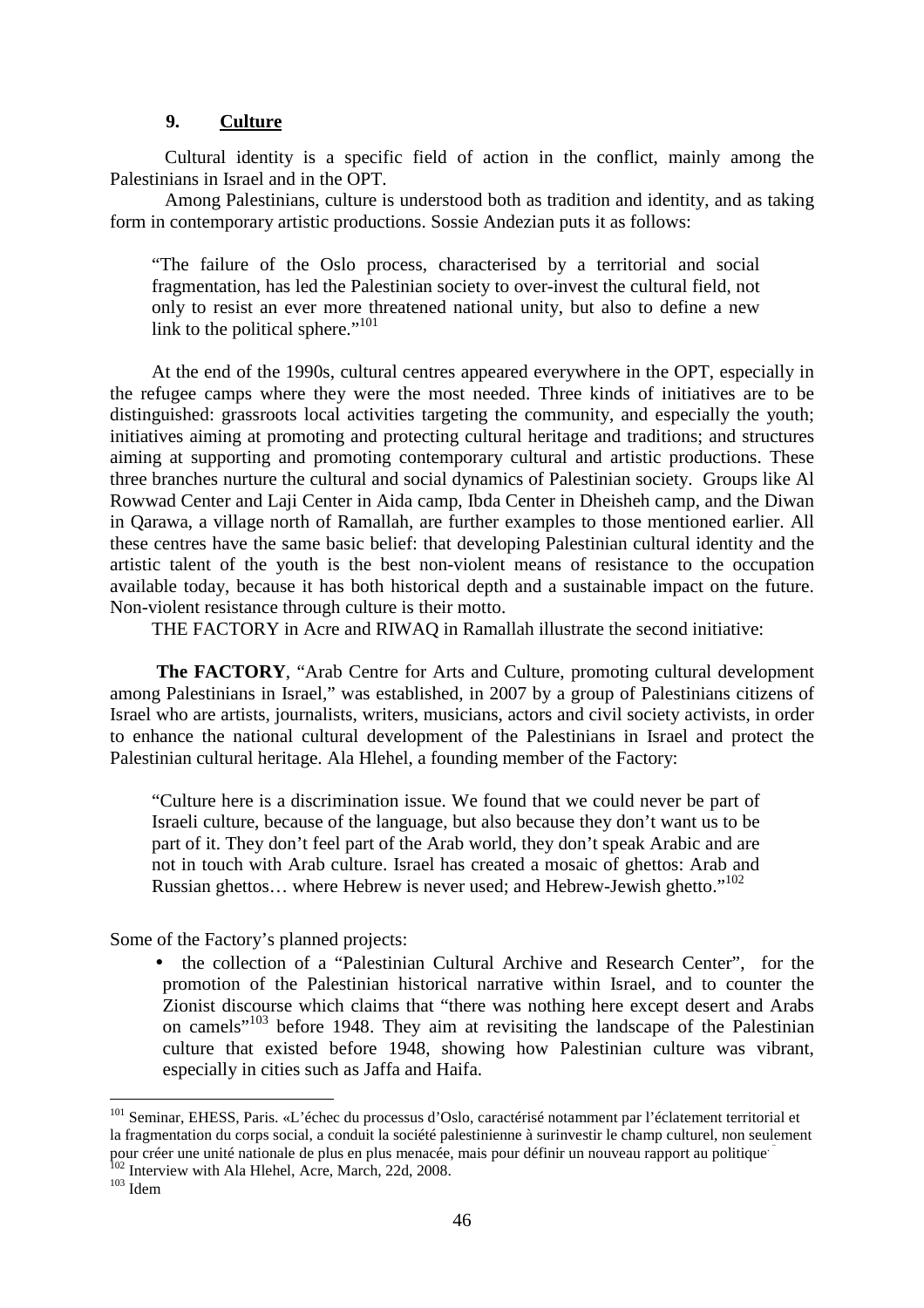- a publishing house in Arabic for contemporary literature and research, as well as journals, magazines, reports… It will be the first one in Israel.
- Developing cultural and educational facilities in Arab communities in Israel. The Factory has already established one music school in Haifa.

 In Ramallah, the **RIWAQ** Centre for Architectural Conservation, established in 1991, is dedicated to the protection and development of the Palestinian architectural heritage:

"Riwaq's activities include the National Registry of Historic Buildings: an inventory of fifty one thousand buildings; the implementation of some fifty conservation projects in major towns and villages; a number of Protection Plans for Historic Centers; the publication of ten books on cultural heritage; and a beautiful Photo Archive.

[...] The project successfully created 80,000 work days through restoring thirtysix historic buildings and transforming them from dump areas into fully functioning cultural and community centres. The project is implemented in cooperation with the communities and their representatives (civil society and local government)."<sup>104</sup>

 Riwaq's efforts have been matched by a surprisingly high number of small folklore and heritage museums in many West Bank cities and some villages.

The third category of cultural institutions concerns contemporary cultural activities in Israel. Palestinians within Israel hardly benefit from any cultural infrastructure. Although they have access to Israeli funding agencies, such as the Israeli Film Fund, discriminations takes place early on by means of limited possibilities for young Palestinians to develop their artistic talents at school, or in extra-curriculum activities.

In terms of cultural infrastructure, we may mention the existence of the successful **ARAB-HEBREW THEATRE** located in Jaffa. Founded in 1998, it hosts two theatre companies, one Arab ("Al Saraya") and one Hebrew ("The Local Theatre") and produces plays jointly or separately. When Adeeb Jahshan, the founder and director of Al Saraya, went to the municipality to ask whether he might transform an abandoned Ottoman building in Jaffa into a theatre, he was told that he would be granted the place only if shared with a Jewish group. He chose the Local Theatre because of their common convictions. He has never understood why the municipality imposed that condition. The two troupes share running expenses, but he says that the Local Theatre gets more subsidies than Al Saraya from the Ministry of Culture and the Municipality, which is considered yet another way for Israeli public institutions to discriminate against Arabs citizens. Their daily practice focuses on their art and public: Jahshan and his team have been working hard to reach out to the Palestinian population of Jaffa, which is mainly poor, little educated and lacking access to cultural activities. "We have built this theatre, and we also had to build our audience. This is the only place in Tel Aviv that really belongs to the Arab people, where they feel welcomed, at home, where we speak their language."<sup>105</sup> Their repertoire ranges from productions of Arab plays to adaptations of foreign plays, such as *Waiting for Godot,* which became *The Cloudy Moon*, in which "their" Godot becomes an Palestinian Prime Minister in Israel. They choose plays

<sup>104</sup> www.riwaq.org

 $105$  Interview with Adeeb Jahshan, Jaffa, March,  $18<sup>th</sup>$ , 2008.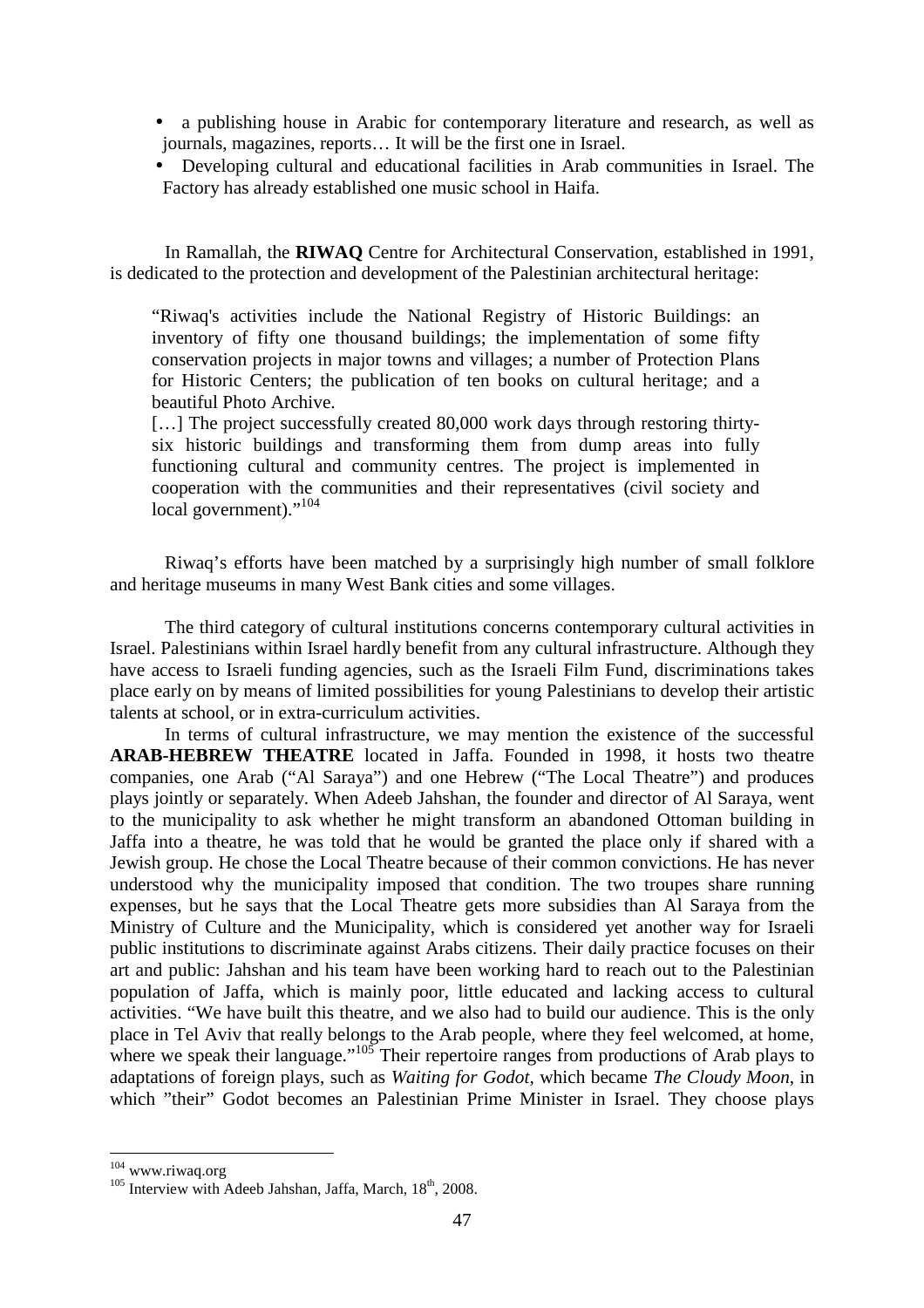dealing with issues people feel concerned with, both comical and critical of politics and policies.

They work a lot with children and students, via youth clubs and organisations in Jaffa, as well as schools. Their social policy towards the Arab community in Jaffa translates into lower ticket prices for Arabs.

In the OPT, the cultural infrastructure, though weak, still counts a dozen art galleries and a couple of art foundations, mainly located in Ramallah and Jerusalem. The A.M. QATTAN FOUNDATION stands out as the most important art foundation in Palestine. Founded in 1994, the Qattan Foundation is a UK-registered charity with offices in London, Ramallah and Gaza City. Its original vocation focused on educational issues, through the establishment of the Qattan Centre for Educational Research and Development in Ramallah, and the Qattan Centre for the Child. However, in 1999, it launched a Culture and Science Program (renamed the Culture and Arts Program in early 2006) to provide financial and moral support to talented people in a number of fields of creative endeavor, particularly for the young. The program provides incentives for artists and creators to develop their skills and explore new horizons. Through numerous grants and awards, the Qattan foundation has been the catalyst through which most of the now well-known Palestinian artists have been discovered.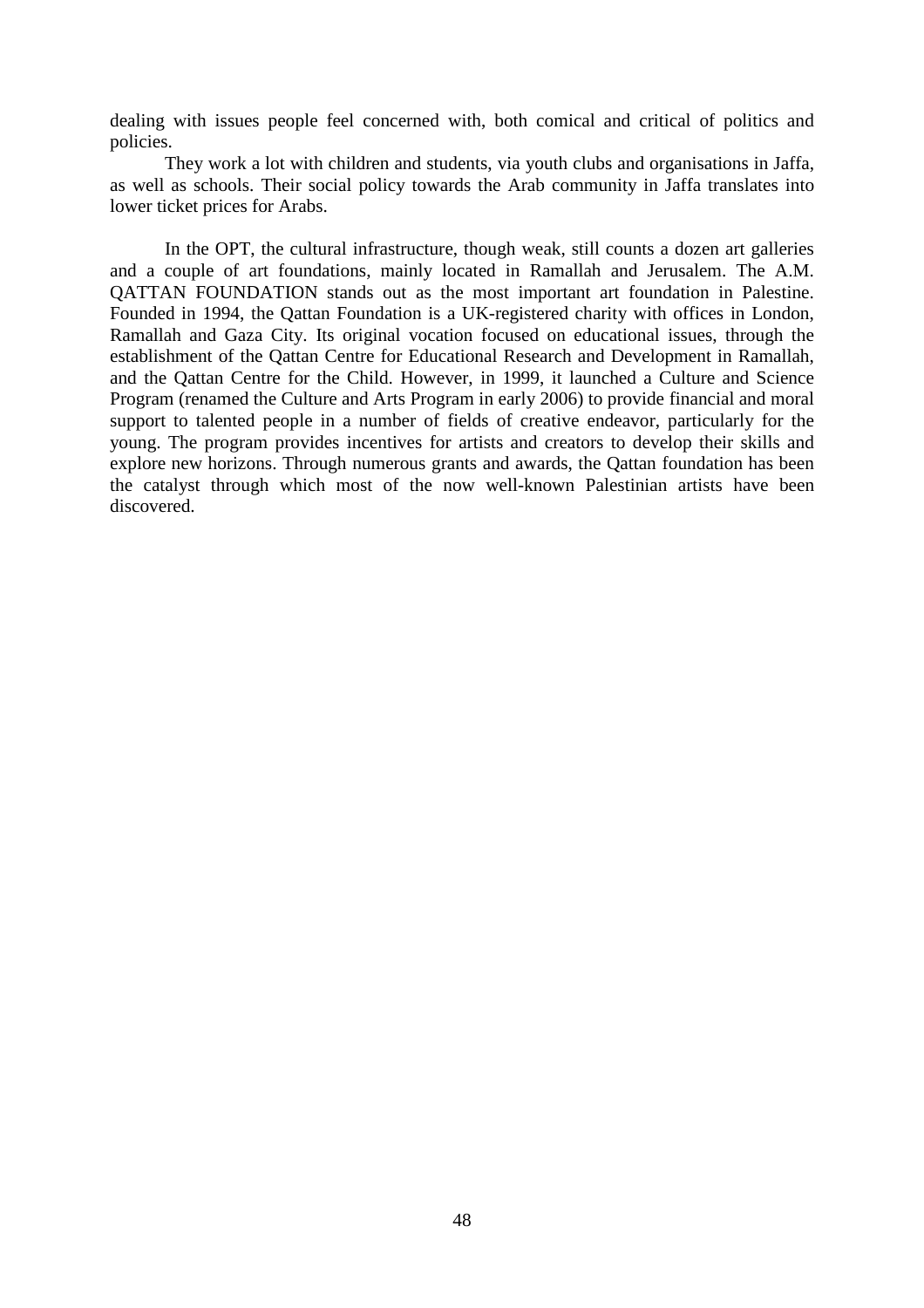#### **CONCLUSION: The Role of the EU: Stock-Taking and Recommendations**

 This report has shown the difficulties inherent in categorizing in terms of "securitization" civil society actors in Israel and the OPT who are concerned by the conflict and engaged in pursuing human rights issues. The great majority of NGOs and other members of civil society who we have interviewed among both Israelis and Palestinians do, however, categorically oppose the occupation and its consequences. Actively and explicitly, or passively and implicitly, they seek an end to what they consider to be the denial of human rights that characterize Israel's 42 years of occupation of the West Bank and its present siege of Gaza. Yet, on the basis of our research, none of these members of civil society can see on the horizon the termination of the occupation. The peace process initiated at the Madrid Conference of 1991, followed by the Oslo Accords of 1993 and later proclaimed by the Quartet and Annapolis, now awakens among our Palestinian and Israeli interlocutors bitter disappointment and disbelief. Nonetheless, the work that they carry out in the service of human rights in a context that presently holds no promise is, as we have noted, admirable and deserves support.

The determining logic that holds the stage in the conflict today is that of "security" as perceived in Israel. The security establishment has dominated the state since its beginnings. Its power, at once political, economic and ideological, is vast. While, in theory, it exists within a democratic system and is subservient to civil society, the security establishment consumes the greater part of the country's annual budget. Its production of weapons plays a central role in the country's economy and its exports. Moreover, it acts as a pressure group, a political lobby and an ideological institution. The span of "security" is a pervasive factor in Israeli life. The armed forces (IDF), the General Security Service (Shin Bet), the Mossad and the police have an immeasurable influence within society and upon political decisions. The IDF's Chief of Staff attends cabinet meetings of the government in order to express what is termed "the army's considered opinion". A large network of former officers maintains an important influence on policy and ideology. Retired in their mid-40s, senior officers move into top jobs in industry, public services, and political parties.

 In seeking to understand the conflict, the role of civil society, and the question of human rights, the influence of the military and of militarization in Israel should not be underestimated. This is often cloaked, by proclamations of "Israel's right to exist", and a corollary belief that "might is right". Israel since its birth has repeatedly been in a state of war. Dominant views within public opinion and most of civil society have been shaped by the country's perpetual war-footing and consequent militarization The nation's war-footing shapes public opinion, and the media does its best to ensure that the population retains its "preparedness".

Military thinking has determined the rule over the Palestinian territories occupied since1967. It has played a pivotal role in regard to the extensive Israeli settlements in the OPT. The presence of the settlers in the OPT is one of the main characteristics of the occupation and a fundamental barrier to a resolution of the conflict. The settlements, however illegal and increasingly powerful as a pressure group threatening civil war if displaced, would not be who and where they are without the security establishment's active encouragement. Indeed many military officers actually live in settlements. The settlement movement, albeit launched and supported by the army and political leaders, may no longer be under their control, nor easily challenged by the government or the law courts.

 European concerns about a just peace with Palestinians, an end to the occupation and to settlements, and the establishment of a viable Palestinian state are considered by the mainstream of Israelis as a pipe-dream for the faint-hearted. The so-called "realists" perceive peace to be nothing more than a dangerous illusion. It may be argued, moreover, that for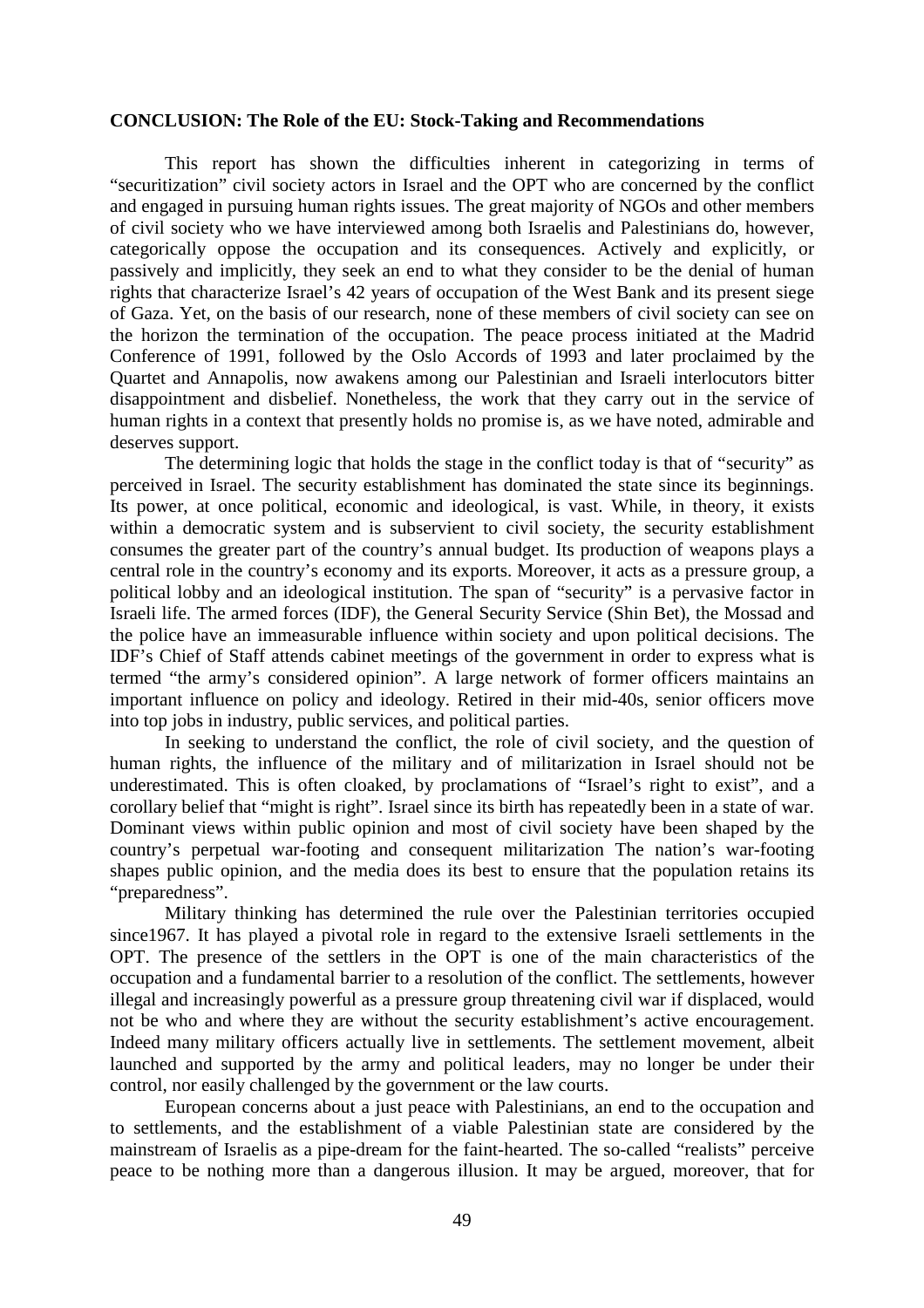many Israelis in positions of privilege and influence the failure to reach a peaceful resolution to the conflict has been and remains a vested interest.

 The above serves to explain the extent to which Jewish and Palestinian members of Israeli civil society who oppose the occupation and the denial of human rights, in NGOs or the press, must struggle against a tide of hostile public opinion. Gideon Levy, one of the very few journalists who covers the OPT for an Israel daily newspaper, told us that he sees his articles as a means of disclosing the victimizers from within his own Israeli Jewish society rather than as an identification with, or a plea for, the Palestinian victims of the occupation. For the peace activist Gideon Spiro, Israelis as a consequence of their Jewish heritage should be humanists and pacifists. From that standpoint, he has involved himself in opposing military service in the OPT, and in campaigning for a nuclear-free Middle East. Such Israeli voices exist, but they are increasingly voices in the wilderness. Since the Second Intifada in 2000, peace activism in Israeli civil society has dramatically weakened, but it maintains nonetheless some presence and symbolic impact.

An increasingly important part of Israel's population are Palestinians with Israeli citizenship, sometimes called "Palestinians of the interior" or "Arabs of 48". They count some 20% of the Israeli population, and their yearly rate of population growth is estimated at 3%, double that of the Jewish population. These Palestinians citizens of Israel are widely neglected or discriminated against by the state and considered a "time-bomb" by many of their Jewish co-citizens. To the rest of the world, they have remained largely invisible. In that context, they nonetheless have created an active network of grassroots organizations, a few of them in alliance with or linked to Israeli Jewish individuals or NGOs. They participate in civil society and consider their human rights as infringed upon. Their main concerns focus on the defense of their rights as a minority and their unfulfilled needs for services that should normally be provided by the state. Because these associations are usually seen as part of Israel's domestic scene, they have enjoyed limited access to EU attention and funding. However, their conditions of life and demands for equality, however specific, are part and parcel of the larger Israeli-Palestinian conflict, and this will surely be increasingly the case.

In the OPT, civil society faces immense obstacles to its very existence in a non-state under occupation or siege. Concerning the roles and competences of NGOs, George Giacaman of Muwatin argues that on their own such organizations cannot build civil society or bring about social change. These tasks belong to entities such as political parties, unions and student unions. The EU tends to consider NGOs in the OPT as parallel authorities to the government and to give them more responsibilities than they are able to exercise.

Palestinians living under military occupation in the West Bank and under siege in Gaza suffer from the constant violation of human rights to life, liberty and safety. Members of civil society engaged in non-governmental activities, many of them enjoying aid from the EC, legitimately feel frustration and anger towards the European Union because of it failure to exercise an independent role in its policies towards the conflict. A standard phrase repeated in many interviews was that the EU should be involved on the ground as a "player" and not simply set itself aside as a "payer". Of course, in fact, paying is a form of playing. The EU is a member of the Quartet and shares and supports its policies.

 The refusal to recognize the democratically elected HAMAS government in the OPT, its boycott by the Quartet and Israel and acquiescence regarding the siege of Gaza has been a policy shared by European governments and the U.S. From the perspective of Palestinian civil society, the credibility of the EU as an even-handed international body committed to resolving the conflict among Israelis and Palestinians is at its lowest ebb. The EU is seen as contributing to the stagnation of the conflict. This lack of independence, it is argued, is all the more unjustified in that Europe has more to gain and more to lose than the U.S. in the Israeli-Palestinian issue. Thus, e.g., while funding reconstruction projects of infrastructures in the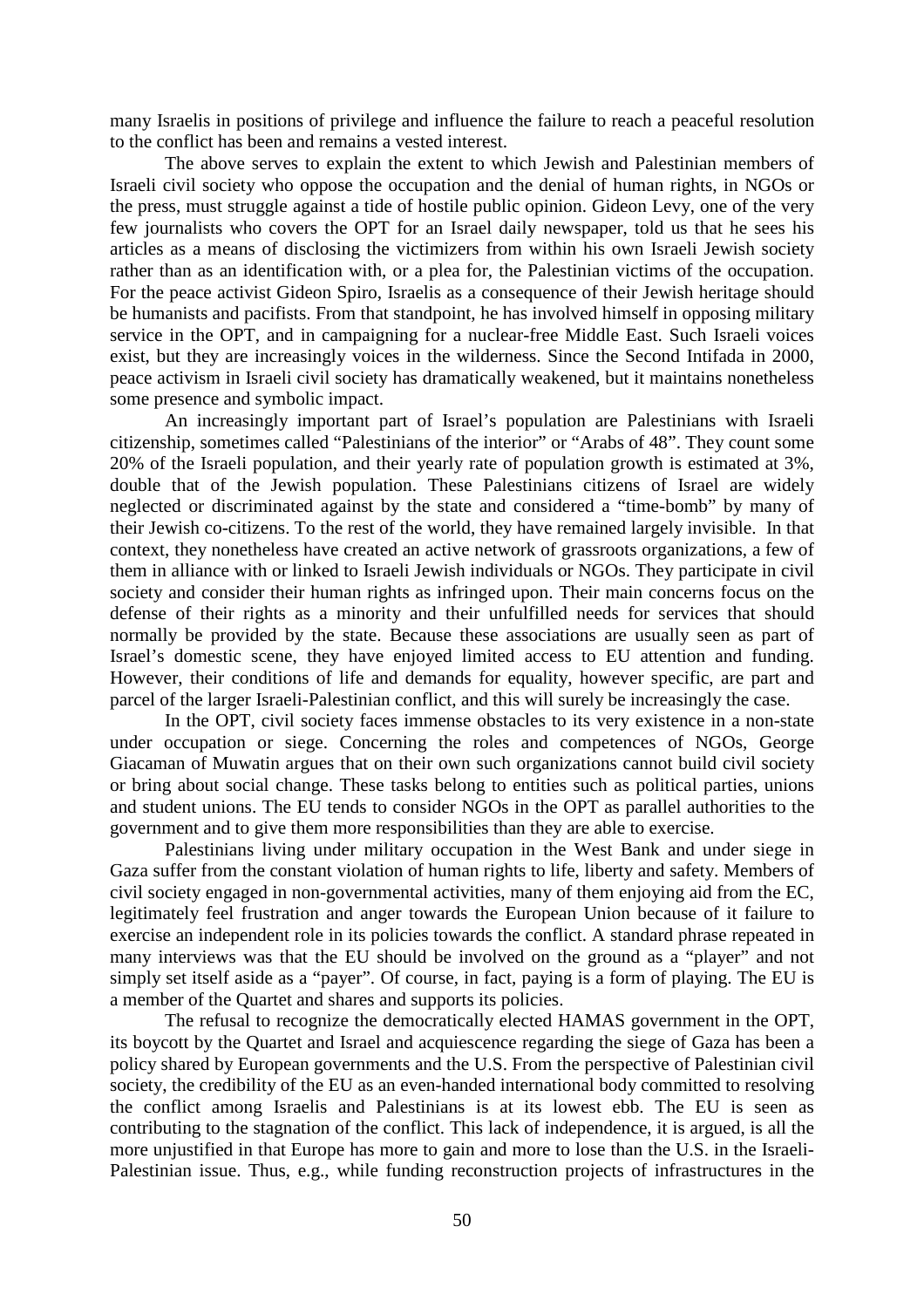OPT that have been damaged or destroyed by the Israeli army, the EU helps to pay for the occupation and relieves Israel of responsibilities it should carry out as an occupying power (as stipulated under the Fourth Geneva Convention). For most Palestinians the EU seems to play the role of a silent and passive partner in policies made by and for others. The EU participates in the management of the Israeli-Palestinian conflict, a policy aimed at controlling violence while accepting the continuation of the occupation and the absence of a peaceful and viable resolution. Thus, it is accused of bearing much of the responsibility for the lack of progress towards a resolution of the conflict.

 Are Hovdenak, one of the authors of this report, has argued cogently in "*Hamas in Transition: the Failure of Sanctions"* (to appear in the *Journal of Democratization*) that the EU's support of the international boycott of the democratically elected HAMAS government has backfired. The movement's entry into politics had presented an opportunity to recognize Palestinian democratization, a fact that the EU has failed to grasp. It had assumed that FATAH, the nationalist party of the PLO, would win the elections of 2006. Thus, the EU while supporting the inclusion of HAMAS in the political process would not accept the popular will expressed in the elections. Its inconsistent policy contradicted its claim to promote the principles of democracy in its European Neighbourhood Policy. By adhering to the Quartet's boycott of the HAMAS government, the EU has undermined signs of political moderation that had begun to appear among the HAMAS following the election of 2006.

 The context of the victory of HAMAS candidates should be kept in mind. Since the Oslo agreement of 1993 the PLO had failed through negotiations to achieve an end to the occupation and the establishment of a Palestinian state. One of the main results of that failure was the success of the Islamic movement of HAMAS in gaining credibility and legitimacy among the population. Furthermore, its role in the intifada of 2000 following the collapse of final status negotiations between Israel and the PLO, and the withdrawal of Israeli troops and settlers from the Gaza Strip in 2005, were celebrated as a victory for the resistance and for HAMAS. Hovdenak quotes one of the leaders of the movement:

"What FATAH and the PLO failed to achieve by negotiations, HAMAS managed to take by force. Moreover, it had created a well-organized network of associations within the OPT. Accompanied by an increasing desire for political power and pragmatism, the movement was prepared to enter politics. Once elected, HAMAS tried to reduce tension with Israel, but the internal conflict with FATAH soon led to the five-day battle in Gaza and the military takeover by HAMAS-controlled forces in June 2007, and the Israeli siege. That was the end of democratic and constitutional rule both in the Gaza Strip and the West Bank, and fixed the territorial division of the OPT."

 The frustration among Palestinians is profound, specifically the sense of resentment towards the West, in general, and against Europe, in particular. The rhetoric of the EU concerning the promotion of democracy and human rights is considered inconsistent with its policies, and a demonstration of its double standards. This misguided strategy has counterproductive consequences not only in terms of the regress in democratization, institution building and economic development within the structures of the Palestinian Authority. The EU policy has also had a devastating impact on internal Palestinian politics, weakening moderates and strengthening militant factions in HAMAS and fuelling the conflict among Palestinians that has divided the West Bank and the Gaza Strip into separate political units. Hovdenak concludes that the EU by its policies has discredited itself in the eyes of HAMAS supporters, as well as among larger segments of the Palestinian public.

 Our interviewees in the OPT insisted on the need to recognize that the HAMAS is a key political player for the future of democratization and peacemaking for Palestinians and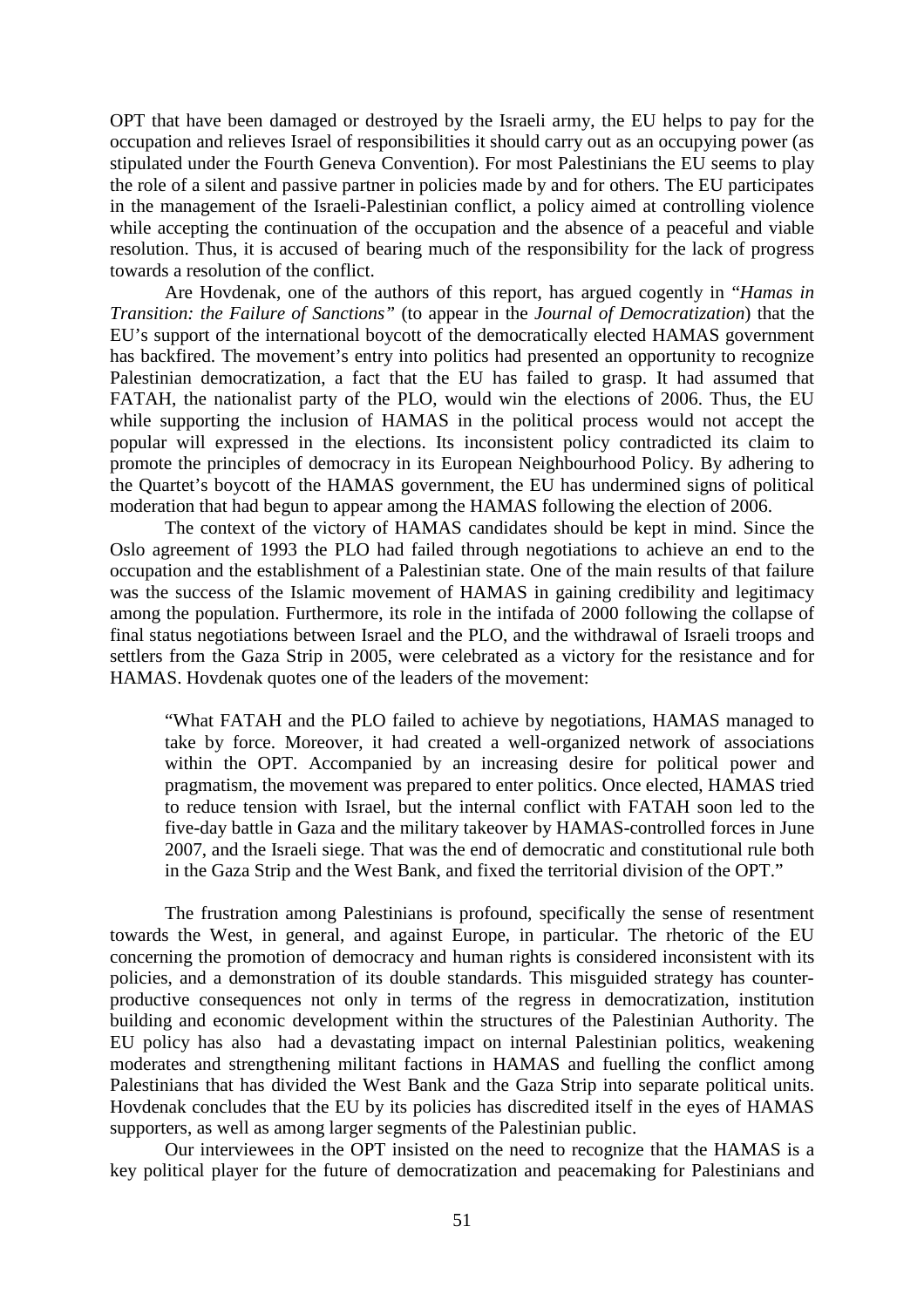Israelis. A leitmotiv of civil society discourse in regard to the EU is the pressing need to enter into a dialogue with HAMAS without prior conditions. Our interlocutor from Al Haq, for example, pointed out that people in HAMAS ready to recognize the principles of International Human Rights Law had been killed by the Israelis. Thus, at the beginning of the second intifada, the IDF assassinated Jamal Jamal, one of those very leaders of HAMAS who was open to dialogue in all areas, political, social and cultural.

One cannot ignore the wide-spread and deep-seated presence of the HAMAS in the OPT. Some of our interviewees argued that today HAMAS represents Palestinian nationalism and that fact need be recognized. The leaders of HAMAS have expressed a willingness to agree to a *hudna*, a long-term truce. It is not a full peace agreement with Israel, but it could lead to one.

 In effect, following their election victory, HAMAS accepted the continuation of peace negotiations with Israel by the PLO president. The EU has been unwilling to pursue reconciliation with HAMAS which it continues to regard as a terrorist organization. The European, as well as the American and Israeli, fear of Islamic political movements clearly serves as an obstacle to the possibility of negotiated relations and inhibits progress towards democracy in the OPT.

 Criticism by respected Palestinian and external researchers can be virulent. Some go so far as to accuse the EU of being an accomplice to war crimes by Israel. This is the case, they say, because the Europeans know, sometimes better than the Palestinians, the extent of Israeli violations of international law in the OPT. Research supported by the EU uncovers these violations, yet the EU takes no action concerning them. This is considered a form of complicity. Furthermore, the EU's position in regard to Israeli settlements in the OPT is attacked for neglecting international law and human rights, for failing to exercise pressure upon Israel to remove the settlements. Civil society activists consider that the human rights of Palestinians are violated on a daily basis by the unlawful exercise of the occupation's military power. Law pertaining to war and occupation according to the Geneva Convention, UN resolutions, and international law are ignored by Israel. The EU appears to accept practices that violate international laws and conventions, including the export of goods produced in settlements in the OPT which should not be allowed according to preferential trade agreements signed with Israel.

 The major trading partner of Israel is the EU, and human rights violations have not disturbed this relation. This is unacceptable, legally as well as morally. NGOs like Adalah in Israel, as well as others in the OPT, point out that Israel has refused to join supplementary protocols to communal agreements with the EU which would enable international bodies to examine specific complaints. The European Court of Human Rights can and should have an impact on the actions of states with which it holds agreements.

Our interviewees spoke also about the EC funding policy. Amongst Palestinian NGOs in the OPT and within Israel itself, we heard many expressions of discontent with what is perceived as a lack of even-handedness by the EC. It was felt that Israeli Jewish organizations enjoyed favoritism in receiving grants for their projects. Arab NGOs in Israel stated that the projects they put forward for funding by the EU do not enjoy a fair distribution of funding, considering that they make up 20% of the state's citizens. In our view, this segment of Palestinians deserves positive attention.

 Other criticisms have focused on the EC's tendency to fund small projects of limited duration rather than projects that could effect social movements and groups with long-term goals. Some NGOs, Israeli and Palestinian, complained of the complicated and lengthy nature of applications for projects and the EC's refusal to take into consideration the ongoing running costs of organizations.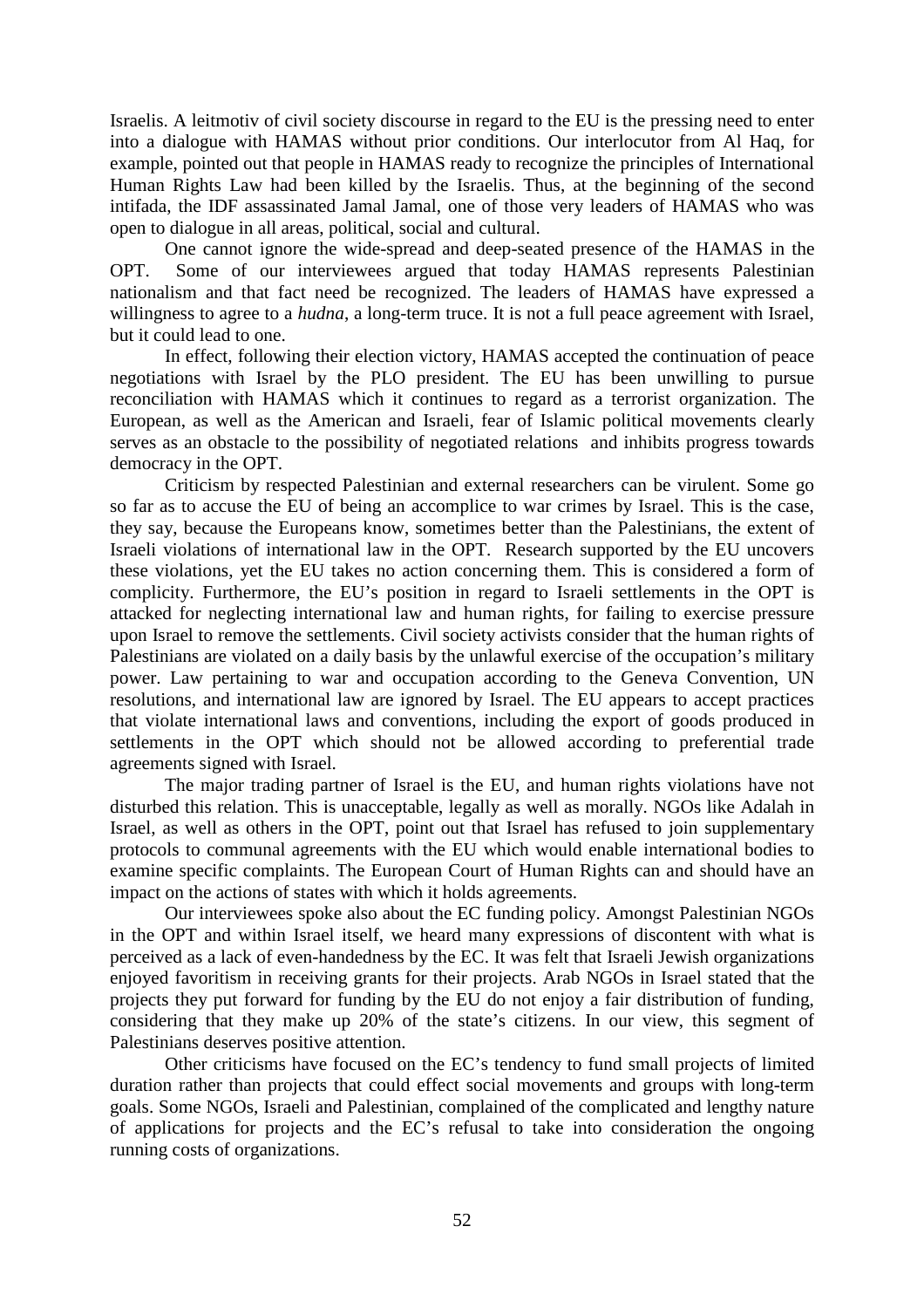As a conclusion, one can say that the prospects for the establishment of a viable independent state of Palestine, for a just and a workable two state solution to the Israeli-Palestinian conflict, seem highly unlikely in the present or foreseeable future. As a consequence a renewed debate has begun concerning a one-state solution. The terms of the debate contains hopes for the best and fears for the worst, according to those making the arguments.

 In the immediate future, we suggest that the EU policy towards funding civil society projects in respect to human rights could have a more concrete positive impact on the conflict in the following ways:

• Reassessing its funding policies and criteria, distancing itself from a "project logic" by promoting long term initiatives through funding of ongoing operational costs and improving follow-up. Simplifying the nature of the application procedures.

• Being consistent with its own commercial agreements by pressuring Israel to respect the human rights clauses contained in each of these preferential trade agreements and to sign the additional protocols which would allow international bodies to monitor the proper implementation of these clauses. This implies clearly excluding all items produced in settlements from these agreements, as stated in international Law.

- Increasing recognition and support of Palestinian Israeli civil society and its organizations.
- Opening dialogue with HAMAS representatives.

Paris, September 2008 / November 2009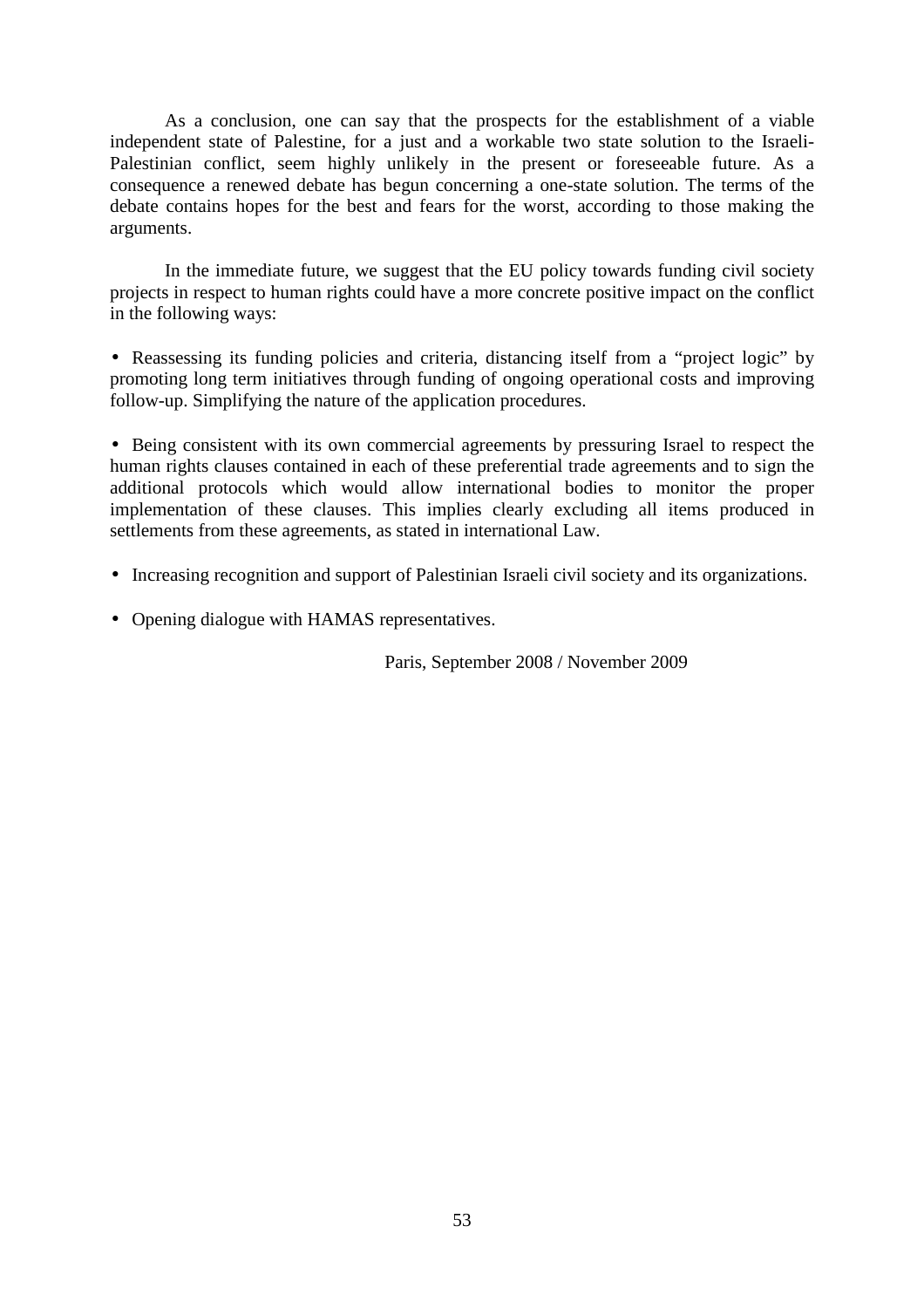# **ANNEXES**

# **ANNEXE 1: Indicative chronology**

**1914-1918** World War I; Britain makes conflicting commitments regarding future of Palestine in the Hussein-McMahon correspondence (1915-1916), Sykes-Picot Agreement (1916), and Balfour Declaration (1917); the latter promises a "National Home" for the Jewish people in Palestine.

# **British Mandate 1917-1948**

**1919-1922** U.S.-sponsored King-Crane Commission tells Paris Peace Conference of Arab desires for independence; Newly created League of Nations ignores King-Crane and gives Britain mandatory control of Palestine.

**1924-1928** Fourth aliyah (immigration of Jews to Palestine) includes fewer socialists, more middle-class eastern European and Soviet Jews.

**1933-1935** Hitler comes to power in Germany; fifth aliyah peaks as Jews escape from Germany and German-controlled areas.

**1936-1939** Arab Revolt in Palestine; Britain crushes rebellion, expels or executes its leaders;

**1937** British Peel Commission report recommends partition of Palestine into Jewish and Arab areas, angering the majority Palestinian Arab population.

**1939** British MacDonald White Paper recommends restrictions on Jewish immigration and land purchases; calls for establishment within ten years of independent, binational state in Palestine, angering Jews who comprise 31 percent of Palestine's inhabitants.

**1945** End of World War 2

**1946** Anglo-American Commission of Inquiry recommends U.N. trusteeship over Palestine; Palestinian and Jewish violence against British and each other; Jewish Holocaust survivors begin to arrive in Palestine through clandestine land and sea routes.

**1947** Britain requests that the U.N. deal with the question of Palestine; U.N. General Assembly Resolution 181 calls for Palestine to be divided into a Jewish state (57% of Palestine), an Arab state (43% of Palestine), and an internationally controlled corpus separatum for Bethlehem and Jerusalem. At the time, Jewish land ownership is less than 7%.

# **Partition of Historic Palestine 1948-1967**

**1948** Civil war in Palestine; Britain ends its mandate, Israel declares independence, Arab states declare war against Israel; Israel gains control of 77% of British Mandatory Palestine, including some areas designated for Palestinian Arab state; Jordan and Egypt hold the West Bank and the Gaza Strip respectively, Jerusalem divided; 85% of the Palestinians displaced before, during, and after the fighting are not allowed to return, and over 500 Palestinian villages are destroyed; U.N. General Assembly Resolution 194 supports right of Palestinian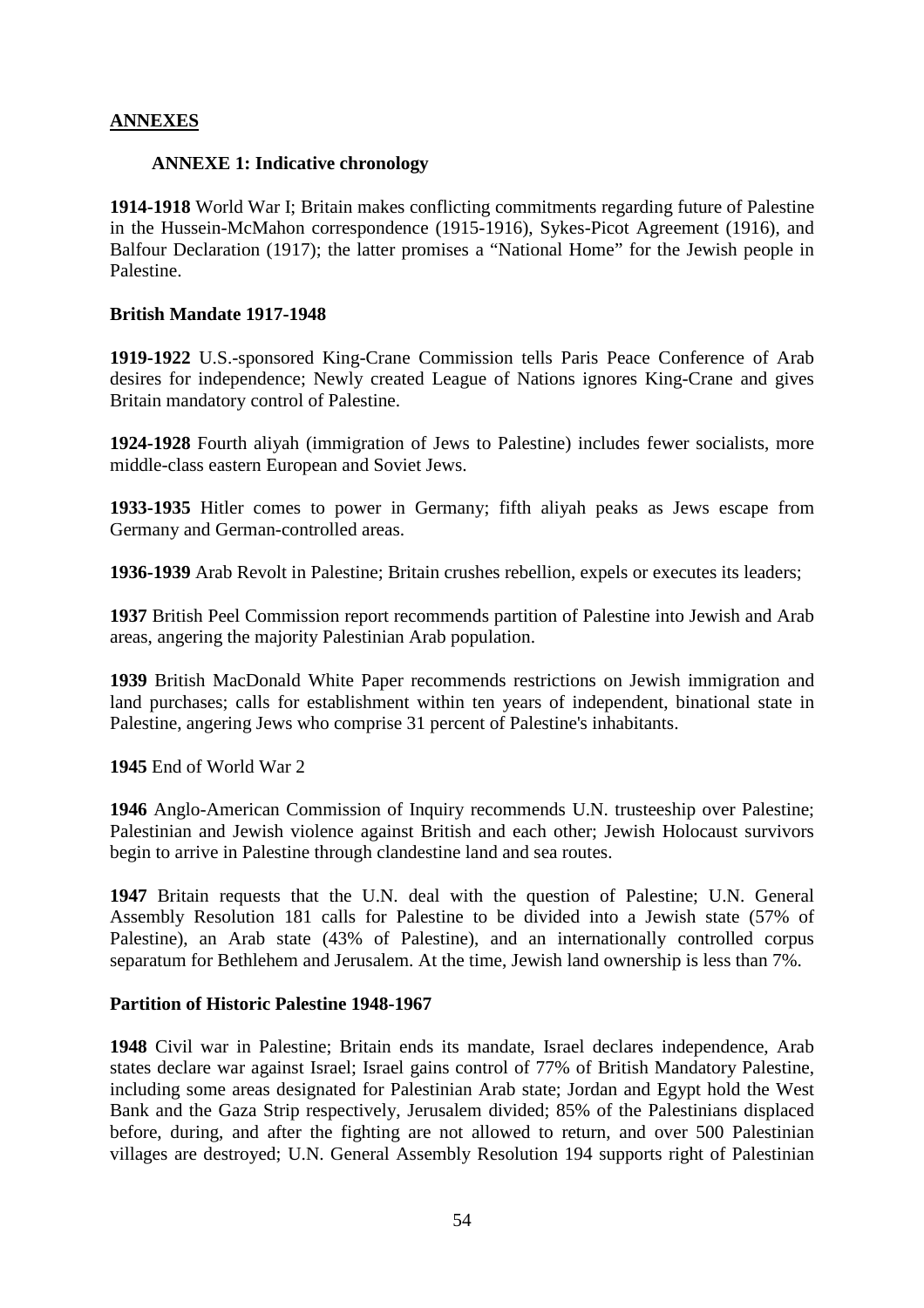refugees to return to their homes if they so desire, or to receive compensation if they choose not to return.

**1948-1958** Large-scale Jewish immigration to Israel from Europe, North Africa, and Asia.

**1950** Israeli Law of Return and Absentee Property Law enacted,; extensive confiscation of Arab property.

**1956 Suez War** begins; Israel, supported by Britain and France, attacks Egypt; Israel conquers and eventually withdraws from Sinai and the Gaza Strip.

**1964** Establishment of the Palestine Liberation Organization (PLO).

**1965** Fatah (founded in 1959 by Yasser Arafat and others) conducts first guerrilla actions against Israel.

# **Occupation of Gaza and the West Bank from 1967 until the present**

**1967 Six Day War**. Israel attacks Egypt and occupies West Bank, Gaza Strip, Egyptian Sinai, and Syrian Golan Heights. It expands Jerusalem boundaries and extends Israeli law over East Jerusalem; U.N. Security Council Resolution 242 calls for withdrawal of Israeli troops from territories newly occupied; 500,000 Palestinians are displaced.

**1968-1970** Israel establish Jewish settlements in newly occupied territories; PLO adopts goal of a democratic secular state in all of Mandate Palestine; Arafat named chairman of PLO. War of Attrition between Israel and Egypt, Israel and Syria.

**1970 Black September.** Civil war between Jordanian army and Palestinians following airplane hijackings by a Palestinian guerilla group; PLO expelled from Jordan, moves to Lebanon.

**1973 October (Yom Kippur/Ramadan) War.** Egypt seeks to regain land that Israel captured in 1967; U.N. Security Council Resolution 338 calls for cease-fire and comprehensive peace conference.

**1974** Arab League declares PLO the sole legitimate representative of the Palestinian people; Yasser Arafat addresses United Nations which grants PLO observer status in 1975.

**1975** U.S. promises Israel it will not talk officially with PLO until, inter alia, PLO accepts U.N. Resolutions 242 and 338.

**1976** Pro-PLO candidates sweep Palestinian municipal elections in the West Bank.

**1977** Likud wins Israeli elections, Menachem Begin becomes prime minister; Egyptian President Anwar Sadat visits Jerusalem and addresses the Israeli Knesset; Peace negotiations begin between Israel and Egypt.

**1978** Temporary Israeli invasion of southern Lebanon; Begin, Sadat, and U.S. President Jimmy Carter sign the Camp David Accords.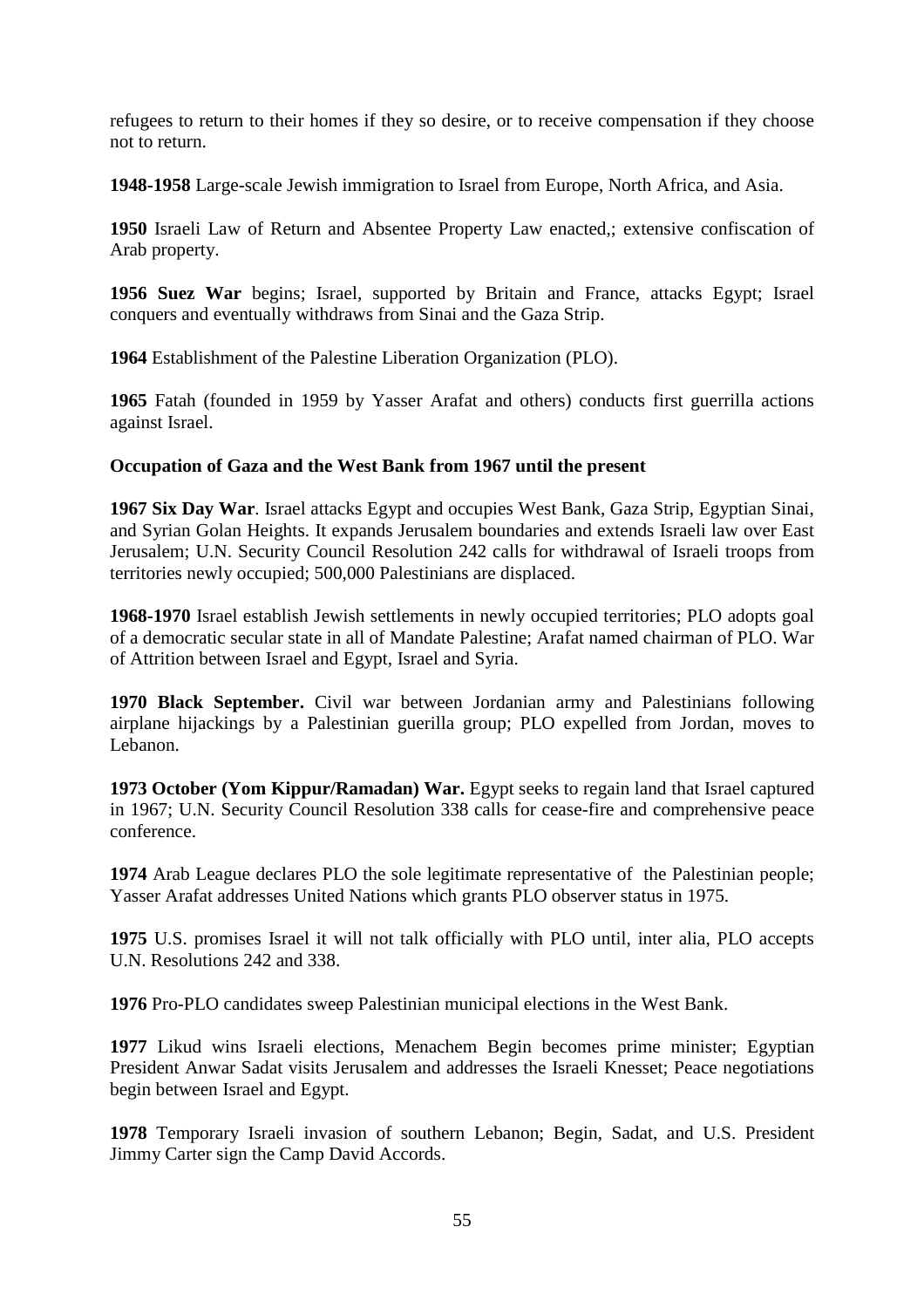**1979** Begin and Sadat sign Israeli-Egyptian Peace Treaty in Washington, D.C.

**1980** Israel's Basic Law on Jerusalem; U.N. Security Council condemns action.

**1981** U.S. sponsors cease-fire between Israel and the PLO that lasts until June 1982; Israel annexes Syria's Golan region.

**1982** Israeli invasion of Lebanon; PLO evacuated from Beirut to Tunisia; massacre at Sabra and Shatilla refugee camps near Beirut; In Tel Aviv Peace Now mobilized 400,000 Israelis to demonstrate and to call for investigation of Israel's role in massacre.

**1985** Israel withdraws from most of Lebanon, leaving an Israeli-allied Lebanese force in control of the southern areas; Israel bombs Tunisian headquarters of the PLO.

# **The First Intifada 1987-1993**

**1987-1993** Predominantly nonviolent (demonstrations, strikes) first Palestinian intifada.

**1988** Jordanian disengagement from West Bank; emergence of Hamas; declaration of the State of Palestine at the Palestine National Council meeting in Algiers; Arafat condemns terrorism, accepts U.N., Security Council resolutions 242 and 338, and recognizes the State of Israel; U.S. opens direct discussions with PLO.

**1989** U.S. State Department publishes report on Israeli human rights practices; international peace demonstration in Jerusalem.

**1990** Israeli coalition government collapses over proposed negotiations with Palestinians; influx of immigrants from former Soviet Union to Israel begins; Yitzhak Shamir forms a narrow, right-wing government headed by Likud; U.S. suspends dialogue with PLO.

**1992** Ongoing bilateral and multilateral peace talks; Labor party wins Israeli elections, Yitzhak Rabin becomes prime minister; Bush administration attempts to limit Israeli settlement by delaying U.S. loan guarantees.

**1993** Israel restricts Palestinian movement between Occupied Palestinian Territories (except East Jerusalem) and Israel; Israeli policy of closures and restriction of Palestinian movement; Israel and the PLO sign Declaration of Principles (the **"Oslo Accords")** on interim selfgovernment arrangements in the OPT.

**1994** Massacre of Palestinians in Hebron mosque by Israeli settler; first Palestinian suicide bombing against Israeli civilians; Yasser Arafat establishes Palestinian Authority institutions in Gaza and Jericho; Israel and Jordan sign peace treaty.

**1995 Oslo II Accords** establish three types of control in the West Bank (Area A: direct Palestinian control, Area B: Palestinian civilian control and Israeli security control, Area C: Israeli control); Rabin assassinated in Tel Aviv.

**1996** First Palestinian elections for president and parliament result in Arafat victory; Palestinian suicide bombings in Jerusalem and Tel Aviv; Israeli "Grapes of Wrath" operation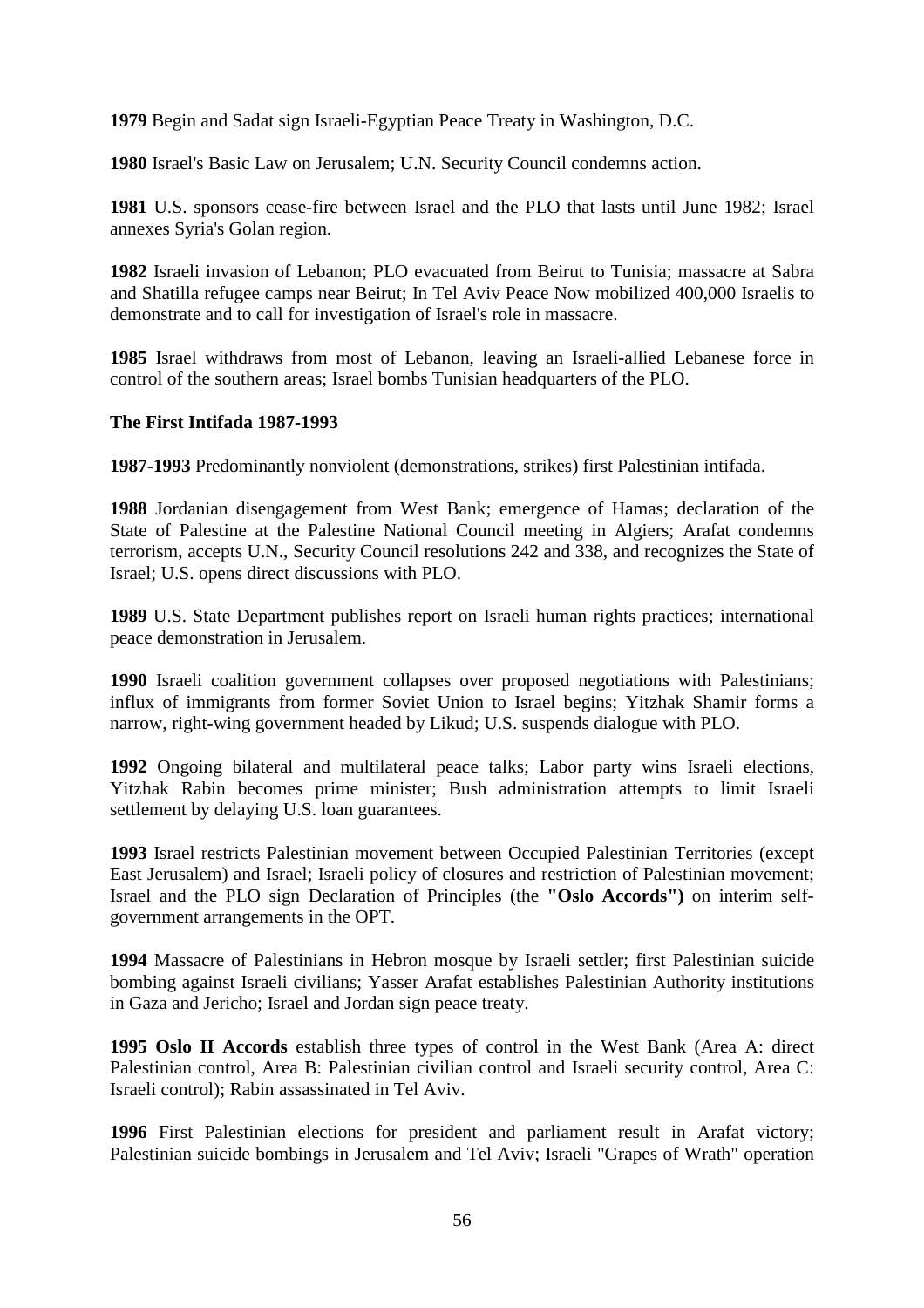against Lebanon, bombing the UN compound in Qana which killed 102 civilians; Binyamin Netanyahu elected Israeli prime minister.

**1997** Hebron Protocol divides West Bank city of Hebron into Israeli and Palestinian areas; Israel begins building Har Homa settlement between East Jerusalem and Bethlehem.

**1998** Wye River Memorandum;.

**1999** Ehud Barak elected Israeli prime minister; Sharm el Sheikh memorandum.

# **The Second Intifada 2000-Present**

**2000** Clinton-led **Camp David II** summit and negotiations end in failure; new Palestinian uprising (Second Intifada) begins, sparked by Ariel Sharon's visit to al-Haram al-Sharif/Temple Mount.

**2001 Taba negotiations** fail; Palestinian suicide bombings against Israeli military and civilians; Israeli forces increase "targeted killings" of Palestinians and armed incursions into Palestinian-controlled areas; Sharon elected Israeli prime minister; U.S. Mitchell Report calls for immediate cease-fire and complete freeze on building of Jewish settlements in the West Bank and Gaza Strip.

**2002** Palestinian suicide bombings and Israeli "targeted killings" continue; Israel reoccupies nearly all Palestinian areas evacuated as part of Oslo process; Arafat under house arrest in Ramallah; Arab League endorses plan to recognize Israel in exchange for end of occupation; Israel begins construction of "security fence" (The Wall) within the West Bank, confiscating additional Palestinian lands; "The Quartet" (U.S., U.N., Russia, European Union) proposes Roadmap to Peace.

**2003** Palestinian suicide bombings and Israeli "targeted killings" continue; Mahmoud Abbas (Abu Mazen) chosen as Palestinian prime minister; Israel completes first stage of The Wall; Abu Mazen resigns, replaced by Ahmed Qori'a (Abu Ala');

**2004** Hamas founder and spiritual leader Sheikh Ahmed Yassin killed by Israel as part of "targeted killing" campaign in response to attacks against Israelis within Israel and the Occupied Palestinian Territories; the International Court of Justice finds the Separation Wall "contrary to international law"; **Yassir Arafat dies in Paris** and is buried in Ramallah.

**2005** Mahmoud Abbas is elected President of the Palestinian Authority; Israel increases settlement activity in and around Jerusalem; Israel unilaterally evacuates all Israeli settlements in Gaza and four from the northern West Bank.

**2006** Hamas wins a majority in Palestinian Parliamentary Elections in January; Beginning of Hamas/Fatah conflict; Ehud Olmert elected Israeli Prime Minister as a member of the Kadima Party; after Palestinians captured an Israeli soldier in June, Israel launches a military offensive against the Gaza Strip killing some 400 and injuring some 1,000 Palestinians; the right-wing Yisrael Beiteinu party joins the Israeli government; Israel announces the building of a new Jewish settlement in the Occupied West Bank.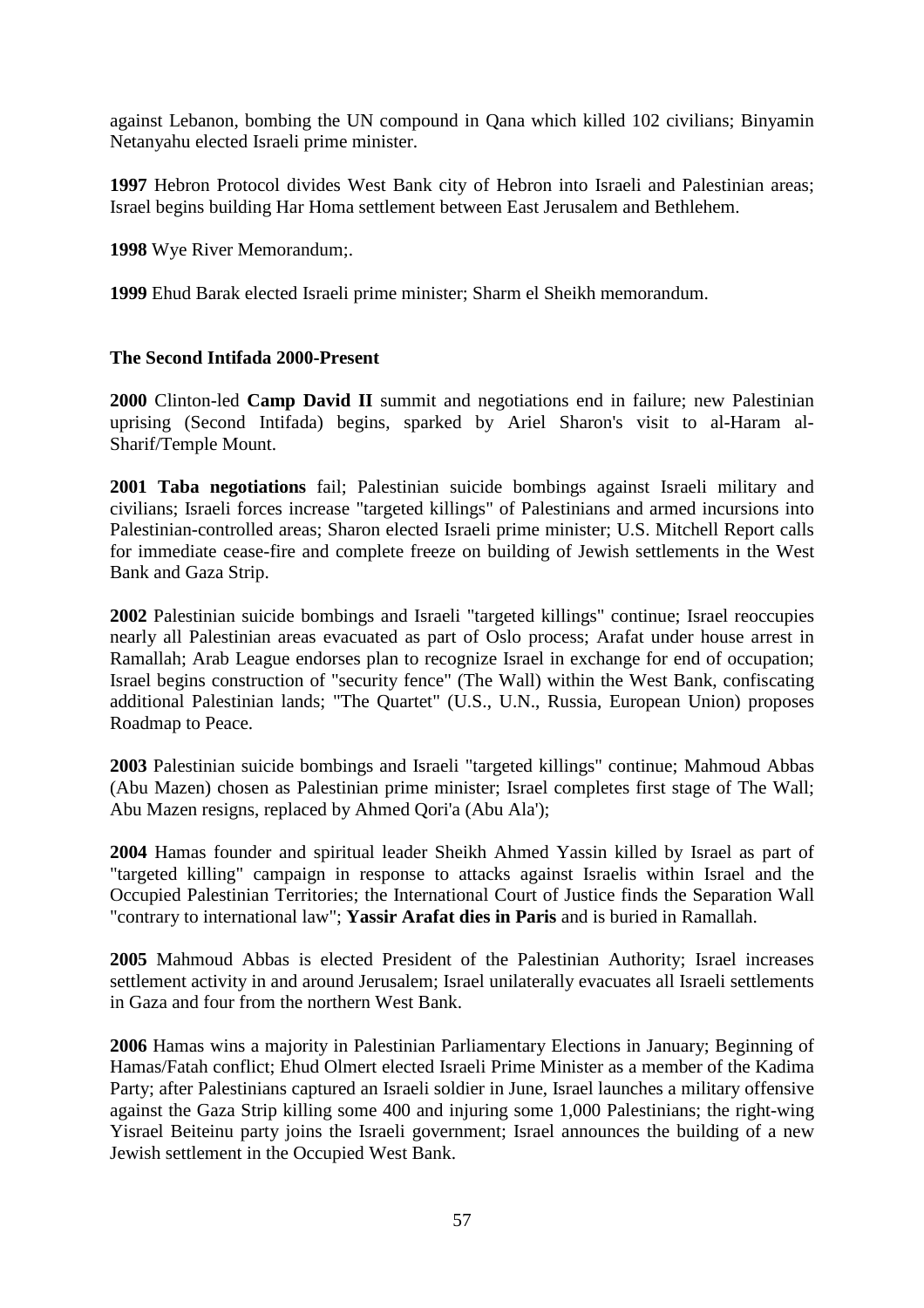**2007** February: Mecca Agreement between Hamas and Fatah, formation of unity government; June, Hamas takes over the Gaza Strip, Israeli siege of Gaza; Mahmoud Abbas dissolves unity government and forms emergency government, legally for one month, but extended until today. Nov: Annapolis Conference.

**2008**: Israel cuts Gaza fuel supplies in retaliation to rockets fired from Gaza.

*Sources: American Friends Service Committee; mideastweb.org*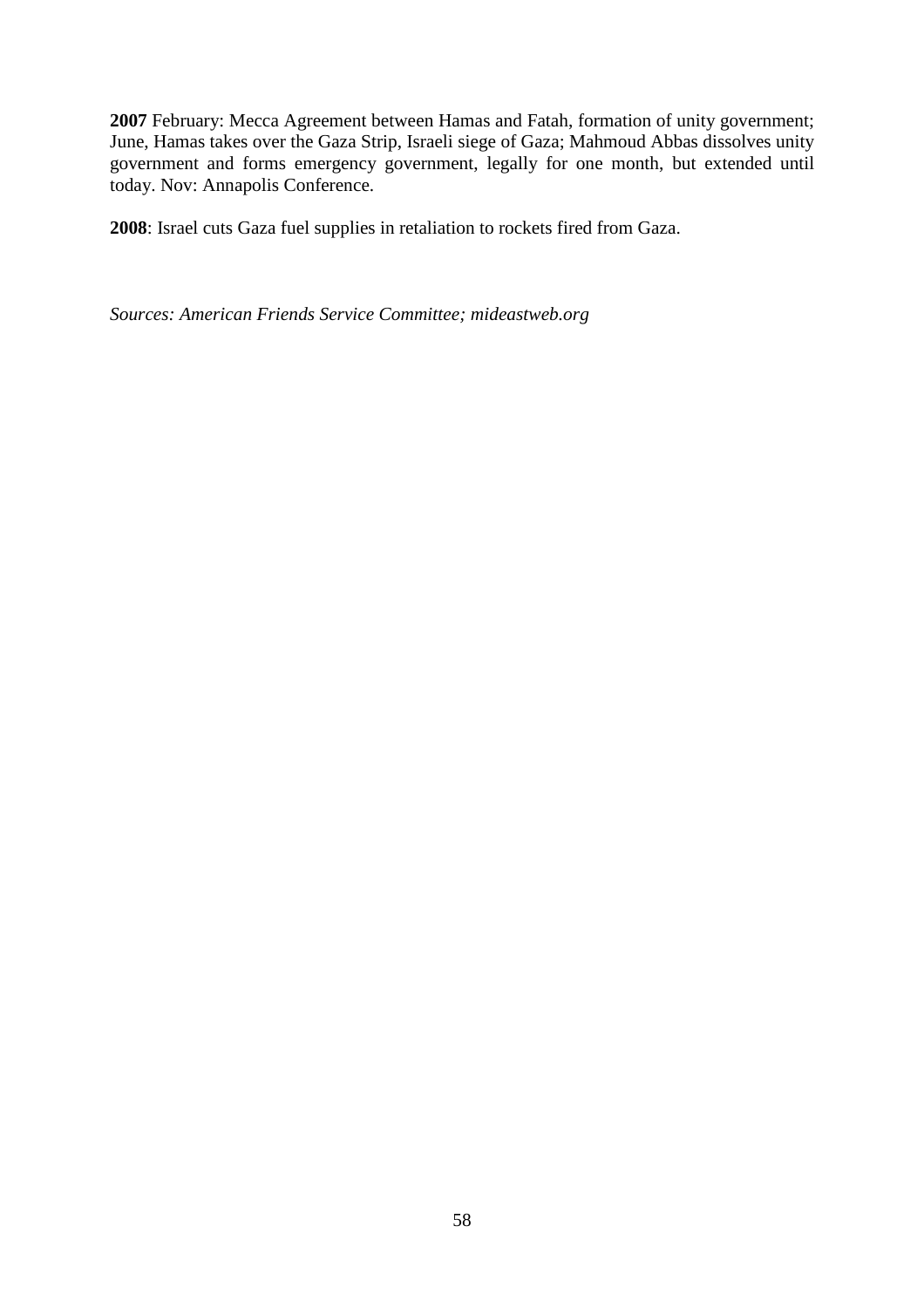# **ANNEXE 2: Twilight Zone / When charity ends at home** By Gideon Levy

# *First published in Ha'aretz, 14-15/3/2008.*

The ovens have been brought downstairs, into hiding. The two bagel and cake bakeries have already been closed by army order. The Israel Defense Forces confiscated the ovens in one of them, but the employees in the other bakery managed to rescue and hide theirs. The popular clothing shop Pretty Woman, in the heart of the bustling mall in Hebron, and its neighbor, Mama Care, the high-end shop for baby clothes, are about to close. The same is true of the new and spacious supermarket, the modern physical-therapy institute, the beauty salon, the barbershop and the library: Everything will be closed by order of the GOC Central Command. Local food and clothing warehouses were also emptied out by the IDF last week, with an inventory worth about NIS 750,000, designated for the impressive orphanages of the Islamic Charity Movement. The goods were loaded onto trucks and confiscated.

In the well-kept orphanage we visited this week, the hundreds of children were eating only majadera (a rice-and-lentil dish) and yogurt for lunch: There is no meat, no chicken, no fish; everything has been taken away. The gates of the movement's new school, a handsome stone building designed for 1,200 pupils, have also been welded shut by the IDF.

The army has declared war on the Islamic Charity Movement in Hebron, in the context of the war against Hamas, the war against terror. After emptying the offices of the city's money changers of cash reserves several weeks ago, the next strategic target is the private bakeries and shops in the city, whose owners happen to lease their places of business from the owner of the buildings: the Islamic Charity Movement.

How pathetic is an occupation army that empties out warehouses of food and clothing earmarked for orphans; how absurd is GOC Central Command Major General Gadi Shamni, who signs closure orders for beauty salons and clothing shops; how outrageous is the confiscation of industrial refrigerators in which food for children is kept; how cruel is a military regime that closes libraries used by young people; how ridiculous are the excuses that closing bakeries contributes to the war against terror; how foolish is the battle against dairies whose products are earmarked for these children; and how difficult is the situation of the Israeli occupation in the territories if it must resort to such contemptible activities in order to establish its status.

The Islamic Charity Movement in Hebron was established in 1962, long before the birth of Hamas, shortly before the beginning of the Israeli occupation. Since then the organization has established a ramified network of educational and welfare institutions, and has acquired a great deal of real estate all over the city, with the declared aim of providing assistance to the needy - mainly to local orphans and the children of the poor. The legal adviser of the movement, attorney Abd al-Karim Farah, young and energetic in an elegant suit and a wellkempt beard, who does not hesitate to shake women's hands and is now studying Hebrew at a local ulpan, says that in the early days of the occupation the Military Administration helped and encouraged the activity of the charitable movement. He himself is a product of its institutions.

Today the Islamic Charity Movement cares for 7,000 orphans and children in distress from Hebron and surrounding villages. There are 350 youngsters at its boarding schools and 1,200 pupils attending its three city schools; another six are in outlying towns. The children have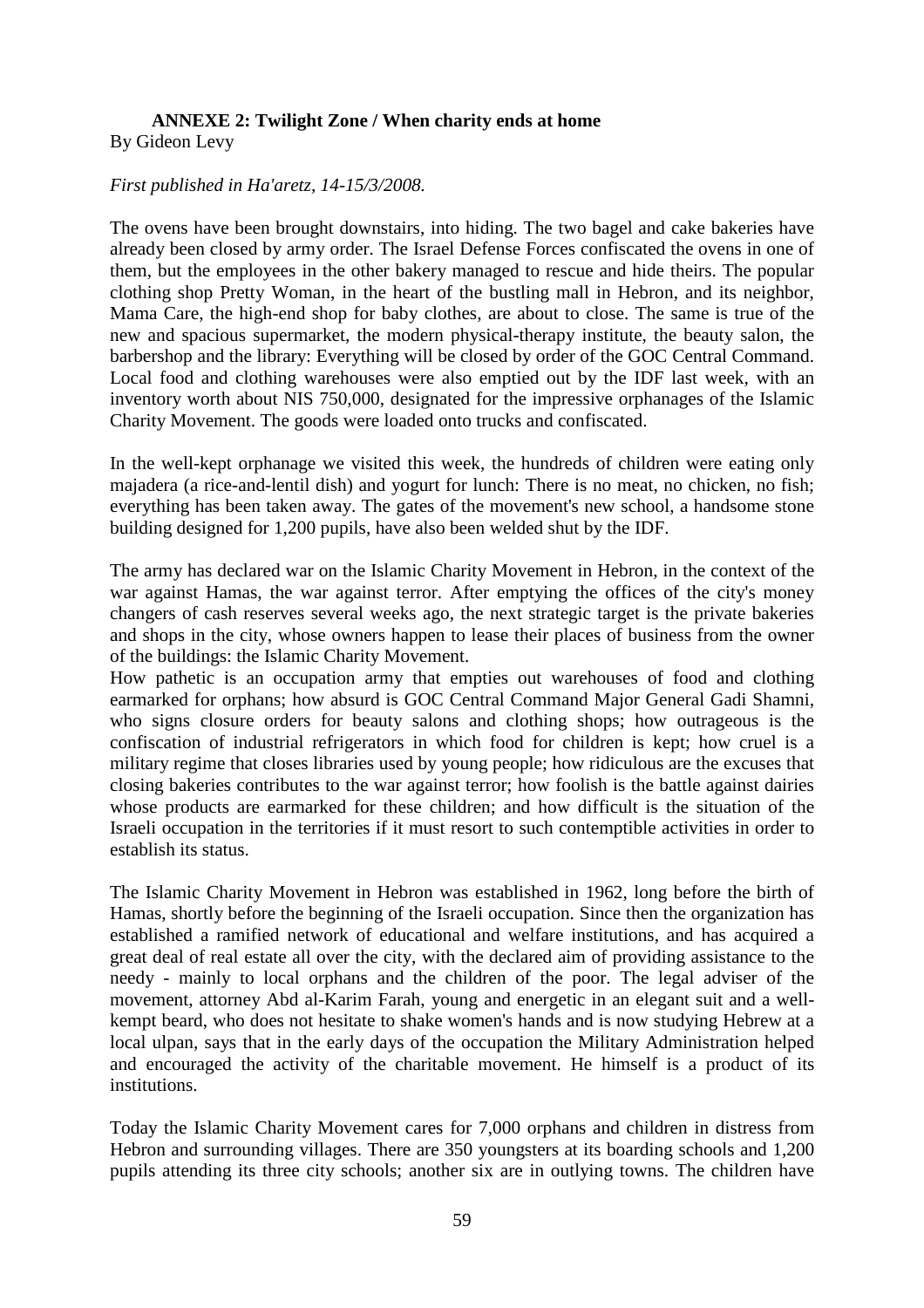lost one or both parents, or come from severely distressed homes. Only a small percentage are children of the fallen. The movement's institutions employ 550 people, assisted by hundreds of volunteers. Their monthly budget is 400,000 Jordanian dinars, over NIS 2 million. Attorney Farah says everything is supervised by accountants and the Palestinian Authority's welfare and education ministries. Also, the curricula in the movement's educational institutions are identical to those of the PA, according to Farah, who emphasizes that "everything is legal."

Most of its budget comes from donations from abroad - from Arab countries, and European and American agencies - but the charitable organization also has quite a number of independent sources of income: from buildings and modern commercial centers all over Hebron that it owns and leases to private tenants and businessmen, two bakeries, a sewing workshop and a dairy, whose products are used by the children in the institutions and are also for sale in the open market. The movement has a board of directors that is elected biannually and was headed by Dr. Adnan Maswadi, an ear, nose and throat specialist, who was recently released from detention in Israel and was forced to resign. About 30 additional employees are presently under arrest for belonging to the organization.

"I would like to emphasize," says Farah, "that our movement has no official connection with Hamas. Perhaps some of our workers belong to Hamas, just as in other institutions such as the municipalities, but there is no formal connection. Nor are there transfers of money to Hamas, as Israel claims. Our financial reports are open and transparent. We are in no way the infrastructure of Hamas."

Since 2002 the IDF has raided the movement's offices many times, confiscating a computer here and taking away files there, detaining employees for investigation, issuing closure orders. But what has happened in recent days is unprecedented. On February 26, the IDF carried out a raid and issued seven closure orders for institutions associated with the movement. Last Friday it also raided its 500-square-meter food and clothing warehouse. Closure orders were also issued against all the stores and commercial centers owned by the movement.

Attorney Farah says he would have been happy had the IDF explained the steps it took, and what is permitted or forbidden in terms of his organization. The movement has already hired the services of Israeli attorney Jawad Bulus, who will appeal to the attorney general on its behalf and try to overturn the evil decree. Researcher Musa Abu-Hashhash has written a report on behalf of the B'Tselem human-rights organization.

Meanwhile, we go on a tour of Hebron accompanied by Farah, to see the results of the war the GOC Central Command has launched against Hamas.

First stop is the Mercy Bakery, a shop and a gallery, which makes savory and sweet confections. A paper declaring "Confiscation order and closure" is pasted on the display window, in Hebrew, signed by GOC Shamni. "In the context of my authority," etc.; there are still bagels for sale. The bakery's staff was told that until April 1 they are allowed to sell them, although Shamni's order went into effect in February - for three years. Why for three years? Perhaps then the movement will change its ways. Three years with education, but without food. To be on the safe side, the bakers took the forbidden ovens away from here in time. Two sacks of white flour donated by the World Food Program and the European Union remain in the empty premises.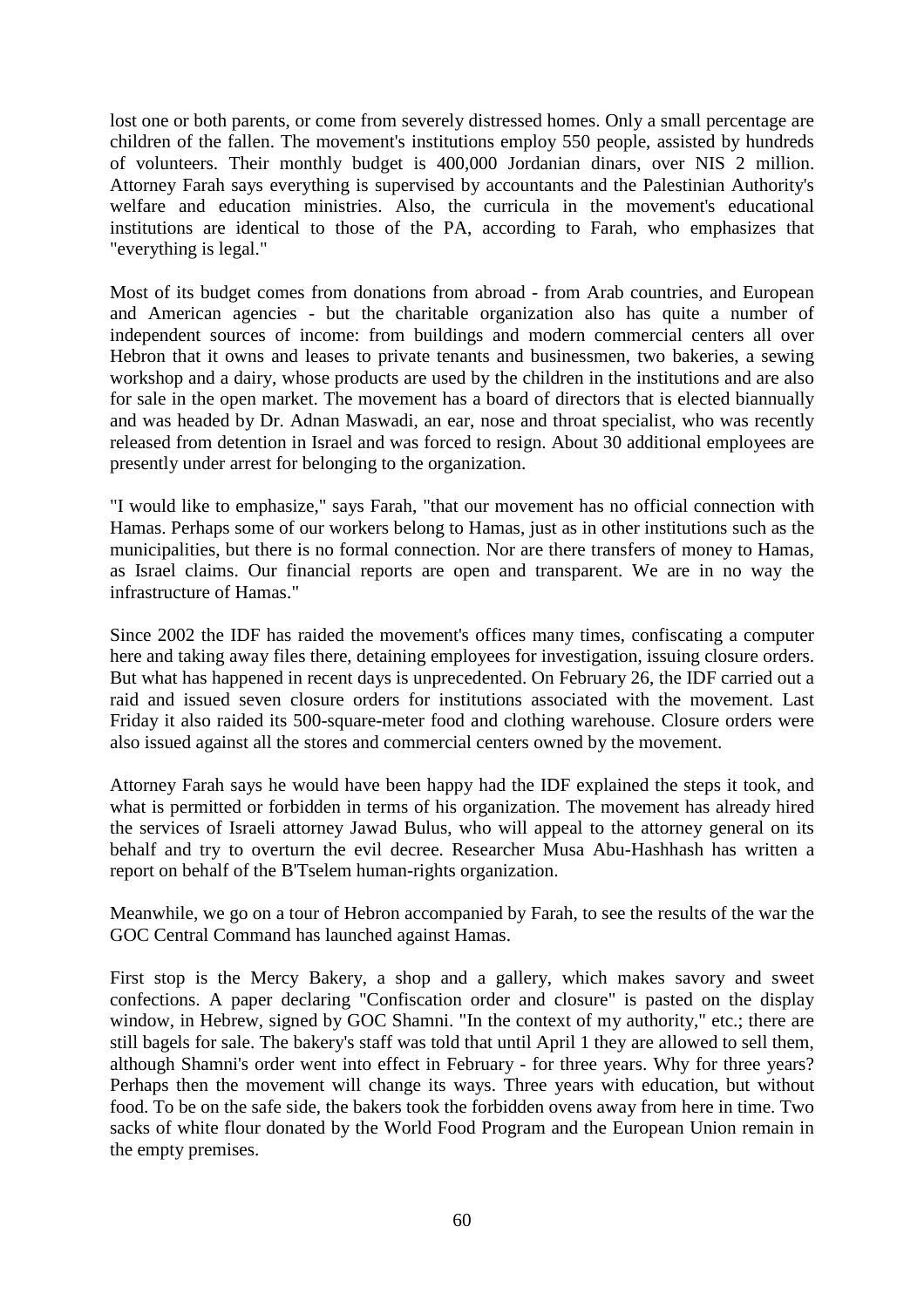The neighboring store, a modern and luxurious supermarket, lacks for nothing. Its owner has rented the premises from the Islamic Charity Movement, and therefore it has been condemned to closure. "Confiscation order and closure. From April 1 all activity involving equipment found on the business' premises will be forbidden, and the military commander will act to realize his ownership and to seize said equipment." All in the usual inarticulate and absurd language of the IDF.

The owner of the supermarket, Mujahid al-Atrash, opened his large store only three months ago and invested NIS 500,000 in it. "Don't I have anything to say about this?" he asks. "Where will I go?" Ein Gedi mineral war, Tnuva sour cream, cans of Red Bull, Huggies diapers, Head & Shoulders shampoo, Osem petit-beurre cookies, Strauss ice creams. The adjacent shop, Ayman's barbershop, has a closure order on the window. The same is true along Nimara Street, the "street of the tiger."

On King Faisal Street, Hebron's answer to Dizengoff, Pretty Woman and Mama Care are both full of customers. Spacious stores, two floors, dozens of women, all wearing head scarves. Pretty Woman's owner, Lina Karaki, opened the store nine years ago and says she invested about another NIS 1 million in expanding and renovating it about a year ago. The store really is elegant, with a marble floor and chandeliers. "I don't belong to any organization or any party. I have nothing to do with all this. What is illegal about my store? They gave us a month to get out. Where will we go? This is not a street stall that can be closed in a month," Karaki says.

On the second floor is the evening-gown department, the best of Hebron fashion for NIS 3,000 per dress. There are 18 employees in the shop, who are liable to lose their livelihood. The end-of-season sale is in full swing, but Karaki emphasizes that it has nothing to do with the closure order. This is only the end of winter and the beginning of summer fashions. She still hopes that the edict will be canceled.

We enter the far reaches of the mall, over which the general's closure order hovers. And what do we have here, in this bastion of Hamas? A cosmetics store, two clothing shops, The Gap and Calvin Klein in the display windows. There's a closure order on the dental clinic of Dr. Rima Kawasmeh on the second floor, and also on the door of the private physical-therapy and fitness institute of Dr. Mohammed Amaru, this time signed by Colonel Yehuda Fuchs, the Hebron brigade commander. Shamni and Fuchs have apparently divided the responsibilities between them: Shamni signs the orders for bakeries and Fuchs for fitness clubs. Together with his Ukrainian doctor-wife, Amaru opened the place in 1998 and equipped it with the best rehabilitation and fitness devices. A month ago he completed another renovation in the luxurious institute: sophisticated treatment beds, a Jacuzzi, exercise machines, silent air conditioning, a therapeutic pool and even a "beauty machine" designed for people who suffer from paralysis of the face. Amaru says the patients are afraid to come since the IDF raided the club, about a month ago: "There is no law in the world that will do this to me. I don't belong to any group, I am not connected to anyone. I only pay rent here."

On the floor above is the public relations office of the Islamic Charity Movement: rooms that have been emptied of their contents, except for two heaters, which were apparently too heavy for the IDF's "porters." Farah says that in the IDF liaison office there are probably already whole containers full of equipment seized from his organization. Its public library for youth, on the third floor of the mall, is also supposed to be closed. It contains 18,800 books, cataloged and classified, about science and religion, plus computers and even tapes for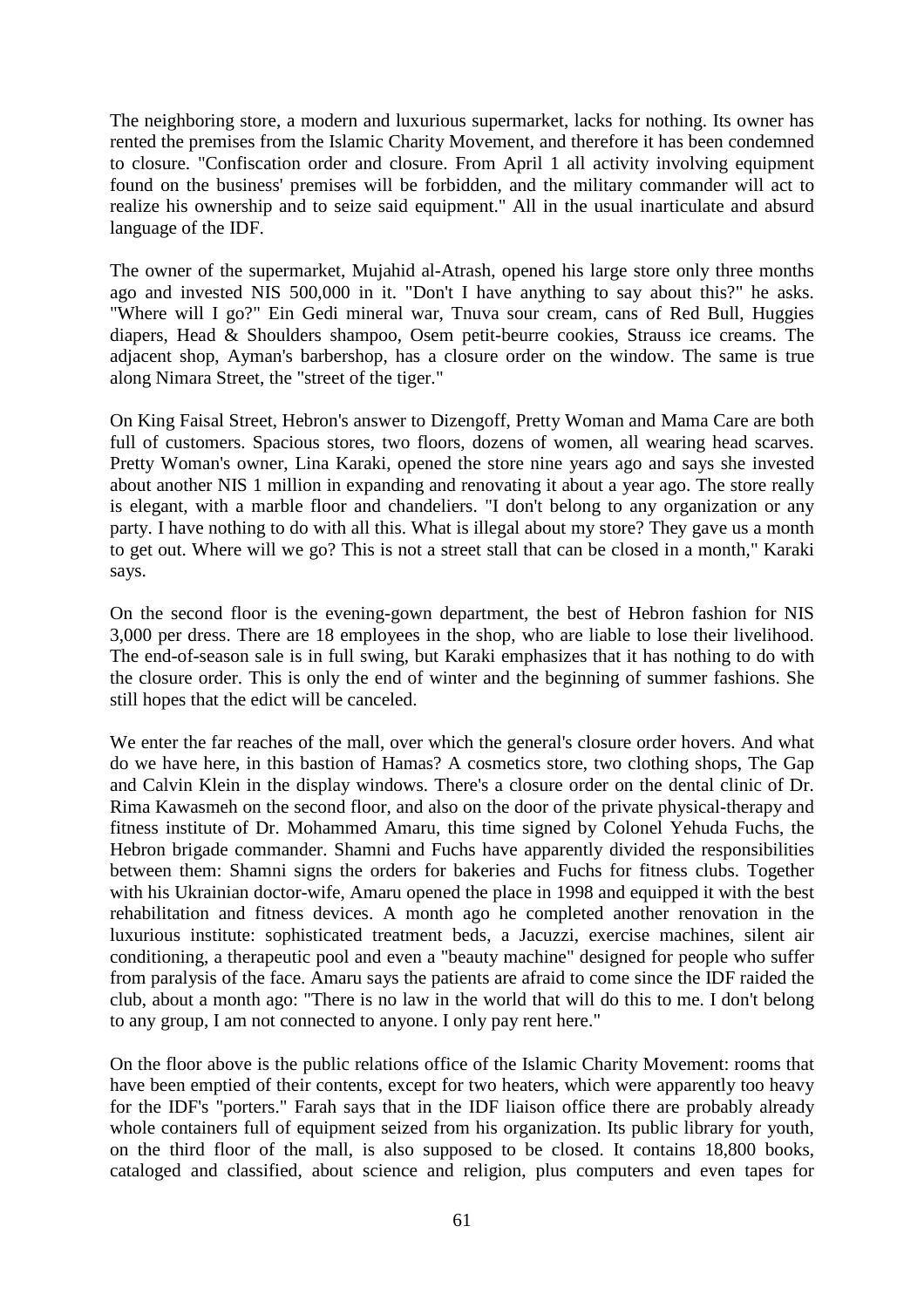learning Hebrew. Everything will soon be closed, by order.

The IDF spokesman's response: "During recent weeks forces of the IDF, the Shin Bet security services and the Civil Administration have been operating in order to strike at the institutions of the Islamic Charity Movement, which belongs to the Hamas terror organization and works to increase support for the organization, to disseminate its ideas, to find and enlist activists, and to transfer money for terrorist activity.

"Hamas activity is carried out under the civilian cover of support for the population and charity, but in fact the goal of the movement is to strengthen the power and control of the terror organization Hamas, as part of the expansion of terrorist activity against the State of Israel and its attempt to increase power in Judea and Samaria.

"In the context of the activities and protests of the Islamic Charity Movement in Hebron, the movement has transferred money to terror activists and their families, educated young people in the spirit of jihad, supported the families of shaheeds [martyrs] and prisoners, and worked to disseminate Hamas principles among the Palestinian population. By these acts the Hamas terror organization has exploited the Palestinian population and its weaker elements, in order to harness them to the terror network.

"In the context of the activity, the IDF operated against a number of economic assets of the Islamic Charity Movement in Hebron, and ordered their closure and the confiscation of some of their property. These assets constituted a source of income for the Hamas terror organization, which earned substantial sums of money from them for terrorist activity. The IDF will continue to adopt all the means at its disposal against the terror organizations and those who help them, and against Hamas in particular, in order to provide security to the inhabitants of the State of Israel."

The orphanage is located in a pleasant neighborhood on the western slopes of the city, at the edge of a vineyard. Everything is so clean and well-kept - the dining room, the bathrooms, the bedrooms and the classrooms used by 150 children. It is hard to believe that here, in these buildings, live dozens of youngsters in distress. Now they are out in the yard, preparing to enter the dining room for lunch. The discipline is strict and the order is exemplary. Grace for meals is posted on the wall. The children are well-dressed; their bedrooms have posters of native birds on the walls. Mohammed is fatherless, Mahmoud is motherless. All the children with whom I spoke are from severely deprived backgrounds. Outside there is a garden and a shady place to sit, large sports fields with a mosque next to them. Six in a room, they sleep in attractive wooden beds covered with flowered bedspreads. Every residential wing also has a large guest room with armchairs and a television, "so the children will feel at home."

It is doubtful whether they ever lived in such conditions. It is also doubtful whether they will be able to continue to live like this, if the IDF continues to confiscate, to close and to destroy March 14-15 2008, Haaretz

http://www.haaretz.com/hasen/pages/ShArt.jhtml?itemNo=964067&contrassID=2&subContr  $assID=14$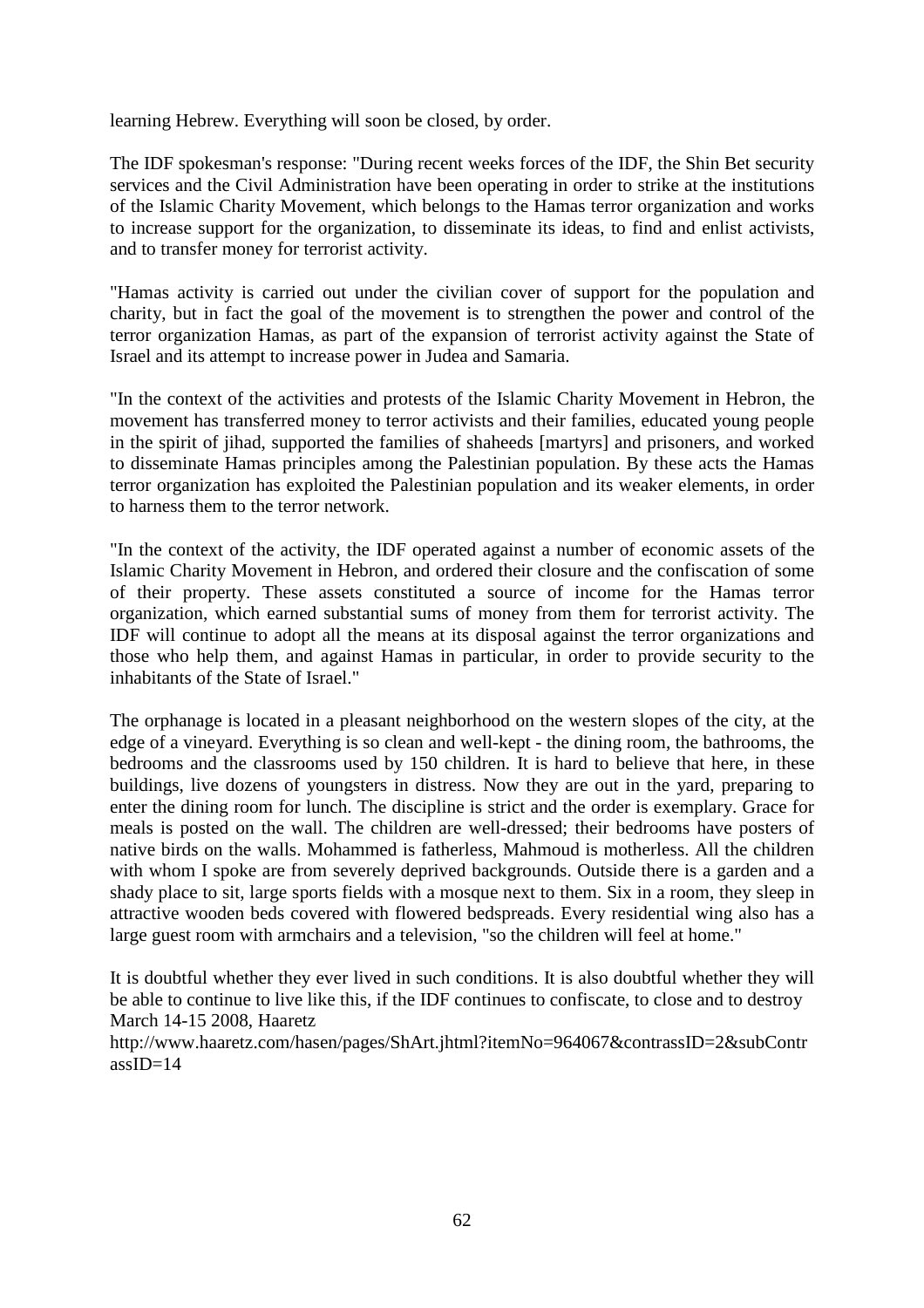# **ANNEXE 3: ADALAH's litigation docket, Cases pending as to April 2008 (Abstract)**

# **"I. Land and Planning Rights**

# *Supreme Court*

1. Demanding the Cancellation of an Israel Land Administration (ILA) Policy Permitting the Marketing and Allocation of **Jewish National Fund** (JNF)-Controlled Lands by the ILA through Bids Open only to Jewish Individuals

*H.C. 9205/04, Adalah v. Israel Land Administration, et al.* (Supreme Court agreed in 9/07, over Adalah's strenuous objection, to suggestion made by the Attorney General [AG] and the JNF that JNF-controlled land will be made available to all citizens, including Arab citizens, for three months, but that the state will compensate the JNF with other state land if an Arab citizen wins the tender. The AG's Office has successfully requested numerous delays in proceeding with the case in order to allow it to reach an agreement with state over a land exchange)

2. Seeking the Annulment of the **"Wine Path Plan"** for the Establishment and Retroactive Legalization of 30 Individual Settlements in the Naqab (Negev) for the Purpose of Securing the Land for Exclusive Use by Jewish Citizens

*H.C. 2817/06, Adalah, et al. v. The National Council for Planning and Building, et al.* 

3. Representing Residents of the Village of Kammaneh in the Galilee against Attempts by the Neighboring Jewish Town of Kamoun to Impose Racist Conditions on the Approval of **Kammaneh's Master Plan**

*H.C. 6176/06, The Cooperative Organization for the Agricultural Settlement of Kamoun v. The National Council for Planning and Building et al.* 

4. Appealing the **Confiscation of Land in Lajoun** Belonging to 300 Arab Families in Umm al-Fahem

*C.A. (Civil Appeal) 4067/07, Jabareen, et al. v. The State of Israel, et al.* 

5. Challenging the ILA's Policy and Use of **Selection Committees** in Allocating Land for Housing in Community Towns, Excluding Arab Citizens, Mizrahim (Eastern Jews), Single Parents and Gay Individuals

*H.C. 8036/07, Fatina Ebriq Zubeidat, et al. v. The Israel Land Administration, et al.*  (Injunction issued in 10/07 ordering Rakefet community town to set aside plot of land for Zubeidat family pending a final decision on the petition; hearing scheduled for 5/08) *District Courts* 

6. Challenging Master Plan that Threatens to **Confiscate Land** of 24 Arab Residents of Daliyat al-Carmel to a "National Park and Har Shukiv Forest"

*Haifa District Court, A.P. 4377/07, Maqaldah Safi, et al. v. The National Council for Planning and Building* (In 1/08, the state announced its decision to rescind the appropriation of 27 of 36 plots of land designated for the park).

*Magistrates' Courts*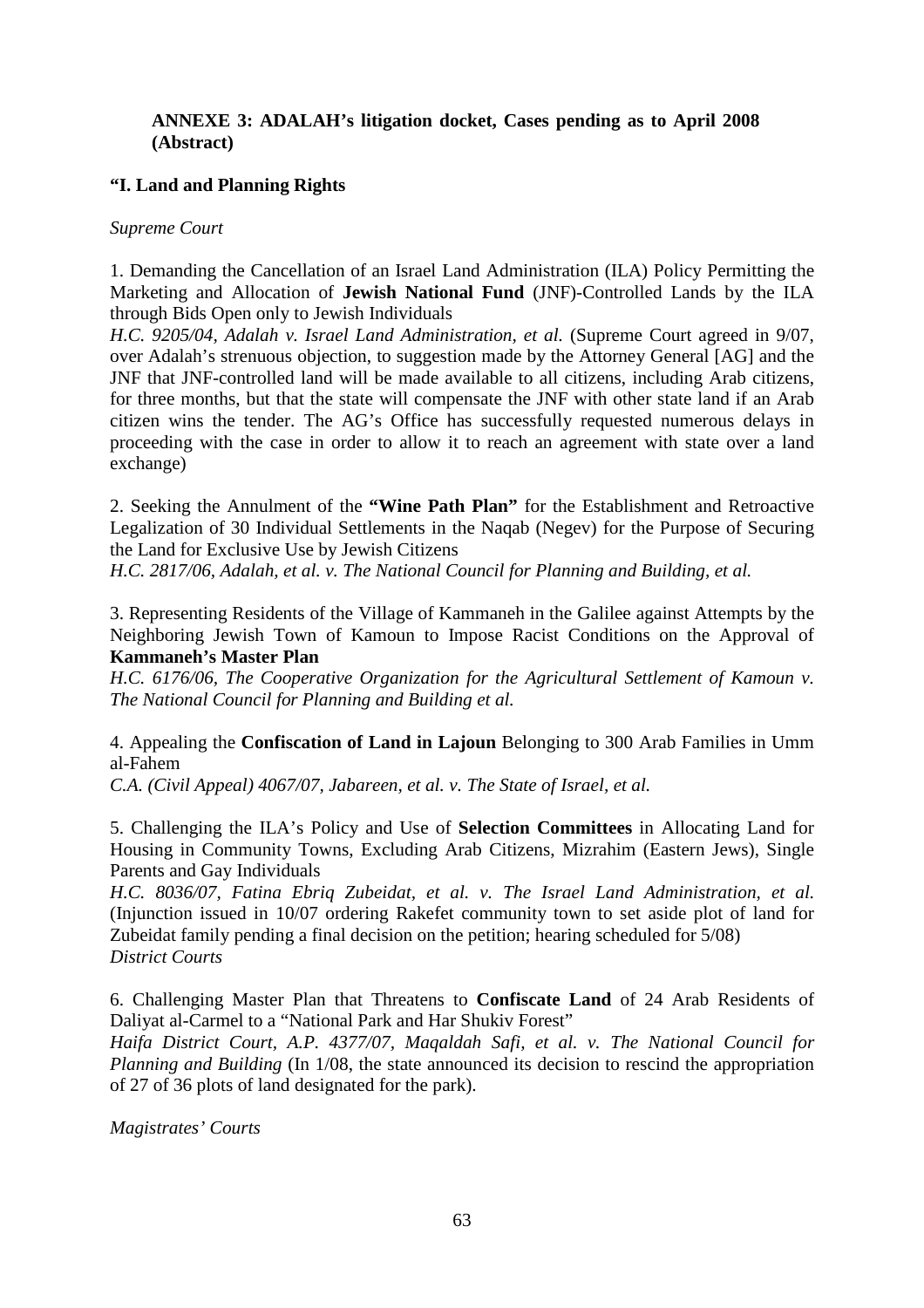7. Seeking the Cancellation of **Evacuation Lawsuits** against about 1,000 Arab Bedouin Citizens of Israel Living in Atir-Umm el-Hieran in the Naqab and Demanding Recognition for the Unrecognized Village

*Beer el-Sabe Magistrates' Court, Civil File 3326/04, The State of Israel and the Israel Land Administration v. Ibrahim Farhood Abu el-Qian, et al. (+ legal representation on 26 additional civil files)* 

8. Motions to Cancel *Ex Parte* **Demolition Orders** against 33 Homes in the Unrecognized Arab Bedouin Village of Umm el-Hieran in the Naqab

*Beer el-Sabe Magistrates' Court, Different Motions 8477/06, Abu el-Qian Ali, et al. v. The State of Israel* (In 10/06, the court delayed the implementation of the orders but in 6/07, nine homes were demolished by the ILA in violation of the court's orders. Adalah has demanded that the AG open an investigation into the ILA's illegal actions)

9. 45 Urgent Motions to Cancel *Ex Parte* **Demolition Orders** Issued against Almost All Homes in the Unrecognized Arab Bedouin Village of Al-Sura in the Naqab

*Beer el-Sabe Magistrates' Court, Different Motions 9364/06, Suleiman Nasasra and Adalah v.The State of Israel* (In 8/07 the court ordered the freezing of the demolition orders; a hearing had been scheduled for 9/08).

*Planning Committees* 

10. Objection Filed Against Master Plan for the Arab Village of **Sandalah** in the North on behalf of the Members of the Local Village Council

*Objection filed in 12/07 demanding the redrafting of the master plan so as to maintain the agricultural nature of the village, allow for its economic development, and reflect the vision of its residents of the future of their community* 

11. Objection to Master Plan for **Metropolitan Beer el-Sabe**, which Violates the Rights of Arab Citizens Living in the Naqab to Dignity, Equality and Suitable Housing *Objection filed in 10/07.* 

12. Seeking Cancellation of Master Plan for **Metropolitan Beer el-Sabe** (Beer Sheva) and Recognition for Arab Bedouin Village of Umm el-Hieran *Objection filed in 10/07 by Adalah and Bimkom.* 

13. Appeal against Local Master Plan for **Daliyat al-Carmel** on the Ground that it Disregards the Rights of the Town's Arab Residents

*Appeal filed in 3/08 against a decision to reject objections submitted by residents of the town and to approve the plan."* 

Full text on: http://www.adalah.org/newsletter/eng/apr08/2.pdf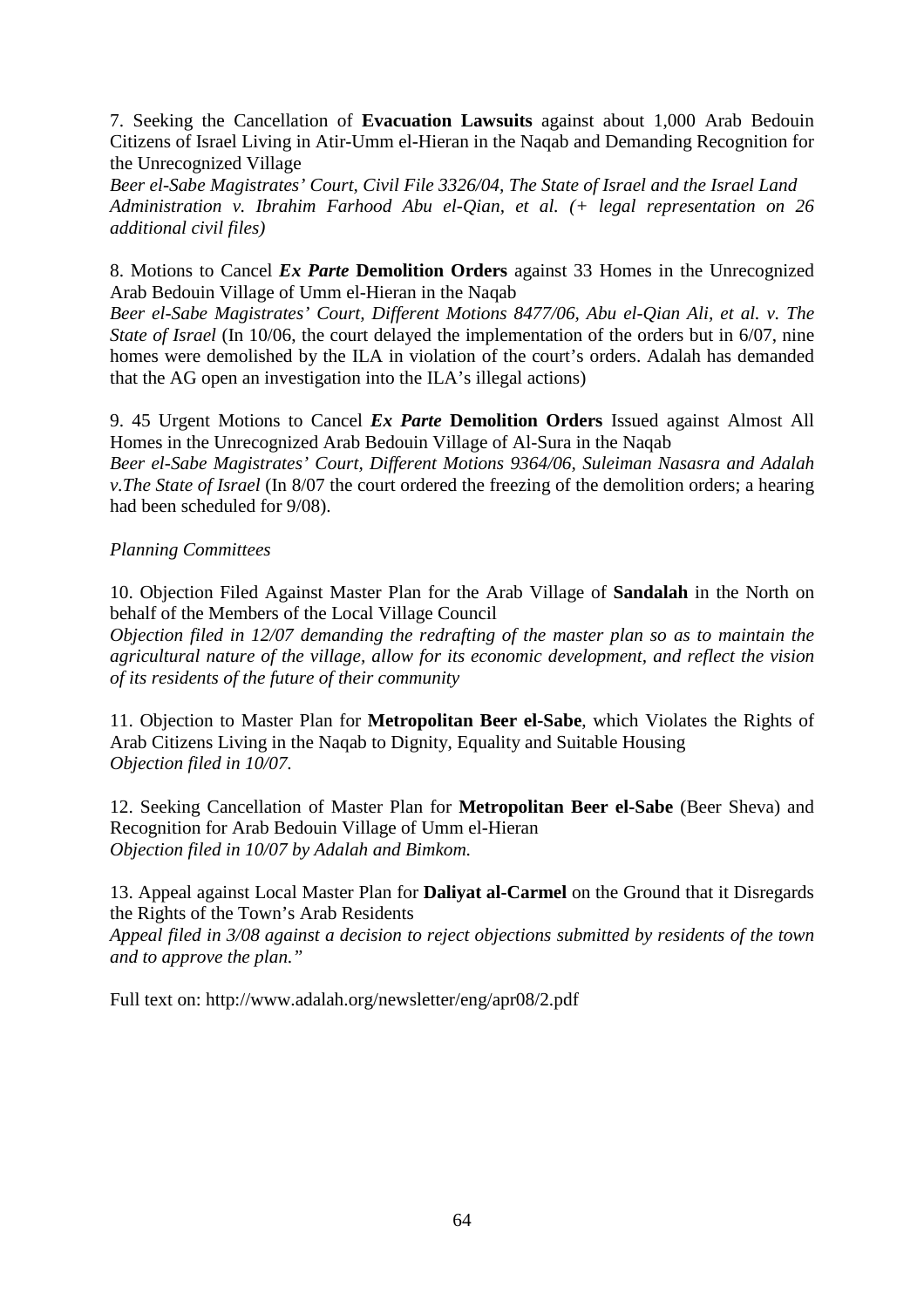# **ANNEXE 4: The One State Declaration**

*Editor's Note: The following statement was issued by participants in the July 2007 Madrid meeting on a one-state solution and the November 2007 London Conference.*

For decades, efforts to bring about a two-state solution in historic Palestine have failed to provide justice and peace for the Palestinian and Israeli Jewish peoples, or to offer a genuine process leading towards them.

The two-state solution ignores the physical and political realities on the ground, and presumes a false parity in power and moral claims between a colonized and occupied people on the one hand and a colonizing state and military occupier on the other. It is predicated on the unjust premise that peace can be achieved by granting limited national rights to Palestinians living in the areas occupied in 1967, while denying the rights of Palestinians inside the 1948 borders and in the Diaspora. Thus, the two-state solution condemns Palestinian citizens of Israel to permanent second-class status within their homeland, in a racist state that denies their rights by enacting laws that privilege Jews constitutionally, legally, politically, socially and culturally. Moreover, the two-state solution denies Palestinian refugees their internationally recognized right of return.

The two-state solution entrenches and formalizes a policy of unequal separation on a land that has become ever more integrated territorially and economically. All the international efforts to implement a two-state solution cannot conceal the fact that a Palestinian state is not viable, and that Palestinian and Israeli Jewish independence in separate states cannot resolve fundamental injustices, the acknowledgment and redress of which are at the core of any just solution.

In light of these stark realities, we affirm our commitment to a democratic solution that will offer a just, and thus enduring, peace in a single state based on the following principles:

- The historic land of Palestine belongs to all who live in it and to those who were expelled or exiled from it since 1948, regardless of religion, ethnicity, national origin or current citizenship status;
- Any system of government must be founded on the principle of equality in civil, political, social and cultural rights for all citizens. Power must be exercised with rigorous impartiality on behalf of all people in the diversity of their identities;
- There must be just redress for the devastating effects of decades of Zionist colonization in the pre- and post-state period, including the abrogation of all laws, and ending all policies, practices and systems of military and civil control that oppress and discriminate on the basis of ethnicity, religion or national origin;
- The recognition of the diverse character of the society, encompassing distinct religious, linguistic and cultural traditions, and national experiences;
- The creation of a non-sectarian state that does not privilege the rights of one ethnic or religious group over another and that respects the separation of state from all organized religion;
- The implementation of the Right of Return for Palestinian refugees in accordance with UN Resolution 194 is a fundamental requirement for justice, and a benchmark of the respect for equality;
- The creation of a transparent and nondiscriminatory immigration policy;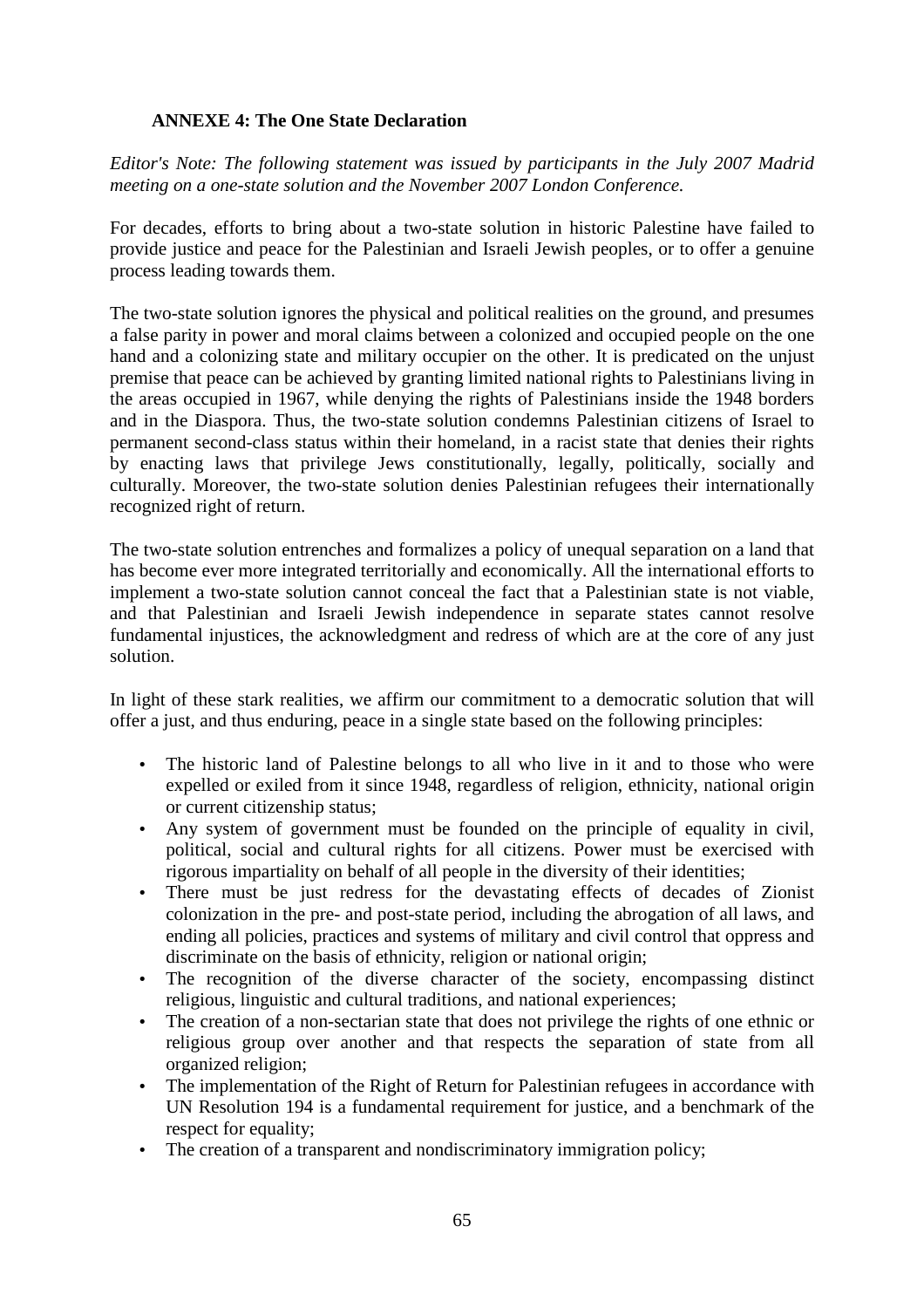- The recognition of the historic connections between the diverse communities inside the new, democratic state and their respective fellow communities outside;
- In articulating the specific contours of such a solution, those who have been historically excluded from decision-making -- especially the Palestinian Diaspora and its refugees, and Palestinians inside Israel -- must play a central role;
- The establishment of legal and institutional frameworks for justice and reconciliation.

The struggle for justice and liberation must be accompanied by a clear, compelling and moral vision of the destination -- a solution in which all people who share a belief in equality can see a future for themselves and others. We call for the widest possible discussion, research and action to advance a unitary, democratic solution and bring it to fruition.

Madrid and London, 2007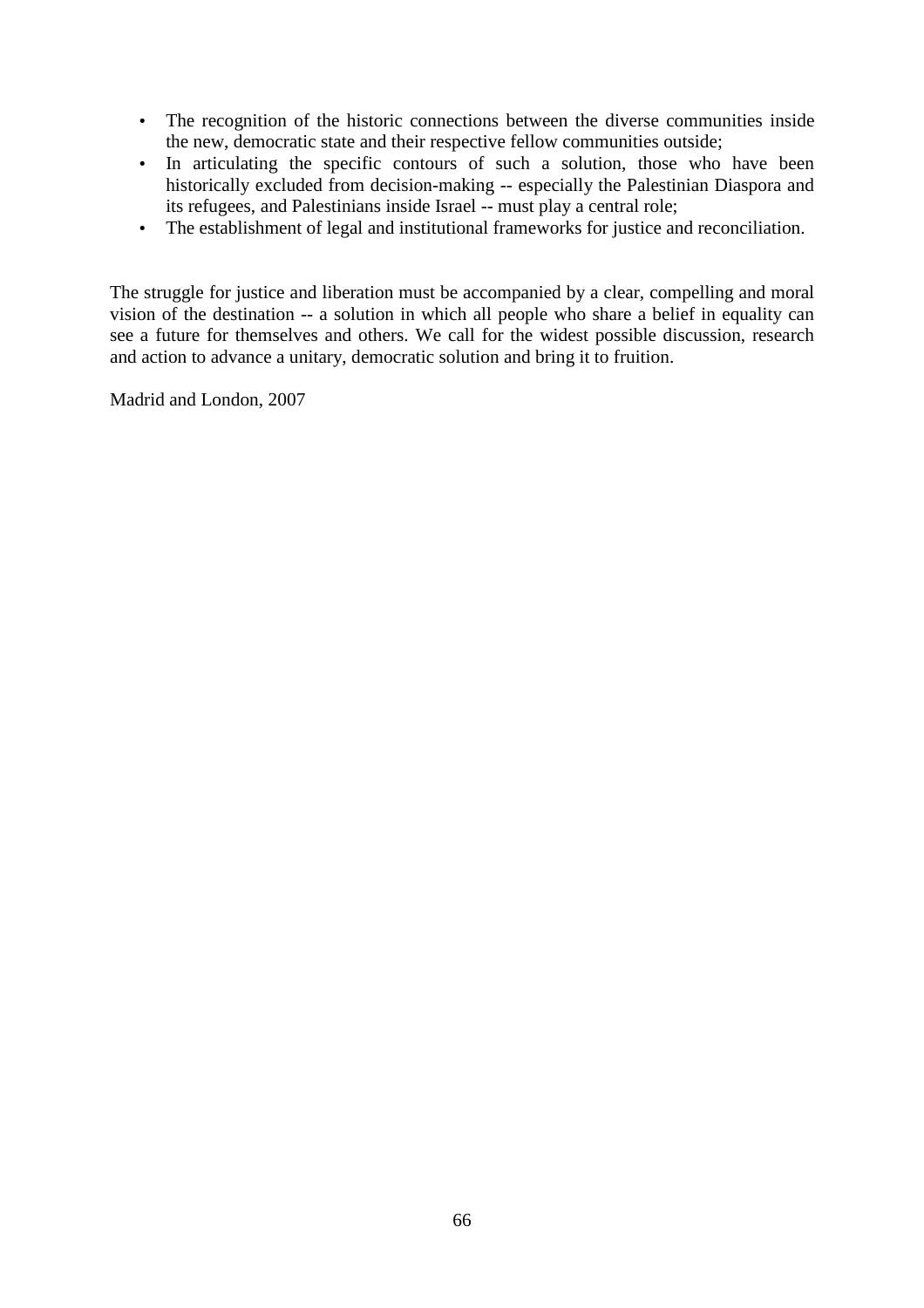| <b>Authored By:</b>                         | Alan Hart, Canterbury                               |
|---------------------------------------------|-----------------------------------------------------|
|                                             | Jamil Hilal, Ramallah                               |
| Ali Abunimah, Chicago                       | Isabelle Humphries, Cambridge, UK                   |
| Naseer<br>Aruri,<br>North<br>Dartmouth,     | Salma Jayyusi, Boston                               |
| Massachusetts                               | Claudia Karas, Frankfurt                            |
| Omar Barghouti, Jerusalem                   | Ghada Karmi, London                                 |
| Oren Ben-Dor, London                        | Hazem Kawasmi, Ramallah                             |
| George Bisharat, San Francisco              | Joel Kovel, New York City                           |
| Haim Bresheeth, London                      | Ronit Lentin, Dublin, Ireland                       |
| Jonathan Cook, Nazareth                     | Malcolm Levitt, Southampton, UK                     |
| Ghazi Falah, Akron, Ohio                    | Yosefa Loshitzky, London                            |
| Leila Farsakh, Boston                       | Saree Makdisi, Los Angeles                          |
| Islah Jad, Ramallah                         | Nur Masalha, London                                 |
| Joseph Massad, New York                     | Ugo Mattei, Turin                                   |
| Ilan Pappe, Totnes, UK                      | Sabine Matthes, Munich                              |
| Carlos Prieto del Campo, Madrid             | Walter Mignolo, Raleigh-Durham                      |
| Nadim Rouhana, Haifa                        | Yonat Nitzan-Green, Winchester, UK                  |
| The London One State Group                  | Gian Paolo Calchi Novati, Pavia, Italy              |
|                                             | Kathleen O'Connell, Belfast                         |
|                                             | Rajaa Zoa'bi O'mari, Haifa                          |
| <b>Endorsed By:</b>                         | One Democratic State Group, Gaza                    |
|                                             | Gabriel Piterberg, Los Angeles                      |
| Nahla Abdo, Ottawa                          | Claudia Prestel, Leicester                          |
| Rabab Abdul Hadi, San Francisco             | Mazin Qumsiyeh, New Haven                           |
| Suleiman Abu-Sharkh, Southampton, UK        | Michael Rosen, London                               |
| Tariq Ali, London                           | Emir Sader, Buenos Aires/Rio de Janeiro             |
| Samir Amin, Dakar                           | Guenter Schenk, Strasbourg                          |
| Gabriel Ash, Geneva, Switzerland            | Jules Townshend, Manchester, UK                     |
| Mona Baker, Manchester, UK                  | Danilo Zolo, Florence                               |
| James Bowen, Cork, Ireland                  | Each individual has authored/endorsed this          |
| Daniel Boyarin, Berkeley                    | statement in a personal capacity.                   |
| Lenni Brenner, New York City                |                                                     |
| Eitan Bronstein, Tel Aviv                   |                                                     |
| Michael Chanan, London                      | <b>Activism News</b>                                |
| Lawrence<br>Davidson,<br>West<br>Chester,   | The One State Declaration                           |
| Pennsylvania                                | Statement, Various undersigned, 29 November<br>2007 |
| Uri Davis, Sakhnin                          |                                                     |
| Raymond Deane, Dublin                       | http://electronicintifada.net/v2/article9134.shtml  |
| Angelo D'Orsi, Turin                        |                                                     |
| Haidar Eid, Gaza                            |                                                     |
| Samera Esmeir, Berkeley                     |                                                     |
| Claudine Faehndrich, Neuchatel, Switzerland |                                                     |
| Arjan El Fassed, Utrecht                    |                                                     |
| As'ad Ghanem, Haifa                         |                                                     |
| Jess Ghannam, San Francisco                 |                                                     |
| Ramon Grosfoguel, Berkeley                  |                                                     |
| Laila al-Haddad, Gaza                       |                                                     |
| Haifa Hammami, London                       |                                                     |
|                                             |                                                     |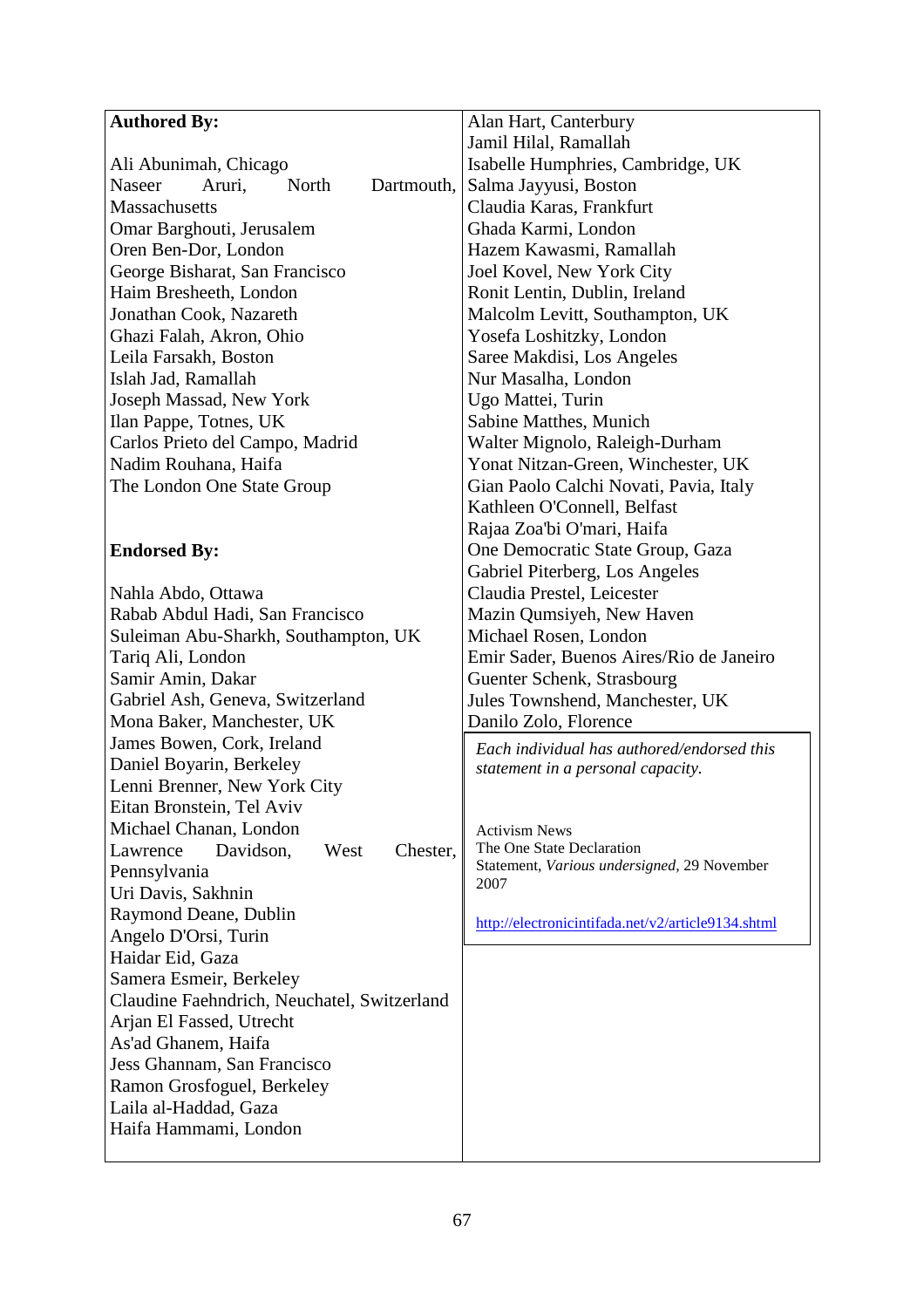# **LIST OF INTERVIEWEES (97)**

### **Organisations**

| <b>Name</b>                            | <b>Structure</b>                            | Location      | <b>Date</b> |
|----------------------------------------|---------------------------------------------|---------------|-------------|
| Kohn, Orna                             | Adalah                                      | Shefa-`Amr    | 03/20/08    |
| Swirski, Shlomo                        | Adva                                        | Tel Aviv      | 03/19/08    |
| Owdah, Naji                            | Al Finiq Center                             | Dheisheh Camp | 03/28/08    |
| Jabarin, Shawan                        | Al Haq                                      | Ramallah      | 03/04/08    |
| Afifa, Wissam                          | Al Risala                                   | Gaza          | 03/29/08    |
| Abu Khalil, Mustapha and Shaheen, Alia | Al Salah Association                        | Deir el Balah | 03/26/08    |
| Espanioly, Nabila                      | Al Tufula                                   | Nazareth      | 03/22/08    |
| Younis, Nael                           | Al-Bayan Project/DAI (USAID)                | Gaza          | 03/29/08    |
| Hawari, Areen                          | Al-Siwar                                    | Kufr Qara     | 03/23/08    |
| Warshawski, Michel                     | <b>Alternative Information Center</b>       | Jerusalem     | 04/02/08    |
| Pollak, Jonathan                       | Anarchists against the Wall                 | Jaffa         | 03/17/08    |
| Zeidan, Mohammad                       | Arab Association for Human Rights           | Nazareth      | 03/24/08    |
| Yakir, Dan                             | Assocation of Civil Rights in Israel (ACRI) | Tel Aviv      | 03/17/08    |
| Jarradat, Ingrid                       | Badil                                       | Bethlehem     | 03/28/08    |
| Alpher, Yossi                          | Bitterlemons.org                            | Tel Aviv      | 04/09/08    |
| Montel, Jessica                        | <b>B</b> Tselem                             | Jerusalem     | 03/27/08    |
| Mortajaa, Bassam                       | Chamber of commerce                         | Gaza          | 03/31/08    |
| Natour, Salman                         | <b>Emile Toume Foundation</b>               | Haifa         | 03/25/08    |
| Hlehel, Ala                            | Factory                                     | Acre          | 03/22/08    |
| Tsion, Ilan                            | Fence for Life                              | Herzliya      | 03/28/08    |
| Khatib, Mohammad                       | Galilee Society                             | Shefa-`Amr    | 03/20/08    |
| Sarraj, Eyyad                          | Gaza Community Mental Health Program        | Gaza          | 03/28/08    |
| Mann, Kenneth and Bashi, Sari          | Gisha                                       | Tel Aviv      | 03/19/08    |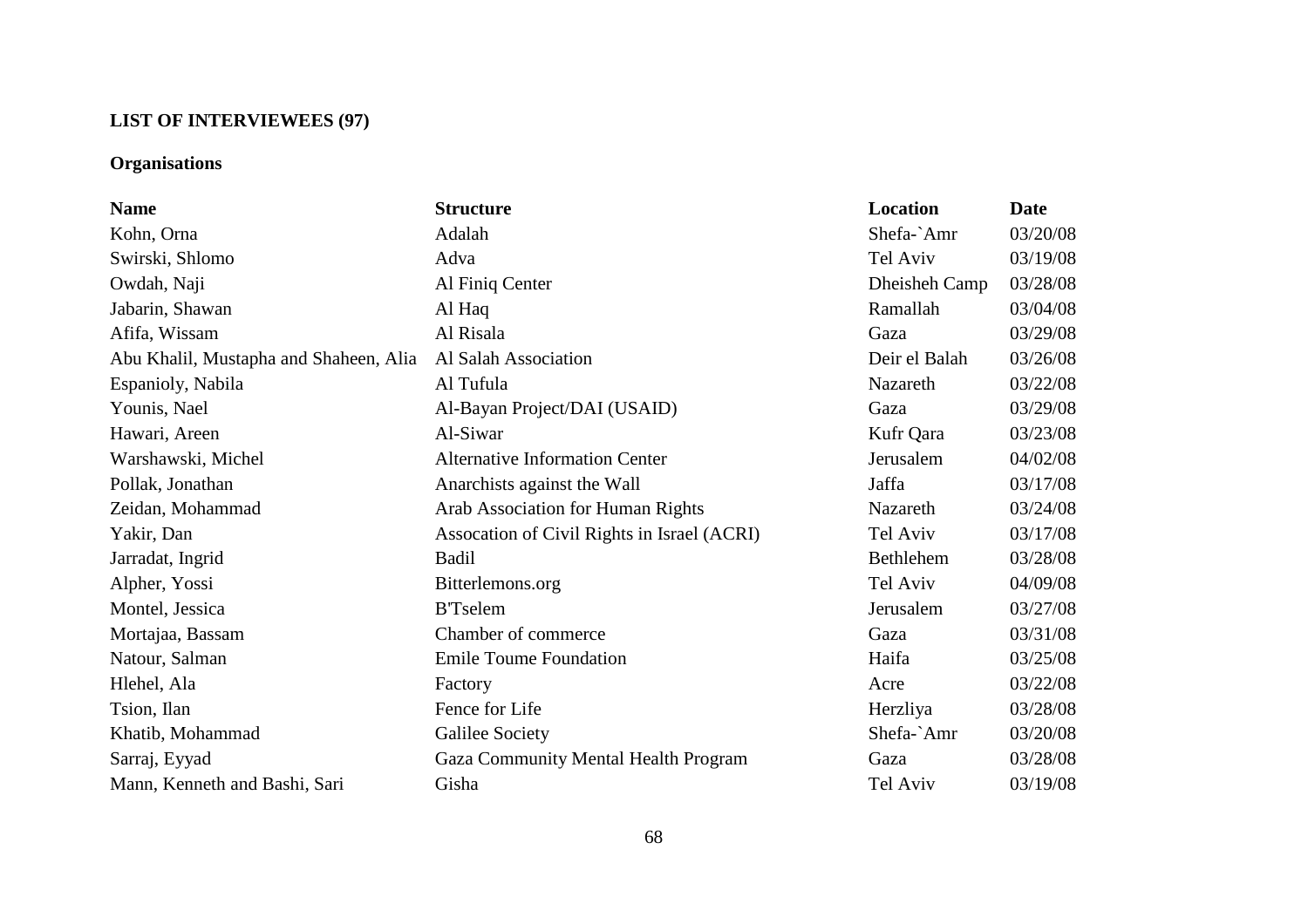| Maray, Tayseer                        | <b>Golan for Development</b>                                | Majd el-Shams             | 03/24/08 |
|---------------------------------------|-------------------------------------------------------------|---------------------------|----------|
| Keller, Adam                          | <b>Gush Shalom</b>                                          | Tel Aviv                  | 03/17/08 |
| Akel, Jihad                           | Hadash/Histadruth                                           | Tel Aviv                  | 04/09/08 |
| Kerstein, Dalia                       | Hamoked                                                     | Jerusalem                 | 03/30/08 |
| Mohammed, Ghassan                     | <b>Hebron Charitable Society</b>                            | Hebron                    | 04/06/08 |
| Halper, Jeff                          | <b>ICAHD</b>                                                | Jerusalem                 | 03/26/08 |
| Zoubi, Haneen                         | <b>I'lam Center</b>                                         | Nazareth                  | 03/22/08 |
| Giacaman, Rita                        | Institute for Community and Public Health                   | Ramallah                  | 03/06/08 |
| Harel, Israel                         | <b>Institute for Zionist Strategy</b>                       | Jerusalem                 | 03/30/08 |
| al-Sousi, Mohammed                    | <b>Islamic Relief</b>                                       | Gaza                      | 03/27/08 |
| Baskin, Gershon                       | <b>Israel-Palestine Center for Research and Information</b> | Jerusalem                 | 04/02/08 |
| Makhoul, Ameer                        | Ittijah                                                     | Haifa                     | 03/20/08 |
| Lefkovits, Etgar                      | Jerusalem Post                                              | Phone                     | 04/12/08 |
| Mandel-Levy, Naomi                    | Keshev                                                      | Jerusalem                 | 04/03/08 |
| Davis, Uri                            | MAIAP, Al Beit                                              | Tel Aviv                  | 03/17/08 |
| Ben Natan, Smadar                     | <b>Machsom Watch</b>                                        | Tel Aviv                  | 03/15/08 |
| Shammas, Charles                      | <b>Mattin Group</b>                                         | Ramallah                  | 03/05/08 |
| Feidi, Lily                           | Miftah                                                      | Jerusalem                 | 03/07/08 |
| Younis, Issam                         | Mizan                                                       | Gaza                      | 03/28/08 |
| Abu Islam                             | Mujamma Islami                                              | Gaza                      | 03/27/08 |
| Giacaman, Georges                     | Muwattin                                                    | Ramallah                  | 03/08/08 |
| Mohsen Byadsi, Saidah                 | Nissa w Afaq                                                | Baqa el Gharbiya 03/23/08 |          |
| Barghouti, Omar                       | One State Solution Initiative                               | Ramallah                  | 03/08/08 |
| Kirsty                                | <b>Palestine Monitor</b>                                    | Ramallah                  | 04/07/08 |
| Abu-Zayyad, Ziad and Schenker, Hillel | Palestine-Israel Journal                                    | Jerusalem                 | 04/08/08 |
| Prof. Raid M. Nairat                  | Palestinian Center for Democracy and Political Studies      | <b>Nablus</b>             | 03/09/08 |
| Wishah, Jaber                         | Palestinian Center for Human Rights                         | Gaza                      | 03/27/08 |
| Jarraba, Mahmoud                      | Palestinian Center for Policy and Survey Research.          | Ramallah                  | 03/05/08 |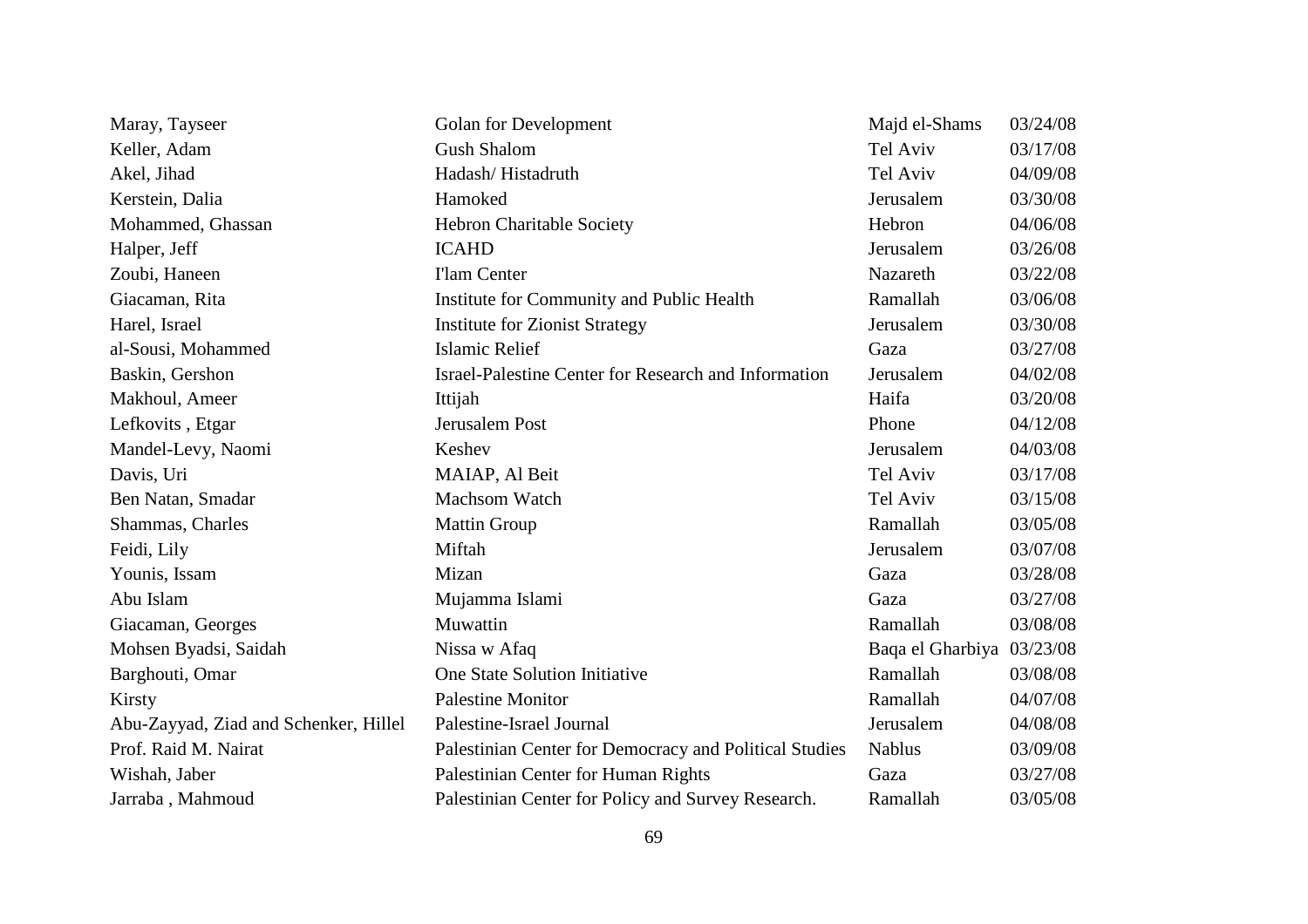| al-Ghurra, Mohammed       | Palestinian teacher society Forum | Gaza            | 03/30/08    |
|---------------------------|-----------------------------------|-----------------|-------------|
| Said Lubbud, Ahmed        | Patients' Care Association        | Gaza            | 03/26/08    |
| Shawa, Amjad              | <b>PNGO</b>                       | Gaza            | 03/29/08    |
| Ascherman, Arik (Rabbi)   | Rabbis for Human Rights           | Jerusalem       | 03/30/08    |
| Barghouti, Iyad           | <b>RCHS</b>                       | Ramallah        | 03/11/08    |
| Shbeita, Fadi             | Reut - Sadaka                     | Jaffa           | 03/18/08    |
| Ophran, Hagit             | Shalom Achshav (Peace Now)        | Jerusalem       | 04/01/08    |
| Abu Srour, Kifah          | <b>Sharek Youth Center</b>        | Jenin           | 03/10/08    |
| Hammouda, Dawood          | Stop the Wall                     | Jerusalem       | 04/01/08    |
| Attawnah, Marwan Suleiman | <b>Student Union</b>              | Gaza            | 03/30/08    |
| Algazi, Gadi (prof)       | Ta'ayush / Tarabut                | Tel Aviv        | 03/16/08    |
| Safran, Hannah (dr)       | Women in Black                    | Haifa           | 03/21/08    |
| Menuchin, Ishai (dr)      | Yesh Gvul                         | Jerusalem       | 04/02/08    |
| al-Amayreh, Khaled        | Zakat Committee                   | Dura (Hebron)   | 04/06/08    |
| Bronstein, Eitan          | Zochrot                           | Tel Aviv        | 03/17/08    |
| Jahshan, Adeeb            | <b>Arab-Hebrew Theatre</b>        | Jaffa           | 03/18/08    |
| Abdul Hadi, Mahdi         | <b>PASSIA</b>                     | Jerusalem       | 03/26/08    |
| <b>Individuals</b>        |                                   |                 |             |
| <b>Nom</b>                | <b>Occupation/Institution</b>     | <b>Location</b> | <b>Date</b> |
|                           |                                   |                 |             |

| Prof. Jihad Hamed       | Al Azhar University     | Gaza          | 03/31/08   |
|-------------------------|-------------------------|---------------|------------|
| Prof. Mkhaimar Abusada  | Al Azhar University     | Gaza          | 03/28/08   |
| Prof. Ali Sartaoui      | Al-Najah University     | <b>Nablus</b> | 03/09/2008 |
| Prof. Imad Salah        | Al-Quds Open University | Jenin         | 03/10/2008 |
| Prof. Imad Nazal        | Al-Quds Open University | Jenin         | 03/10/2008 |
| Prof. Helga Baumgarten  | Bir Zeit University     | Bir Zeit      | 03/04/2008 |
| Prof. Saleh Abdeljawwad | Bir Zeit University     | Bir Zeit      | 03/04/2008 |
|                         |                         |               |            |

| Occupation/Institution     |
|----------------------------|
| Al Azhar University        |
| Al Azhar University        |
| Al-Najah University        |
| Al-Quds Open University    |
| Al-Quds Open University    |
| <b>Bir Zeit University</b> |
| <b>Bir Zeit University</b> |

| ocation | Date       |
|---------|------------|
| aza     | 03/31/08   |
| aza     | 03/28/08   |
| ablus   | 03/09/2008 |
| enin    | 03/10/2008 |
| enin    | 03/10/2008 |
| ir Zeit | 03/04/2008 |
| ir Zeit | 03/04/2008 |